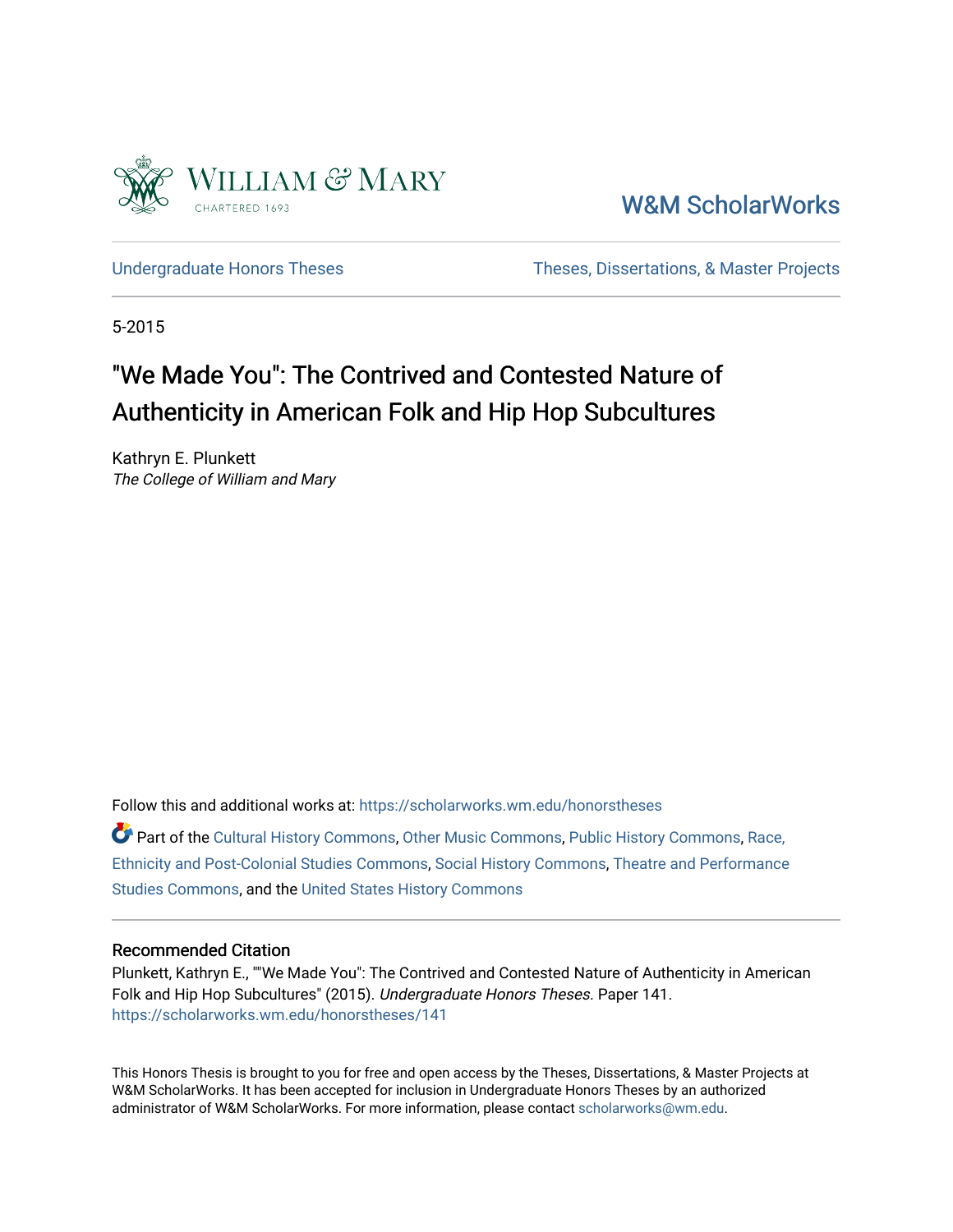## "We Made You": The Contrived and Contested Nature of Authenticity in **American Folk and Hip Hop Subcultures**

A thesis submitted in partial fulfillment of the requirement for the degree of Bachelor of Arts in History from The College of William and Mary

by

Kathryn Elizabeth Plunkett

| High Honors<br>Accepted for           |
|---------------------------------------|
| (Honors, High Honors, Highest Honors) |
| lack the are                          |
| Charles (MeGovern, Director           |
|                                       |
| Scott Nelson                          |
|                                       |
| Richard Lowry                         |

Williamsburg, VA May 5, 2015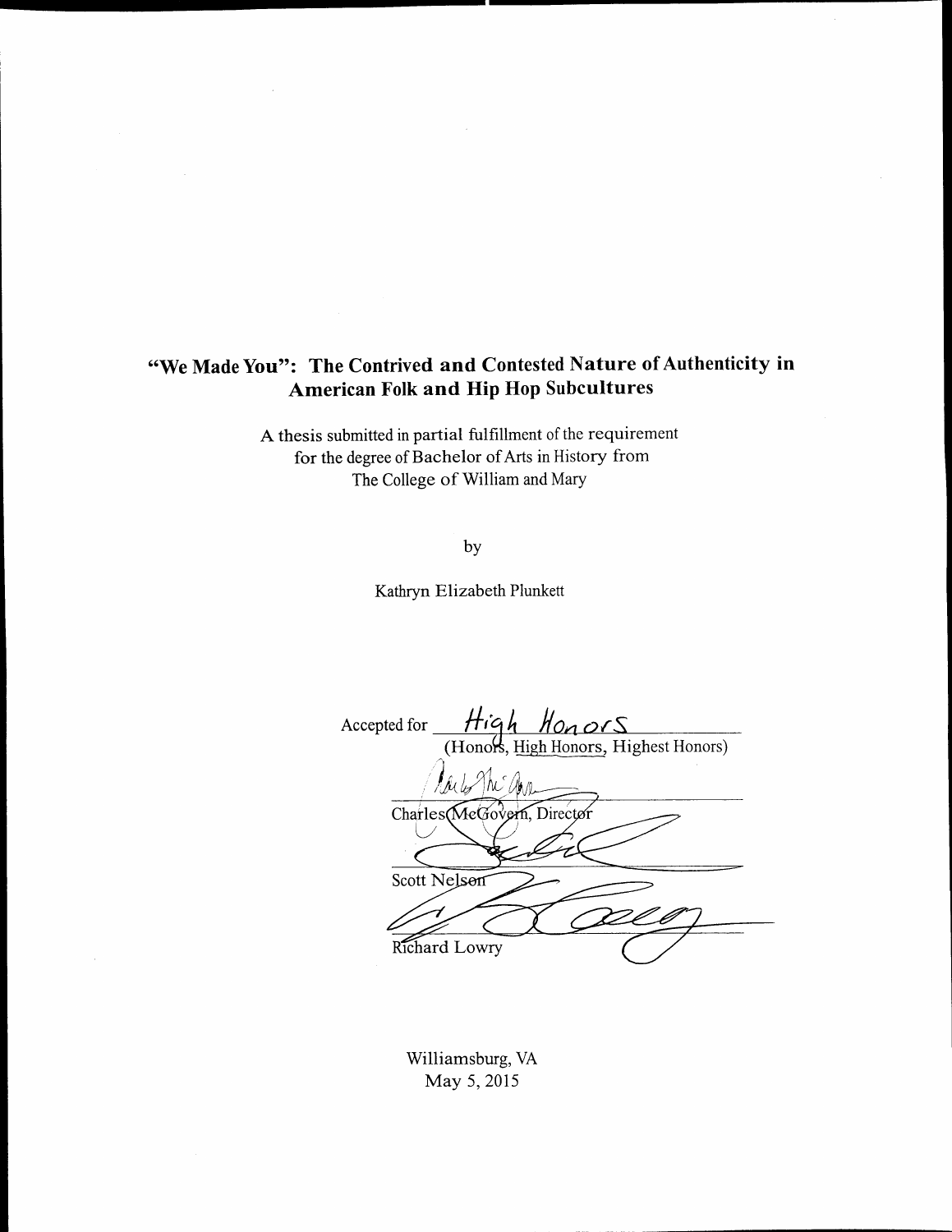### **Table of Contents**

| "Curtains Up": Introduction |                                                                                    | 3  |
|-----------------------------|------------------------------------------------------------------------------------|----|
| 1.                          | "For the times they are a-changin"": Bob Dylan and Folk                            | 16 |
| 2.                          | "Will the real Slim Shady please stand up?": Eminem and Hip Hop                    | 40 |
|                             | 3. "Bringing It All Back Home": Aesthetics, Politics, Minstrelsy, and Authenticity | 63 |
| "Curtains Down": Conclusion |                                                                                    | 78 |
| <b>Bibliography</b>         |                                                                                    | 81 |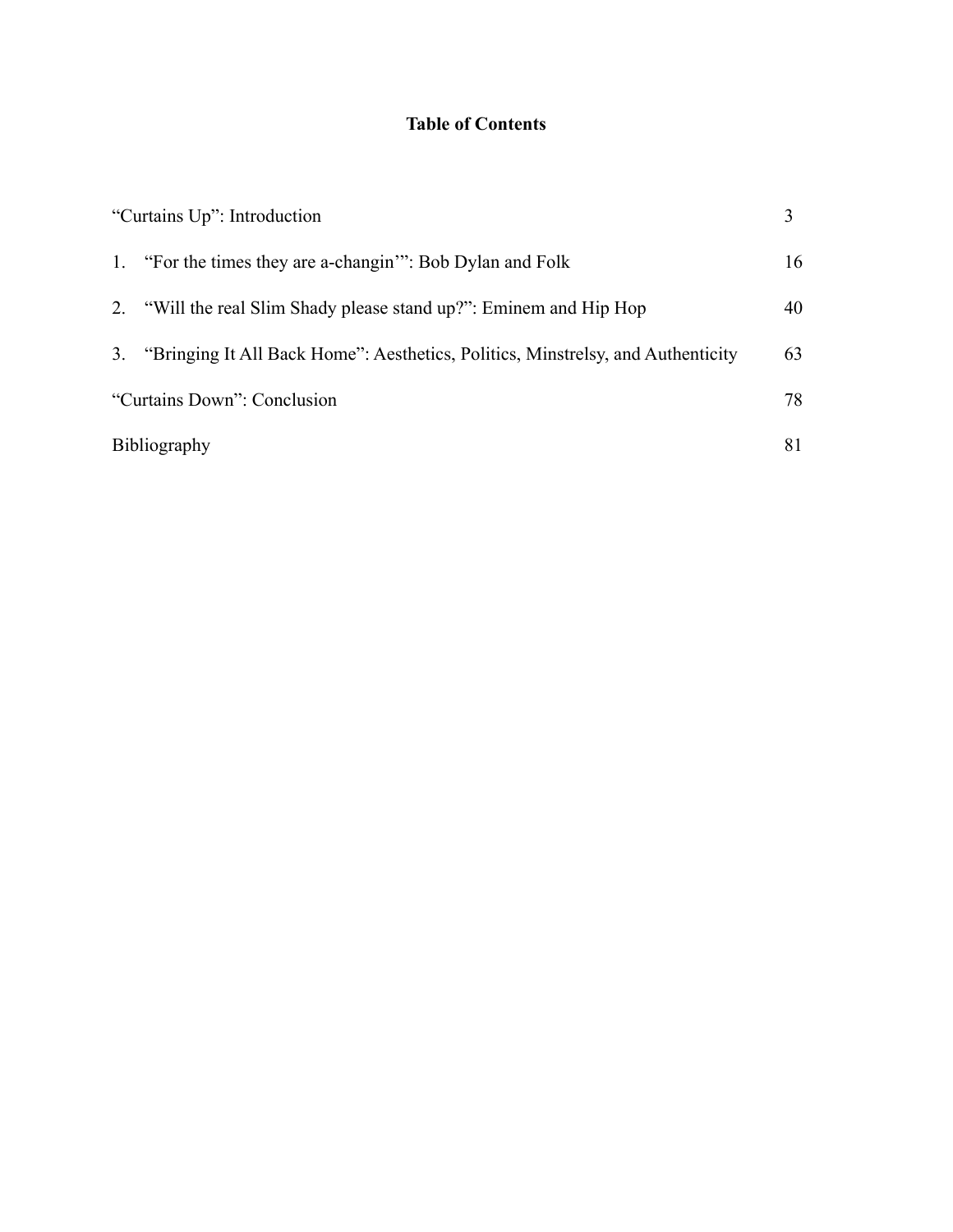### **"Curtains Up": Introduction**

The inspiration for this study comes from an unlikely comparison made by Ed Sheeran:

 $\overline{a}$ 

You might look at Eminem and Bob Dylan and say they're two entirely different acts, but all you have to do with Eminem is put a guitar behind his words and it's a very similar thing….Folk music tells stories and hip hop tells stories….There's just a beat that separates it.<sup>1</sup>

Indeed, both genres were a music by and for the people, with roots in strong communities and traditions. Both often used political subject matter, but were simultaneously subjected to commercial pulls. Both had internal divisions as a result. Clearly, Sheeran's observation was correct on more than one level. Folk and hip hop do, in fact, tell stories, but also represent chapters in a greater cultural narrative — one that tells of an age-old cultural process by which authenticities are respectively built up and torn down by subcultures and the marketplace. Prior to discussion of this phenomenon, one must first realize the tricky, transient nature of culture and how it played out in both folk and hip hop.

 Culture is a difficult thing to define, and could comprise a full study in its own right due to its abounding subsets. However, this study will consider three primary cultural subsets that pertain to studies of folk and hip hop. One might call the most underground of these subsets 'subculture,' which *Oxford Dictionaries* defines as "a cultural group within a larger culture, often having beliefs or interests at variance with those of the larger culture."<sup>2</sup> With their unique aesthetics and socio-political outlooks, both folk and hip hop in their early stages correspond to this definition. Yet individual subcultures are almost always incorporated by the 'counterculture,'

<sup>&</sup>lt;sup>1</sup> Rebecca Brayton, "Ed Sheeran Compares Bob Dylan vs. Eminem," YouTube video, 5:12, posted by

WatchMojo.com, May 18, 2012, https://www.youtube.com/watch?v=ote7G4qEjfI, accessed October 18, 2014.

*Oxford Dictionaries*, s.v. "subculture," accessed March 12, 2015, http://www.oxforddictionaries.com/us/definition/ <sup>2</sup> american\_english/subculture.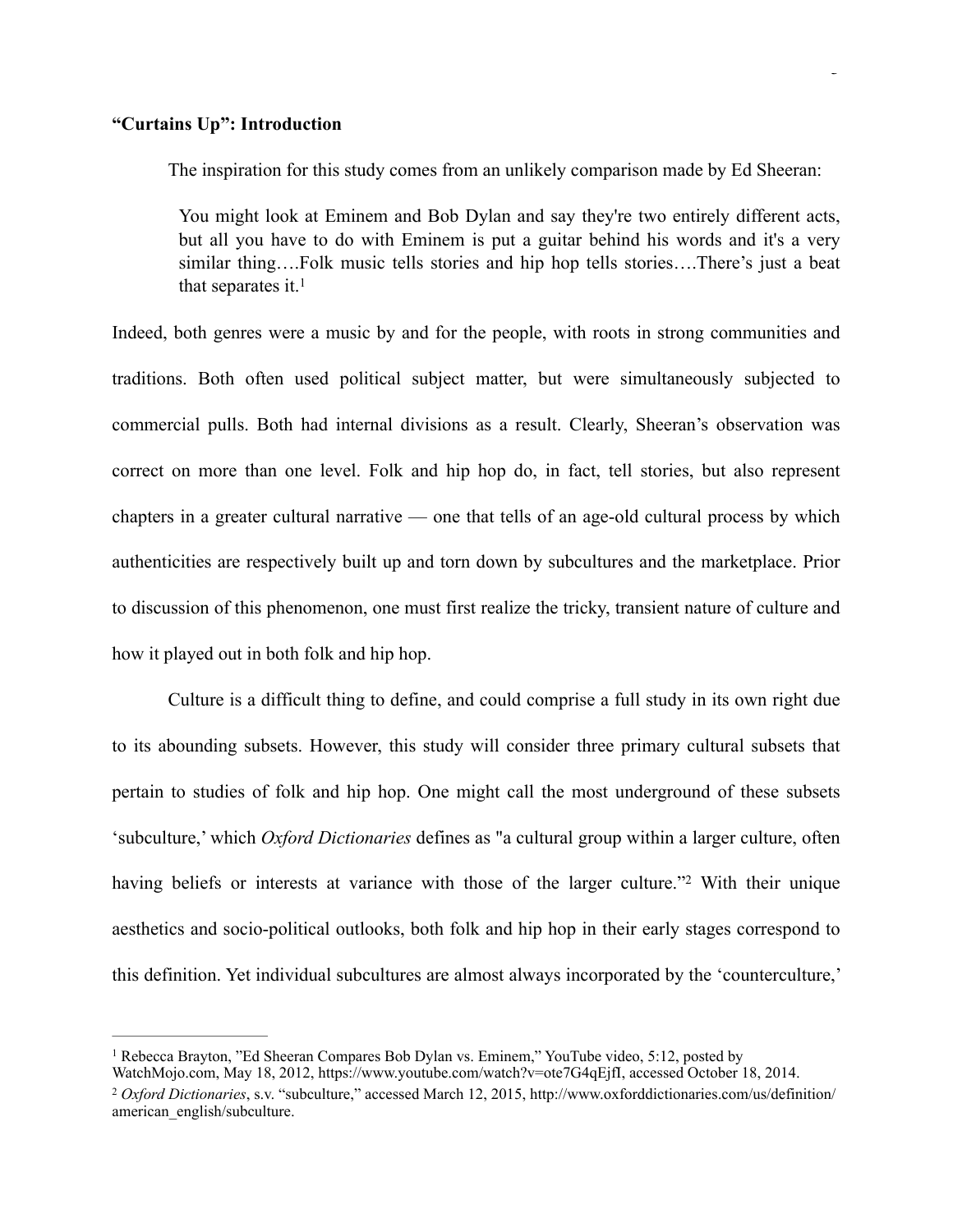a coalition of popularized subcultural forms that directly opposes the dominant culture.<sup>3</sup> It is this definition to which folk and hip hop better correlate during the times that Dylan and Eminem saw their meteoric rises to fame. While it is debatable whether hip hop remains a quasicountercultural entity, it is indisputable that folk has passed into 'dominant culture' — namely, the culture of the majority and/or those who wield the most most power in society. In the twentieth century United States, this usually meant middle-class, suburban whites.

4

 It is notable that even without other forces at play, time will eventually dull the edges of even the most callous or brazen subcultural groups, primarily because these groups inevitably age and become the dominant culture. Yet commercial forces can play a major role in accelerating this process. After initial periods of rejection by the dominant culture, the broader youth counterculture will absorb and amplify these subcultures. Recognizing their marketability, the dominant culture will partially accept and appropriate these cultural forms, rendering them more accessible for inexperienced consumers. However, a crucial distinction must be made. The dominant culture does in fact control most of the capital (and therefore consumerism to a great extent), but it is subcultures that innovate cultural forms and the broader counterculture that most often determines which of these forms are worthy of consumption. Therefore, use of 'mainstream' as a noun or adjective does not necessarily imply the presence of the dominant culture. Rather, it refers to the pinnacle of commercial success — the point at which a cultural entity endures the spotlight for a brief moment before being cast aside. Completely removed from their original contexts and thus devoid of original meanings, time will eventually carry these cast-off cultural forms into the background, where they can be recovered and remade or

<sup>&</sup>lt;sup>3</sup> Gareth Morgan, *Images of Organization* (Thousand Oaks, CA: Sage Publications, Inc., 2006), 133.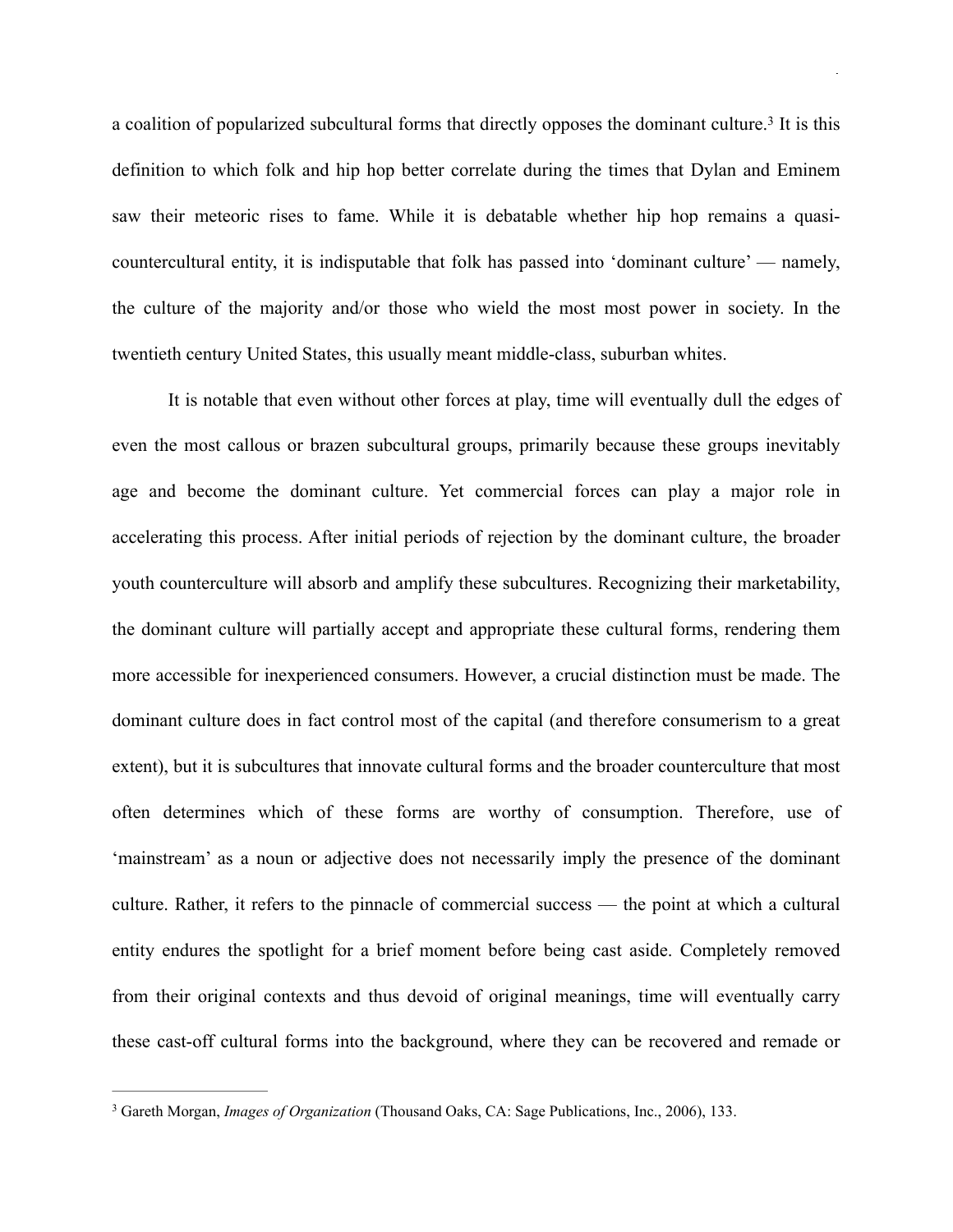passively accepted as fixed. This is precisely what happened with folk, and what is arguably still happening with hip hop.

 The rise and fall of both folk and hip hop has been well documented in historical accounts.<sup>4</sup> Narratives that include participant memoirs and/or biography offer personal insight into specific aspects of these movements.<sup>5</sup> Meanwhile, other works historically assess the effects of various intellectual and political trends on these subcultures. Others sociologically investigate 6 their connections to American identity politics and its landscape of cultural pluralism.<sup>7</sup> However, seldom are folk and hip hop analyzed in conjunction, and never through such a linear marxist

Ronald D. Cohen offers a definitive overview of the American folk revival with *Rainbow Quest: The Folk Music* <sup>4</sup> *Revival and American Society, 1940-1970* (Amherst: University of Massachusetts Press, 2002). Although primarily focusing on Canada, Gillian Mitchell also provides a thorough account of the movement in *The North American Folk Music Revival: Nation and Identity in the United States and Canada, 1945-1980 (Burlington, VT: Ashgate* Publishing Inc., 2007). In regards to hip hop, Jeff Chang's *Can't Stop, Won't Stop* (New York: Picador Reading Group, 2006) details the cultural landscape of hip hop from its deep-rooted origins in the 1960s to the present day; Tricia Rose's *Black Noise: Rap Music and Black Culture in Contemporary America* (Middletown, CT: Wesleyan University Press, 1994) also offers a poignant analysis of hip hop's development with insight into contributing social, political, and economic factors. All of these broad works were central to my education of folk and hip hop.

Ronald D. Cohen's collection of participant reflections, *"Wasn't That a Time!": Firsthand Accounts of the Folk* <sup>5</sup> *Music Revival* (Metuchen: Scarecrow Press, 2005) and Richard Weissman's *Which Side Were You On: An Inside History of the Folk Music Revival in America* (New York: The Continuum International Publishing Group, Inc., 2005) both provide biographical and/or autobiographical accounts of the revival and emphasize its cultural legacy. Dan Charnas' *The Big Payback* (New York: Penguin Group, 2010) offers an economically-focused history of hip hop's development from the perspectives of numerous industry insiders. Vibe Magazine also investigates and illustrates hip hop's development up to the new millennium via hundreds of photographs and dozens of personal anecdotes in *The Vibe History of Hip Hop* (New York: Three Rivers Press, 1999).

Robert Cantwell's *When We Were Good: The Folk Music Revival* (Cambridge: Harvard University Press, 1996) 6 traces the diverse cultural or intellectual origins of the folk revival, but also links specific cultural developments to contemporary political events. Lawrence J. Epstein, *Political Folk Music in America from Its Origins to Bob Dylan* (Jefferson, NC: McFarland, 2010) examines the long-standing relationship of of American folk music and politics. Chang's *Can't Stop, Won't Stop*, Charnas' *The Big Payback*, and Tricia Rose's *Hip Hop Wars: What We Talk About When We Talk About Hip Hop — and Why It Matters* (New York: Basic Books, 2008) also highlight key political and intellectual debates in hip hop, some modern, and some extending back to its precursory forms in the 1960s.

Benjamin Filene's *Romancing the Folk: Public Memory and American Roots Music* (Chapel Hill: University of 7 North Carolina Press, 2000) studies how revivalists shaped popular perceptions of authenticity, and how this factored into the formation of folk and/or American identities. Ron Eyerman and Andrew Jamison provide a sociological perspective of how folk music and derivative genres were used to define and mobilize social and political movements with *Music and Social Movements: Mobilizing Traditions in the Twentieth Century* (New York: Cambridge University Press, 1998). Murray Forman examines how hip hop authenticity and personal and collective identity are so closely linked to socio-geographic and racial origins in *The Hood Comes First: Race, Space and Place in Rap Music and Hip Hop, 1978-1996* (Middletown, CT: Wesleyan University Press, 2002). While offering a thorough account of the genre in the process, Jeffrey O.G. Ogbar similarly investigates the ambivalent balance between hip hop authenticity and mainstream success in *Hip-Hop Revolution: The Culture and Politics of Rap*  (Lawrence, KS: University Press of Kansas, 2007).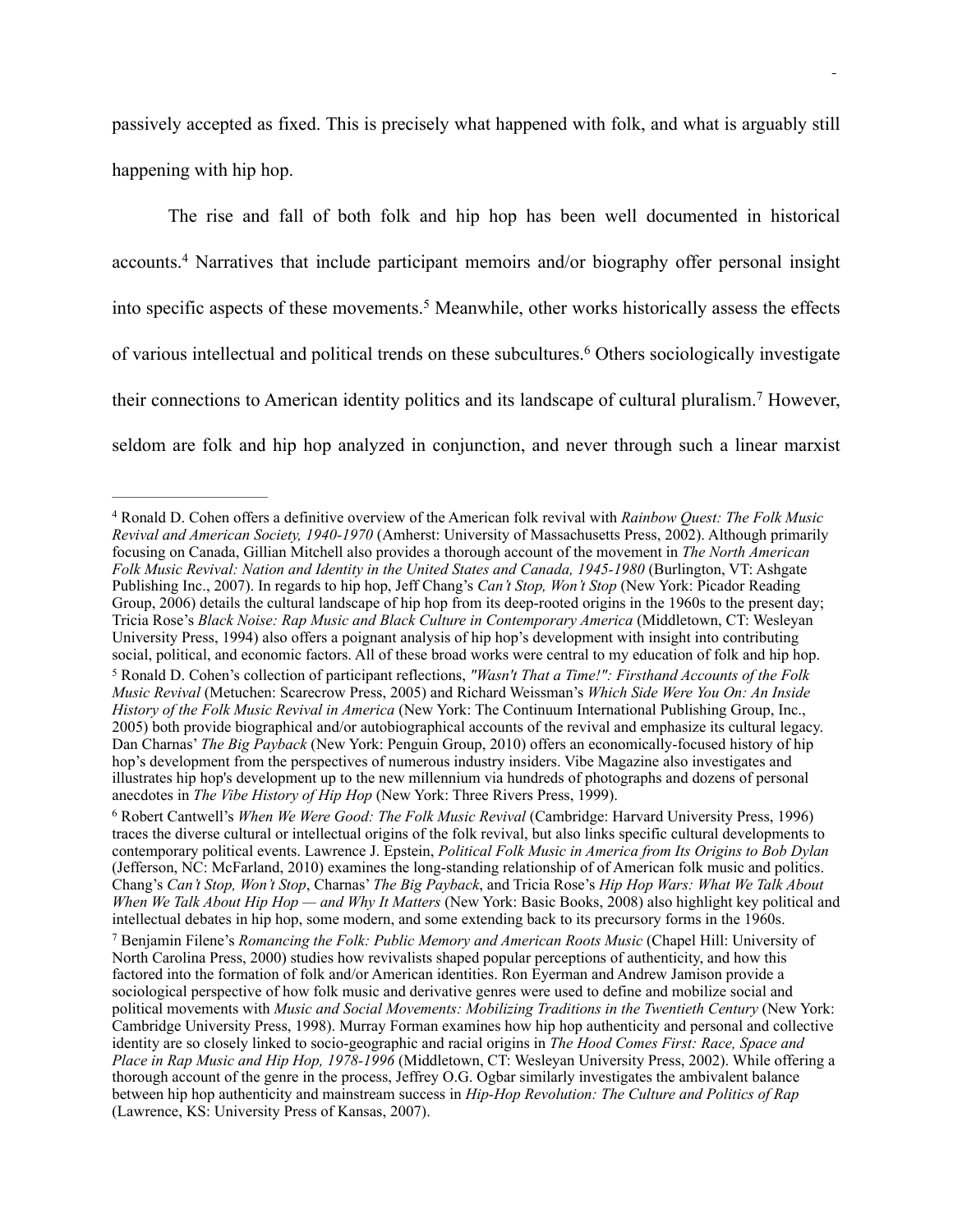historiographical lens (especially one with such micro-historical focus on particular figures).<sup>8</sup> Such an approach not only allows for deeper analysis of and more personal insight into these movements, but also reveals a recurrent cultural-commercial process affecting all subcultures throughout the late-modern and postmodern periods, of which folk and hip hop are particularly demonstrative.

 $\ddot{\phantom{0}}$ 

 Academic interest in folk music was high at the turn of the twentieth century, as folklorists, musicologists, and preservationists alike endeavored to transcribe and define a musical tradition that was "rural in origin, oral in transmission and communal in nature."<sup>9</sup> These activities increased in frequency during the next few decades, as President Roosevelt's New Deal funded numerous programs to sustain declining cultural expressive traditions amid mounting industrialization and urbanization. For example, the Farm Security Administration's photography project captured and portrayed the crippling poverty of rural communities, and the Federal Writers Project supported John and Alan Lomax's multiple field recording trips for the Library of Congress.<sup>10</sup> Such projects not only fueled a nostalgic and somewhat condescending interest in folk music among the middle and upper classes, but also coincided and coordinated with a burgeoning movement of populist performers who wrote and sang Leftist songs for migrant, union, and working-class audiences.<sup>11</sup> This collaboration was evident in early folk singers such

<sup>&</sup>lt;sup>8</sup> By "linear marxist," I am not referring to the ideology of Marxism or the liberatory intent that usually characterizes this sort of historiography. Rather, I am emphasizing the central role that social class and economics will have in this study, as well as the relatively determinant and dialectical "history from below" approach that this study will take. Micro-historical analysis of Dylan and Eminem will also aid in my greater arguments concerning folk, hip hop, and authenticity in general.

<sup>&</sup>lt;sup>9</sup> Jeremy Kearney, "The People's Music," review of JP Bean's *Singing from the Floor: A History of British Folk Clubs*, *Dublin Review of Books,* March 6, 2014, http://www.drb.ie/contributors-articles/the-people-s-music, accessed on January 4, 2015.

<sup>&</sup>lt;sup>10</sup> Cohen, *Rainbow Quest*, 13.

 $11$  Ibid.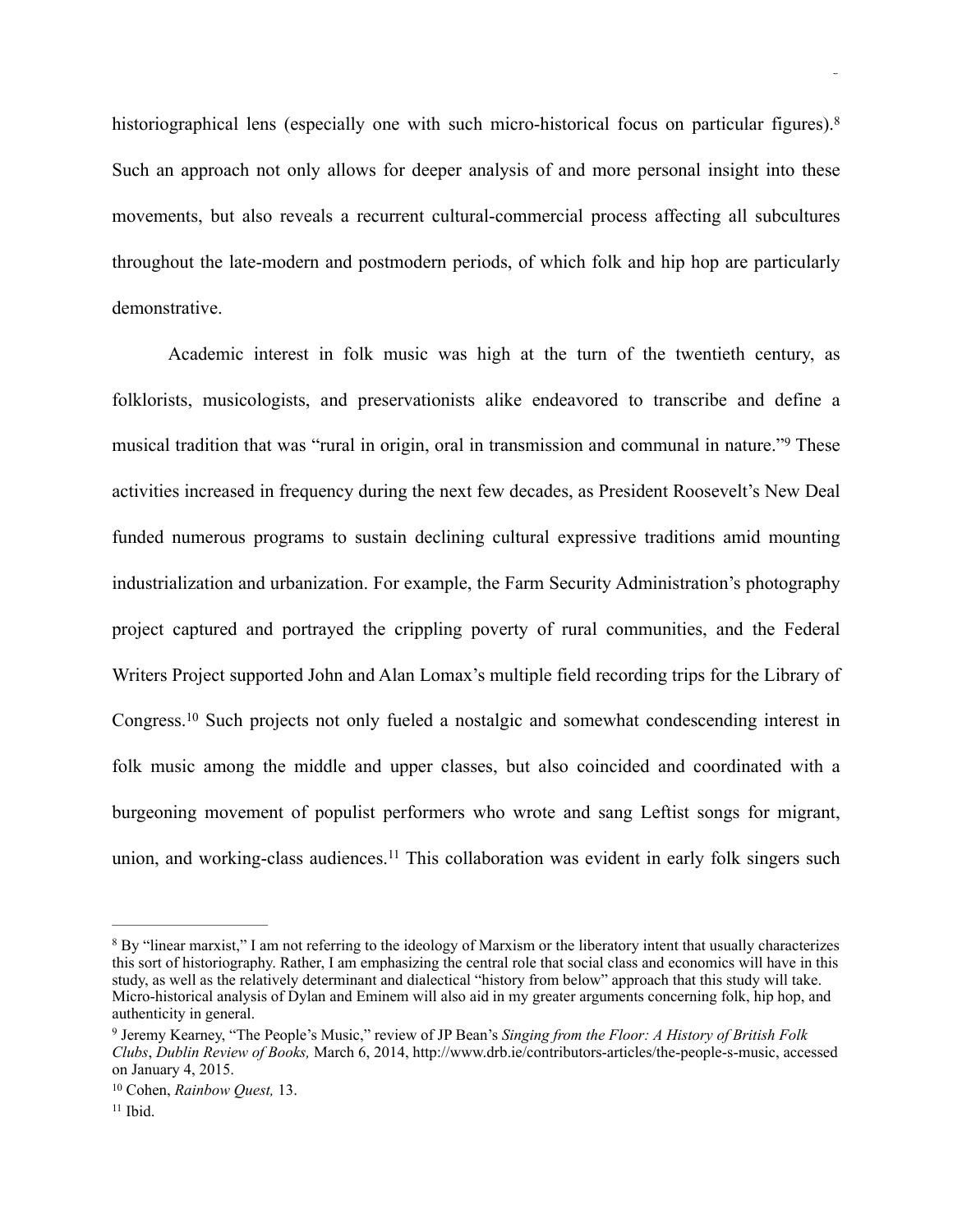as poet Carl Sandburg, who performed railroad ballads, drinking songs, levee camp hollers, and other songs of the common man to predominantly white, middle-class audiences.<sup>12</sup> Scott Nelson elaborates:

This was role playing as high art: Listeners would be transported back to a time and place that the performer described, and sense the pathos of the common laborers who performed it there. Sandburg stood right on the margin between labor radicalism and nostalgia. Gradually he moved toward nostalgia.

7

By 1940, Sandburg's somehow progressive yet regressive style came to characterize the entire folk movement, of which New York City's Greenwich Village constituted ground zero.<sup>13</sup>

 The subsequent folk revival took place in two distinct parts — the first wave (roughly 1945-1954) and the second wave (approximately 1958-1965). Each of these waves reflected unique socio-political circumstances and sentiments of their times. Heralded by topical protest singers such as Woody Guthrie and Pete Seeger, the first wave of the revival was closely linked to activities of the Old Left, which espoused a collectivist philosophy evocative of communism.<sup>14</sup> With their acoustic guitars and Leftist lyrics, these artists consciously objected to mainstream society by offering audiences an antithesis to everything for which they perceived Tin Pan Alley to stand — money, mindlessness, and the market. They also emphasized collectivity, activism, and horizontal organization, as apparent in their topical song selections, blue-collar audiences and performance venues, and formation of broad-based groups such as People's Songs.<sup>15</sup> During the Red Scare in the 1950s, however, the movement halted abruptly

<sup>&</sup>lt;sup>12</sup> Scott Reynolds Nelson, *Steel Drivin' Man: John Henry, The Untold Story of an American Legend* (New York: Oxford University Press, 2006), 138.

<sup>&</sup>lt;sup>13</sup> Cohen, *Rainbow Quest*, 28.

<sup>&</sup>lt;sup>14</sup> Mitchell, *The North American*, 111; and Michael Denning, *The Cultural Front: The Laboring of American Culture in the Twentieth Century* (New York: Verso, 2011).

 $15$  Ibid., 60.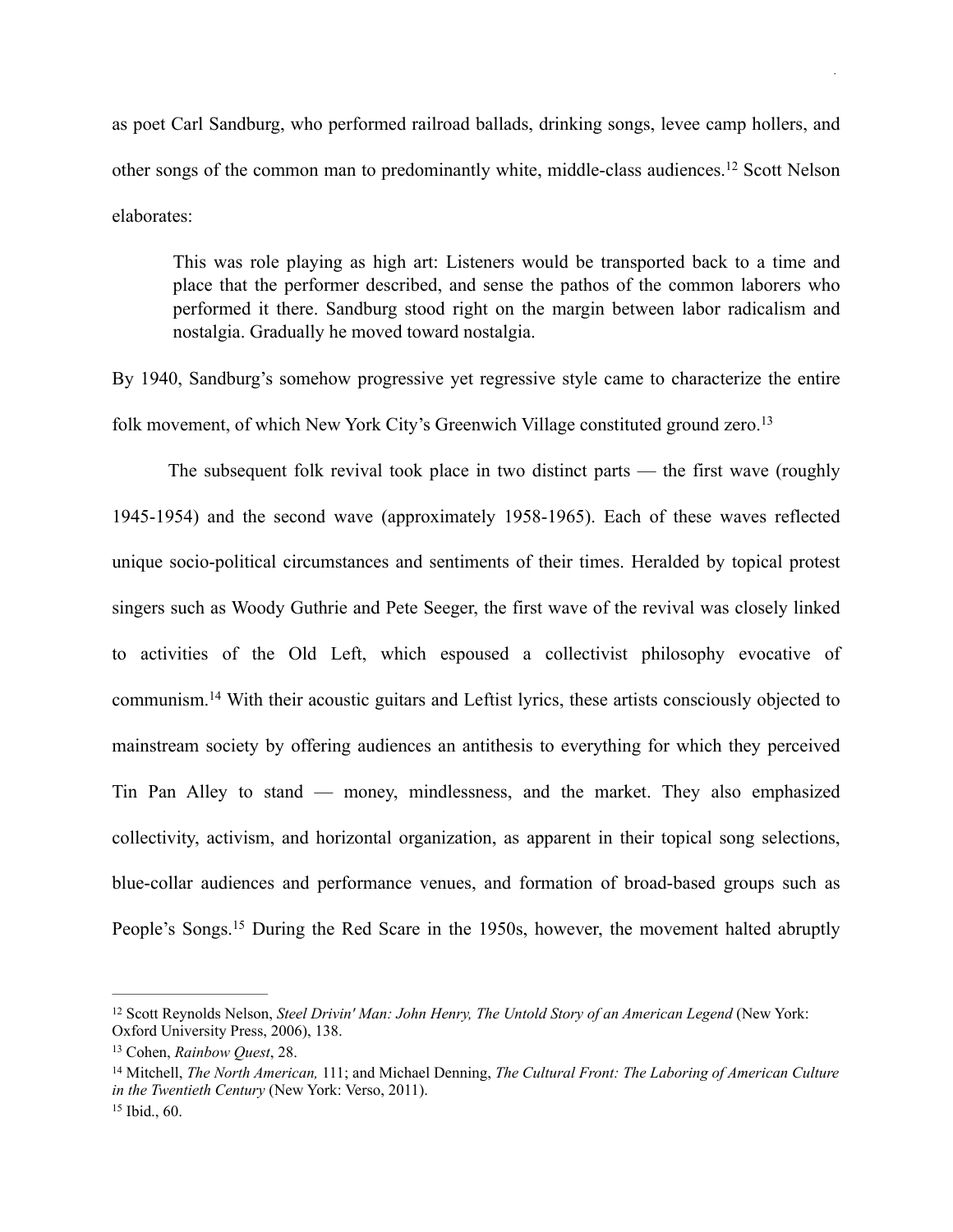after the House Committee on Un-American Activities (HUAC) investigated Communism and networks blacklisted multiple folk performers — most famously, Pete Seeger and Lee Hays of the folk quartet The Weavers.<sup>16</sup> Thus, under intense surveillance and scrutiny by the FBI and public eye, many artists and groups lost their contracts and the movement all but disappeared.

 However, by the late 1950s, the folk movement had regained momentum as a new generation of folk performers began to blend folk styles with other brands of popular music and demonstrate a greater commercial awareness. For example, by the mid-1960s, Bob Dylan was not only writing highly introspective lyrics, but also incorporating electric guitar in his songs. Meanwhile, the highly marketable Kingston Trio released their own line of men's clothing.<sup>17</sup> These developments clearly contradicted the traditionalist folk canon, which had established the genre as distinctly topical, collective, acoustic, and non-commercial, and folk's Old Guard assertively reemerged to restore their values. Yet much of this musical tension was a reflection of generational conflict between the Old and New Lefts — contrary to collective action as promoted by the Old Left, the New Left called for "participatory democracy," a more individualistic approach to achieving common goals.<sup>18</sup> In this regard, one could interpret the second wave of the folk revival not only as young folk artists' active rebellion against the restrictive political and performative customs of folk's Old Guard, but also as a manifestation of wider ideological changes in society. Constant experimentation and evolution would completely

<sup>&</sup>lt;sup>16</sup> Lee Hays. "Sing out, Warning! Sing Out, Love!": The Writings of Lee Hays, ed. Robert S. Koppelman (Amherst and Boston: University of Massachusetts Press, 2003), 116-7.

<sup>&</sup>lt;sup>17</sup> ""I'm A-Goin' Away, I'm A-Goin' to Stay...." Tenderfoot Tenor for the Kingston Trio," *Show Business Illustrated* (September 5, 1961): http://www.kingstontrioplace.com/glsbi961.htm, accessed on January 6, 2015.

Tom Hayden, "Port Huron Statement," *Students for a Democratic Society* (1962): http://coursesa.matrix.msu.edu/ <sup>18</sup> ~hst306/documents/huron.html, accessed on January 6, 2015.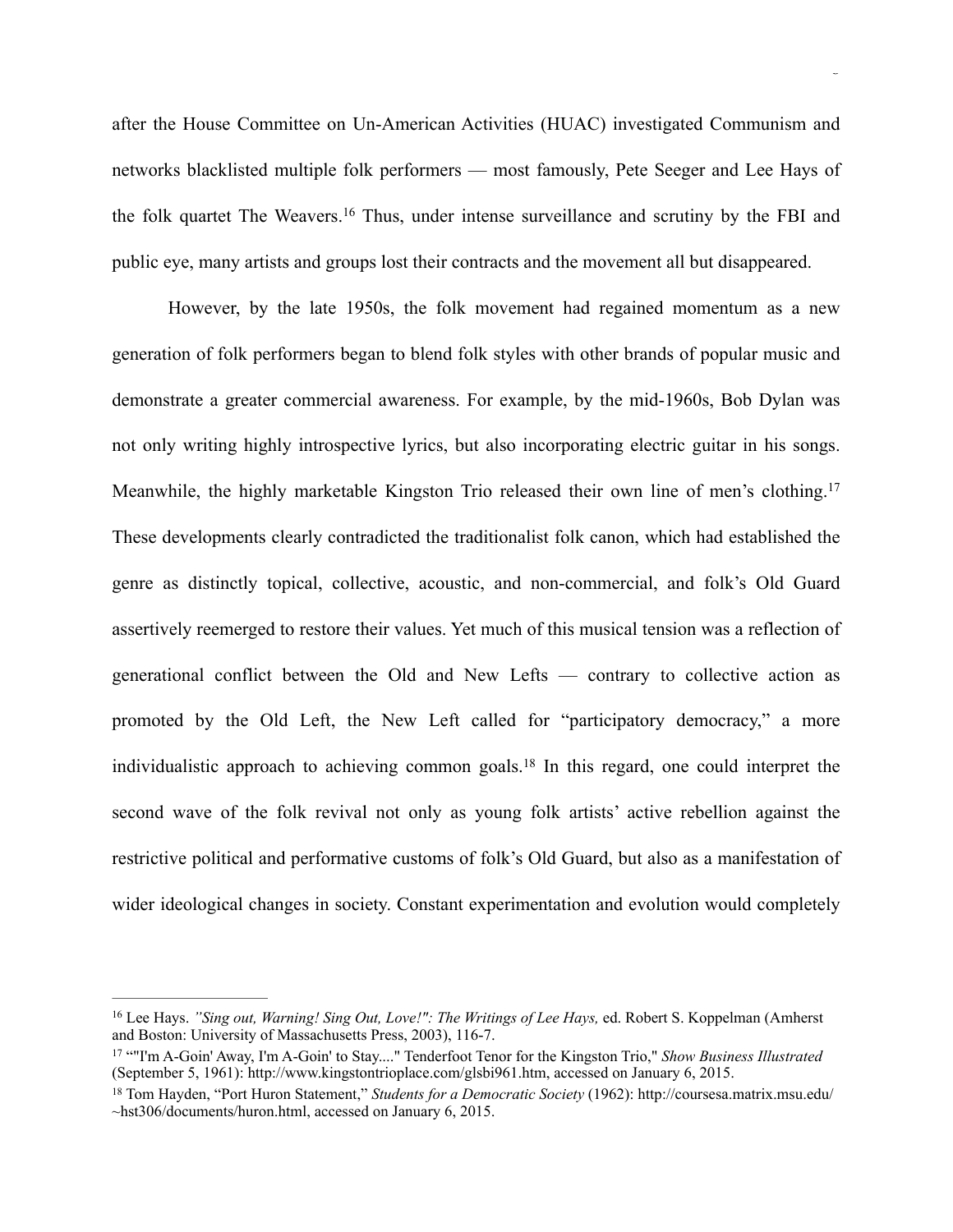remove the folk genre from its roots, rendering it much more similar to other forms of popular music.

9

 A mere decade later, hip hop burst onto the scene. Similar to folk, hip hop's early appeal lay in its capacity as a medium through which artists could mentally and physically escape their desolate situations, recount violence and hardship, or offer social commentary. Thus, its development can be similarly traced. Like folk music, one could link hip hop to regional or rural traditions dating back to pre-colonialism — for example, the escapist lyrics, simplistic rhythms, and sparse instrumentation of rap recalled earlier blues and slave-era work songs. Stevie Wonder went as far as to call rappers "modern-day griots."<sup>19</sup> Hip hop's earliest hits, most notably The Sugarhill Gang's lighthearted 1979 hit "Rapper's Delight" and the emergent DJ and MC scene in the South Bronx exemplified these qualities and solidified hip hop's initial role as a "party music."<sup>20</sup> However, Grandmaster Flash and the Furious Five's 1982 hit "The Message," demonstrated that hip hop could also be used as an outlet to expose and decry societal problems.<sup>21</sup> From roughly 1984–1993, hip hop became a legitimate commentative platform as performers increasingly incorporated themes of black power and political militancy in their lyrics. The particular success of New York-based artists or groups such as Rakim and Public Enemy established the region as a hub of hip hop activity.<sup>22</sup>

 During the period from 1993–1999, hip hop's influence as a musical and socio-political force had spread from East to West and developed distinct, lucrative regional styles — most

<sup>&</sup>lt;sup>19</sup> Stevie Wonder as quoted by Jeremy K. Brown, *Stevie Wonder: Musician* (New York: Infobase Publishing, 2010), 80.

<sup>&</sup>lt;sup>20</sup> Charnas, *The Big Payback*, 20.

<sup>&</sup>lt;sup>21</sup> Chang, *Can't Stop*, 178.

<sup>&</sup>lt;sup>22</sup> Ibid., 229; and Becky Blanchard, "The Social Significance of Rap and Hip-Hop Culture," *EDGE* (July 26, 1999): https://web.stanford.edu/class/e297c/poverty\_prejudice/mediarace/socialsignificance.htm, accessed on January 7, 2015.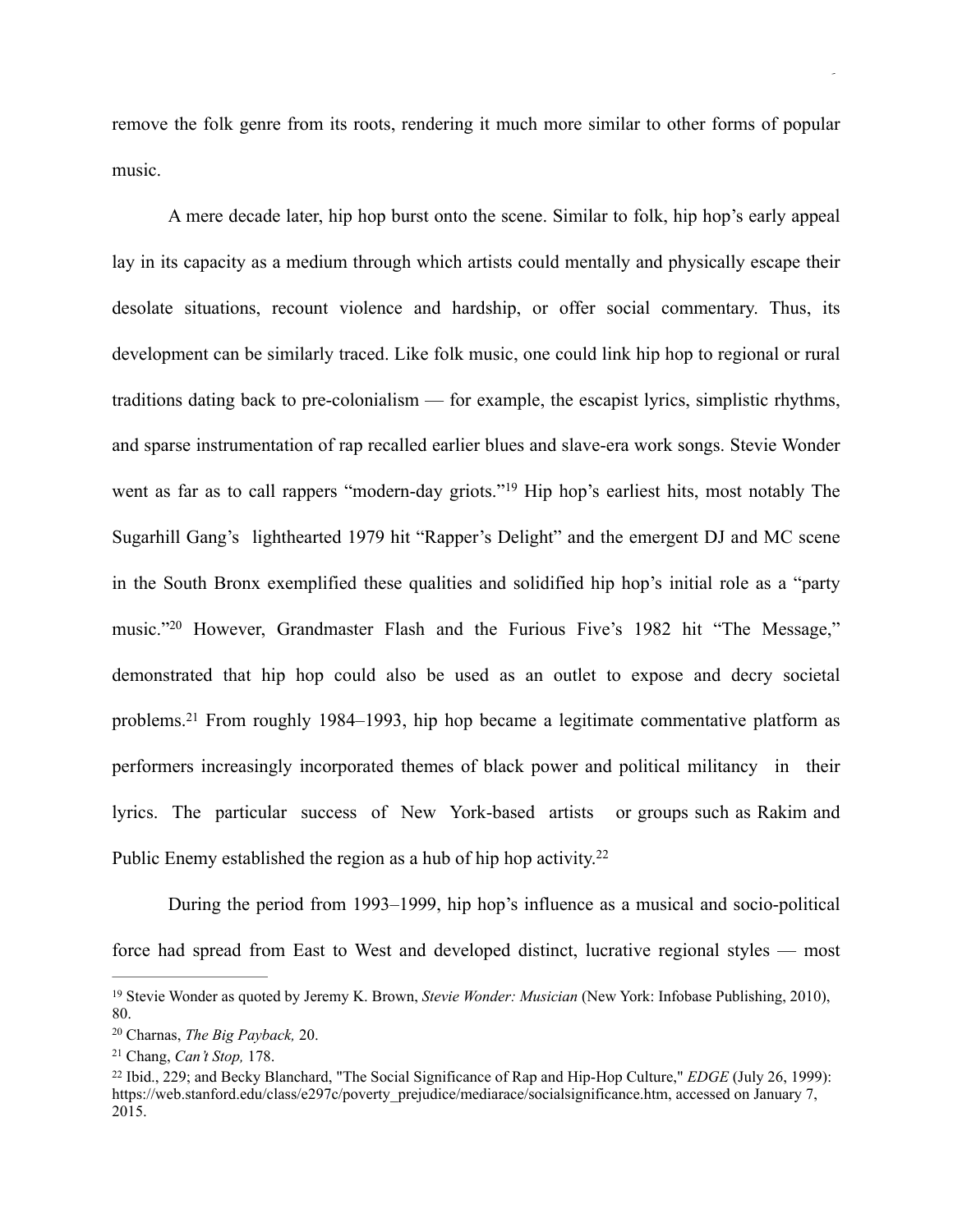notably, East Coast "hardcore hip hop" and West Coast "gangsta rap."<sup>23</sup> While the former was angry, aggressive, gritty, and politically charged, the latter offered slower and mellower accounts of "gangsta" lifestyle that appealed to suburban audiences. The intense rivalry that emerged between the two coasts and their respective sub-genres evidenced hip hop's mounting influence, as audiences fiercely defended and endorsed their regional artists.<sup>24</sup> However, many lamented the genre's commercial turn, arguing that record companies' exploitation of black hip hop artists took away their power. Chuck D of Public Enemy was one such artist to warn of the impending "death and destruction" of African American people.<sup>25</sup> His prediction may have been exaggerated, but his concerns were justified — this period also saw the meteoric rise of Vanilla Ice, a white rapper from a middle-class Dallas suburb who admitted to having "bent the truth" about his background on numerous occasions.<sup>26</sup> Additionally, Missy Elliot gained notoriety as one of hip hop's first female artists to garner mainstream attention. Certainly, the poor, urban, black men of hip hop had cause for concern as dissolving barriers to the once-exclusive genre threatened their legitimacy.

 $\ddot{\phantom{0}}$ 

 Regional styles became nearly indistinguishable as artists pursued a more marketable, mainstream sound. This period of hip hop's universal appeal, roughly 1999–2010, owed much to the success of artists such as Eminem, tobyMac, Lil' Kim, and Wyclef Jean, who transcended previously established racial, socio-economic, gendered, or even national barriers of entry to hip

<sup>&</sup>lt;sup>23</sup> Selwyn Seyfu Hinds, "AZ, Doe or Die, EMI," *SPIN* 11, no. 9 (December 1995): 123.

<sup>&</sup>lt;sup>24</sup> Forman, *The Hood*, 285.

<sup>&</sup>lt;sup>25</sup> Margena A. Christian, "Is Hip Hop Dead?" *Jet*, April 9, 2007.

<sup>&</sup>lt;sup>26</sup> Vanilla Ice as quoted by Linda Sanders, "Toughing it Out," *Entertainment Weekly* (June 5, 2008): http:// www.ew.com/ew/article/0,,313618,00.html, accessed on January 5, 2015.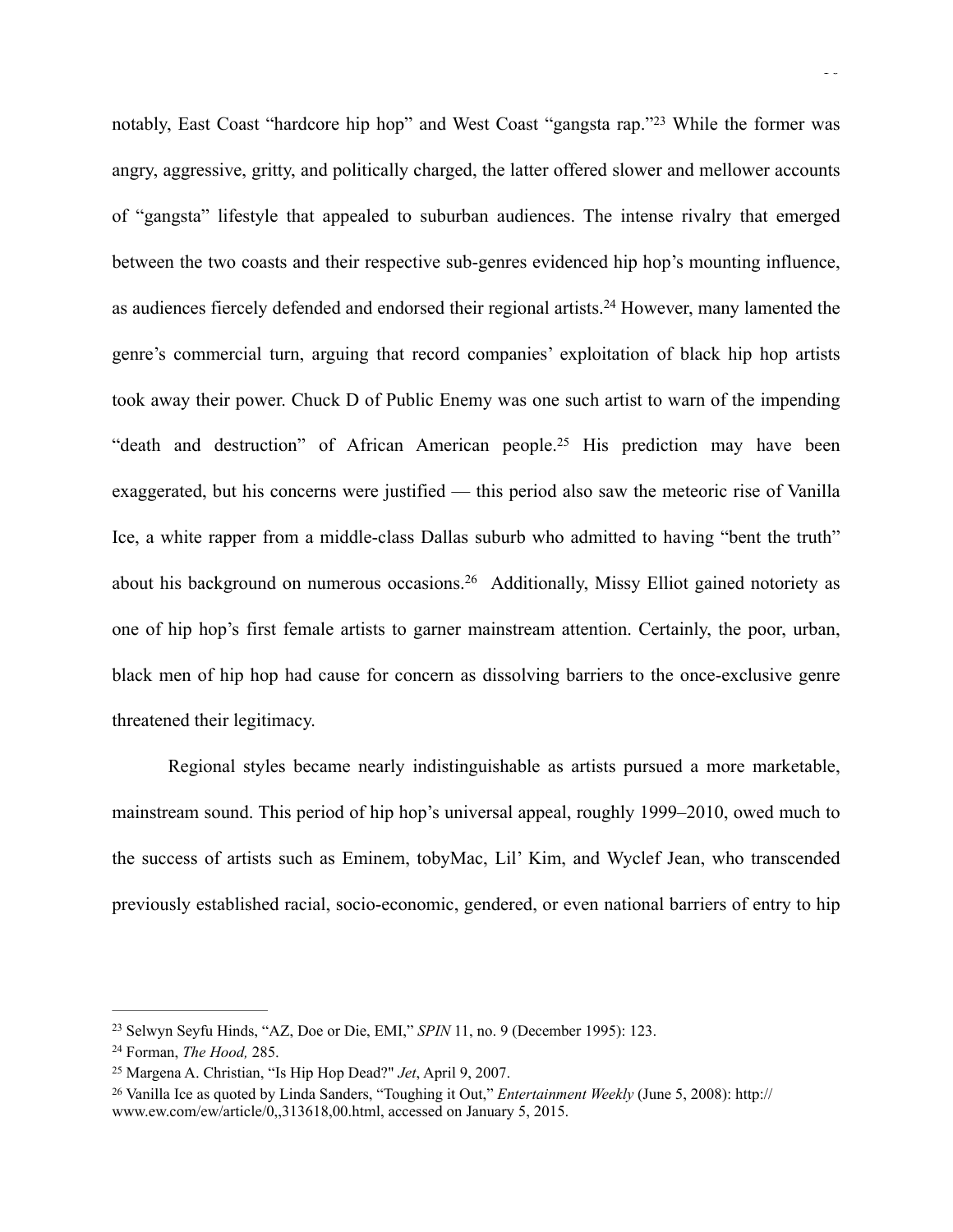hop.<sup>27</sup> Yet this multidimensional nature of hip hop was not reflected in its one-dimensional portrayal in the marketplace, for reasons to which Tricia Rose refers in the following passage:

What is more important about the shift in hip hop's orientation is not its movement from precommodity to commodity but the shift in control over the scope and direction of the profit making process, out of the hands of local Black and Hispanic entrepreneurs and into the hands of larger white owned multinational businesses.28

Essentially, as these minority entrepreneurs "sold out," white owned businesses dissected hip hop subculture and extracted only its most potent and marketable qualities, thus promoting narrow perceptions of hip hop culture and contributing to the formation of oft-demeaning stereotypes of its participants. However, though harder to tell with such a close vantage point, it is likely that hip hop, like folk decades earlier, is splintering as artists increasingly blend it with other popular styles.

 Clearly, folk and hip hop share abounding developmental parallels. Both had diverse origins, the development of distinct regional styles, a period of standardization, and a period of experimentation. Both had complicated and often contradictory relationships to the marketplace. Both arguably succumbed, or are succumbing, to these contradictions. Yet the most notable similarity between folk and hip hop was their constructions of strict authenticities that were impossible to maintain. Brief discussion of authenticity as a problematic theoretical concept will preface explanation of this process.

 As J.L. Austin describes, authenticity is fundamentally a "dimension word" that carries different meanings in different contexts.<sup>29</sup> For example, John Christman equates the term with

<sup>&</sup>lt;sup>27</sup> Rose, *Hip Hop Wars*, 247.

Rose, *Black Noise,* 40. <sup>28</sup>

<sup>&</sup>lt;sup>29</sup> J.L. Austin, *Sense and Sensibilia* (Oxford: Oxford University Press, 1962), 71-2.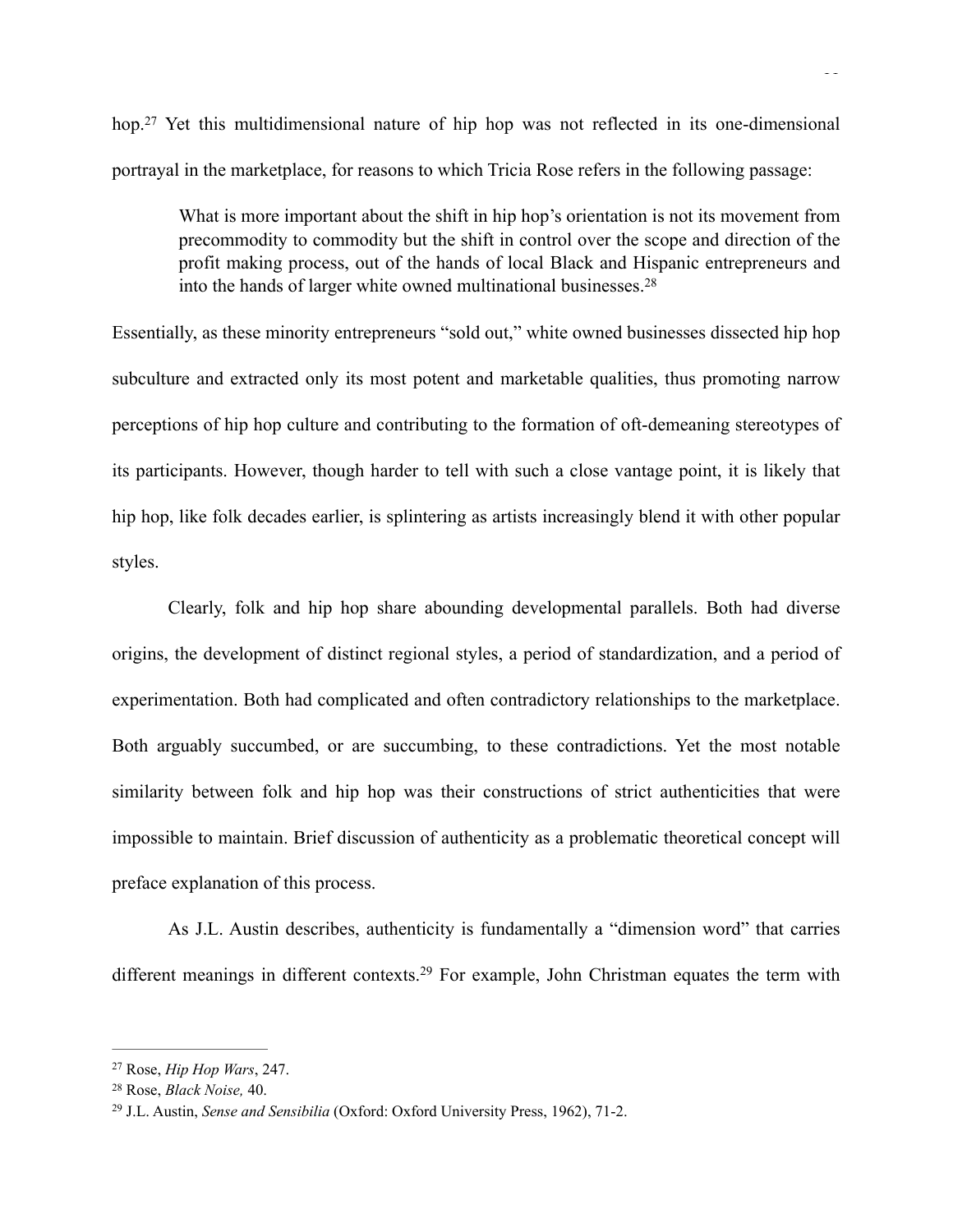'autonomy': "to be autonomous is to be....one's authentic self."<sup>30</sup> Meanwhile, Augustine's "inward and upward" model of authenticity might be more synonymous with 'morality' or even 'salvation.<sup>'31</sup> Additionally, Somogy Varga defines "sincerity" or "honesty" as "being true to one's own self," which in his words, "sounds a lot like the contemporary ideal of authenticity."<sup>32</sup> 'Individuality,' 'fidelity,' 'tradition,' 'originality,' and a myriad of other terms might also serve as apt synonyms for authenticity depending on the context. In observation of the strong, positive overtones of these meanings, Annette Davison wonders "is authenticity just a synonym for 'good'?"<sup>33</sup> In music, this is likely the case, for as Regina Bendix states, "The notion of authenticity implies the existence of its opposite, the fake, and this dichotomous construct is at the heart of what makes authenticity problematic."<sup>34</sup> Such divisive disciplinary thinking highlights numerous paradoxes, as Denis Dutton describes below:

 ….a Han van Meegeren forgery of a Vermeer is at one and the same time both a fake Vermeer and an authentic van Meegeren, just as a counterfeit bill may be both a fraudulent token of legal tender but at the same time a genuine piece of paper.<sup>35</sup>

Similarly, if one musical artist is sincere but untraditional, and another is traditional but insincere, they might both consider themselves to be "authentic" and the other to be "inauthentic." Neither is wrong or right — this is because authenticity is not only multi-faceted, but also subjective. Those that strive to achieve one type of authenticity will inevitably come into

<sup>31</sup> Augustine, "Interiority," *Augustine Through the Ages: An Encyclopedia*, ed. Allan D. Fitzgerald (Grand Rapids, MI: Wm. B. Eerdmans Publishing Co., 1999), 455; and Eric L. Saak, "Augustine in the Western Middle Ages to the Reformation," *A Companion to Augustine*, ed. Mark Vessey (Chichester, UK: John Wiley & Sons, 2012). <sup>32</sup> Somogy Varga, *Authenticity as an Ethical Ideal* (New York: Taylor & Francis, 2012), 15.

<sup>&</sup>lt;sup>30</sup> John Christman, "Autonomy in Moral and Political Philosophy," *Stanford Encyclopedia of Philosophy* (2009), http://plato.stanford.edu/entries/autonomy-moral/, accessed on January 24, 2015.

Annette Davison, "Critical Musicology Study Day on 'Authenticity,'" *Popular Music* 20 (2001): 264. <sup>33</sup>

<sup>&</sup>lt;sup>34</sup> Regina Bendix, *In Search of Authenticity: The Formation of Folklore Studies* (Madison, WI: The University of Wisconsin Press, 1997), 9.

<sup>&</sup>lt;sup>35</sup> Denis Dutton, "Authenticity in Art," *The Oxford Handbook of Aesthetics*, ed. Jerrold Levinson (New York: Oxford University Press, 2005), 258.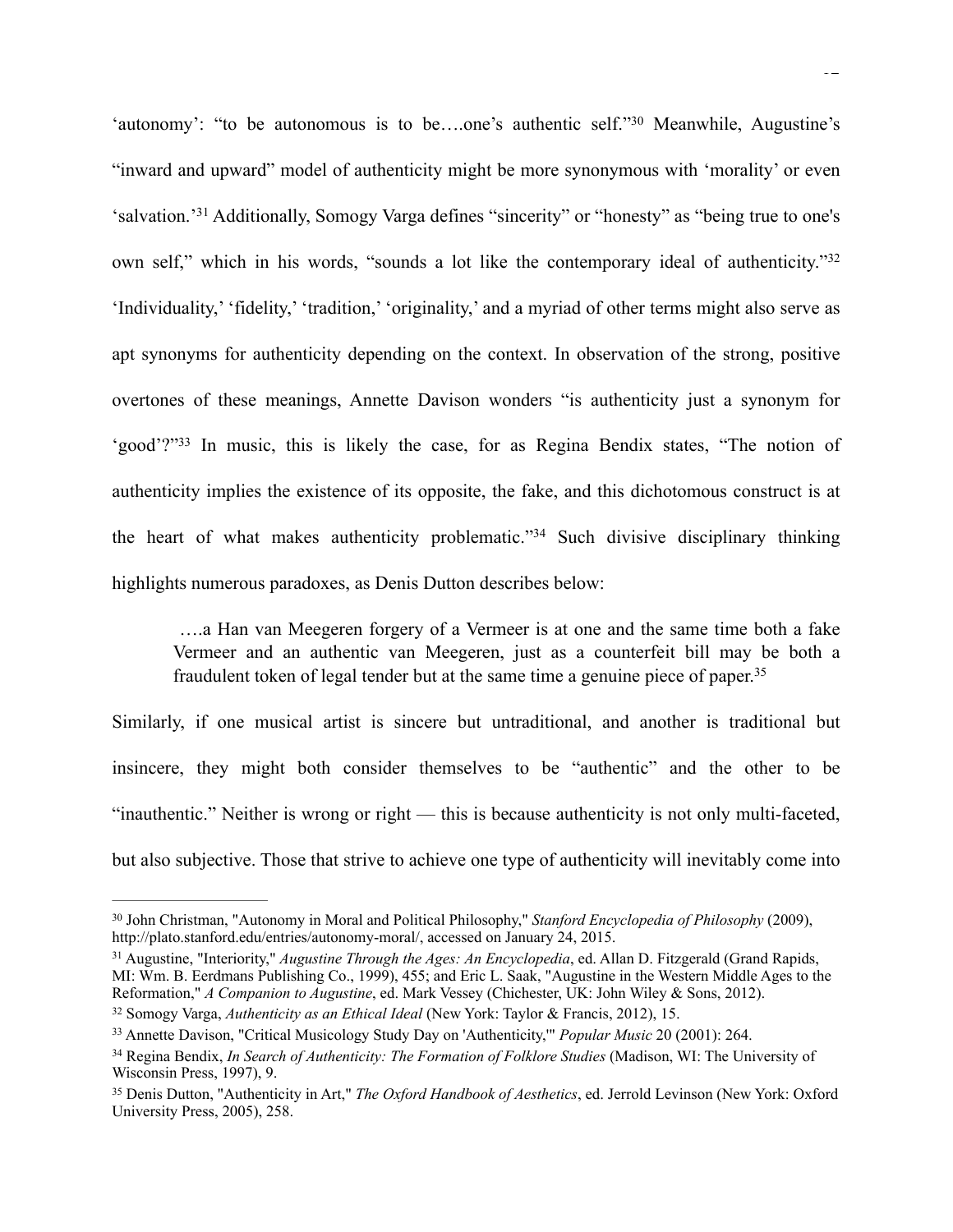conflict with a contradictory interpretation of the term. In this regard, pure, unadulterated authenticity cannot exist. As Hugh Barker describes, "Authenticity is an absolute, a goal that can never be fully attained, a quest."<sup>36</sup> Yet society has repeatedly failed to recognize the selfdefeating nature of this pursuit, as demonstrated by the fabrications of fatal authenticity narratives within both folk and hip hop.

 As Dutton describes, it is within "two broad categories of sense" that the diverse dimensions of authenticity lie, to which he refers as "nominal authenticity" (denoting historical accuracy) and "expressive authenticity" (implying inherent authority).<sup>37</sup> Although certainly distinct from one another, these categories are not necessarily mutually exclusive. Indeed, folk's Old Guard primarily valued nominal authenticity while defenders of hip hop cherished authentic expression, but the two forms were actually inextricably linked. In folk, for example, genuine forms of subcultural expression ultimately became mandatory nominal components of "authentic" folk performance. Promotion of a Leftist agenda that once celebrated the common man became a political prerequisite, while use or replication of original folk songs, instruments, arrangements, and styles of dress that once expressed a genuine desire to return to a romanticized past became aesthetically essential. Hip hop authenticity transpired similarly. In a restrictive subcultural mindset, if an artist was nominally "authentic" (i.e. poor, urban, male, and black), it was more likely that he was also expressively (i.e. lyrically) "authentic." Yet due to the genre's dependency on the marketplace, it was often difficult to determine to what extent certain artists were nominally or expressively "authentic" — hip hop artists always depended on the

<sup>&</sup>lt;sup>36</sup> Hugh Barker and Yuval Taylor, *Faking It: The Quest for Authenticity in Popular Music* (New York: W. W. Norton & Company, Inc., 2007), x.

<sup>&</sup>lt;sup>37</sup> Dutton, "Authenticity in Art," 258.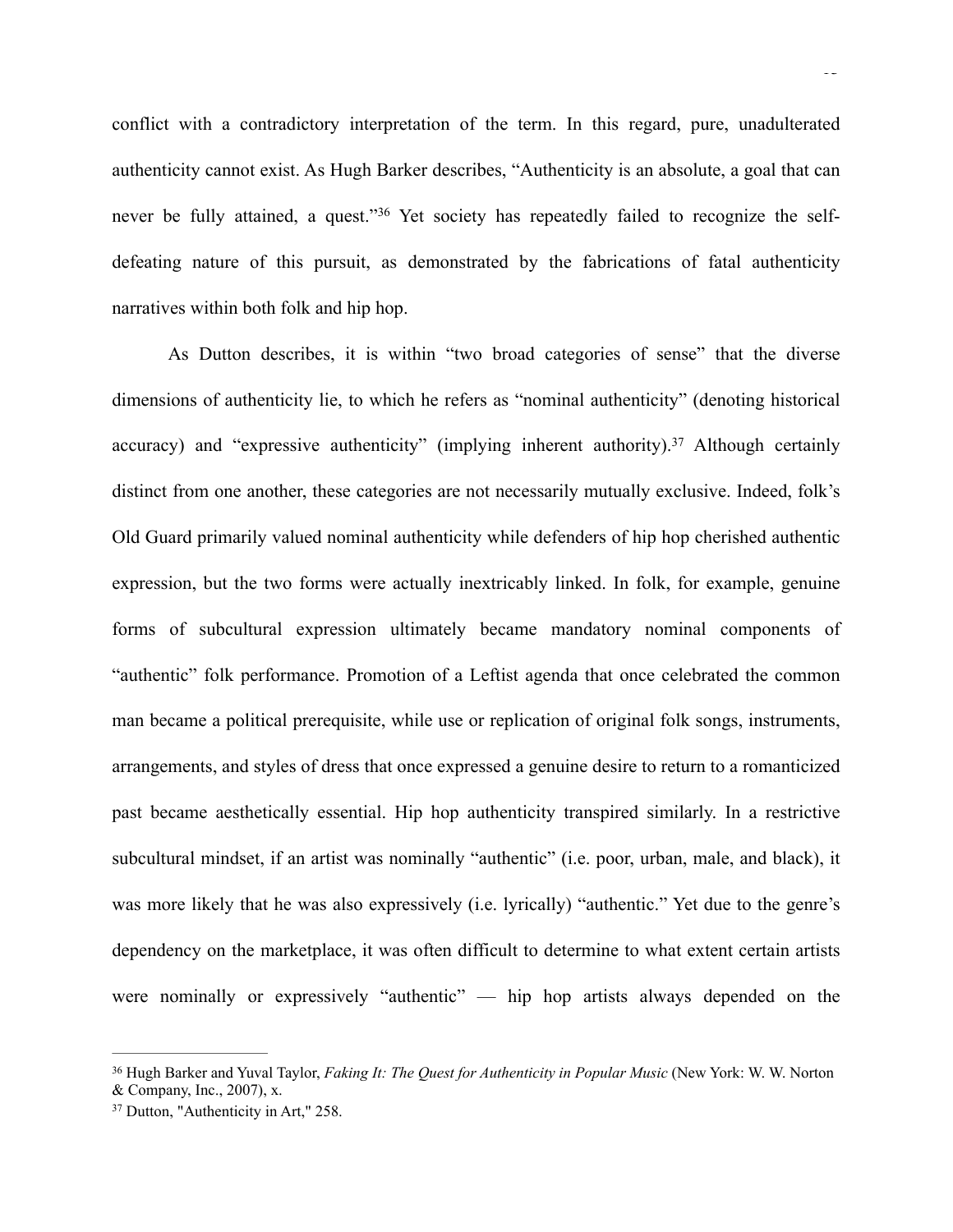marketplace to catapult them out of desolation to fame and fortune, and thus knew exactly how to sell themselves.

14

 All of this is primarily to demonstrate the flawed, fractured, and fleeting nature of authenticity — in both folk and hip hop, authenticity essentially denoted precedent. As long as an artist successfully replicated or conformed to a packaged set of subcultural practices or qualities around which the genre originally coalesced, audiences of that particular community would consider the artist "authentic." Yet in both genres, much of this was reactionary. Folk's Old Guard only began to reassert their strict political and performative values when the inheritors of their genre adopted and adapted it to fit in with their own contemporary ideals. Similarly, issues of authenticity (or "realness") only came up in hip hop when its influence spread to communities that bore little to no resemblance to the original subculture, encouraging the participation of dissociated artists and audiences in the genre. In folk and hip hop, these reactionaries retroactively transformed what were once unifying sets of shared principles into dogmatic and divisive standards for entry. They were only trying to ensure the (alleged) purity and perpetuation of their subcultures, but ultimately killed creativity and halted innovation in the process. Barred from entry to the now-static subcultures, youthful adherents extracted particular elements of folk and hip hop and used them as they saw fit, perpetuating folk and hip hop-derived genres that may have resembled but certainly did not represent the original subcultures.

 Dylan and Eminem evidenced and participated in this process. While neither artist can be held solely responsible for bringing folk and hip hop to the mainstream, they were certainly complicit. Additionally, while neither single-handedly initiated the conservative backlash within their subcultures, both were subjects of reprisal. They also simultaneously exposed and criticized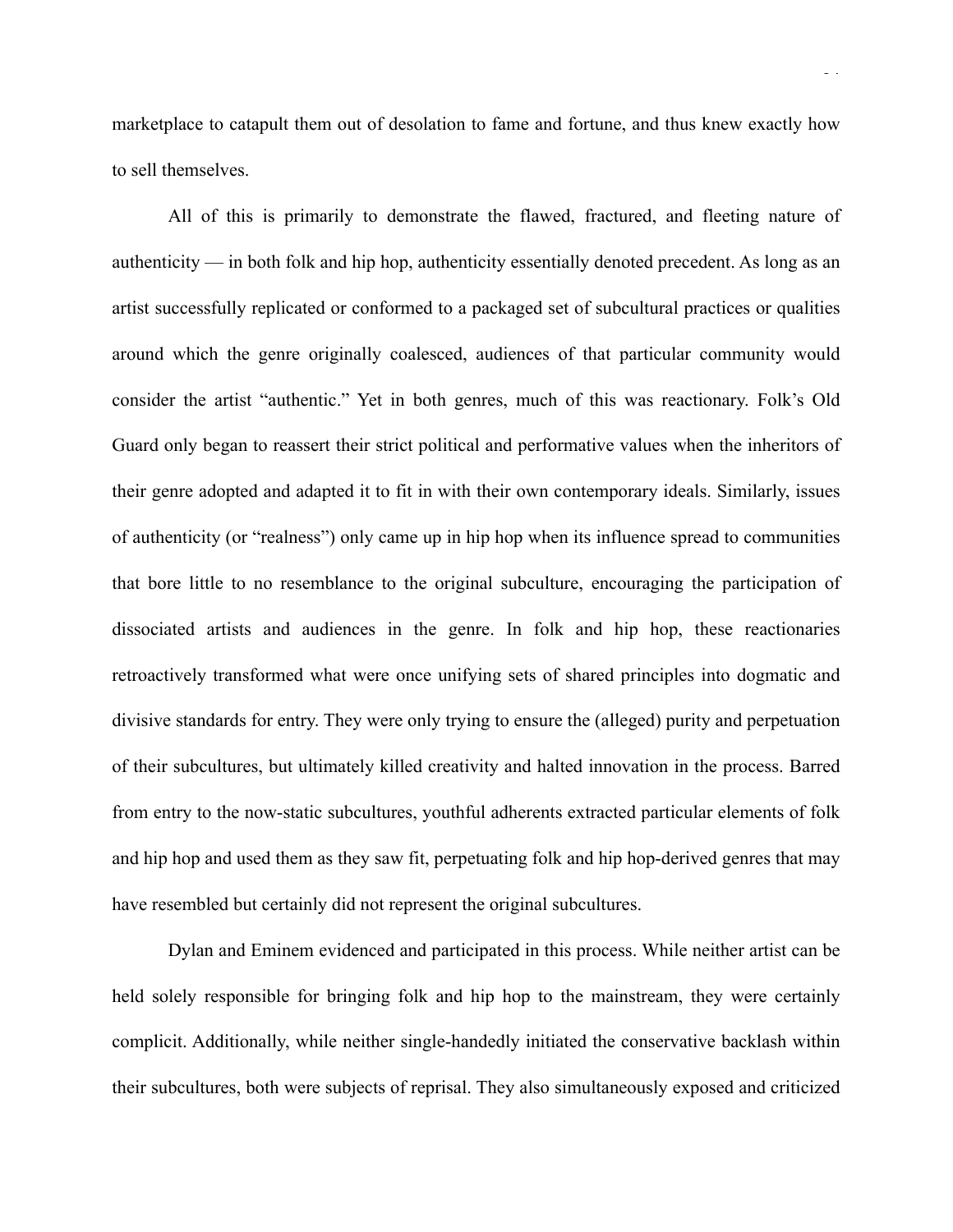the increasing standardization of their associated movements as well as the hypocrisy of the dominant culture. These character and career traits ultimately render Dylan and Eminem ideal candidates for a comparative case study of the attainability and sustainability of cultural authenticity. Their stories reveal a recurrent process that occurs in all music subcultures — a gradual disunion of the music and the subculture as market forces pull the aesthetic former further and further from the political roots of the latter.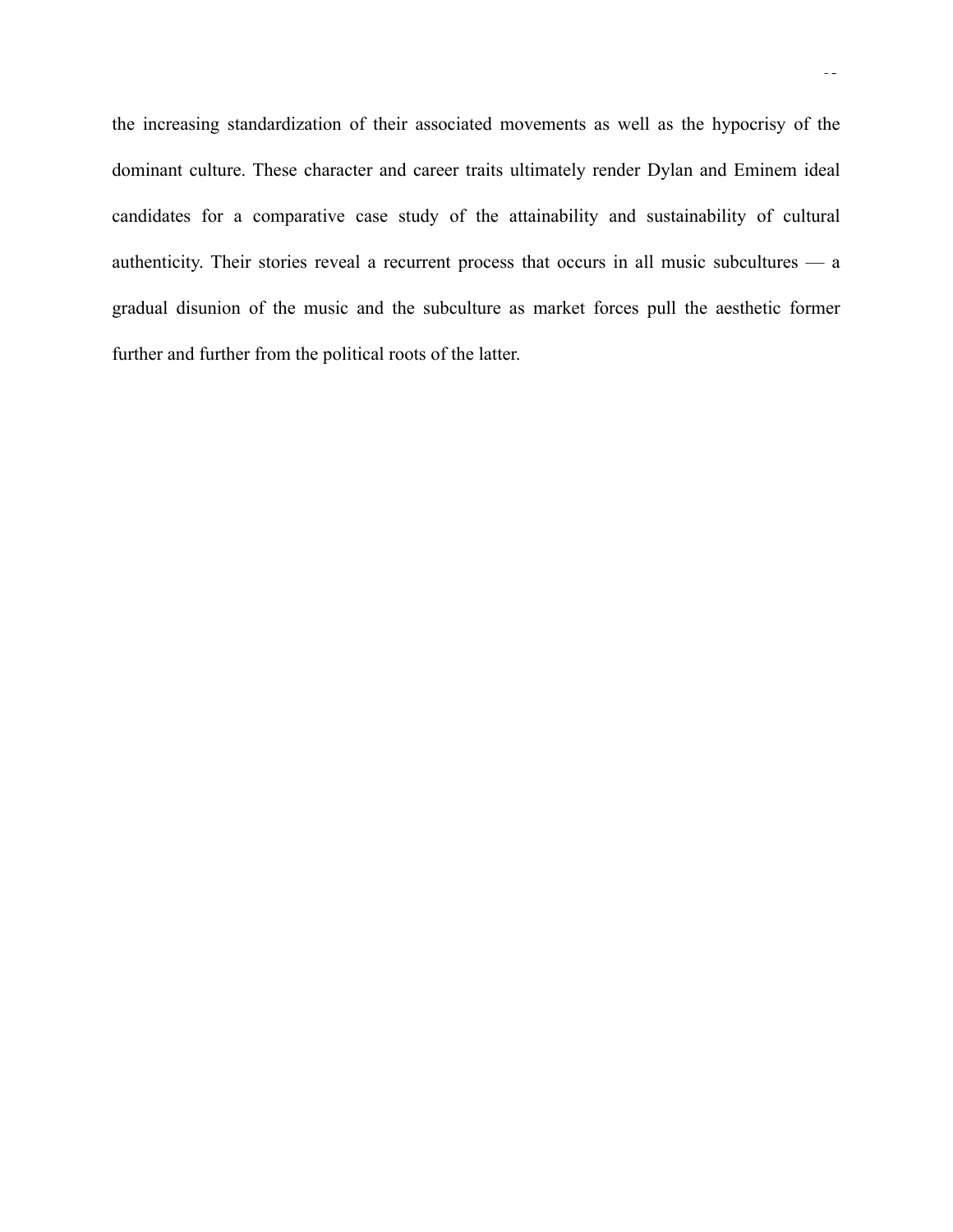#### **1. "For the times they are a-changin'": Bob Dylan and Folk**

 At the 1964 Newport Folk Festival, Ronnie Gilbert of the Weavers gave a now-ironic introduction to Bob Dylan:

They tell me that every period, every time, has its heroes. Every need has a solution and an answer….This is a young man who grew out of a need. He came here, he came to be as he is, because things needed saying and the young people were the ones who wanted to say them, and they wanted to say them in their own way. He somehow had an ear on his generation....I don't have to tell you — you know him, he's yours: Bob Dylan!<sup>38</sup>

Her words were flattering enough, but their implications were much more ominous. Reflecting on that day, Dylan recalls an additional command: *Take him*. "What a crazy thing to say!" he writes, "Screw that. As far as I knew, I didn't belong to anybody then or now."<sup>39</sup> Indeed, her words were more than just praise — in a nation rocked by civil rights struggles, the threat of nuclear war, and rising social violence, they assigned Dylan the impossible task of leading both the optimistic folk movement and discontented youth to salvation. However, due to fundamentally differing circumstances and values shaping the worldviews of these groups, it was inevitable that Dylan could not live up to this task. This chapter will discuss major sociopolitical developments of this period and reference Dylan's responses throughout. Doing so will not only highlight mounting discordance between folkies and youth as well as Dylan's own disillusionment with the movement, but will also demonstrate the fragile and fleeting nature of folk authenticity.

 When Dylan left Hibbing, Minnesota to pursue a career in folk music, the folk movement was already nearing its zenith. Although forced underground in the mid-1950s due to intense

<sup>&</sup>lt;sup>38</sup> Ronnie Gilbert as quoted by Dorian Lynskey, 33 Revolutions Per Minute (New York: HarperCollins Publishers, 2011), 51.

<sup>&</sup>lt;sup>39</sup> Bob Dylan, *Chronicles: Volume One* (New York: Simon & Schuster, 2004), 115.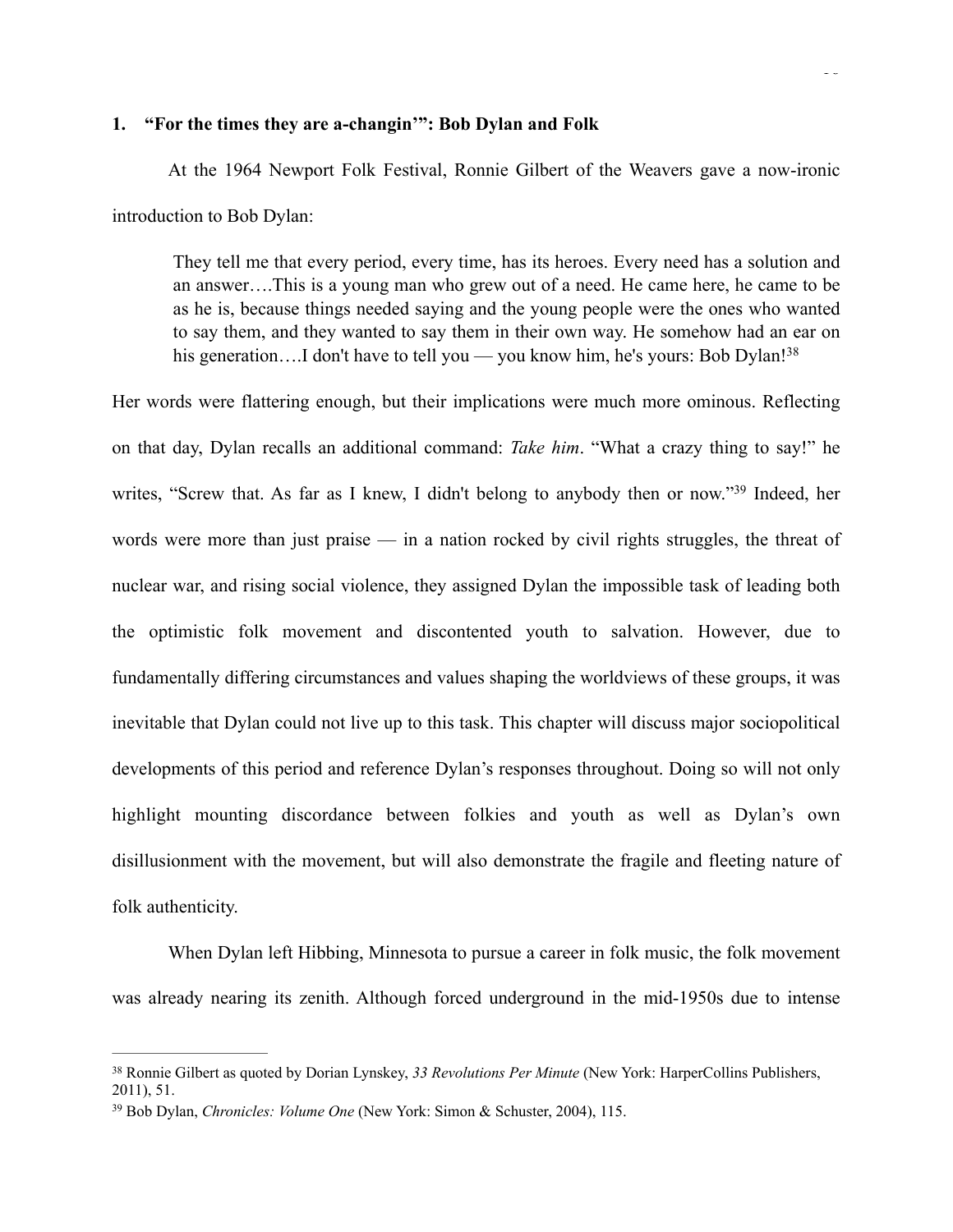HUAC scrutiny, the movement largely continued on college campuses and in bohemian haunts like Greenwich Village.<sup>40</sup> The latter in particular thrived under the organization of folk authority figures such as Pete Seeger and Alan Lomax, who endeavored to continue the activist tradition of the late  $1930s$  and  $1940s<sup>41</sup>$  Methods of preservation predominantly included promotion of a Leftist agenda, replication of adaptation of original folk songs or lyrics, use of traditional instruments, simple arrangements that invited audience participation, and workers' attire.<sup>42</sup> It was this recently codified version of folk authenticity that greeted Dylan upon his arrival to New York City in January, 1961, and for the most part, he conformed to it.

 As Dylan recalls, "I was there to find singers, the ones I'd heard on record….Josh White, The New Lost City Ramblers, and a bunch of others — most of all to find Woody Guthrie."43 Indeed, one of Dylan's primary motivations for traveling to New York was to visit his folk idol, who was dying of Huntington's disease in a psychiatric hospital.<sup>44</sup> Describing Guthrie's influence, Dylan writes "Through his compositions my view of the world was coming sharply into focus. I said to myself I was going to be Guthrie's greatest disciple."<sup>45</sup> For a time, this is exactly what he was — he befriended Guthrie's henchman Ramblin' Jack Elliott and other local folk singers including Odetta, the Clancy Brothers, and Tommy Makem, and became well known for his Guthrie covers on the Greenwich Village coffeehouse circuit.<sup>46</sup> After months of performing and a review in the *New York Times* by Robert Shelton, Dylan gained public

<sup>&</sup>lt;sup>40</sup> Cohen, *Rainbow Quest*, 28.

<sup>&</sup>lt;sup>41</sup> Cohen, *Rainbow Quest*, 28.

<sup>42</sup> Ibid, 14, 28, 70.

Dylan, *Chronicles*, 9. <sup>43</sup>

<sup>44</sup> Ibid., 98.

 $45$  Ibid., 244-246.

<sup>&</sup>lt;sup>46</sup> Robert Shelton, *No Direction Home: The Life and Music of Bob Dylan* (New York: Beech Tree Books, 1986), 74-78.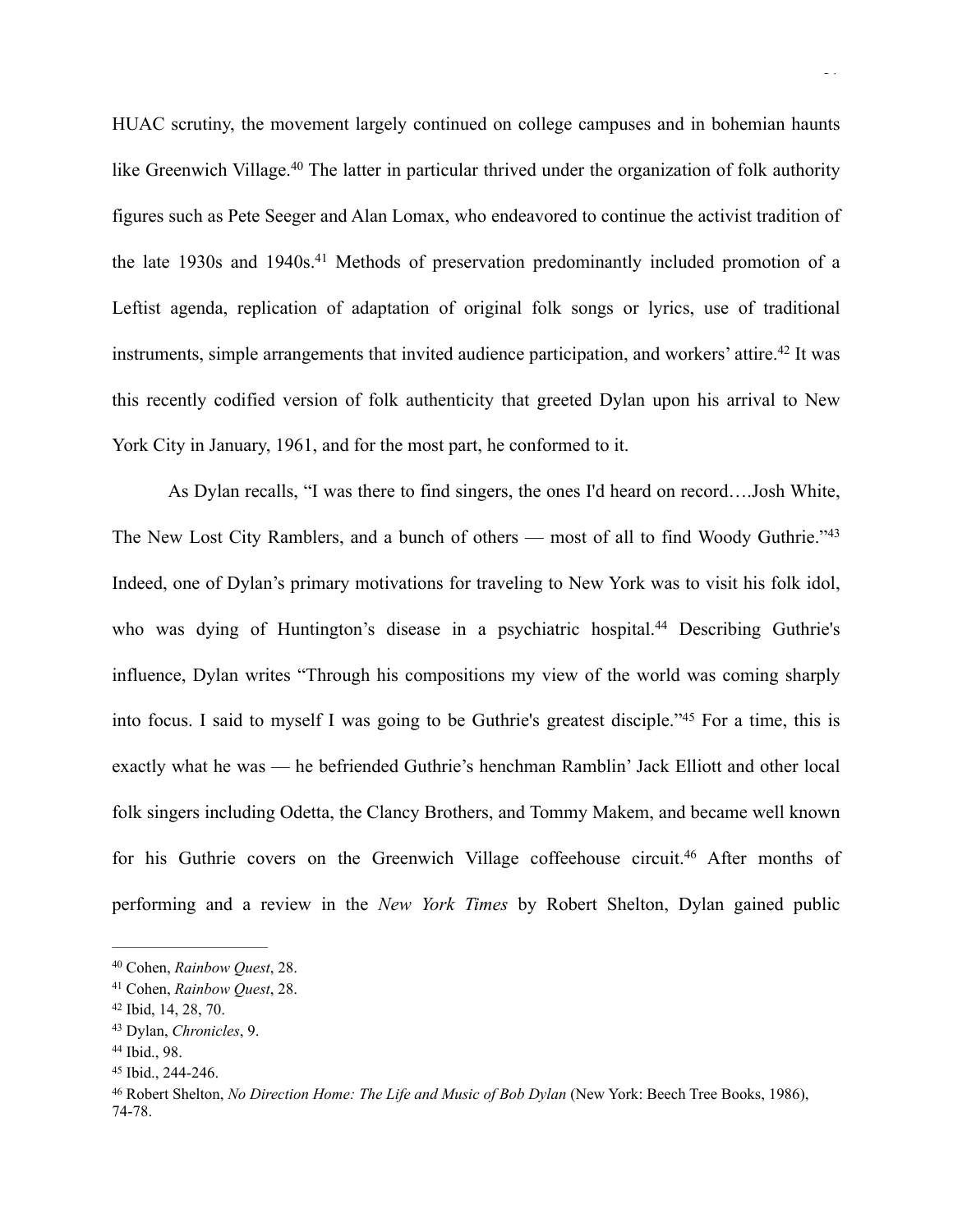recognition and eventually came to the attention of John Hammond, who signed Dylan to Columbia Records in October, 1961.<sup>47</sup> Dylan released his first album, *Bob Dylan*, in March, 1962, which consisted of familiar folk and blues songs with two original compositions — "Talkin' New York," which itself bore thematic and structural similarities to Guthrie's "Talkin' Subway," and "Song to Woody," which placed Dylan firmly within the folk movement with its reverence of one of its major icons.<sup>48</sup> While the album was well-received by local folkies, it only sold  $5,000$  copies in its first year, barely enough to break even.<sup>49</sup> He continued to perform in coffeeshops and house parties throughout the city trying to make a living and began to develop his own distinctive performing and writing styles.

 1962 was a transformative year in Dylan's career and personal life. Firstly, he legally changed his name to Bob Dylan, symbolically dedicating his life to developing this persona.50 Secondly, he signed a management contract with the assertive Albert Grossman, who was committed to the commercial success of his clients.<sup>51</sup> By the time of the release of his second album, *The Freewheelin' Bob Dylan*, in May 1963, Bob Dylan was a highly respected name in the folk community. Many songs on this album were labeled as protest songs, perfectly blending traditional and topical styles of Guthrie and Pete Seeger along with Dylan's own rough originality. For example, Dylan wrote "Masters Of War," "Let Me Die In My Footsteps," and "A Hard Rain's A-Gonna Fall" in response to the Cold War arms build-up.<sup>52</sup> Despite their innovative

Robert Shelton, "Bob Dylan: A Distinctive Stylist," *The New York Times* (September 21, 1961): reproduced on 47 http://www.bobdylanroots.com/shelton.html, accessed on April 8, 2015.

Andy Greene, "50 years ago today: Bob Dylan released his debut album," *CNN* (March 19, 2012): http:// <sup>48</sup> www.cnn.com/2012/03/19/showbiz/music/bob-dylan-album-50-rs/, accessed on April 8, 2015.  $49$  Ibid.

<sup>&</sup>lt;sup>50</sup> Howard Sounes, *Down The Highway: The Life of Bob Dylan* (New York: Grove Press, 2001), 121.

 $51$  Ibid., 116.

All songs appear on Bob Dylan's *The Freewheelin' Bob Dylan*, © 1963 by Columbia. <sup>52</sup>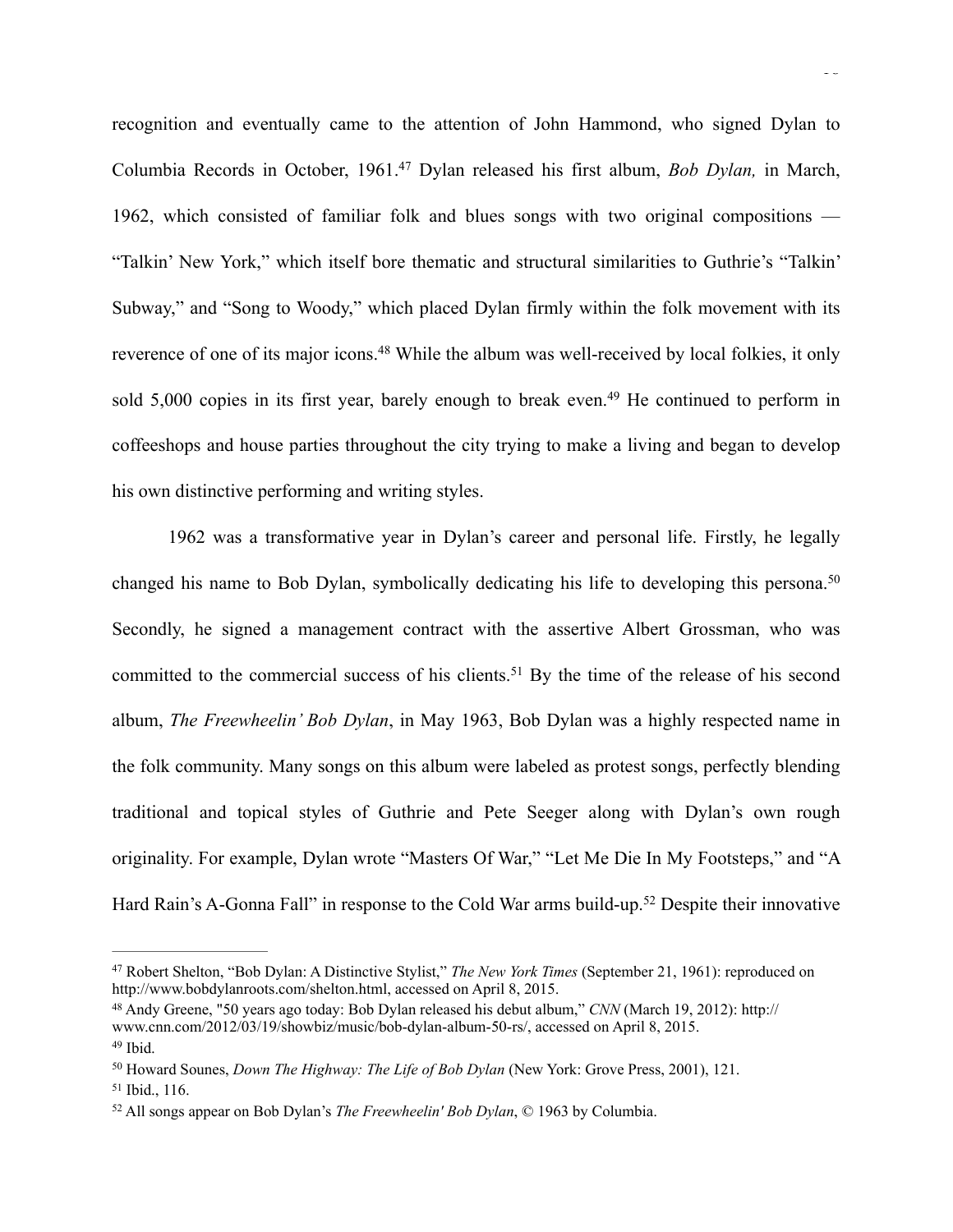and imagist lyrics, all of these songs placed Dylan firmly within the revival with their strong allusions to the mounting military-industrial complex and inspiration from previous folk songs — "Hard Rain" was itself a reinterpretation of "Lord Randall," or Child Ballad No. 12.53 Similarly, "Oxford Town" recounts the tribulations of James Meredith, the first black student to enroll in the University of Mississippi, and affirms Dylan's place in folk with its narrative of hardship and its context in the American civil rights movement.<sup>54</sup> Dylan's performance of "Blowin' In The Wind" onstage with Joan Baez and Peter, Paul and Mary among others at the 1963 March on Washington once again demonstrated his allegiance to the political mores of folk  $55$ 

 The simultaneous originality and folk authenticity of *The Freewheelin' Bob Dylan* certainly heightened Dylan's reputation as a folk singer and songwriter. Janis Maslin elaborates in the following passage:

These were the songs that established him as the voice of his generation — someone who implicitly understood how concerned young Americans felt about nuclear disarmament and the growing movement for civil rights: his mixture of moral authority and nonconformity was perhaps the most timely of his attributes.<sup>56</sup>

However, there existed an unsustainablity in the folk movement that seemed to manifest in Dylan. Of course, Dylan could not have risen to fame without the folk movement, which in turn owed much to the Old Left. The highly organized nature and radical Leftist platform of the Old

<sup>53</sup> Dylan introduces each verse of "Hard Rain" with a variant of the first lines of each verse from "Lord Randall" (e.g. "Oh, where have you been, my blue-eyed son?/Oh, where have you been, my darling young one?" and "Oh where ha'e ye been, Lord Randall my son?/O where ha'e ye been, my handsome young man?"); Ibid.; and Anonymous, "Lord Randall," www.poets.org/poetsorg/poem/lord-randall, accessed on February 10, 2015. <sup>54</sup> "Oxford Town," *The Freewheelin' Bob Dylan*.

<sup>&</sup>lt;sup>55</sup> Clinton Heylin, *Bootleg: The Secret History of the Other Recording Industry* (New York: St. Martin's Griffin, 1996), 49.

Janet Maslin, "Renaldo Clara (1978)," review of Bob Dylan's *Rolling Thunder*, *The New York Times* (January 26, 56 1978): http://www.nytimes.com/movie/review?res=9A03EFD71330E631A25755C2A967 9C946990D6CF, accessed April 8, 2015.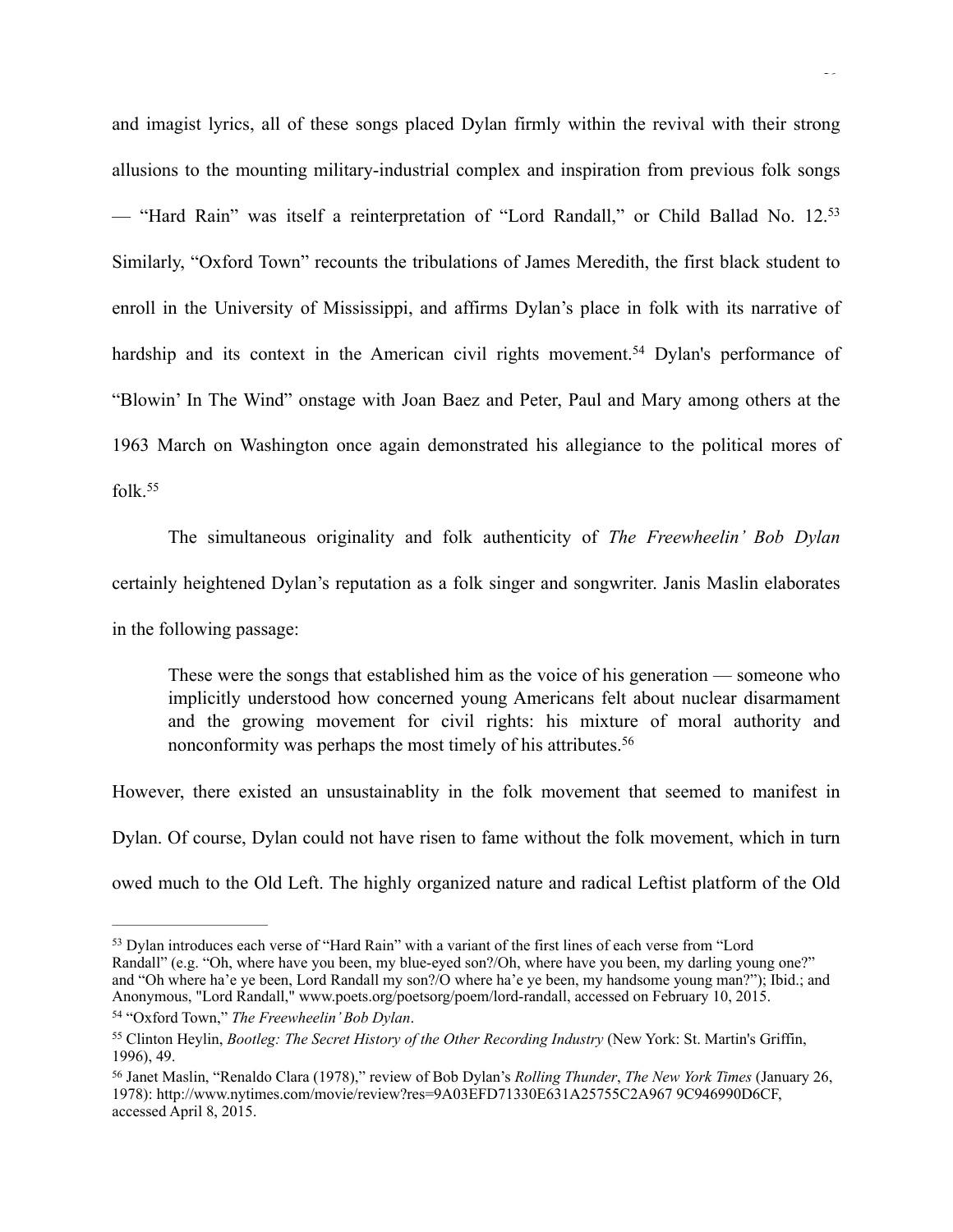Left were conducive to the creation and success of collectivity-minded groups of performers that commenced and characterized the first wave of the folk music revival. In many cases, the Old Left and early folk movement interacted directly — for example, veteran folksingers Peter Janovsky and Oscar Brand respectively penned and recorded "The Same Merry Go-Round" for Progressive Party candidate Henry A. Wallace's 1948 presidential campaign.<sup>57</sup> Similarly, folk singers often refigured traditional ballads to voice populist opinions, as Woody Guthrie did with "Union Maid," an adapted version of a older folk tune titled "Red Wing."<sup>58</sup> These first wave revivalists expected that younger members of their movement would espouse their same ideals and continue to their specific fight for social justice. Indeed, at their cores, the Old-Leftist folk movement and the broader youth counterculture championed a similar view of the dominant culture — that it was a corrupt, all-powerful apparatus designed to dictate the lives of all who lived within its reach. For this reason, it is unsurprising that discontented youth found both solace and validation of their views in folk music. Yet similarities likely do not extend much further than this — youth did not necessarily endorse folk politics, but rather identified with its rebellious spirit. Dylan demonstrated and possibly even deepened this distinction in his subsequent albums and performances of the 1960s.

 $\overline{a}$ 

 As Mike Marqusee writes, Dylan was "sustaining a precarious balance on the crest of a wave," a feat that quickly elevated him to stardom.<sup>59</sup> On the back side of the swell was the Old Left, the early revivalists, and all of the traditional and topical songs that they endorsed. Yet

Peter Janovsky and Oscar Brand, "The Same Merry Go-Round," *Smithsonian Folkways*, 1948, http:// <sup>57</sup> www.folkways.si.edu/peter-janovsky/the-same-merry-go-round-wallace/historical-song/music/track/smithsonian, accessed on February 10, 2015.

<sup>&</sup>lt;sup>58</sup> It is notable that "Red Wing" was originally a Tin Pan Alley song written by Kerry Mills in1907, but it was reproduced so frequently that audiences eventually forgot its origins and considered it to part of America's rich musical legacy; Joe Klein, *Woody Guthrie: A Life* (New York: Dell Publishing, 1980), 168.

<sup>&</sup>lt;sup>59</sup> Mike Marqusee, *Chimes of Freedom: The Politics of Bob Dylan's Art* (New York: The New Press, 2003), 211.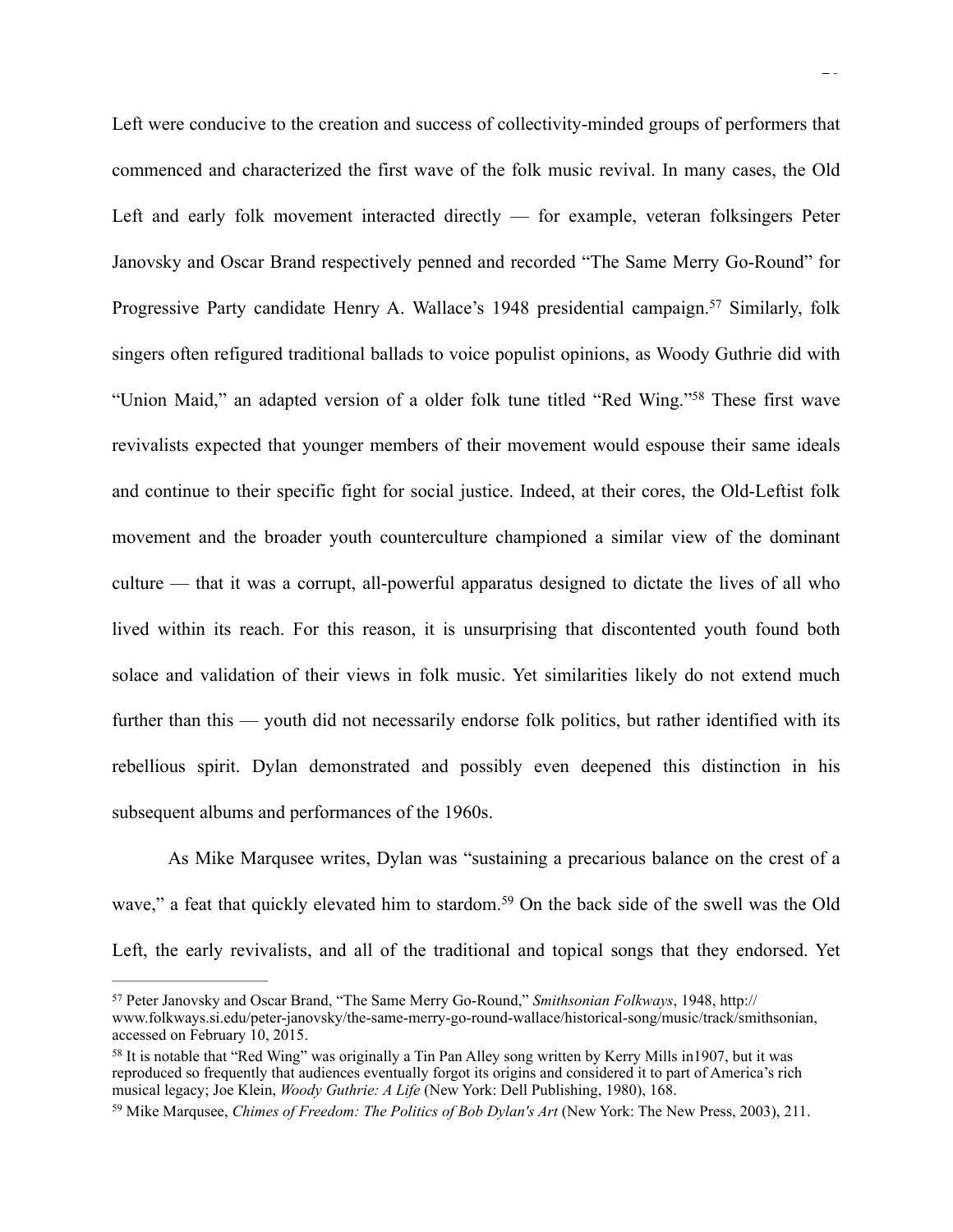below was a generation of disenchanted youth looking for more meaningful methods of achieving social justice. Of course, this wave was bound to break at some point, and Dylan would be forced to either fall behind by sticking with folk or ride it out by joining the youth. His decision to do the latter is evident in the way he musically responded to events or trends in the 1960s. Released in January, 1964, Dylan's third album, *The Times They Are A-Changin'*, demonstrates this "precarious balance." For example, in "With God On Our Side," Dylan critiques American fundamentalism and self-righteousness with explicit references to previous conflicts, although (though implied by "the next war" in the final verse) he never directly discusses the contemporary Vietnam War.<sup>60</sup> Additionally, "Only A Pawn In Their Game" and "The Lonesome Death of Hattie Carroll" offer leftist criticisms of American class rule and racism, but also more individualistic accounts of a flawed system compared to previous songs of the folk movement.<sup>61</sup> At this point in time, Dylan was clearly indebted to the folk movement — "folk songs showed me….that songs can say somethin' human," he wrote in an open letter to his friend Tony Glover in 1963.<sup>62</sup> It was precisely this "somethin' human" that prompted Dylan to move from topical protest songs towards what he perceived as more authentic supplications of social justice through consideration of individual experiences, something that he begins to do during this period.

 $\overline{a}$ 

<sup>&</sup>lt;sup>60</sup> Later versions of "With God On Our Side" include a verse that directly mentions the Vietnam War ("In the nineteen-sixties came the Vietnam War/ Can somebody tell me what we're fightin' for?/ So many young men died/ So many mothers cried/ Now I ask the question/ Was God on our side?") although he never performed this verse live until the 1980s; Bob Dylan, *The Times They Are A-Changin'*, © 1964 by Columbia.  $61$  Ibid.

<sup>&</sup>lt;sup>62</sup> Bob Dylan as quoted by Clinton Heylin, *Bob Dylan: Behind The Shades Revisited* (New York: HarperCollins Publishers, 2003), 74.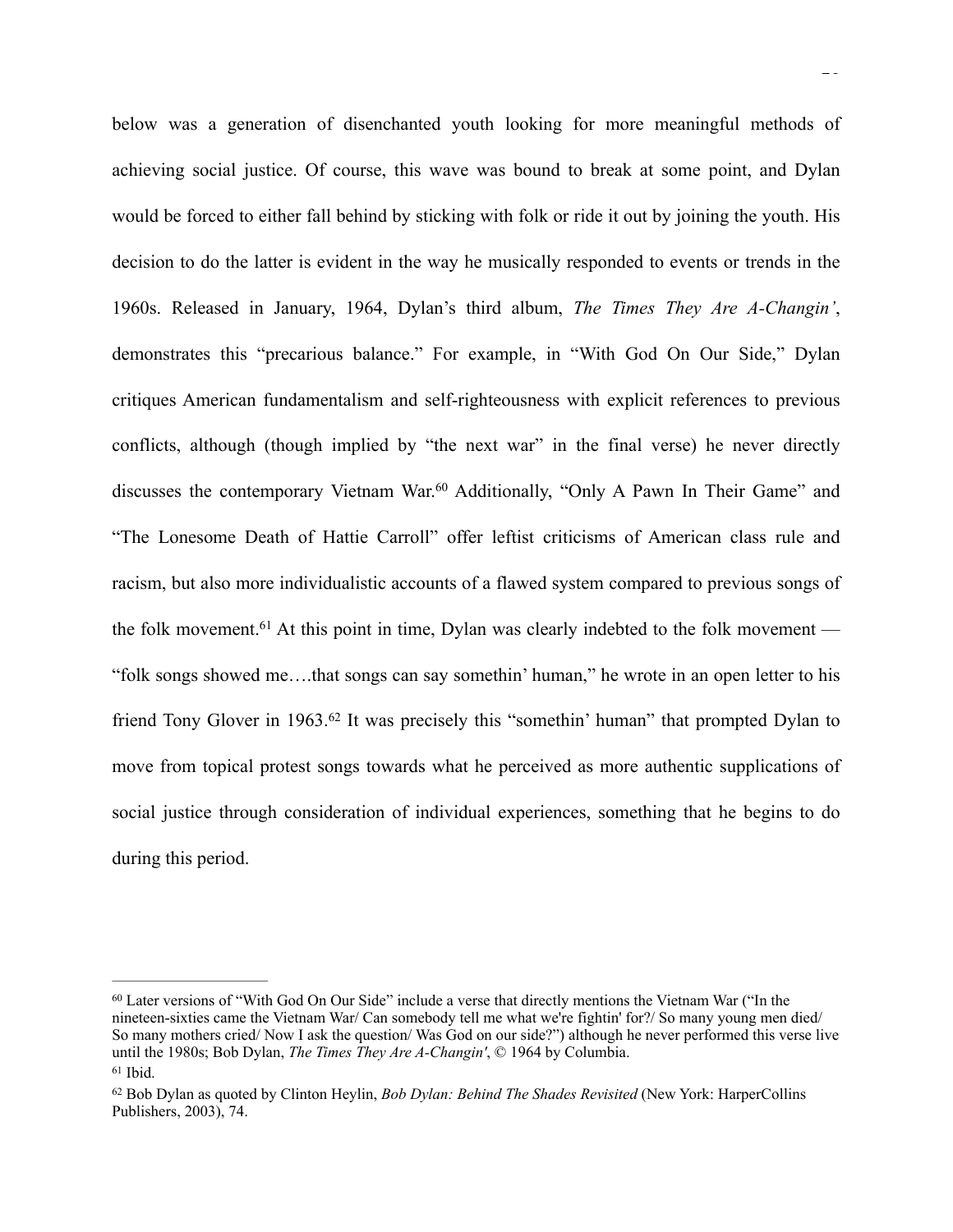Anthony Scaduto argues that John F. Kennedy's November 1963 assassination was a pivotal moment for Dylan.<sup>63</sup> At the summit of his social activism and against a backdrop of emerging youth radicalism, the JFK assassination revealed to Dylan the vapidity of topical protest songs and the futility of his singing them. As Scaduto writes, Dylan thus "came up with something much more effective, dramatically and poetically; he took the specific and made it universal by finding its underlying meaning."<sup>64</sup> Essentially, Dylan abandoned the self-described "barren political moonscape" and the revival's canon of collectivity by turning towards more introspective and existential lyrics. "Blowin' In The Wind" and "The Times They Are A-Changin'," which both contain thoughtful lyrics and became broadly-endorsed anthems of change, were early indicators of this transition.<sup>65</sup> However, critics took notice of the more pessimistic nature of *The Times They Are A-Changin',* which included many of his darkest songs to date. For example, "Ballad of Hollis Brown" tells the tragic tale of an impoverished farmer who, in an act of desperation, kills his family and then himself, and "North Country Blues" relates the bleak realities of a woman who loses everything.<sup>66</sup> Dylan insists that the assassination never directly inspired any of his songs, although his affectedness was evident in a manuscript from shortly after the assassination, in which he repeatedly wrote "there is no right or left there is only up and down."<sup>67</sup> Dylan's increasing cynicism and non-partisanship in these songs are certainly indicative of this epiphany and of his mounting frustrations with the limits of politics.

 $\overline{a}$ 

<sup>&</sup>lt;sup>63</sup> Anthony Scaduto, Bob Dylan (New York: Helter Skelter Publishing, 1971), 161.

 $64$  Ibid., 136.

Dylan, *The Freewheelin' Bob Dylan*; and Dylan, *The Times They Are A-Changin'.* <sup>65</sup>

Dylan, *The Times They Are A-Changin'.* <sup>66</sup>

<sup>&</sup>lt;sup>67</sup> Heylin, *Behind The Shades*, 137.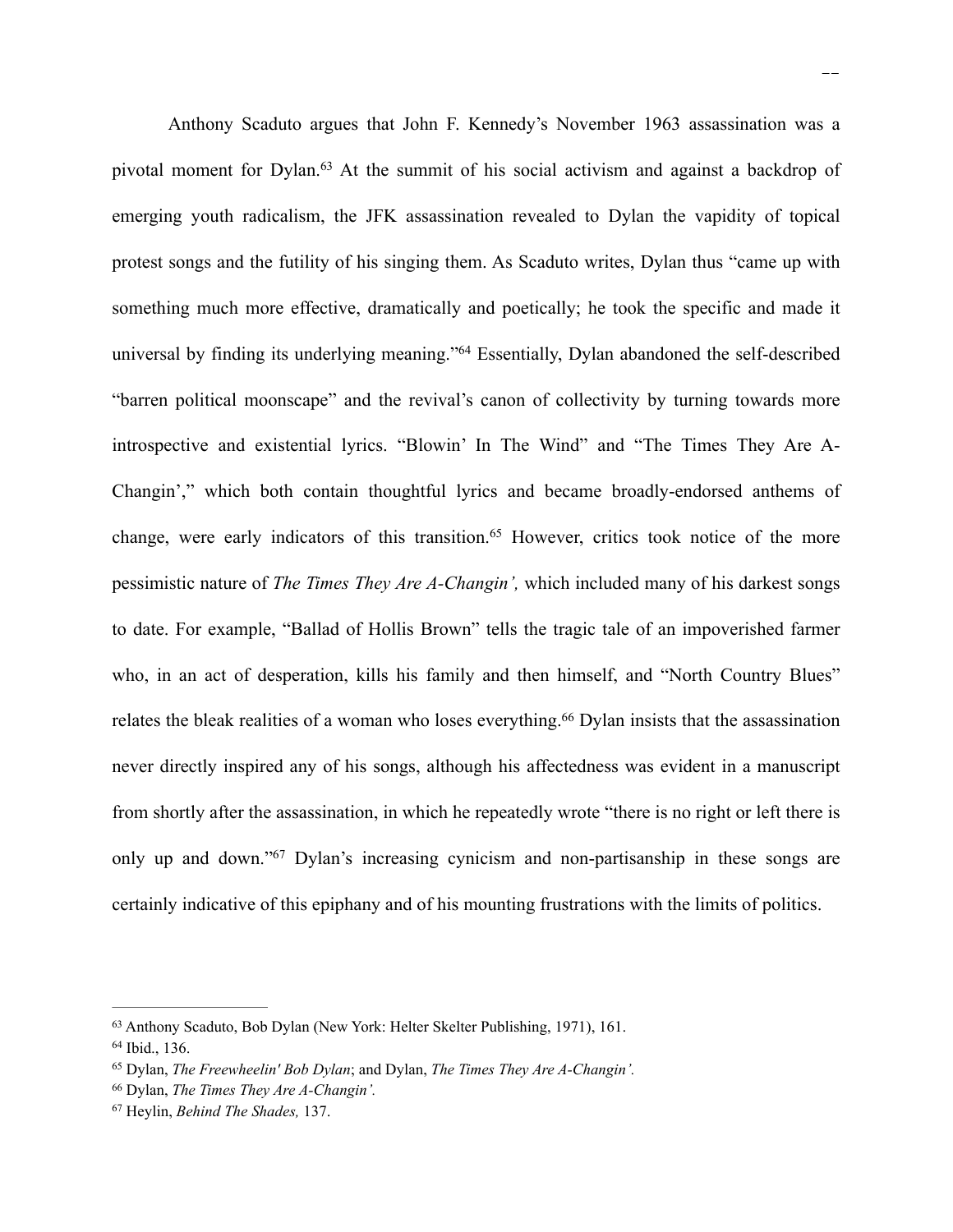By the August 1964 release of *Another Side of Bob Dylan*, Dylan's "precarious balance" on the folk-youth wave became even more so due to the cryptic and poetic lyrics of songs such as "Chimes of Freedom."<sup>68</sup> Referencing the latter, Clinton Heylin writes that with this sad piece, "….Dylan would pass from topical troubadour to poet of the road," and "from immediate folk sources to a polychrome of literary styles" that included Beat poetry and French symbolism.<sup>69</sup> Also on the album, one could interpret "My Back Pages," and particularly the refrain "Ah, but I was so much older then/I'm younger than that now," as Dylan's rejection of his previous political idealism and disillusionment with the folk movement, as well as his nascent realignment with youth.<sup>70</sup> Dylan's March 1965 album *Bringing It All Back Home* confirmed his leanings toward youth with its division into acoustic and electric sides and even more personal and abstract tracks such as "Mr. Tambourine Man" or "Subterranean Homesick Blues," a hyperkinetic song rife with up-to-date references of emerging elements of youth culture.<sup>71</sup> Additionally, "It's Alright, Ma," with verses such as "Money doesn't talk, it swears" and "But even the president of the United States sometimes must have to stand naked," expresses Dylan's anger with the commercial and hypocritical nature of contemporary American culture without the optimism of many of his earlier politically commentative songs.<sup>72</sup> The July release of Dylan's musing, electric-backed single "Like A Rolling Stone" followed shortly after by the August release of the completely electric *Highway 61 Revisited* constituted Dylan's complete abandonment of the folk aesthetic and political ideal, as youth carried him from mere stardom to legendary fame.

<sup>&</sup>lt;sup>68</sup> Bob Dylan, *Another Side of Bob Dylan*, © 1964 by Columbia.

<sup>&</sup>lt;sup>69</sup> Heylin, *Behind The Shades*, 143, 138.

<sup>&</sup>lt;sup>70</sup> Dylan, "My Back Pages," *Another Side of Bob Dylan*.

<sup>&</sup>lt;sup>71</sup> Songs appear on Bob Dylan's *Bringing It All Back Home*, © 1965 by Columbia.

 $72$  Ibid.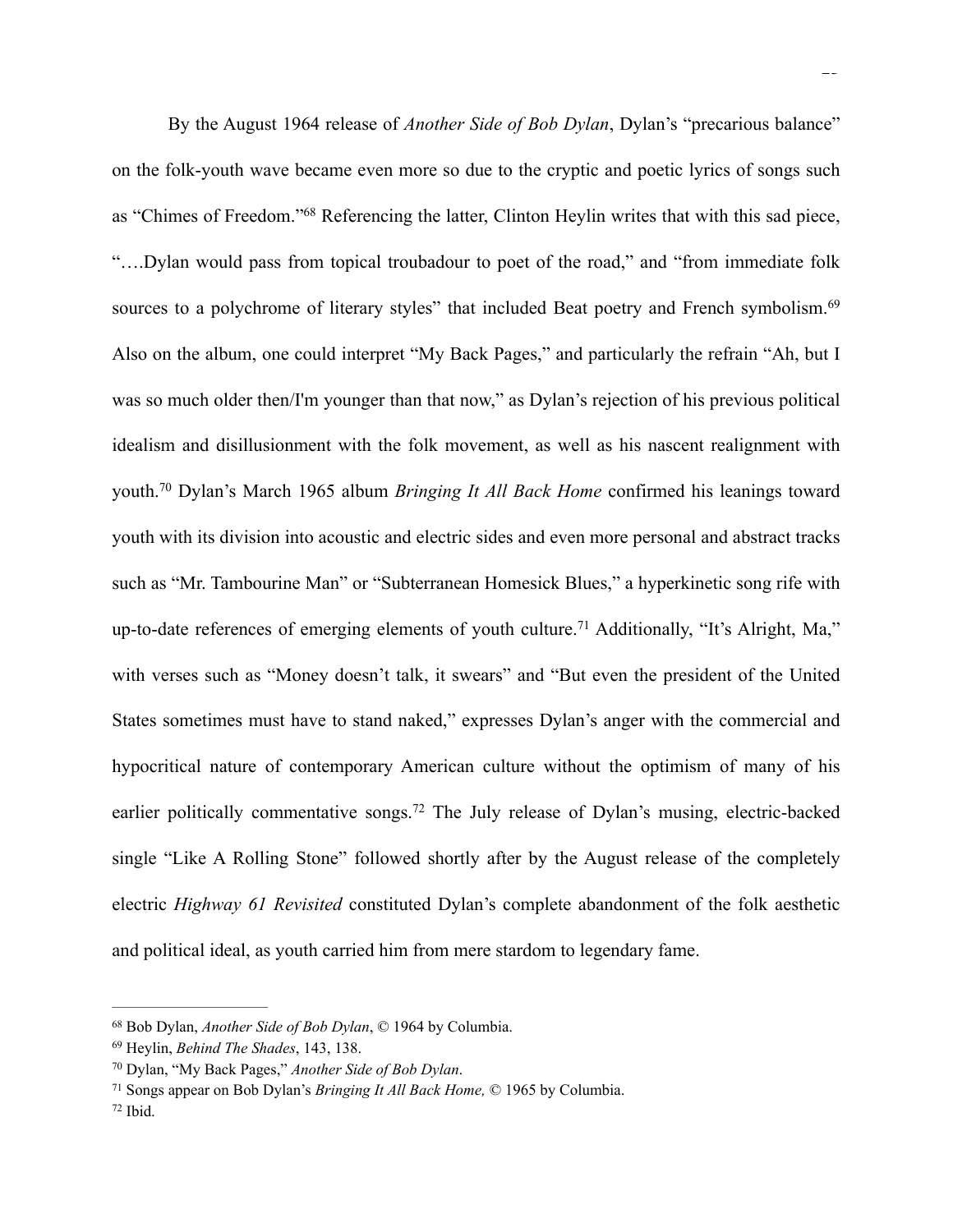Despite Dylan's gradual departure from folk, folk authorities seemed to neither notice nor care. Rather, they seemed to enjoy the involvement of youth and the heightened visibility of their movement, unaware of the implications that expanding and restructuring their subculture would bring. In fact, folkies and youth alike often took to labelling Dylan as some type of divine being and worshipping him as such. For example, a 1965 *Esquire* cover placed Dylan among three martyred student heroes — John F. Kennedy, Malcolm X, and Che Guevara — all God-like men who were crucified on earth.<sup>73</sup> An issue of *Melody Maker*, the British weekly, went as far as to headline an article "DYLAN IS THE NEW CHRIST" and caption a photograph "Bob Dylan (and not, as previously reported, Jesus of Nazareth) is the living Messiah to today's young people....You can learn more about life from Dylan than from 10 Jesuses...."<sup>74</sup> However, Dylan rejected the scrutiny to which these titles subjected him: "Legend, Icon, Enigma (Buddha in European Clothes was my favorite)….These titles were placid and harmless….Prophet, Messiah, Savior — those are tough ones."<sup>75</sup> Essentially, as with any faith or religious figure, with followers came zealots, most of whom at some point became disillusioned or disappointed by some aspect of Dylan's music or style. More specifically, many folk-purists rejected Dylan's transformation from fledgling folkie to "Judas" of their movement, as one heckler labelled him at a 1966 concert in Manchester.<sup>76</sup> They often point to Dylan's performance at the 1965 Newport Folk Festival as the precise moment of this betrayal.

 $\overline{a}$ .

*Melody Maker* as quoted by Robert Shelton, *No Direction Home,* 199. <sup>73</sup>

<sup>74</sup> Ibid., 199-200.

<sup>&</sup>lt;sup>75</sup> Dylan, *Chronicles*, 124.

<sup>&</sup>lt;sup>76</sup> Greil Marcus, *The Old, Weird America: The World of Bob Dylan's Basement Tapes* (New York: Picador, 2011), 232.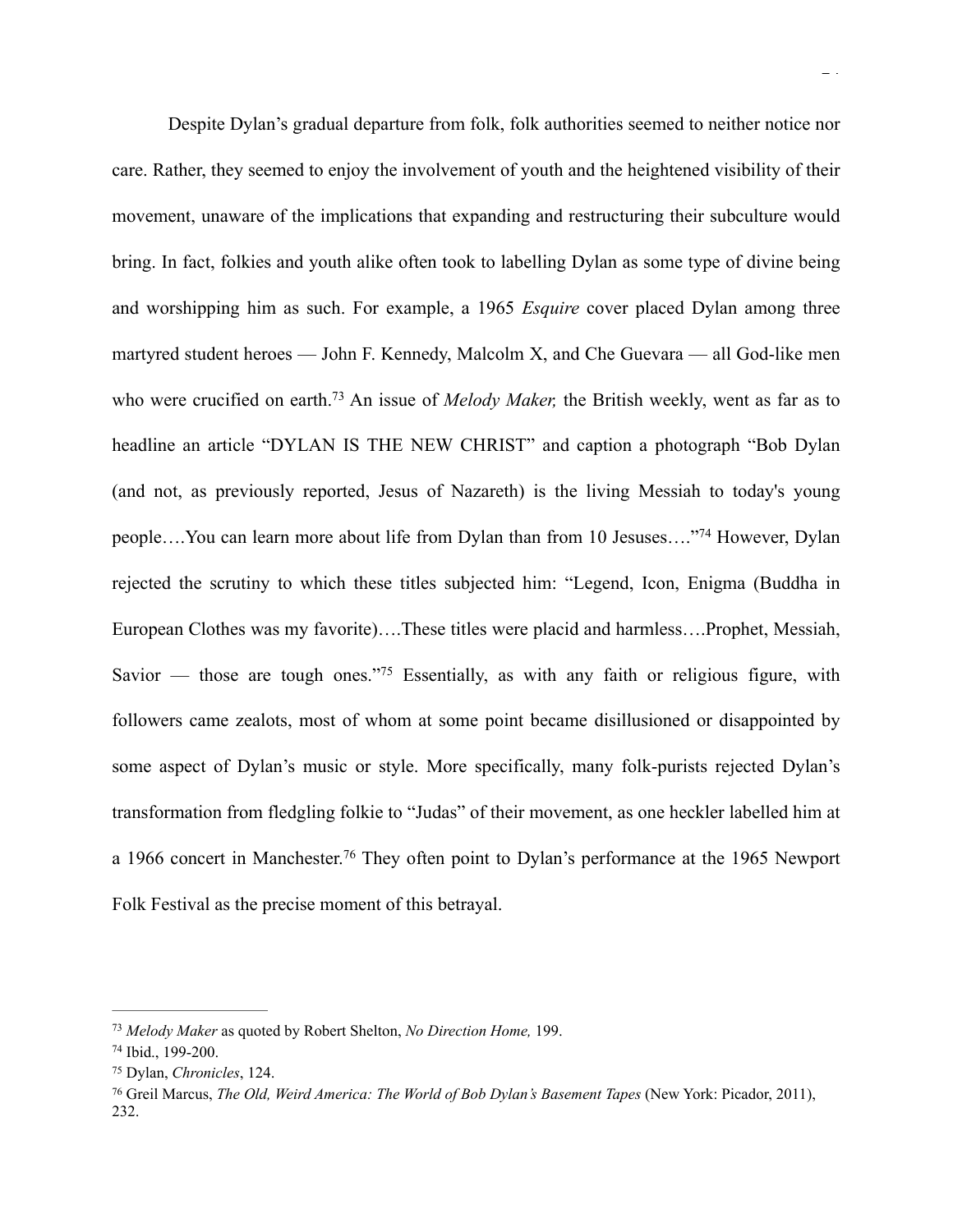In the narrative of popular music history, Dylan's electrified performance at Newport has become legendary. The performance not only garnered mixed reactions from the audience, but also seemed to mark a distinct end to the American folk music revival. While the suggestion that the newly electrified Dylan single-handedly destroyed the revival is unlikely (to do so would greatly inflate his influence over the movement), this performance was still significant. It may not have been the mythological event it has been made out to be, but it did represent the culmination of multiple non-cohesive factors contributing to the demise of the folk revival. The conjunction of these factors (broadly including a changing socio-political setting, musical innovations, and contradictions with the revival) ultimately initiated an implosion of the movement, thus rendering Dylan's 1965 Newport performance a decisive moment in popular music history.

 Before investigating its specifics, one must be aware of the contentious nature of the performance itself. A day before the performance, folk luminary Alan Lomax complained about the electric Paul Butterfield Blues Band:

[There] used to be a time when a farmer would take a box, glue an axe handle to it, put some strings on it, sit down in the shade of a tree and play some blues…. Now here we've got these guys and they need all this fancy hardware to play the blues….Lets find out if they can play at all.<sup>77</sup>

Likely provoked by Lomax's tirade, Dylan gathered the Butterfield Band that night for a quick rehearsal before unapologetically ascending the stage with them the next day. Accustomed to the simplicity of his khakis, harmonica, and acoustic guitar, it certainly shocked audiences to see Dylan in a "matador-outlaw orange shirt and black leather," accompanied by guitars that required

Alan Lomax as quoted by Eric Von Schmidt and Jim Rooney, *Baby, Let Me Follow You Down: The Illustrated* <sup>77</sup> *Story of the Cambridge Folk Years* (Garden City, NY: Anchor Books, 1979), 253.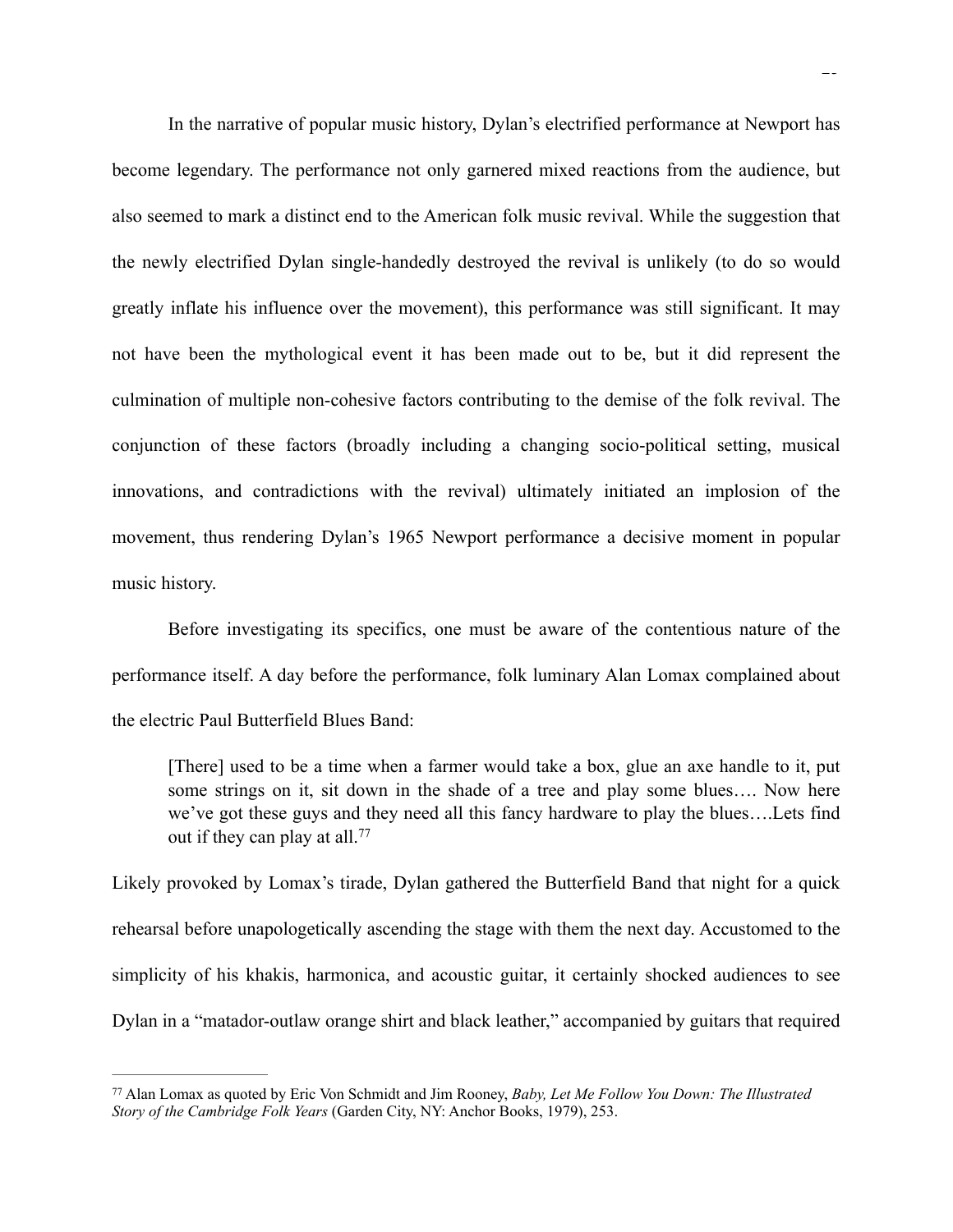plugging in.<sup>78</sup> Initially met with "some reserved applause" during his electric rendition of "Maggie's Farm," Dylan left the stage after sixteen minutes amid a "flurry of boos" that increased during "Like a Rolling Stone" and reached a crescendo during his raucous performance of "Phantom Engineer."<sup>79</sup> Oscar Brand suggested that the audience was simply affronted by Dylan's use of electric instruments: "It was the antithesis of what the festival was supposed to be doing." $80$  Pete Seeger later stated that he infamously threatened to cut the electrical cables with an axe because "the sound was so distorted that you could not understand a word that he was singing."<sup>81</sup> Meanwhile, Howard Sounes posits that the audience simply felt shortchanged when Dylan — the biggest name at the festival — only performed three songs.<sup>82</sup> After a long period of disgruntled silence, Dylan returned to the stage to perform palliative acoustic versions of "Mr. Tambourine Man" and "It's All Over Now, Baby Blue," symbolically singing his adieux to Newport and its folk-purist audience.<sup>83</sup>

 In a press conference four months later, Dylan recalled with amusement "Well, I did a very crazy thing….they certainly booed, I'll tell you that."<sup>84</sup> Crazy though it may have been, Dylan's conscious abandonment of the folk orthodoxy was likely more than just a prank. Lyrical analysis will demonstrate that Dylan's decision to play these songs was indeed a careful and deliberate one. Punning on Silas McGee's Farm (where Dylan performed "Only A Pawn In Their Game" at a 1963 civil rights protest), "Maggie's Farm" recasts Dylan as the pawn and the folk

<sup>&</sup>lt;sup>78</sup> Shelton, *No Direction Home*, 302.

 $79$  Ibid.

<sup>&</sup>lt;sup>80</sup> Oscar Brand as quoted by Howard Sounes, *Down The Highway*, 182.

Amy Goodman, "Interview With Pete Seeger," *Democracy Now!*, May 4, 2011, https://www.youtube.com/watch? <sup>81</sup>

v=UXbf7o8HGv0, accessed on February 7, 2015.

<sup>&</sup>lt;sup>82</sup> Sounes, *Down The Highway*, 182.

<sup>&</sup>lt;sup>83</sup> Shelton, *No Direction Home*, 302.

<sup>&</sup>lt;sup>84</sup> Marcus, *The Old, Weird America*, 14.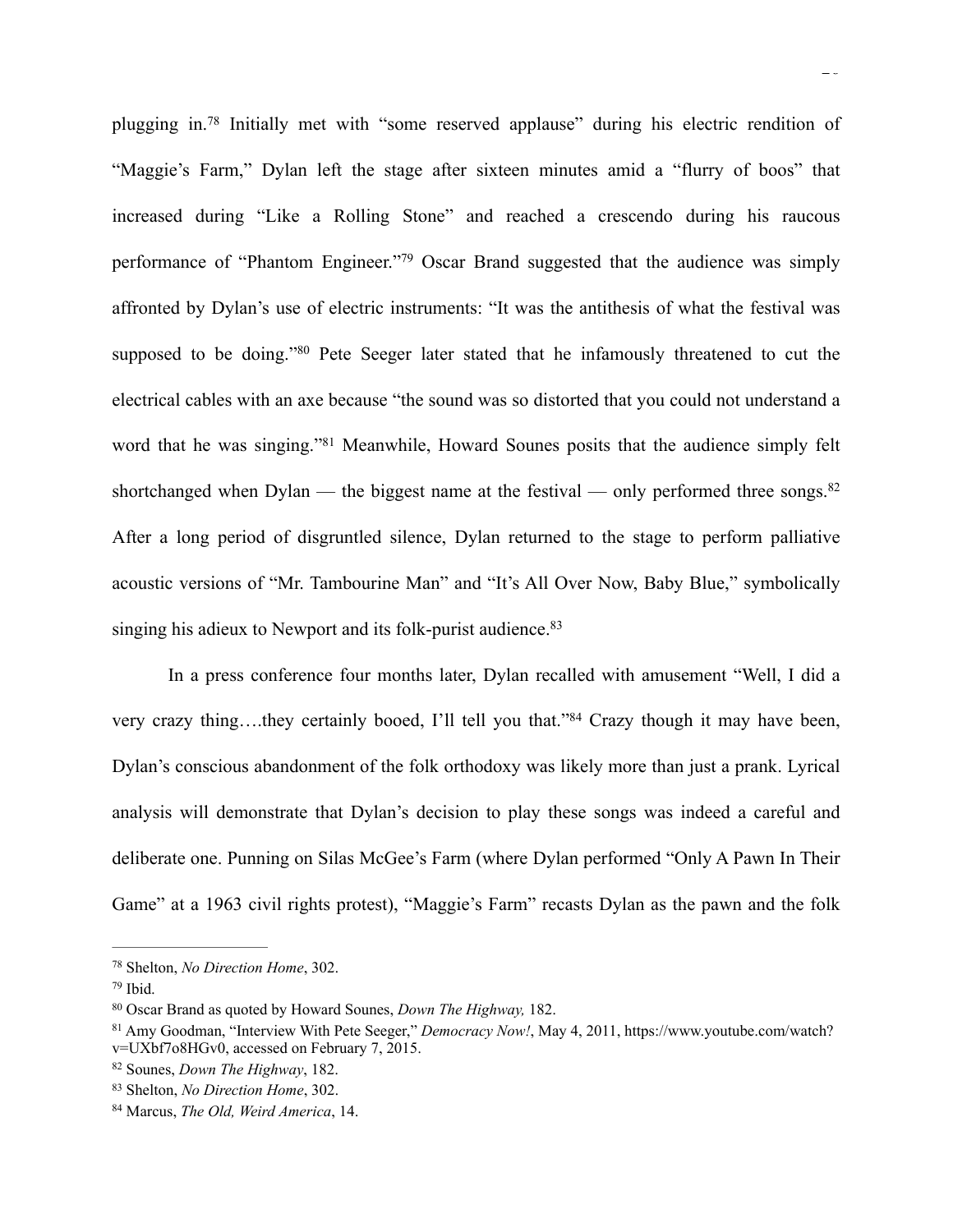movement as the persecutor.<sup>85</sup> The first and especially the last stanzas are indicative of this restrictive relationship: "Well, I try my best to be just like I am/But everybody wants you to be just like them/They say sing while you slave and I just get bored/I ain't gonna work on Maggie's farm no more."<sup>86</sup> The middle stanzas of the song ridicule the moral righteousness and hypocrisy of revivalists through the characters of "Maggie's brother" who "fines you every time you slam the door," "Maggie's pa" "whose window is bricked over," and "Maggie's ma" who is "sixtyeight, but says she's fifty-four."<sup>87</sup> These lyrics seemed especially traitorous considering that fact that "Maggie's Farm" was actually a reinterpretation of "Down on Penny's Farm," a traditional tune from the *Harry Smith Anthology of Folk Music*<sup>88</sup> "Maggie's Farm" fundamentally constitutes a protest song against protest songs and Dylan's declaration of independence from the folk movement, as emphasized by his consecutive song choices.

 "Like A Rolling Stone," a contemplative and contemptful song born from, as Dylan describes, "a long piece of vomit about twenty pages long," also stood in marked contrast to the topical songs typical of the folk revival.<sup>89</sup> In accordance with Robert Shelton's suggestion that the song "is about the loss of innocence and the harshness of experience," particular lyrics of "Like A Rolling Stone" when applied to Dylan himself could be interpreted as scorn towards the folk movement, which might be represented by the "diplomat" in the following stanza: "You

 <sup>&</sup>quot;Keys To The Rain: The Definitive Bob Dylan Encyclopedia," *Billboard*, December 14, 2013, http:// 85 www.billboard.com/articles/news/60958/keys-to-the-rain-the-definitive-bob-dylan-encyclopedia-continued, accessed on February 8, 2015.

Bob Dylan, "Maggie's Farm," *Bringing It All Back Home.* <sup>86</sup>

 $87$  Ibid.

<sup>&</sup>lt;sup>88</sup> Harry Everett Smith, "Down on Penny's Farm," *Anthology of American Folk Music*, (Washington, D.C.: Smithsonian Folkways/Sony Music Special Products, 1997): originally performed by the Bently Boys in 1929 and published in 1952 by Folkways Records (catalogue FP 251, FP 252, and FP 253).

<sup>&</sup>lt;sup>89</sup> Bob Dylan as quoted by Clinton Heylin, *Revolution in the Air: The Songs of Bob Dylan* (Chicago: Chicago Review Press, 2009), 239.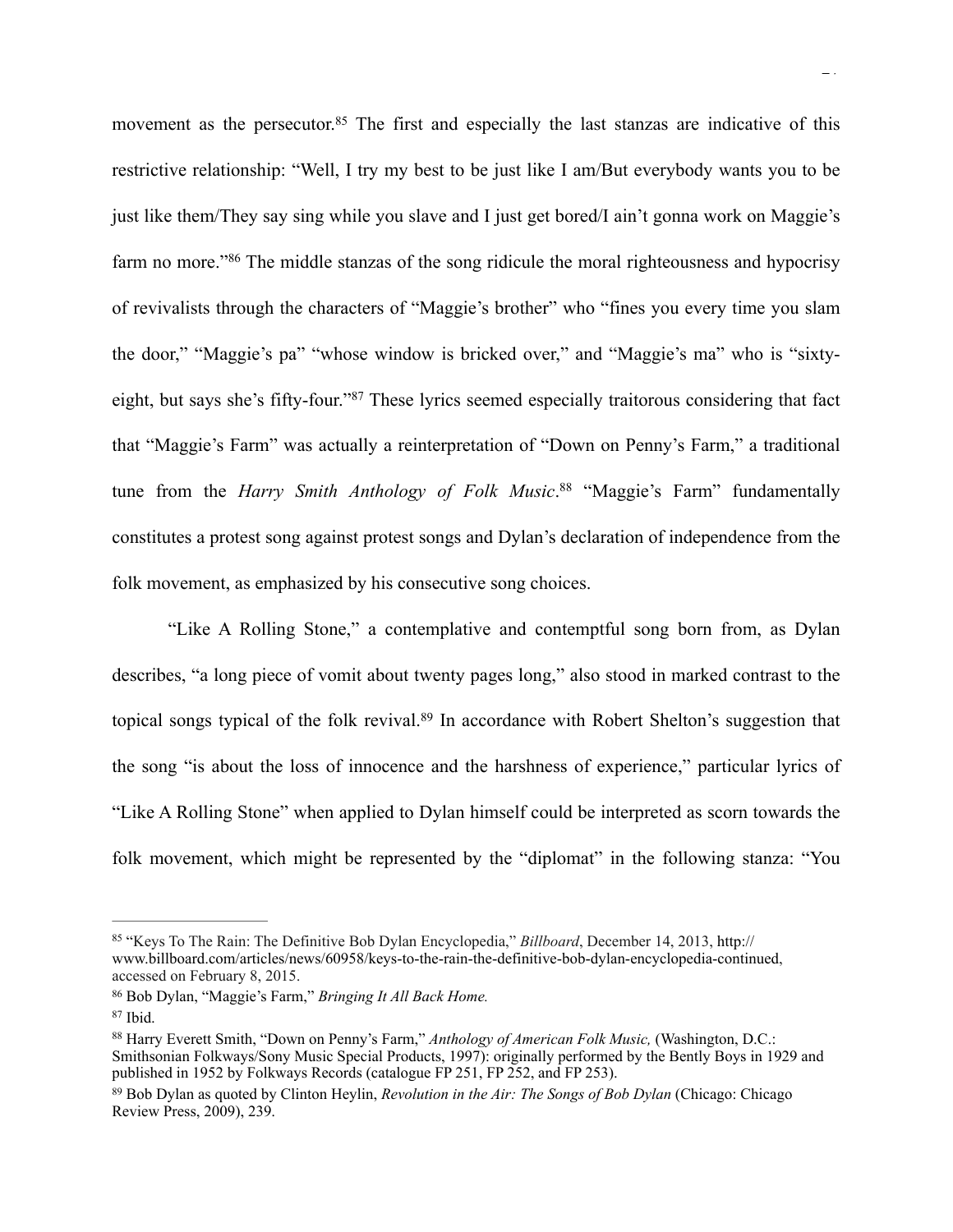used to ride on the chrome horse with your diplomat/Who carried on his shoulder a Siamese cat/ Ain't it hard when you discover that/He really wasn't where it's at/After he took from you everything he could steal."<sup>90</sup> Similarly, "Phantom Engineer" with its world-weary lyrics signified Dylan's official resignation from the revival and from his role as its "boss": "Well, the wintertime is coming, the windows are filled with frost/I tried to tell everybody, but I could not get across/Well, I want to be your lover baby, I don't want to be your boss/Don't say I never warned you, when your train gets lost."<sup>91</sup> Essentially, Dylan's 1965 Newport performance represented an incisive confrontation with the folk movement by consolidating his changed worldview, sound, and image with pointed lyrics expressing his boredom and disillusionment with what he perceived as an inherently hypocritical movement. As Robbie Robertson writes, "this was the rebel rebelling against the rebellion."<sup>92</sup>

 Dylan's performance not only reflected his personal desire to divorce the revival, but also seemed to form an immediate, unbridgeable, and immutable chasm between old and new, as festival organizer Joe Boyd would recall, "After the interval....every washed-up, boring, old, folkie, left-wing fart you could imagine [performed] in a row....It was like an object lesson in what was going on here. Like, all you guys are all washed-up. This is all finished."<sup>93</sup> Essentially, Dylan, the so-called "prophet of the people," seemed to sap the life from the revival with his blasphemous attack on everything for which it stood. Yet this is not to say that Dylan's transition from folk was either justified or unjustified, or that the revivalists exclusively clung to Dylan or

Shelton, *No Direction Home*, 196; and Bob Dylan, "Like A Rolling Stone," *Highway 61 Revisited*, © 1965 by 90 Columbia.

<sup>&</sup>lt;sup>91</sup> Up-tempo version of song, as performed by Dylan at the 1965 Newport Folk Festival, was originally known as "Phantom Engineer"; Bob Dylan, "It Takes A Lot To Laugh It Takes A Train To Cry," *Highway 61 Revisited.* Robbie Robertson, "Bob Dylan: 100 Greatest Artists," *Rolling Stone*, http://www.rollingstone.com/music/ lists/ <sup>92</sup> 100-greatest-artists-of-all-time-19691231/bob-dylan-20110420?print=true, accessed on February 10, 2015. <sup>93</sup> Heylin, *Behind The Shades*, 213-214.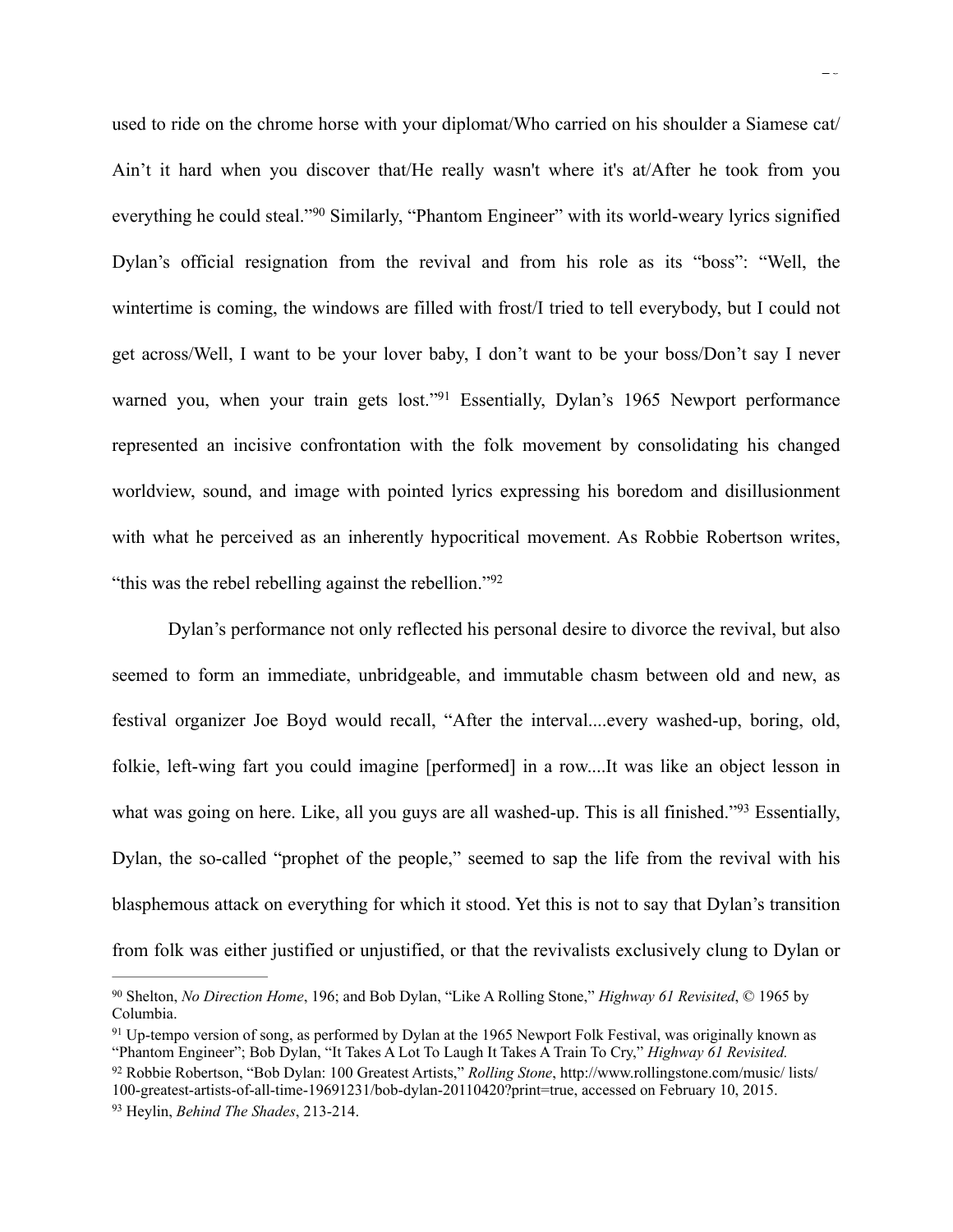actively pushed him away. Rather, changing socio-political circumstances shifted the expectations of both groups, creating a rift in their relationship. As previously mentioned, the optimistic folk movement and discontented youth were not one and the same. Alternatively, the two had a symbiotic relationship that was, for a time, mutually beneficial — though perhaps more for the revivalists than for youth. As soon as the benefits of this relationship began to exhaust, they inevitably drifted apart. More specifically, political trends and social upheavals including Vietnam War opposition, the civil rights movement, and others that initially brought them together became points of contention, as folkies and youth began to realize their fundamentally differing worldviews and approaches to achieving social justice. Survey of youth countercultural activity and Dylan's appeal among these groups in the 1960s will demonstrate their increasing individualism and radicalism, which contrasted greatly with the highlyorganized, collectivist, and nostalgic nature of the folk movement.

 Perhaps Timothy Leary's notorious catchphrase "Turn on, tune in, drop out" provides the most accommodating definition of youth countercultural activity and their goals during this time. Of course, Leary (the infamous Harvard psychologist turned psychedelic guru) was referring to the psychological and social stages of LSD use, but his words had different meaning for different groups. Certainly, Dylan was no exception when it came to drug use in the 1960s — he once even stated that "opium and hash and pot — now, those things aren't drugs; they just bend your mind a little. I think everybody's mind should be bent once in a while."<sup>94</sup> Drugs may have, in fact, formed a prominent part of 1960s counterculture, but this is only because their effects were conducive to achieving the countercultural goals of society-wide self-awareness and spiritual

Interview with Nat Hentoff, *Playboy*, March 1966; from Jonathan Cott, ed., *Bob Dylan: The Essential Interviews* <sup>94</sup> (New York: Wenner, 2006), 98.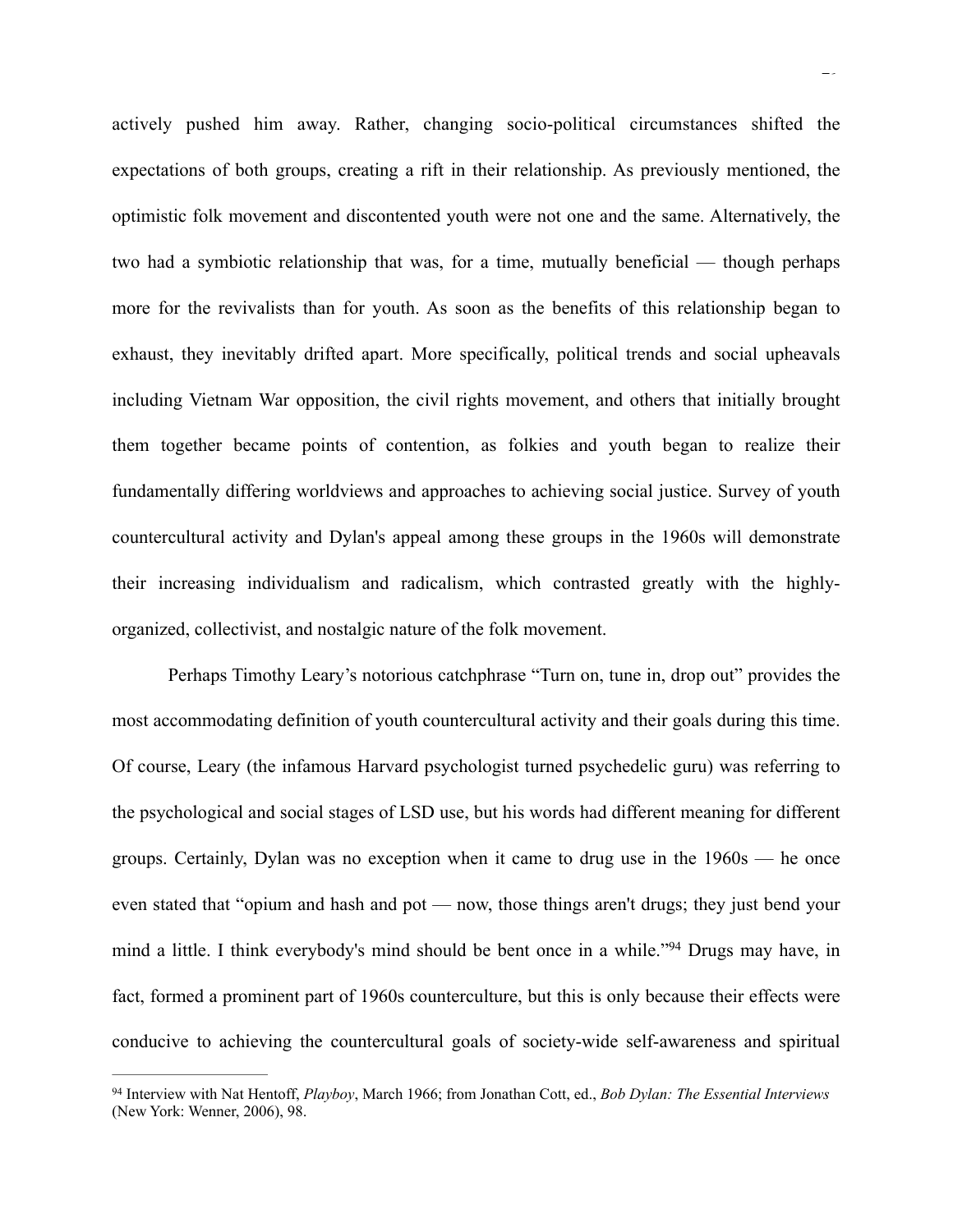growth. As Allen Cohen put it, drugs "sped up change by opening a direct pathway to the creative and mystical insights that visionaries, artists, and saints have sought and experienced and communicated throughout the ages."<sup>95</sup> These insights created a domino effect of cultural change, impacting and spreading new youthful ideals throughout society in the form of art, fashion, literature, music, and Eastern mysticism.

 However, contrary to popular belief, recreational drug use was not mainstream in the 1960s — in fact, a 1969 Gallup poll shows that only 4% of American adults had tried marijuana.<sup>96</sup> Therefore we cannot assume that all countercultural youth were under the influence of drugs. For those whose primary goal was social change in addition to spiritual growth, 'tuning in' was the most important aspect of Leary's catchphrase, and one did not have to be on drugs to participate. For example, manifestations of hippie ideology, including the burgeoning Haight-Ashbury community or unifying psychedelic cultural events such as the 1967 "Human Be-In," gathered all kinds of countercultural youth and projected their mutual desires onto society. The goal was that as they began to "turn on" to what was inside of them, they could "tune in" to broader countercultural currents including anti-war and anti-consumerist movements. Yet drugs were only one way of 'tuning in' to these frequencies. Songs that encouraged self-reflection also became the anthems of specific countercultural movements. This was not always an accident, as Dylan himself stated in a discussion of "The Times They Are A-Changin'":

This was definitely a song with a purpose. I wanted to write a big song, some kind of theme song, with short concise verses that piled up on each other in a hypnotic way. The

Allen Cohen, *Notes on the San Francisco Oracle*, 1999, http://www.rockument.com/Haight/Webora.html, 95 accessed on February 4, 2015.

Jennifer Robison, *Decades of Drug Use: Data From the '60s and '70s*, July 2, 2002, http://www.gallup.com/ poll/ <sup>96</sup> 6331/decades-drug-use-data-from-60s-70s.aspx, accessed February 7, 2015.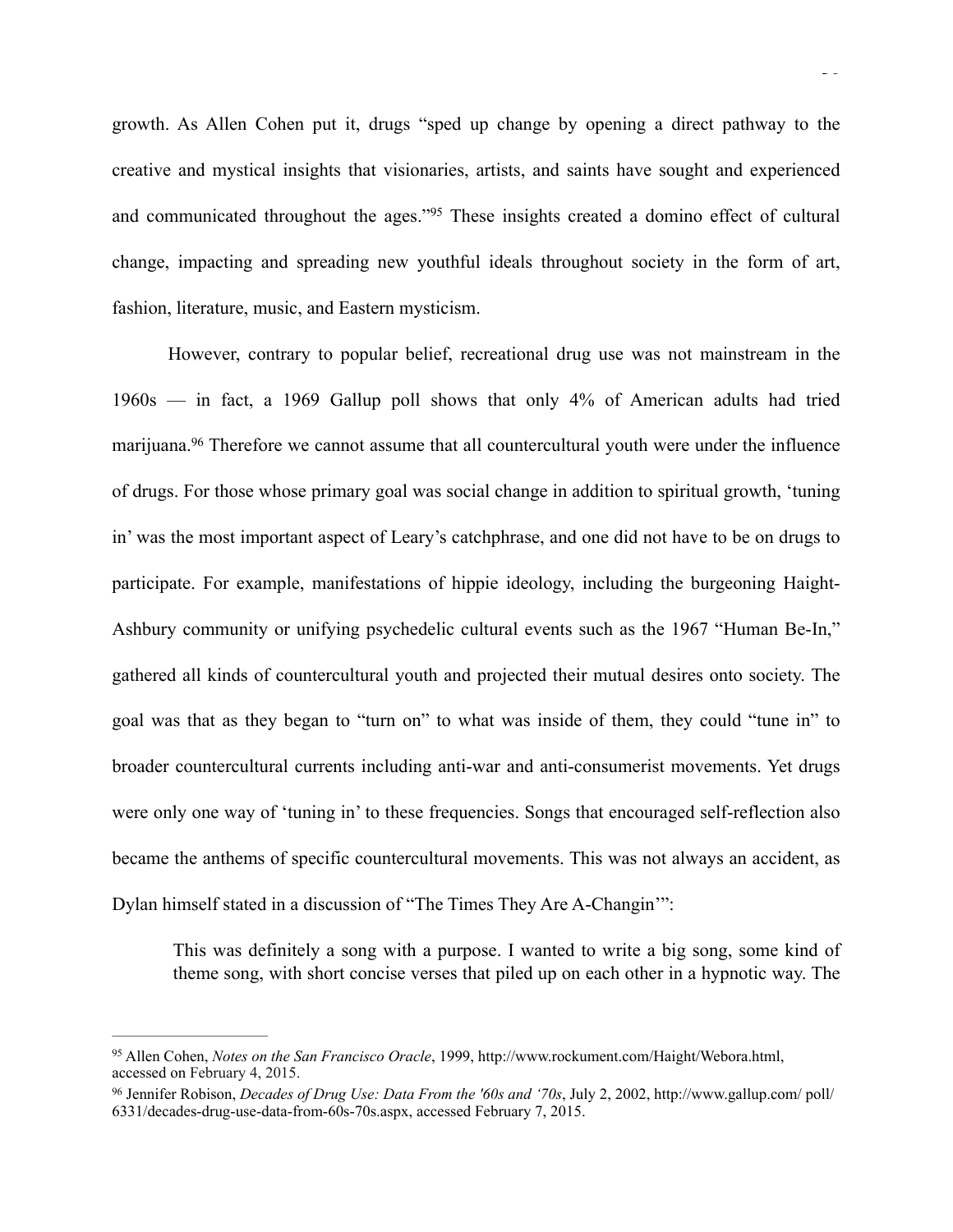civil rights movement and the folk music movement were pretty close and allied together at that time.97

However, sometimes it was — Dylan unwittingly became a pastor to an emerging hippie congregation with the pseudo-psychedelic "Mr. Tambourine Man," later claiming that he actually "wanted to set fire to these people."98

 Dylan was not alone in his annoyance with the hippies — Leary himself lamented their ineffective aimlessness: "Unhappily my explanations of this sequence of personal development were often misinterpreted to mean "Get stoned and abandon all constructive activity."<sup>99</sup> New Left activists ('yippies') such as Abbie Hoffman similarly regretted the counterculture's psychedelic turn, arguing that one could not hope to alter existing establishments simply by disengaging with them.<sup>100</sup> Initially, Leary directed those who had 'turned on' and 'tuned in' to "Quit school. Quit your job. Avoid all politics," and effectively "drop out" of society.101 However, while Leary encouraged disengagement from society as a means of challenging it, those who identified with Leary's final summons did not always understand the subtle difference between *boycotting* society and *escaping* it. Yet perhaps this was preferable to the extremists who took many of Dylan's lyrics to heart. For example, the Weather Underground (or 'the Weathermen,' a radical faction of the Students for a Democratic Society (SDS) that ran bombing

Bob Dylan, Interview with Cameron Crowe, *Biograph,* August-September 1985, http://content.yudu.com/Library/ <sup>97</sup> A1plqd/BobDylanEveryMindPol/resources/851.htm, accessed on February 15, 2015.

<sup>&</sup>lt;sup>98</sup> Particular lyrics of "Mr. Tambourine Man," namely "Take me on a trip upon your magic swirlin' ship/ My senses have been stripped, my hands can't feel to grip," have been misinterpreted as drug references; Dylan, *Chronicles*, 117; and Dylan, *Bringing It All Back Home*.

<sup>&</sup>lt;sup>99</sup> To be clear, hippies were not referred to as 'hippies' during this time. This term would not emerge to describe their movement until later in the decade; Timothy Leary, *Flashbacks: A Personal and Cultural History of an Era*, (Los Angeles: Putnam, 1983), 253.

<sup>&</sup>lt;sup>100</sup> Christopher Partridge, *The Lyre of Orpheus: Popular Music, the Sacred, and the Profane*, (Oxford: Oxford University Press, 2013), 188.

 $101$  Ibid.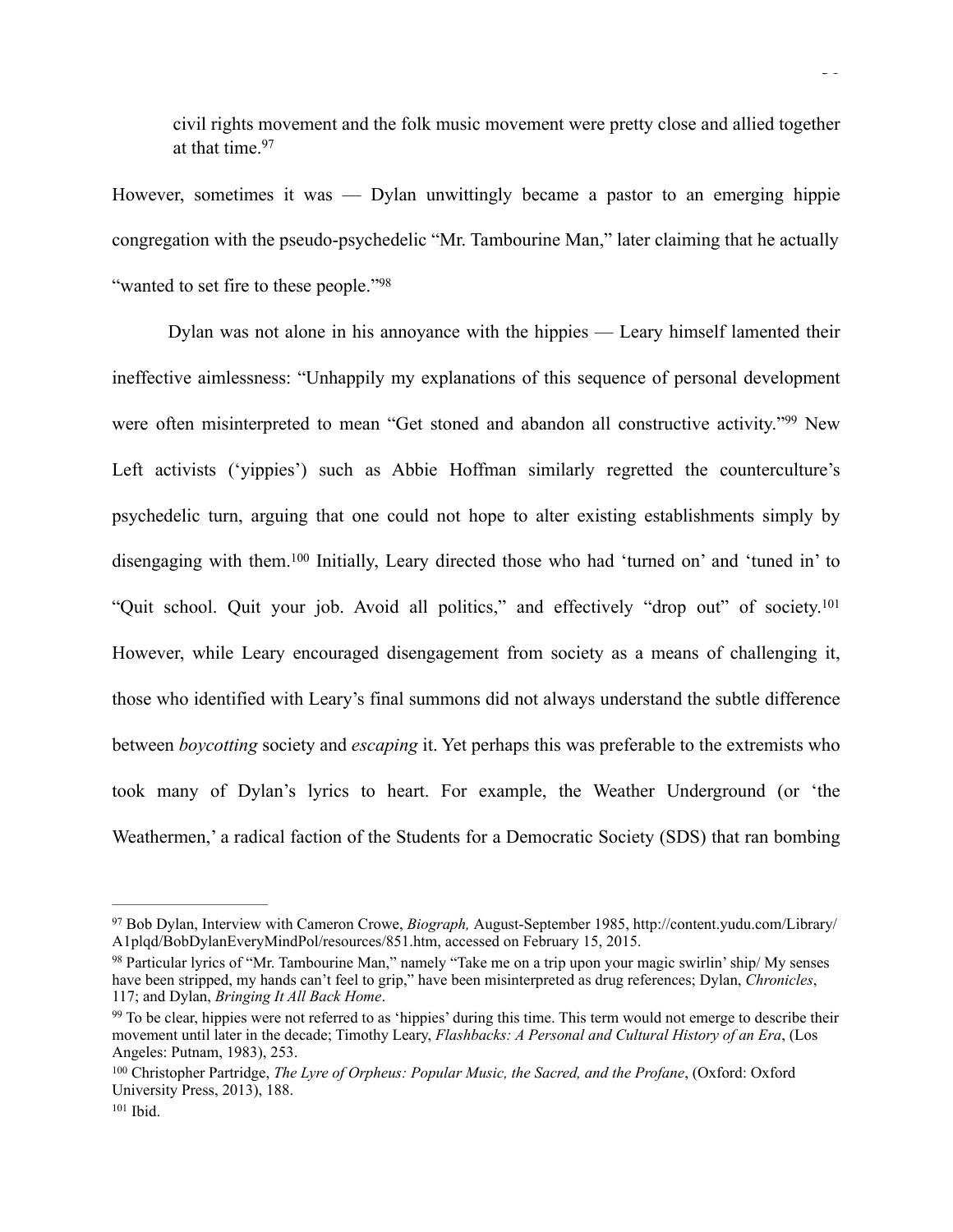campaigns targeting federal buildings) took their name from a lyric in "Subterranean Homesick Blues": "You don't need a weatherman to know which way the wind blows."<sup>102</sup> This refrain also served as the title of an 1969 SDS manifesto that called for a "white fighting force" to be aligned with the "Black Liberation Movement" and other radical groups to achieve "the destruction of U.S. imperialism and achieve a classless world."<sup>103</sup> Similarly, Dylan's "Ballad Of A Thin Man" served as an anthem for the militant Black Panther Party, whose founders understood its lyrics as addressing the black struggle in a white society, and played it repeatedly at rallies and functions.  $104$  However, more than anything, these instances demonstrate the versatility and vast appeal of Dylan's songs — as Dylan himself stated of "Ballad Of A Thin Man," "I could tell you who Mr. Jones is in my life, but, like, everybody has got their Mr. Jones."<sup>105</sup>

Indeed, Dylan's songs throughout the 1960s reflect a greatly shifting socio-political setting that carried him, and youth as a whole, further and further away from the restrictive folk movement. The changing face of popular music also encouraged this estrangement. The arrival of British rock groups (i.e. the 'British Invasion') enabled Dylan to see the possibilities of transcending the boundaries of folk by experimenting with elements of rock, as Louis Menand describes below:

….in February, 1964, the Beatles came to America, and rock and roll rose from the dead….The first time Dylan heard the Beatles, he was in a car somewhere and they came

<sup>&</sup>lt;sup>102</sup> Dan Berger, *Outlaws of America: The Weather Underground and the Politics of Solidarity* (Oakland, CA: AK Press, 2006), 5; and Dylan, *Bringing It All Back Home*.

<sup>&</sup>lt;sup>103</sup> "You Don't Need a Weatherman to Know Which Way the Wind Blows," Revolutionary Youth Movement, 1969, http://web.archive.org/web/20060328145901/http://martinrealm.org/documents/radical/sixties1.html, accessed on February 10, 2015.

<sup>&</sup>lt;sup>104</sup> Ben Corbett, "Who Is Mr. Jones in Bob Dylan's "Ballad Of A Thin Man,"" http://folkmusic.about.com/od/ bobdylan/a/Bob-Dylan-Thin-Man-Song.htm, accessed on February 10, 2015. <sup>105</sup> Ibid.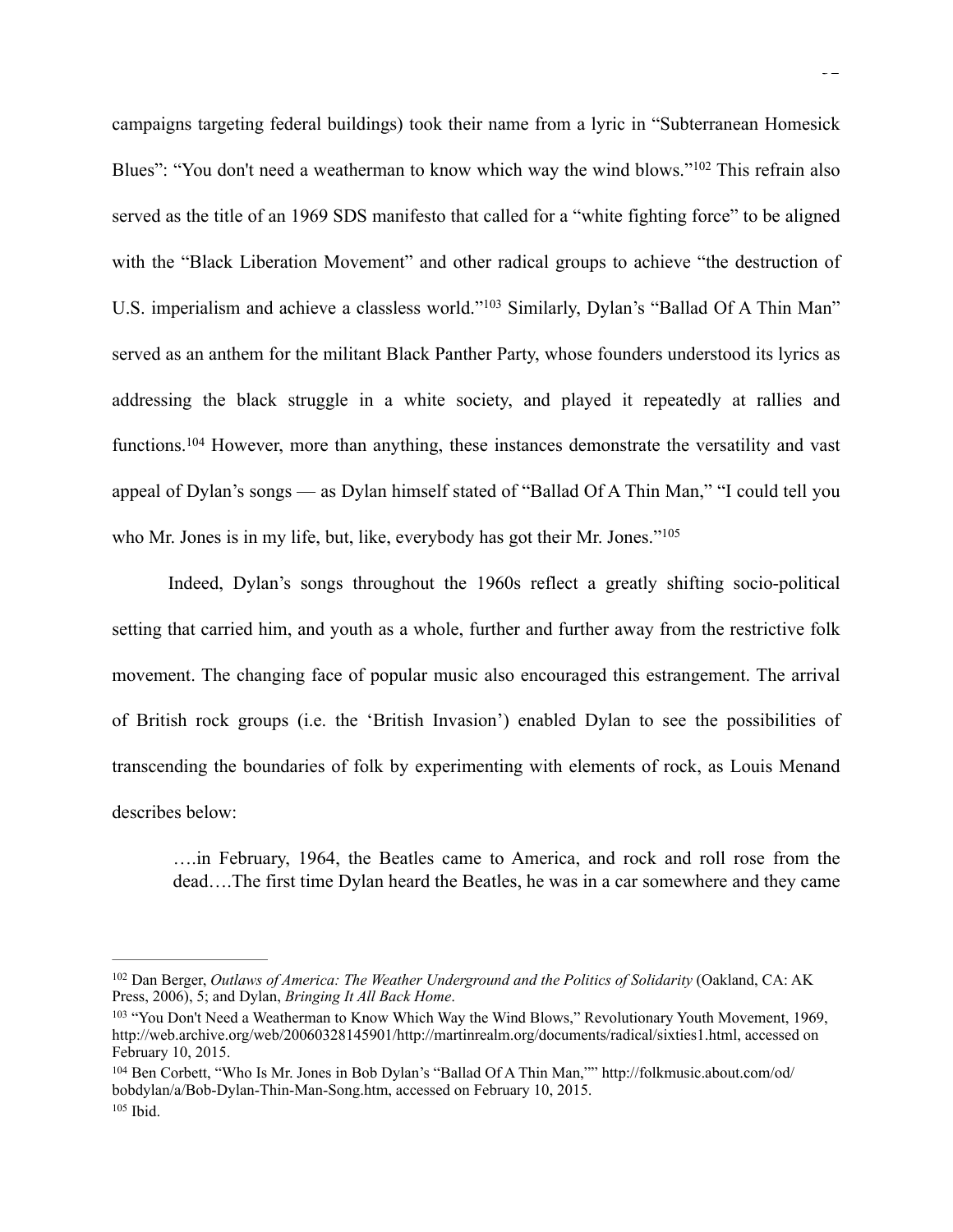on the radio. He almost fell out the window. He loved them, and he must have seen, alert student that he was, what he could do with the electric sound.<sup>106</sup>

Strangely enough, Dylan actually had dabbled in rock in the 1950s, but ultimately pursued a career in folk — as he would recall in 1985, "The thing about rock' n' roll is that for me anyway it wasn't enough….There were great catch-phrases and driving pulse rhythms….but the songs weren't serious or didn't reflect life in a realistic way."<sup>107</sup> Yet the Beatles and other British rock groups (including The Who and The Rolling Stones) seemed to capture these more serious and realistic sentiments without conforming to the strict aesthetic requirements of folk music. This new rock genre in turn inspired a generation of young folk singers to record with more "rocking" rhythms and electric instruments, much to the dismay of folk's traditionalist Old Guard.

 It is also notable that by 1965, as Sounes describes, Dylan's style became "extraordinarily ostentatious….considering that in previous years he wore the washed out cotton uniform of the folk revival."<sup>108</sup> Irwin Silber articulated the concerns of many regarding Dylan's apparent transformation in the following passage from his open letter to Dylan in the November 1964 issue of *Sing Out!*:

As with anyone who ventures down uncharted paths, you've aroused a growing number of petty critics. Some don't like the way you wear your hair or clothes. Some don't like the way you sing. Some don't like the fact that you've chosen your name and recast your past.109

Louis Menand, "Bob On Bob," *The New Yorker* (September 4, 2006), http://www.newyorker.com/magazine/ <sup>106</sup> 2006/09/04/bob-on-bob, accessed on February 11, 2015.

Interview with Cameron Crowe, *Biograph.* <sup>107</sup>

<sup>&</sup>lt;sup>108</sup> Sounes, *Down The Highway*, 181.

<sup>&</sup>lt;sup>109</sup> Irwin Silber, "An Open Letter to Bob Dylan," *Sing Out!*, November 1964, http://www.edlis.org/twice/ threads/ open letter to bob dylan.html, accessed on February 12, 2015.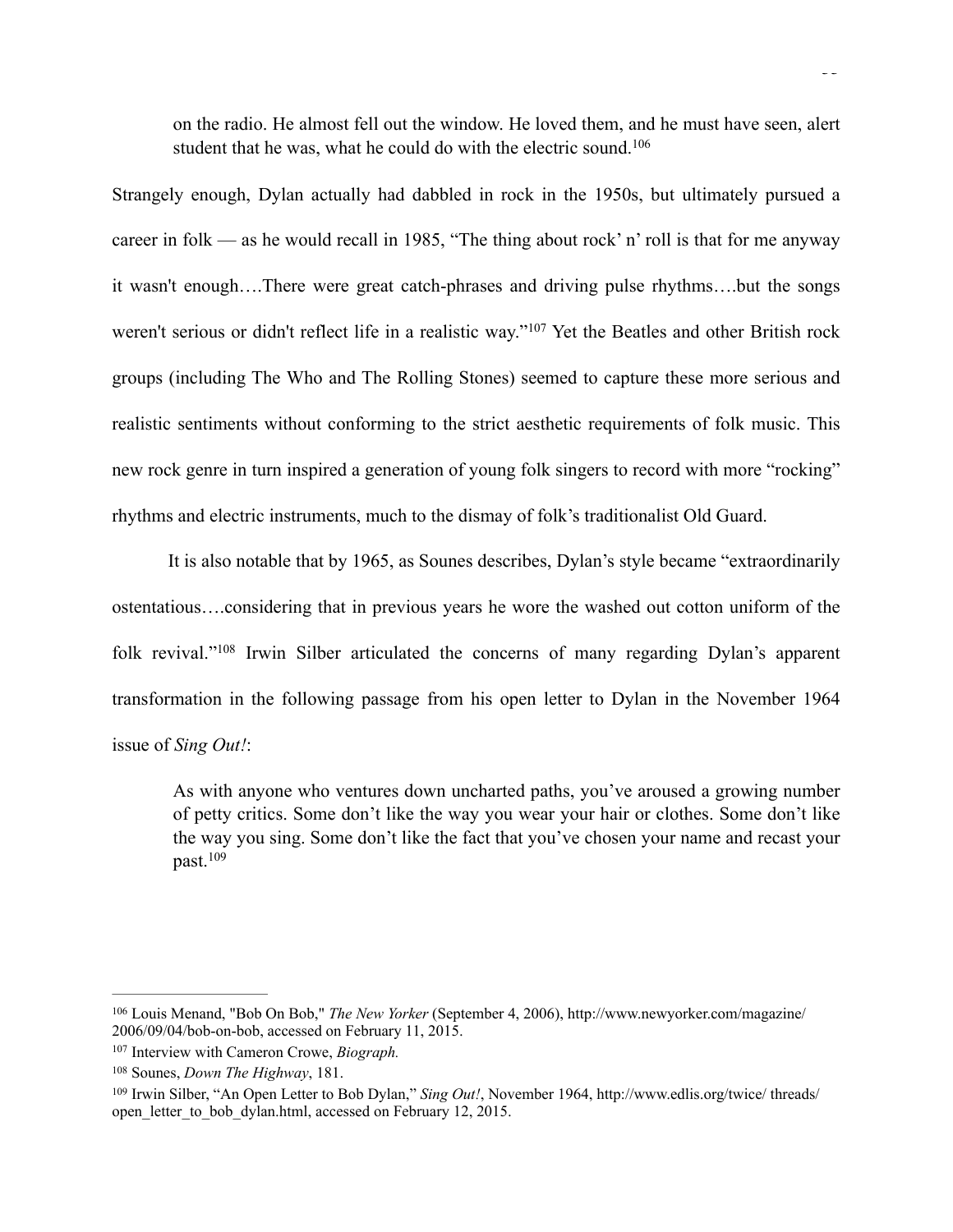However, Dylan took such criticism in stride, pronouncing that "I'm not part of no movement....I can't sit around and have people make rules for me."<sup>110</sup> In this regard, Dylan's experimentation with his sound and style in the year preceding his 1965 Newport performance was highly representative of his individuality, dissatisfaction, and desire to branch out from the strict revivalist clique.

Moreover, as Dylan further distanced himself from the folk revival, he became increasingly aware of its contradictions — one of these being his status as an oxymoronic 'folk music star.' Dylan would later reflect on this title: "….the press kept promoting me as the mouthpiece, spokesman, or even conscience of a generation. That was funny."<sup>111</sup> Such a designation directly contradicted the revival's ethos of the 'folk' over the individual by elevating Dylan, an individual, above his prescribed position as a representative of the 'folk.' Dylan therefore became the target of much distrust from his peers, who often criticized him for capitalizing on his commercial success. One such critic was Silber: "I saw at Newport [1964] how you had somehow lost contact with the people. It seemed to me that some of the paraphernalia of fame were getting in your way."<sup>112</sup> To folk-purists, Dylan's commercialism reached breaking point at Newport in 1965. As Brand declared, "the electric guitar represented capitalism....the people were selling out."<sup>113</sup> Similarly, Paul Wolfe wrote that the performance represented "the renunciation of topical music by its major prophet."<sup>114</sup> However, Dylan later questioned what people expected him to play, for he had already released *Bringing It All Back* 

<sup>&</sup>lt;sup>110</sup> David Dalton, *Who Is That Man?: In Search Of The Real Bob Dylan* (New York: Hyperion, 2012), 56.

<sup>&</sup>lt;sup>111</sup> Dylan, *Chronicles*, 115.

<sup>&</sup>lt;sup>112</sup> Silber, "An Open Letter to Bob Dylan."

<sup>&</sup>lt;sup>113</sup> Brand as quoted in Sounes, *Down The Highway*, 182.

<sup>&</sup>lt;sup>114</sup> Paul Wolfe as quoted by Cohen, *Rainbow Quest*, 222.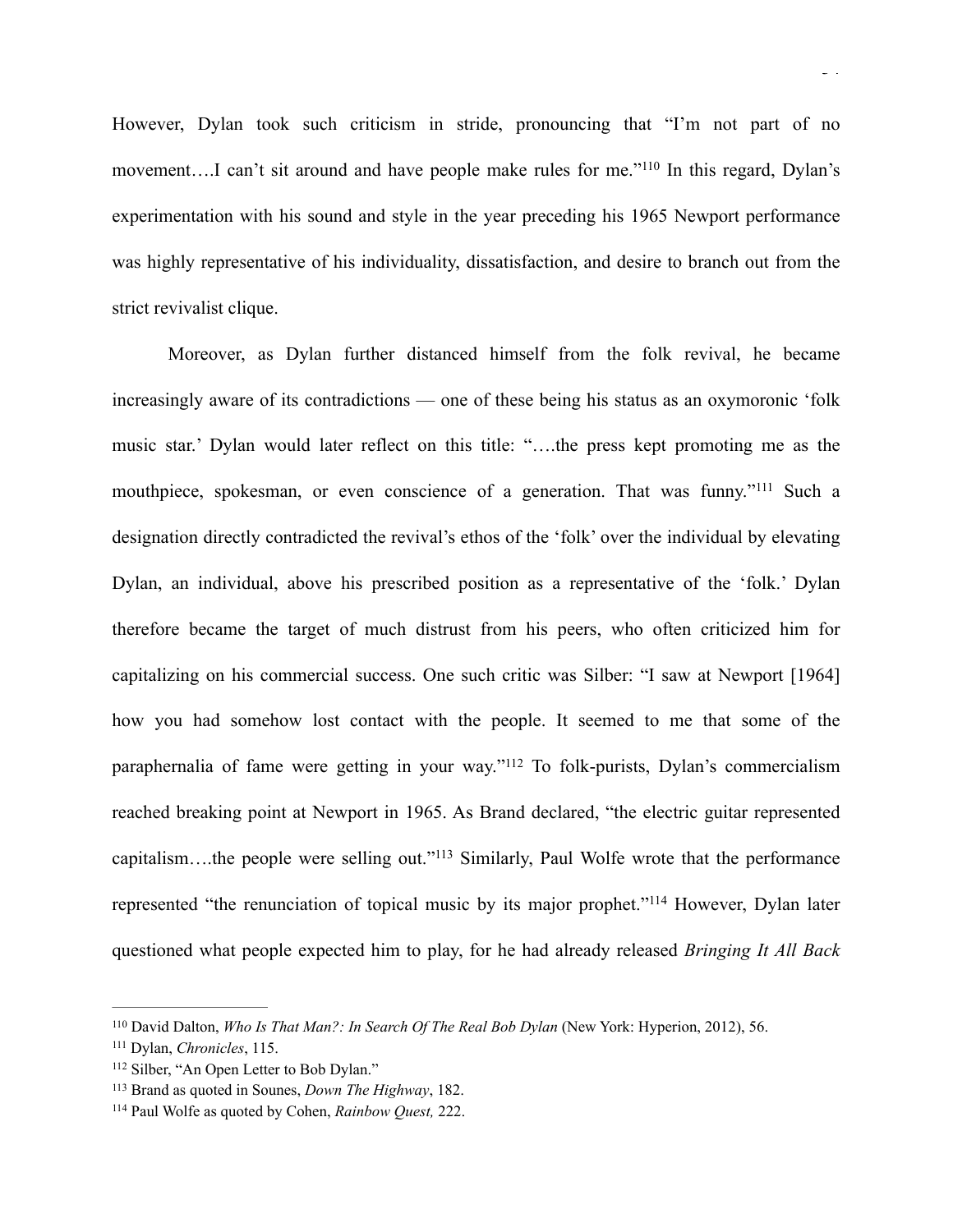*Home* with its electric first side and his latest single "Like A Rolling Stone" had entered the charts a mere four days before the festival.<sup>115</sup>

 Additionally, during his 1965 Newport performance Dylan not only demonstrated that times and trends were indeed "a-changin'" but also transgressed key facets of folk authenticity, thus highlighting its contradictory and restrictive nature. As Georgina Boyes describes, this was caused by folk singers' and collectors' "preconceptions and judicious selectivity" combined with consumer's fetishization of the rural poor.<sup>116</sup> As a result, the folk song, now an artifact of sorts, ceased to be part of a continuous, dynamic culture and became part of the cultural past. Singers therefore could not be considered "authentic" unless they strictly adhered to the revival's ethos (partially described by Greil Marcus) of "country over the city, labor over capital," collectivity over the individual, and the desire to return to some sort of earlier, simpler, more idyllic past.<sup>117</sup> The term "authentic" was no longer an adjective to be applied to what the "folk" were actually singing but a classification with strict criteria that signified a particular sound, style, and image. Therefore, as Marcus describes, Dylan's loud performance (in both senses of the word) in 1965 at Newport seemed to violate and reject an entire code of ethics, thus representing the triumph of "city over the country….capital over labor….selfishness over compassion….the thrill of the moment over trials of endurance."<sup>118</sup> However, Dylan clearly recognized the contradictory definition of folk authenticity prior to this performance, for he very pointedly burst the authenticity bubble at Newport with his simultaneously introspective, modern, and individual

<sup>&</sup>lt;sup>115</sup> Heylin, *Behind the Shades*, 206.

<sup>&</sup>lt;sup>116</sup> Georgina Boyes, *The Imagined Village: Culture, Ideology and the English Folk Revival* (Manchester: No Masters Co-Operative Limited, 1993), 98.

<sup>&</sup>lt;sup>117</sup> Marcus, *The Old, Weird America*, 21.

 $118$  Ibid., 30-31.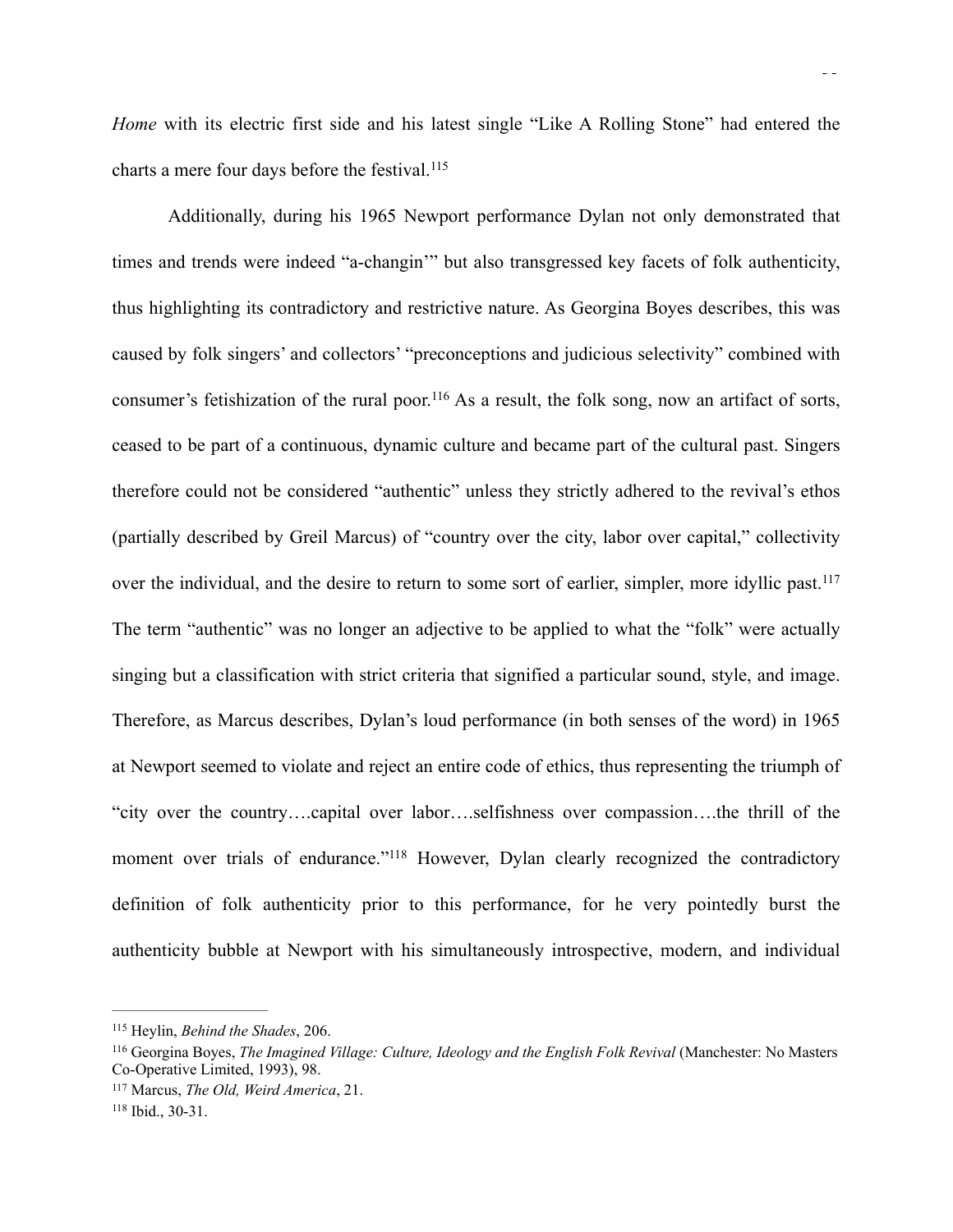performance of folk-based songs. Essentially, by restoring life into the folk song through demonstration of its dynamism, Dylan ultimately transgressed key facets of folk authenticity and embraced his own definition of the term — an act that left the folk-purist audience angry and upset.

 If the revivalists held on to any hopes of Dylan leading their movement after his 1965 Newport performance, these hopes were dashed during his polarizing 1966 World Tour. During this tour, Dylan's split acoustic-electric set received very mixed reactions from his mixed folk and rock audiences. On the one hand, never before had he achieved such massive attendance at his shows.<sup>119</sup> However, these huge international audiences contrasted greatly with the small bohemian cafés or political rallies where he got his start. In many venues, the hecklers outnumbered the supporters during these shows, and walkouts became common during the electric half of his set, especially in Europe. A reviewer in Dublin stated that the show was a "big let-down" and that "it was unbelievable to see a hip-swinging Dylan trying to look and sound like Mick Jagger." $120$  Another reviewer in Bristol declared that Dylan was "sacrificing lyric and melody to the God of big beat," while an attendee of the same concert mourned the loss of Dylan, the folk singer, who she claimed had been "buried….in a grave of electric guitars, enormous loudspeakers and deafening drums."<sup>121</sup> Dylan would often respond to his jeering audiences as well. For example, in response to shouts of "rubbish," "shut up," and "We want Dylan" in Glasgow, he said "Dylan got sick backstage and I'm here to take his place."<sup>122</sup> Yet he

Eyewitness accounts from May 2-28, 1966 collected by Mark Blake (ed.), "Dylan's 1966 World Tour," *Dylan:* <sup>119</sup> *Visions, Portraits, and Back Pages* (London: DK Publishing Inc., 2005), 76-83.

<sup>&</sup>lt;sup>120</sup> Melody Maker critic as quoted by Nigel Williamson, *The Rough Guide to Bob Dylan* (London: Penguin Group, 2006), 68.

<sup>&</sup>lt;sup>121</sup> Ibid.; and Jenny Leigh as quoted by Blake, *Dylan*, 78.

<sup>&</sup>lt;sup>122</sup> Andrew Young *(Scottish Daily Mail)* as quoted by Blake, *Dylan*, 82.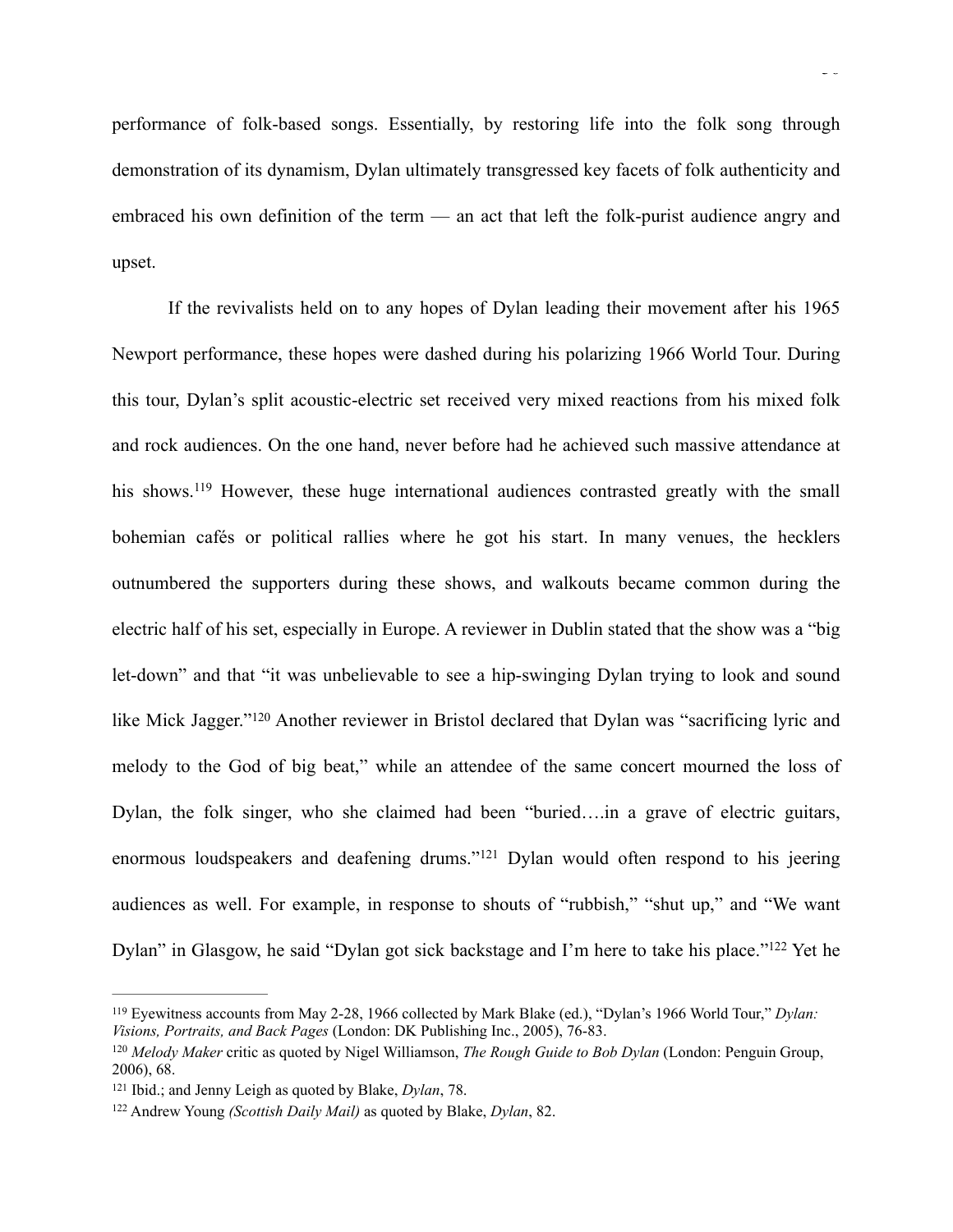remained unperturbed by his booing (predominantly British) audiences — during a bout of slowclapping at a show in London, Dylan giggled and remarked "This isn't English music, this is American music."<sup>123</sup> He made this abundantly clear in Paris when he performed his electric set in front of, as drummer Mickey Jones recalls, "the biggest American flag that I had ever seen….It made me and Bob very proud."<sup>124</sup> The French audiences, already jeering during the acoustic set, became inconsolable during this latter part of the show. As they walked out en masse, Dylan told them "Don't worry, I'm just as eager to finish and leave as you are."125

 Yet reactions to Dylan's split set were not all bad — many ardent fans defended him fiercely. For instance, a fan from Leicester declared that she "was absolutely disgusted at the narrow-mindedness displayed by some of the audience….they booed and slow-handclapped a man who was merely proving how amazingly versatile he is."<sup>126</sup> Another fan present at the Newcastle show remembers that after the "purists walked out" and "the band warmed up," "It carried on being a brilliant show and was very well applauded."<sup>127</sup> The final two nights of the tour in London saw the biggest walkouts of the tour, but also some intense support. The Beatles were among those shouting down hecklers, whom George Harrison described as "idiots."<sup>128</sup> Harrison also lamented the scrutiny to which Dylan was subjected due to his previous involvement in folk:

All these people who'd never heard of folk until Bob Dylan came around, two years later they're staunch folk fans and they're walking out on him when he was playing the electric songs. Which is so stupid. He actually played rock 'n' roll before…. in Bobby

124 Ibid.

 $127$  Ibid., 82.

 $123$  Ibid., 83

<sup>&</sup>lt;sup>125</sup> Bob Dylan as quoted by Williamson, *Rough Guide*, 72.

<sup>&</sup>lt;sup>126</sup> Christine Kynaston as quoted by Blake, *Dylan*, 78.

<sup>&</sup>lt;sup>128</sup> George Harrison as quoted by Williamson, *Rough Guide*, 72.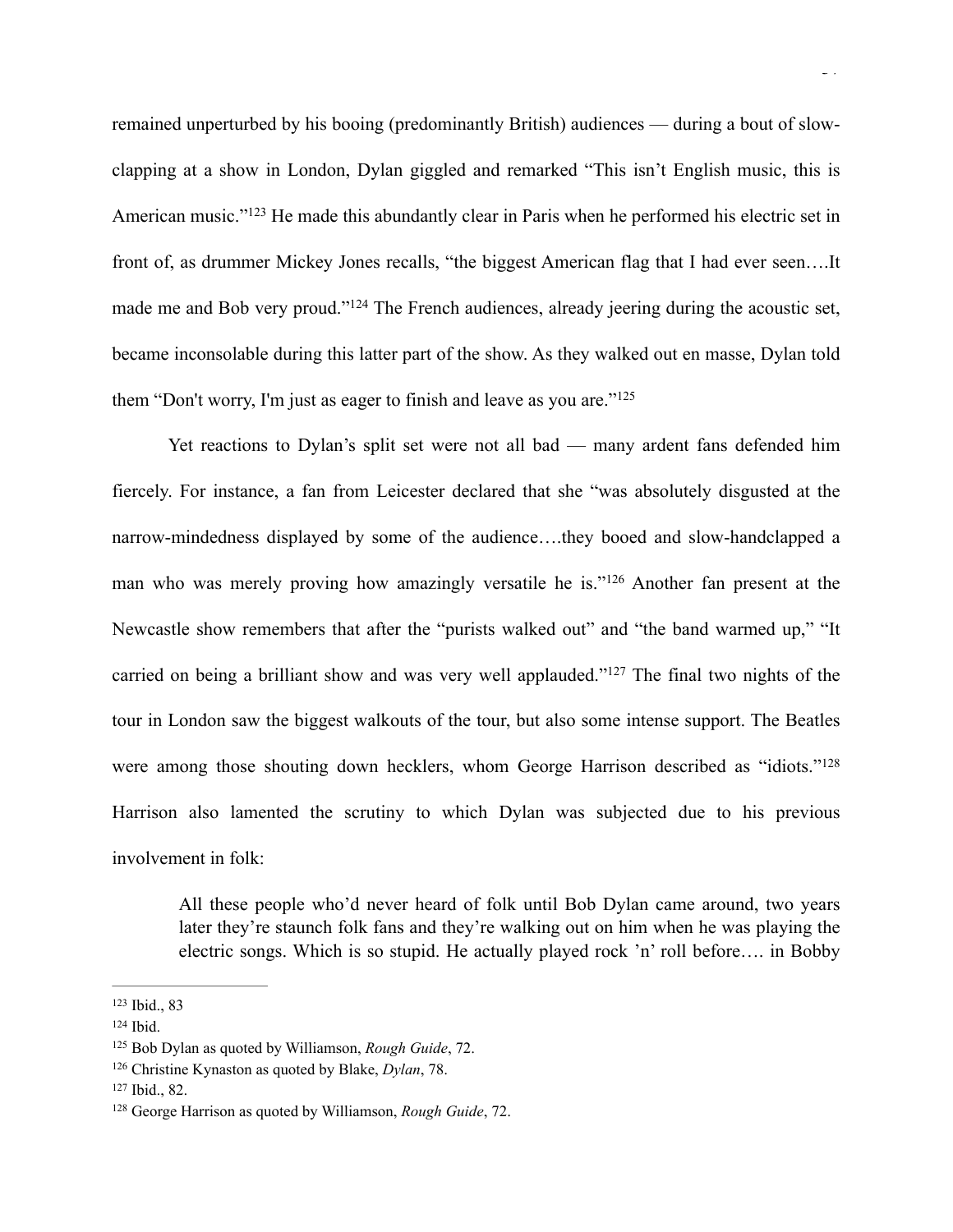Vee's band as the piano player…. And then he became Bob Dylan, The Folk Singer so, for him, it was just returning back.<sup>129</sup>

Indeed, some folk fans went as far as to label Dylan as a "phoney" or "traitor," but others simply did not like the "apocalyptic roar" of the electric guitars.  $130$  For example, one woman at the infamous Manchester Free Trade Hall show was so embarrassed by the crowd's reaction that she passed a note to Dylan stating "Tell the band to go home."<sup>131</sup> Another fan at Manchester stated that "I wasn't too impressed by the velvet suits, but I was even less impressed by the dickhead sat next to me who started booing and shouting….I told him to fuck off and go home if he didn't like it. Well, that shut him up." $132$  This was an attitude shared by Dylan — the more they booed, the more he rocked. As Jones recalls, "Frankly, we didn't care. We were playing our music for us and not for the audience. Bob's attitude was: the first half of the show is for them, the second half is for us. And we truly enjoyed ourselves."<sup>133</sup>

 This is precisely why folk audiences were so enraged by Dylan's apparent transformation — they felt that he had breached a contract with them by violating all of their left-wing principles and traditionalist values. No, he was not *theirs*, as Ronnie Gilbert declared in 1964. "…[I] wasn't vociferating the opinions of anybody…Being true to yourself, that was the thing," Dylan would later state.<sup>134</sup> Barry Shank's description of Dylan's tumultuous career is overwhelmingly appropriate:

Dylan's career cycles between two poles of immersing oneself in an authentic social group, with its own history and its dreams of solidarity and progress—that is, of being a

 $133$  Ibid.

<sup>&</sup>lt;sup>129</sup> George Harrison as quoted by Blake, *Dylan*, 83.

<sup>&</sup>lt;sup>130</sup> Rick Sanders as quoted by Blake, *Dylan*, 81.

 $131$  Ibid.

 $132$  Ibid.

<sup>&</sup>lt;sup>134</sup> Dylan, *Chronicles*, 115.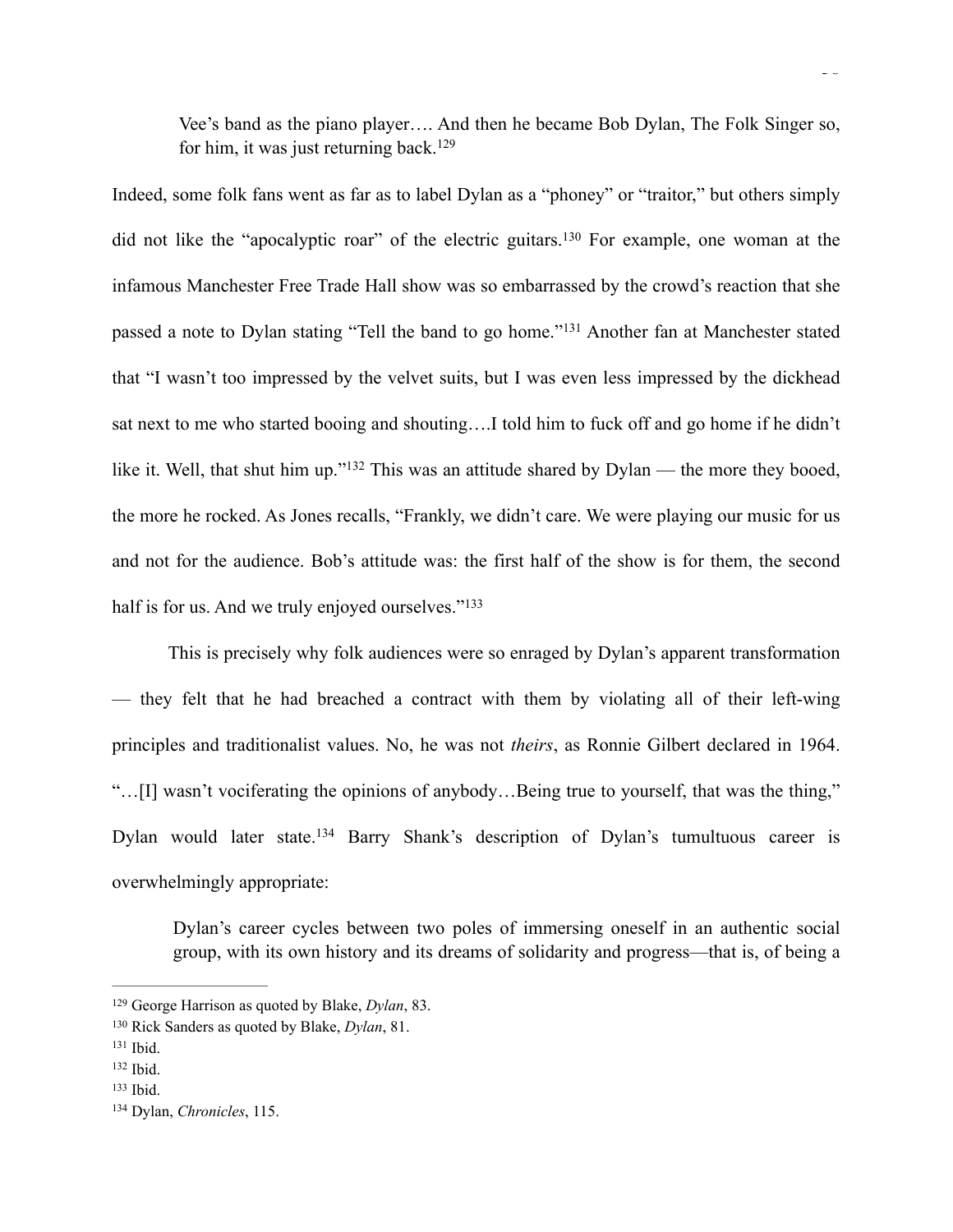folksinger—and of autonomy, of standing completely apart from any group — of being a rock star  $135$ 

Yet being a "rock star" brought its own set of criteria as well, which is why Dylan was and has always been so hesitant to accept any sort of label, as exemplified by the following, defiant dialogue with Klas Burling in 1966:

- **BD**: …Rock 'n' roll is white 17-year-old kid music…a fake attempt at sex….
- **KB**: *But what do you call your style, then?*
- **BD**: Well, I never heard anybody that plays and sings like me, so I don't know.
- **KB**: *So there's no name you would try to put on yourself?*
- **BD**: Mathematical music.<sup>136</sup>

In another interview with *Rolling Stone*, Dylan stated that "It's that wild, mercury sound. It's metallic and bright gold, with whatever that conjures up. That's my particular sound."<sup>137</sup> It was an alchemic sound, equal parts forethought and fortuity, calculation and condition, and precedent and present, somehow urgent, timeless, immediate, and universal all at once. With such a changeable sound and persona, it is little wonder that Dylan was able transgress the static political and aesthetic restrictions of folk authenticity. It is also unsurprising that youth eventually departed the movement as its sociopolitical and musical relevance began to wane, leaving it compromised at the mercy of market forces.

<sup>&</sup>lt;sup>135</sup> Barry Shank, ""That Wild Mercury Sound": Bob Dylan and the Illusion of American Culture," *Boundary 229*, No.1 (Spring 2002): 100.

<sup>&</sup>lt;sup>136</sup> Bob Dylan, Interview with Klas Burling (April 29, 1966), http://www.bjorner.com/Interviews\_60s.pdf, accessed on February 13, 2015.

<sup>&</sup>lt;sup>137</sup> Bob Dylan, Interview with Ron Rosenbaum (March 1978), from Cott, *Essential Interviews*, 204.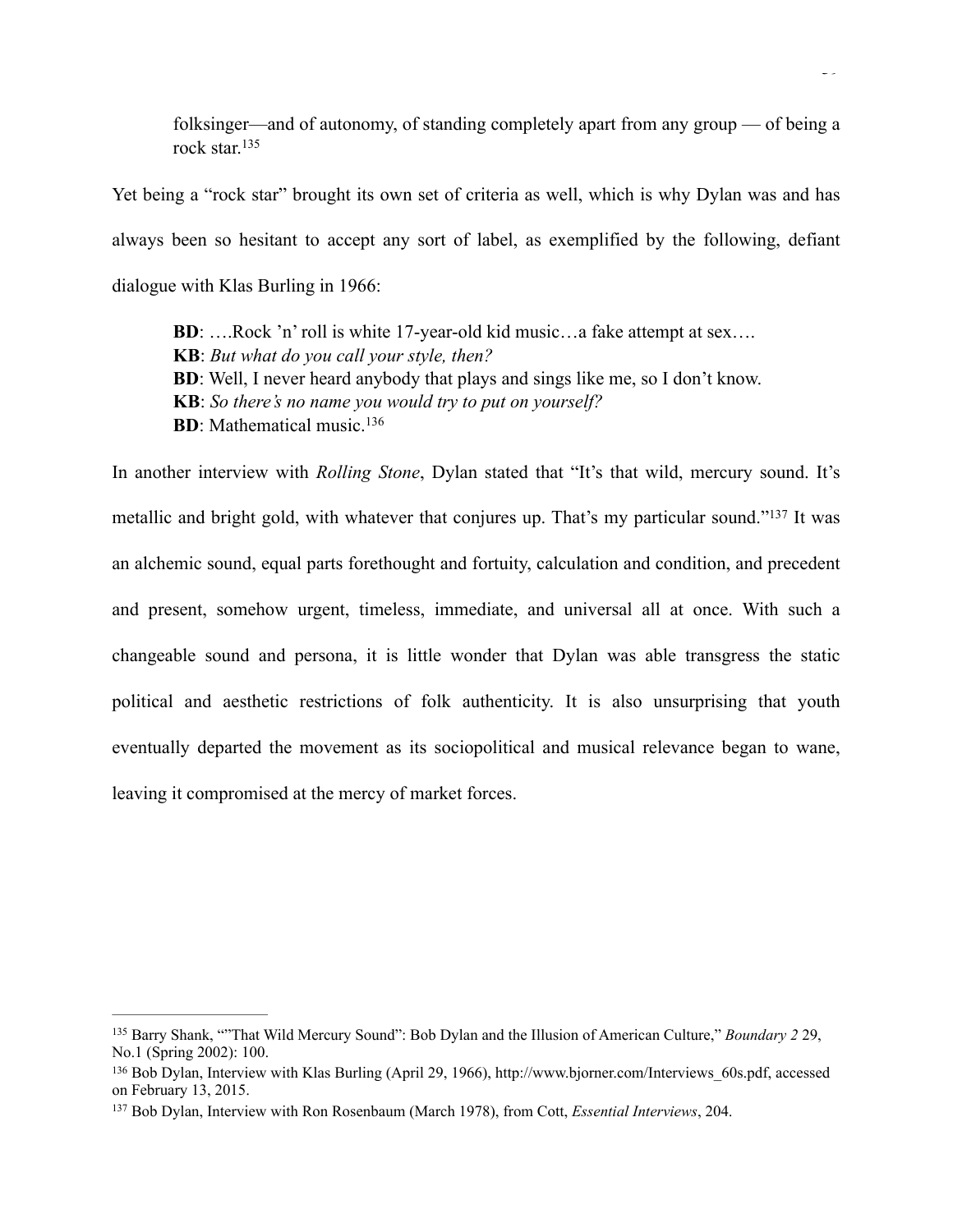## **2. "Will the real Slim Shady please stand up?": Eminem and Hip Hop**

"Listen up: this rapper's the Dylan of his day."<sup>138</sup> Thus reads one article by Damian Young discussing Eminem and his "verbal energy."<sup>139</sup> Eminem also makes this comparison in "Shady XV," released in November 2014, in which he describes himself as a "Godzilla, half dragon and Bob Dylan."<sup>140</sup> Language aside, these seem like bold comparisons to make in light of Dylan's divisive outgrowth of folk and the implications of this transition for the folk movement. Yet Eminem reaped similarly mixed reactions as he subverted authenticity constructs within hip hop, ultimately contributing to the destabilization of the original subculture. Therefore, while Eminem might be "the Dylan of his day" in regards to his lyrical genius, he is absolutely a Dylan replicate in terms of wreaking cultural havoc. That being said, Eminem's attempts to achieve or transcend a codified vision of hip hop authenticity contrasted greatly with Dylan's gradual abandonment of folk politics and aesthetics. In this regard, the specific controversies surrounding his character and career played out somewhat differently. With extensive reference to Eminem's lyrics and career milestones, this chapter will demonstrate the artificial and intangible nature of hip hop authenticity — something that Eminem could never fully achieve.

 Hip hop was already a strong lucrative force by the time Eminem released *The Slim Shady LP*, and the authenticities of many commercially successful artists were already being called into question. As Mickey Hess writes, criticism was directed primarily at pop crossover artists like MC Hammer and Young MC, but especially at Vanilla Ice, who "outsold any black

<sup>138</sup> Damon Young, "Listen up: this rapper's the Dylan of his day," The Age (November 28, 2011): http:// www.theage.com.au/it-pro/listen-up-this-rappers-the-dylan-of-his-day-20111127-1o1is.html, accessed on April 8, 2015.

 $139$  Ibid.

<sup>&</sup>lt;sup>140</sup> Marshall Mathers, "Shady XV," *Shady XV*, © 2014 by Shady, Interscope.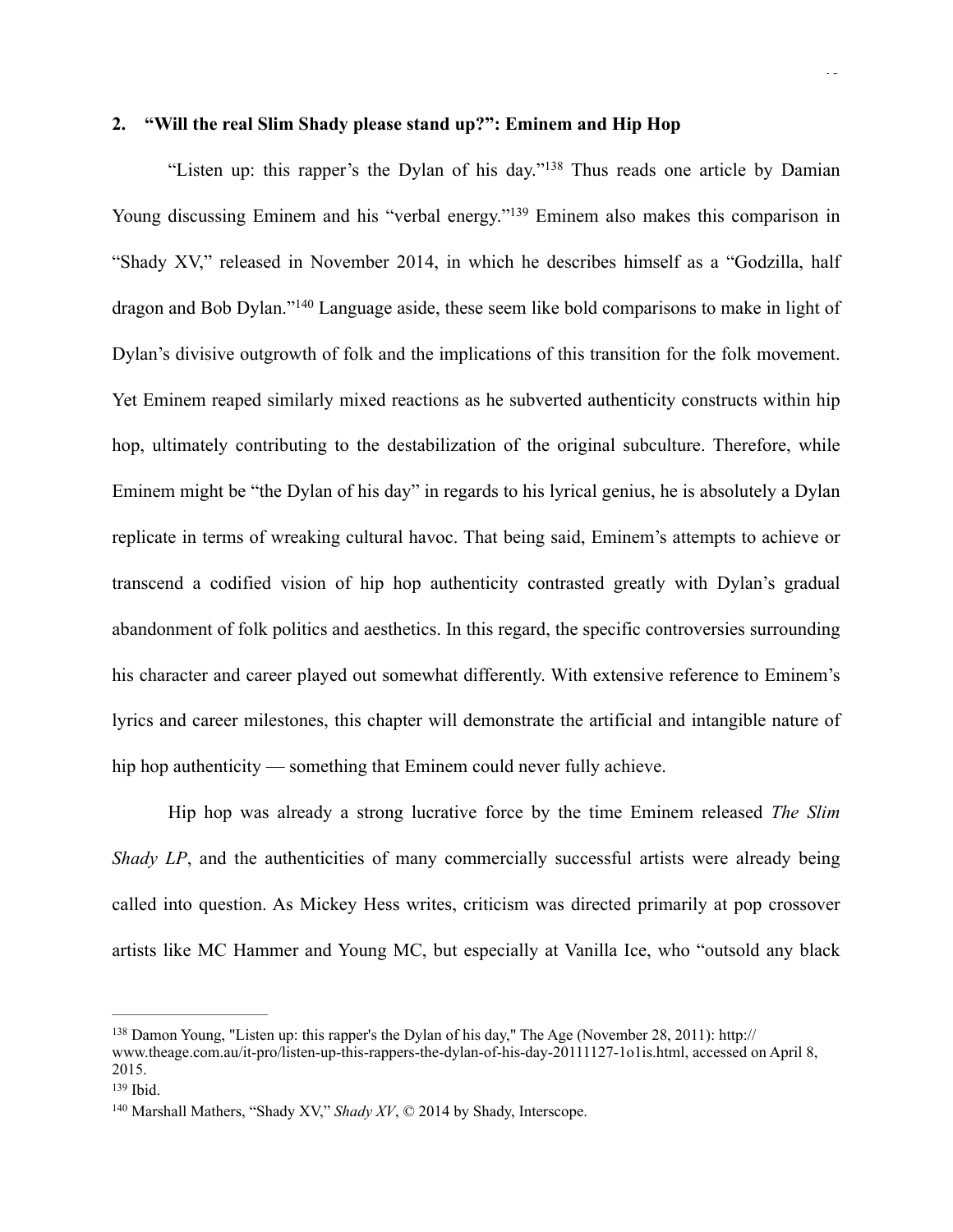rapper before him."<sup>141</sup> As hip hop began to enter the mainstream, artists started to distinguish between real hip hop and pop rap in their lyrics as well as call out inauthentic artists who were only in it for the money.<sup>142</sup> Yet Hess notes that hip hop artists also bragged "about how much money they make from their own music...."<sup>143</sup> Basically, it was okay if a rapper desired commercial success and developed his own style as long as he knew and maintained his nominal connections to hip hop's origins. By this point, "authentic" hip hop was essentially a balance between old and new. An artist was expressively inauthentic if he solely sought to replicate hip hop during its early stages, and nominally inauthentic if he was not poor, urban, black, and/or male — the motivations of either inauthentic type would have seemed quite dubious. However, this strict recipe for hip hop authenticity was often quite difficult to achieve, for as F.P. Delgado describes (in a 1998 context), "rap music exists in tension between transgressive cultural practice and commercialized cultural form."<sup>144</sup> This was precisely the reason why Eminem was so successful. As Lindsay Calhoun describes, "His music has the potential to both resist and reify hegemony of the dominant social order and capitalism, consistent with rap music's legacy."<sup>145</sup> The ambiguity of Eminem's authenticity perfectly reflected the state of hip hop at his point of entry in the late 1990s.

 However, I will start from the very beginning, as an artist's origins are so crucial to hip hop authenticity. Eminem describes his grim early days in "Criminal" on *The Marshall Mathers* 

<sup>&</sup>lt;sup>141</sup> Mickey Hess, *Is Hip Hop Dead? The Past, Present, and Future of America's Most Wanted Music* (Santa Barbara, CA: Praeger Publishers, 2007), 3.

 $142$  Ibid.

 $143$  Ibid., 4.

F.P. Delgado, "Chicano Ideology Revisited: Rap Music and the (Re)articulation of Chicanismo," *Western Journal* <sup>144</sup> *of Communication* 62, no. 2 (1998), 97.

<sup>&</sup>lt;sup>145</sup> Lindsay Calhoun, ""Will the Real Slim Shady Please Stand Up?": Masking Whiteness, Encoding Hegemonic Masculinity in Eminem's Marshall Mathers LP," *Howard Journal of Communications* 16, no. 4 (2005), 272.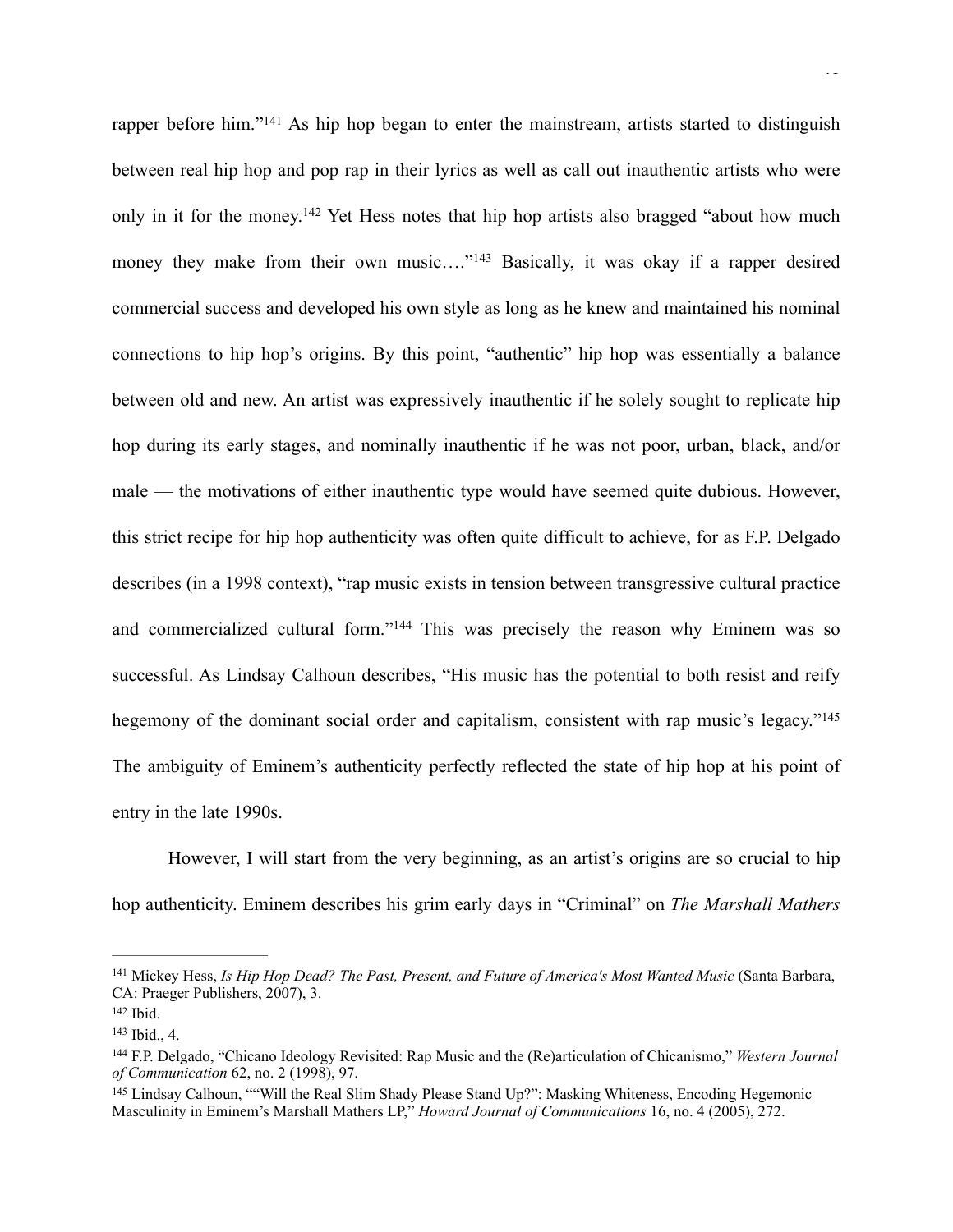*LP*: "My mother did drugs - hard-liquor, cigarettes, and speed/The baby came out - disfigured, ligaments indeed/It was a seed who would grow up just as crazy as she/Don't dare make fun of that baby cause that baby was me."<sup>146</sup> Born October 17, 1972 to Deborah Mathers, Marshall Bruce Mathers III (a.k.a. Eminem) never knew his father, who abandoned the family while Eminem was an infant. His mother could not hold a job for more than a few months at a time, and so the family moved frequently between various projects in the Midwest.<sup>147</sup> Eminem discusses his tumultuous upbringing in "Cleanin' Out My Closet" from *The Eminem Show:* "Witnessing your momma popping prescription pills in the kitchen/Bitching that someone's always going through her purse and shit's missing/Going through public housing systems, victim of Munchausen's Syndrome."<sup>148</sup> This itinerant lifestyle and alleged emotional and physical abuse from his mother certainly impacted Eminem's personality. He never had close friends, kept to himself, and was treated as an outcast at every new school — "Beat up in the bathroom, beat up in the hallways, shoved into lockers," he would later recall.<sup>149</sup> Instead, he devoured comic books and even the dictionary — as he remembers, "I always was good at English….I just felt like I wanna be able to have all of these words at my disposal, in my vocabulary at all times whenever I need to pull 'em out."150

 $\ddot{\phantom{1}}$ 

<sup>&</sup>lt;sup>146</sup> Marshall Mathers, "Criminal," *The Marshall Mathers LP*, © 2000 by Aftermath, Interscope, and Shady.

<sup>&</sup>lt;sup>147</sup> Associated Press, "Eminem's mom gives her side of the story," *Today* (November 6, 2008): www.today.com/id/ 27578186/#.VSbWqxPF8Yc, accessed on April 5, 2015.

<sup>&</sup>lt;sup>148</sup> Marshall Mathers, "Cleanin' Out My Closet," *The Eminem Show*, © 2002 by Aftermath, Interscope, and Shady.

<sup>&</sup>lt;sup>149</sup> Anthony Livingston Hall, "Eminem: No Profanity Allowed In My House!," *The IPINIONS Journal: Commentaries on the Major Events of Our Times* (Bloomington, IN: iUniverse, 2011), 408.

<sup>&</sup>lt;sup>150</sup> Eminem, Interview with Anderson Cooper, 60 Minutes, October 7, 2010; https://www.youtube.com/watch? v=MLtd\_G9oZvo&list=PLaGwcUwPdEeBMCJsJG9jWjueOziVyET0R, accessed on April 5, 2015.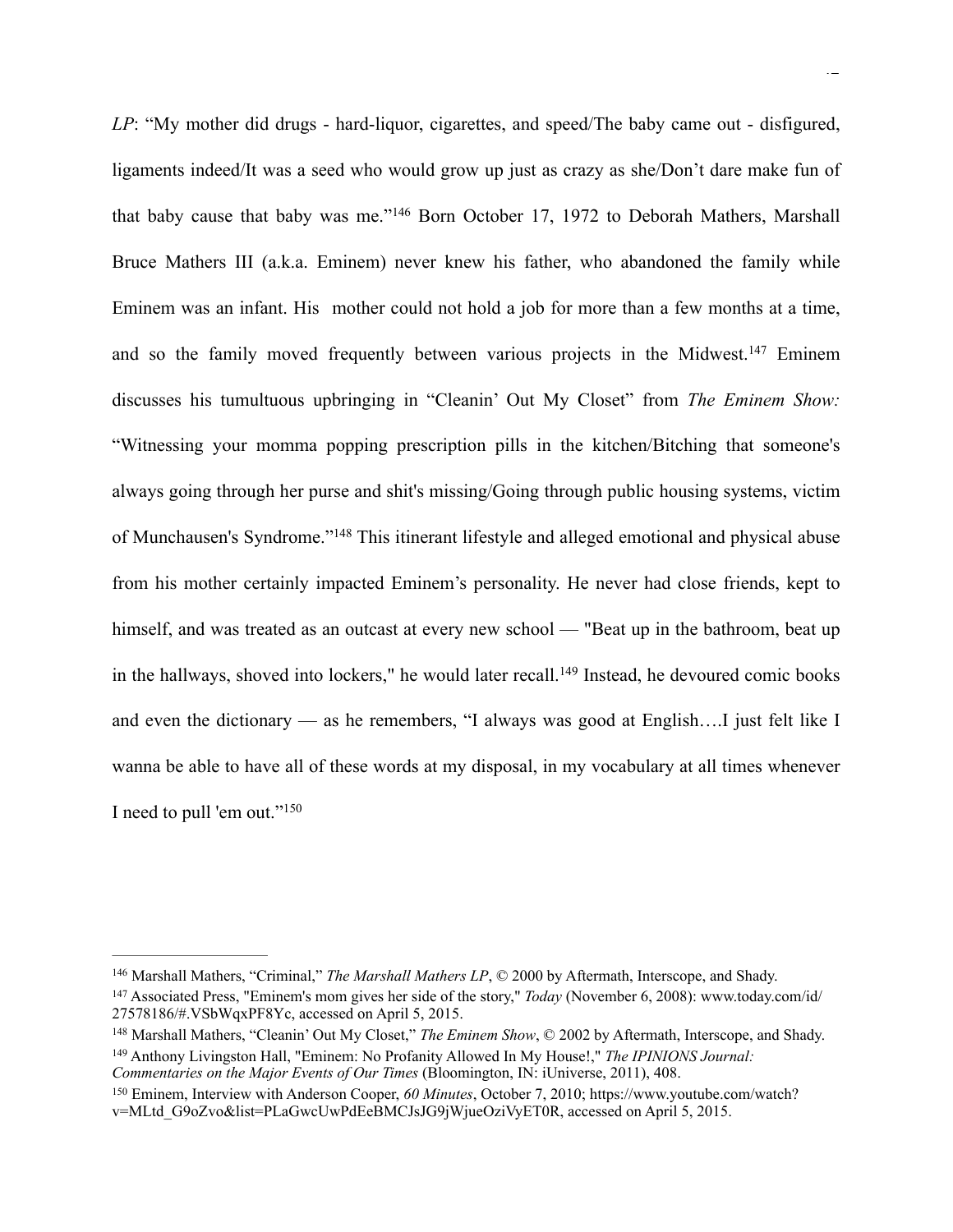The family finally settled in a lower-middle-class enclave of Detroit that was majority black, where Eminem spent the bulk of his formative years.<sup>151</sup> This is where he received his introduction to hip hop. In fact, his involvement in the subculture goes as far back as 1986, the year he met DeShaun Holton (a.k.a. Proof). <sup>152</sup> Proof would sneak fourteen-year-old Eminem into the lunchroom at Detroit's Osborn High School "to battle and hustle the fools there."<sup>153</sup> "We got paid," Eminem recalls, "I'd beat everybody who wanted to battle."<sup>154</sup> He later began doing custom tagging for extra cash and continued his hip hop education by listening to artists like Ice-T, LL Cool J, Rakim, and the Beastie Boys.<sup>155</sup> He ultimately dropped out of Lincoln High School after repeating the ninth grade three times due to truancy and poor grades — "I was a full-time student of hop-hop," he remembers.<sup>156</sup>

 However, audiences initially jeered when he took the stage at parties or underground clubs, and an early audition with Elektra Records was unsuccessful — "Eminem sounds too young," they said.<sup>157</sup> Yet he continued to record and sell his tapes on consignment at local record stores. Although critics compared these early recordings (most notably, his 1995 album *Infinite*) to those of a white Nas wanna-be, Eminem continued to participate in the underground freestyle scene.<sup>158</sup> After winning two consecutive battles at the local Hip Hop Shop, he began to participate in bigger battles, where he gained notoriety and respect among the hip hop

 $156$  Ibid., 21.

Anthony Bozza, "Eminem Blows Up," *Rolling Stone* (November 5, 2009): www.rollingstone.com/music/news/ <sup>151</sup> eminem-blows-up-20091105, accessed April 5, 2015.

<sup>&</sup>lt;sup>152</sup> Eminem, *The Way I Am* (New York: Plume, 2009), 17.

<sup>&</sup>lt;sup>153</sup> Ibid., 18.

<sup>154</sup> Ibid.

 $155$  Ibid.

 $157$  Ibid.

<sup>158</sup> Ibid., 29.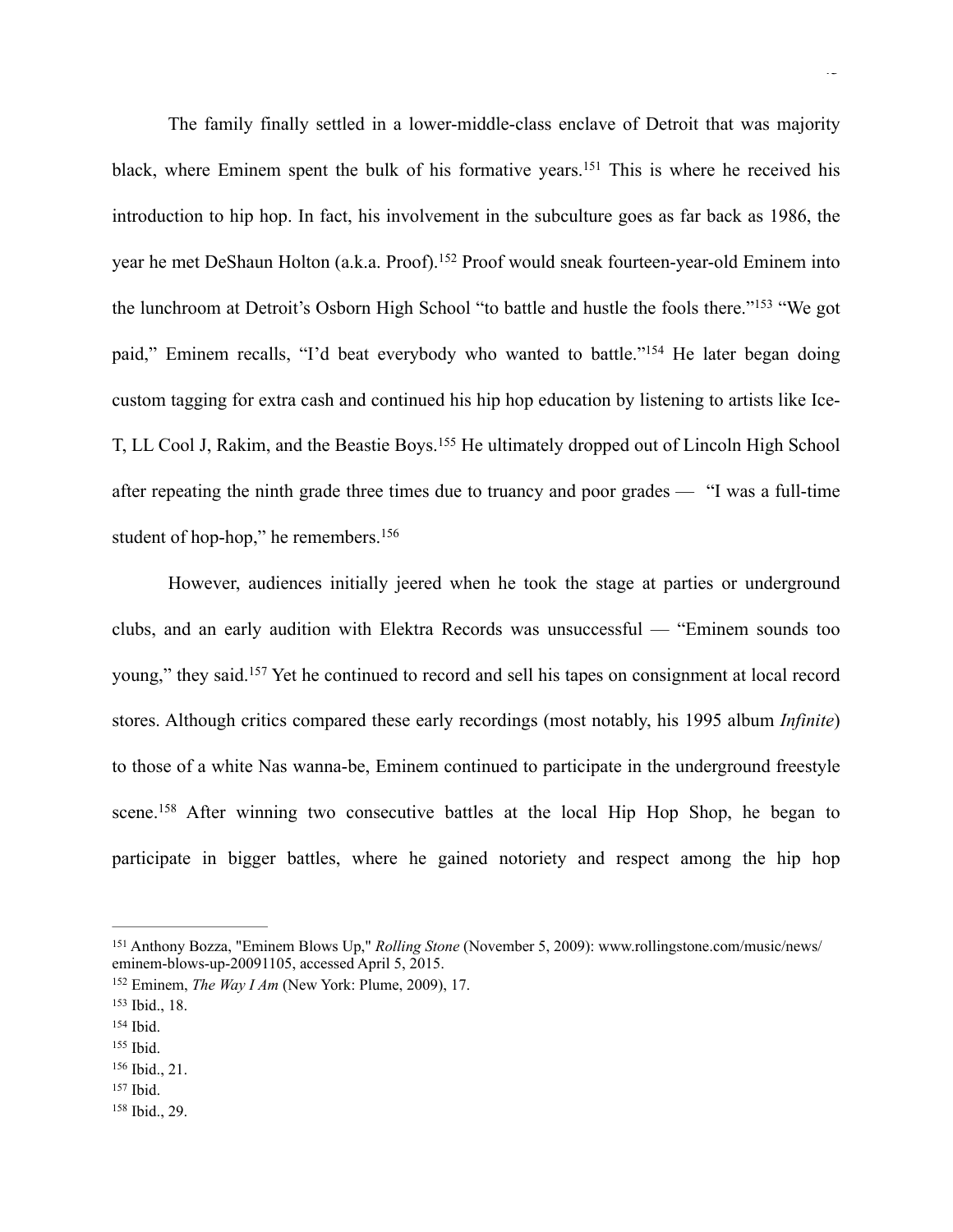community in greater Detroit and throughout the Mid-West.<sup>159</sup> Finally, after losing in the final round of the 1997 Rap Olympics in Los Angeles (though garnering interest from Interscope's Jimmy Iovine in the process), Eminem knew he had to do something bold to achieve recognition and legitimacy in hip hop.160

As Eminem describes, "I was taking a shit and the name just hit me."<sup>161</sup> The persona of Slim Shady would not only be shocking, but also an outlet for expressing his creator's frustrations with the hip hop community and the mainstream for solely viewing him as "trailerpark trash" — "If that's what I'm going to be labeled as, then I might as well represent it to the fullest." $162$  With bleach-blonde hair, high-pitched delivery, and a criminally psychopathic mentality, Shady gained the recognition of Dr. Dre, who produced three songs on *The Slim Shady LP* in 1999 and ultimately signed Eminem to his label, Aftermath.<sup>163</sup> So Eminem was not black — at this point, no one seemed to care. True to the expressive mores of hip hop, he was defiant to the point of pathology. He did not just ask for recognition and respect, he demanded it, and that is precisely what he got. On top of that, he was poor, urban, male, and had been approved into the hip hop (and more specifically, gangsta rap) community by a black insider. For a fleeting moment, Eminem seemed to embody hip hop authenticity, despite obstacles to entry originally posed by his skin color.

 However, Eminem's involvement as a white person in a distinctly black aesthetic and political form would remain problematic. From its inception, hip hop was not only an articulation

<sup>&</sup>lt;sup>159</sup> Marcus Reeves, *Somebody Scream!* (New York: Faber and Faber, Inc., 2009), 250.

<sup>&</sup>lt;sup>160</sup> Eminem, *The Way I Am*, 29.

<sup>161</sup> Ibid., 32.

Ibid., 31; Reeves, *Somebody Scream!*, 252; and S. Craig Watkins, *Hip Hop Matters* (Boston: Beacon Press, 162 2006), 100.

<sup>&</sup>lt;sup>163</sup> David Stubbs, *Eminem: The Stories Behind Every Song* (New York: Thunder's Mouth Press, 2006), 240.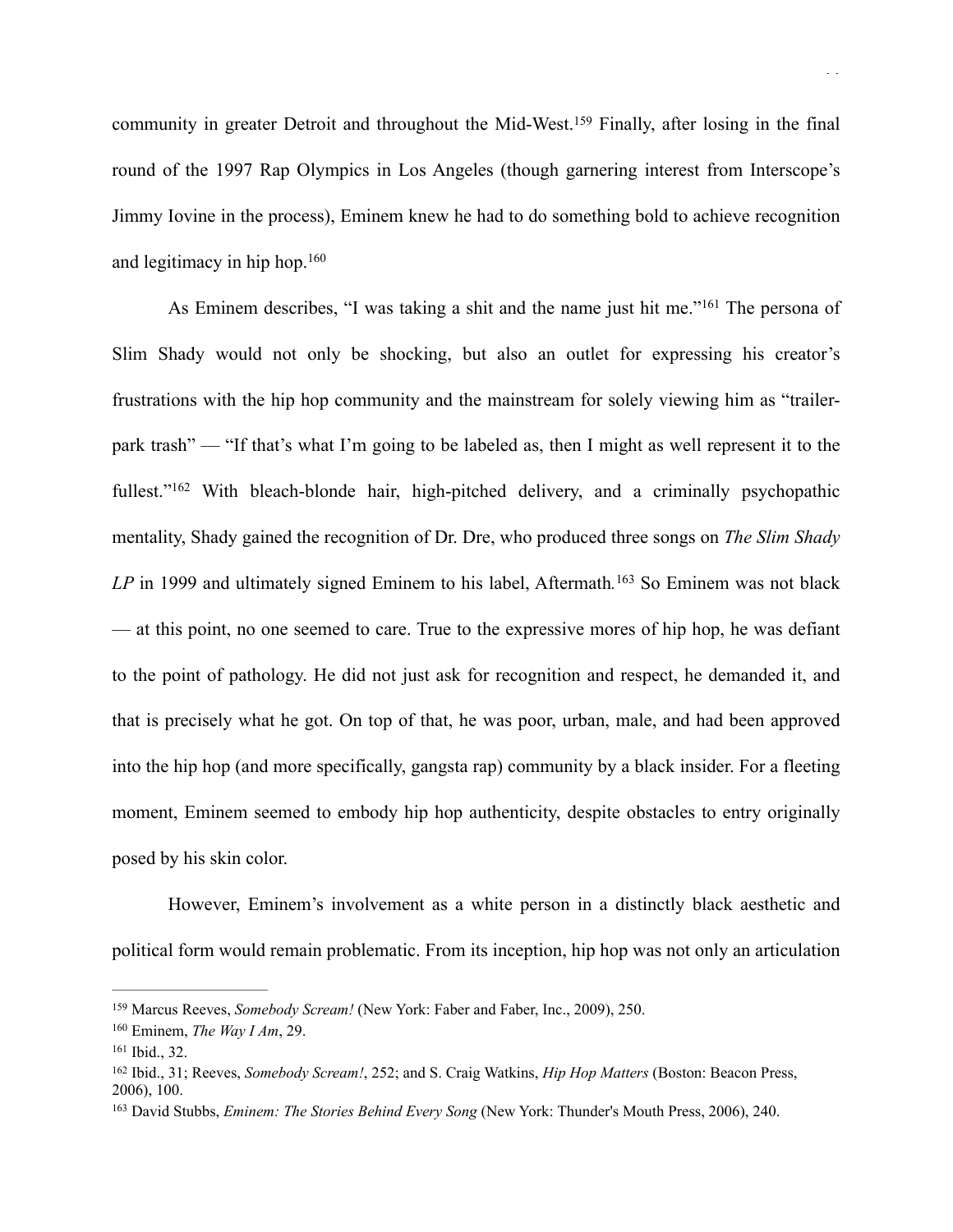and visualization of contemporary black culture, but also of black ambitions and socio-political circumstances — neither of which a white person could claim knowledge or experience.164 Additionally, as Eminem himself states, "Vanilla Ice had made it damn near impossible for a white kid to get respect in rap music," as Ice's discredited image tended to loom over all white hip hop artists.<sup>165</sup> Yet even prior to the involvement of Eminem or other white artists, seventyfive percent of hip hop music sold to whites, thus complicating hip hop's long-term relationship to blackness.<sup>166</sup> As Queen Latifah states, "All of us black label owners know we'd sign [a white kid] because white kids want their own hero more than they want ours."<sup>167</sup> In Eminem's case, Dr. Dre handpicked him to both carry on his gangsta legacy and tap into hip hop's largest consumer base — white suburban youth.<sup>168</sup> Clearly, hip hop's foundations in the marketplace often shifted its authenticity construct, allowing for exceptions or overrides as long the cash kept coming in.

 Released in February, 1999, *The Slim Shady LP* was one of the year's hottest albums. It went triple platinum by the end of the year, won Outstanding National Album at the 2000 Detroit Music Awards, and won Best Rap Album and Best Rap Solo Performance for "My Name Is" at the 2000 Grammy Awards. <sup>169</sup> Evidently, Eminem had not only gained acceptance in hip hop, but also in the greater entertainment establishment. Even so, reactions to this album and to Eminem at this time were mixed. Fearing that hip hop would "slowly becom[e] bleached," *Village Voice*

Arthur Pressley, "Rap Music by Black Male Artists: A Psychotheological Interpretation," *Western Journal of* <sup>164</sup> *Black Studies* 16, no. 2 (1992): 92-97; Cornel West, "On Afro-American Popular Music," Speech and Power, ed. Gerald Early (Hopewell, NJ: Ecco, 1993), 63-72; Salim Muwakkil, "Hip-Hop Racism, or Another Bum Rap?" *In These Times* (February 5, 1992), 18-22; Jeffrey Louis Decker, "The State of Rap: Time and Place in Hip Hop Nationalism," *Social Text* 34 (1993): 53-84; and Errol A. Henderson, "Black Nationalism and Rap Music," *Journal of Black Studies* 26 (1996): 308-338.

<sup>&</sup>lt;sup>165</sup> Eminem, *The Way I Am*, 22.

<sup>&</sup>lt;sup>166</sup> Maggie Farley, "Hip-Hop Artists Seek to Beat a Bum Rap," *Los Angeles Times* (June 15, 2001): F1.

<sup>&</sup>lt;sup>167</sup> Queen Latifah as quoted by Evelyn C. White, "The Poet and the Rapper," *Essence* (May 1, 1999): 198.

<sup>&</sup>lt;sup>168</sup> Riggs Morales, "Eminem Psycho 2000," *Source* (July, 2000): 180-187.

Evan Serpick, "Eminem: Biography," *Rolling Stone*: www.rollingstone.com/music/artists/eminem/biography, 169 accessed on April 9, 2015.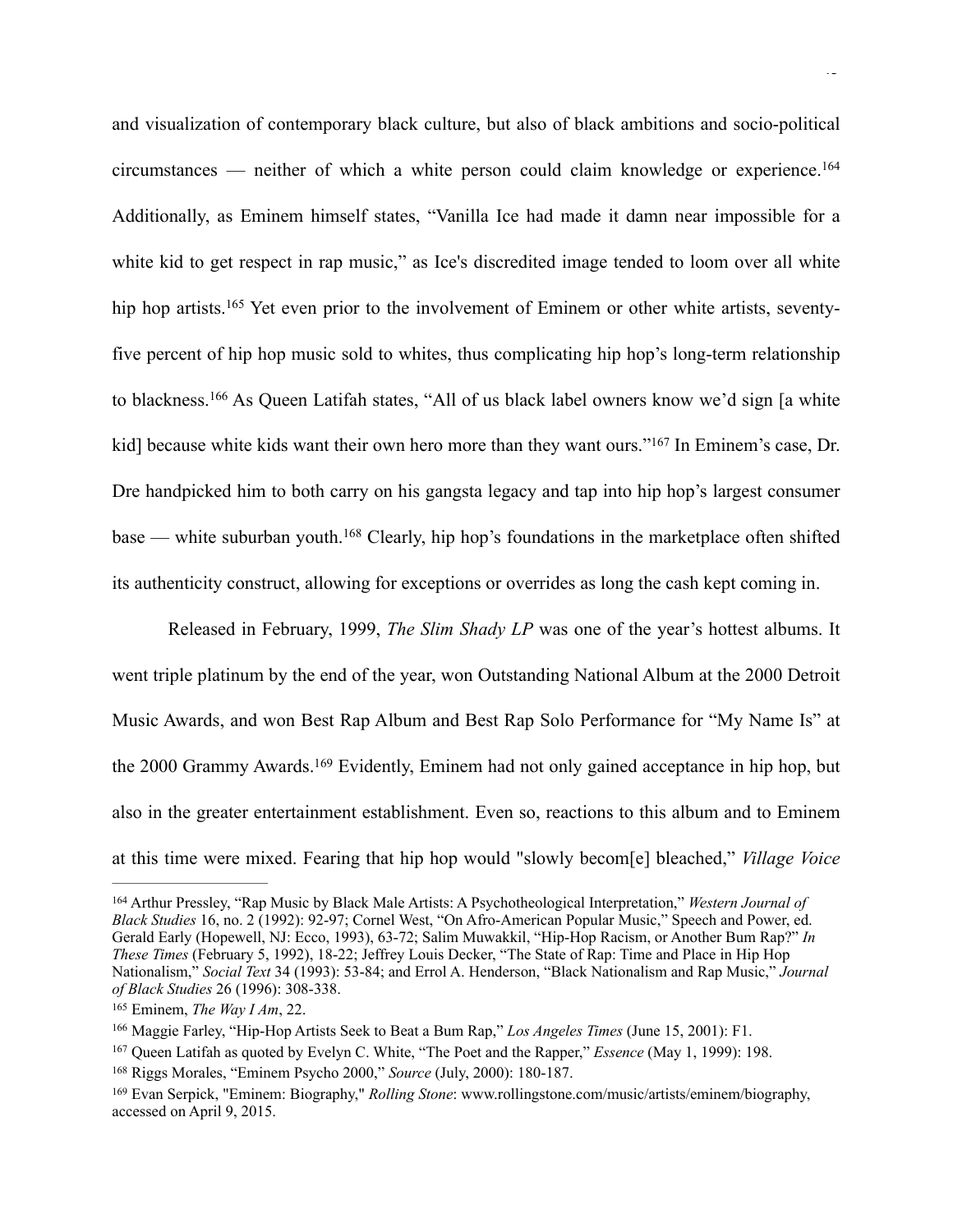critic Touré labelled Eminem as a "talentless exploiter....who's using our form and not trying to contribute artistically to the black community."<sup>170</sup> Such a contention seems to defer to Eric Lott's polarizing descriptions of indistinguishable "love and theft" as the primary reasons for white involvement in black cultural practices.<sup>171</sup> However, in a 1999 piece from *The New York Times*, Neil Strauss contends that Eminem's crossover appeal speaks the existence of a nation in which "the boundaries are more fluid and blurry than many people would like to believe: white people are listening to and using elements of rap not for theft but because they relate to it, because the music is a legitimate part of their cultural heritage."<sup>172</sup> This sort of alternating vilification as a modern minstrel performer or celebration as a progressive symbol of post-racial harmony would carry on throughout his career, as his continued involvement as a white person in hip hop would spark numerous conversations or debates regarding race and hip hop authenticity.

 Bakari Kitwana describes the primary reason for initial suspicions surrounding Eminem and his astounding commercial success in the following passage:

The problem here is not simply that Eminem is white and can rap—but that he's white, can rap so well….and that for thirty years hip-hop has been almost exclusively associated with Black Americans. The contrast is so striking it begs a reaction….It is not unprecedented in America's white supremacist culture for mediocre whites who perform as well as Blacks, in an area dominated by Blacks, to find themselves elevated through the stratosphere.<sup>173</sup>

Undoubtedly, Eminem's whiteness played a major role in his ability to reach mainstream audiences. However, it was also his ability to transcend racially based notions of hip hop

<sup>&</sup>lt;sup>170</sup> Touré, "32 Questions," *The Village Voice* (March 23, 1999): www.villagevoice.com/1999-03-23/music/32questions/full/, accessed April 9, 2015.

Eric Lott, *Love & Theft: Blackface Minstrelsy and the American Working Class (Race and American Culture)* <sup>171</sup> (New York: Oxford University Press, 2013).

<sup>&</sup>lt;sup>172</sup> Neil Strauss, "MUSIC — The Hip-Hop Nation: Whose Is It?; A Land With Rhythm and Beats for All," The New *York Times* (August 22, 1999): www.nytimes.com/1999/08/22/arts/music-the-hip-hop-nation-whose-is-it-a-landwith-rhythm-and-beats-for-all.html, accessed on April 9, 2015.

<sup>&</sup>lt;sup>173</sup> Bakari Kitwana, *Why White Kids Love Hip-Hop* (New York: Basic Civitas Books, 2005), 139-40.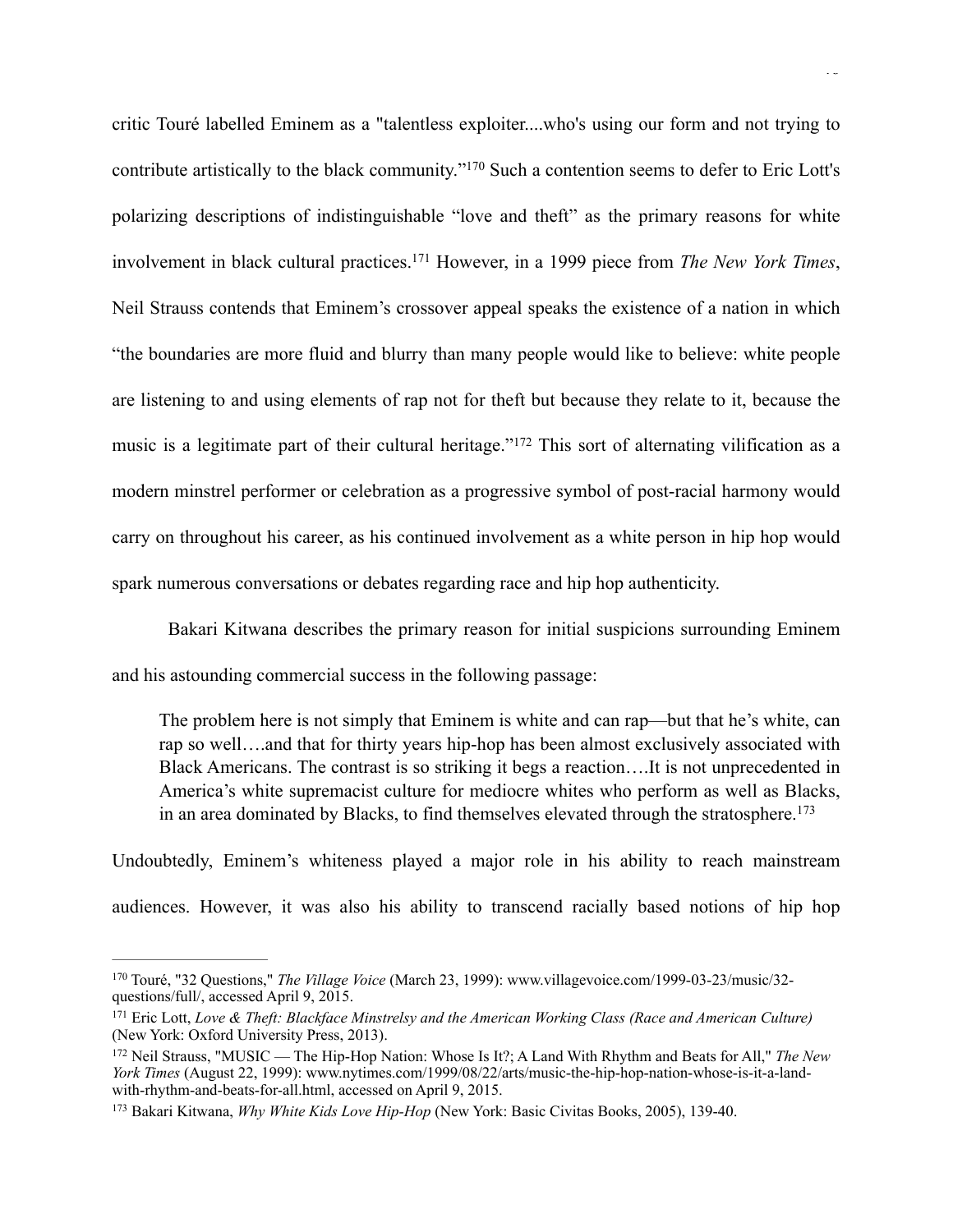authenticity that contributed to his marketability among white suburban youth, especially those with a previous interest in the genre — as he would later state in *The Eminem Show*'s "White America": "Kids flipped, when they knew I was produced by Dre/That's all it took, and they were instantly hooked right in/And they connected with me too because I looked like them."174 Essentially, he was the best of both worlds — an authentic hip hop artist who also happened to be white. Yet gaining the approval of Dr. Dre and the rest of the hip hop community was something that he was able to do primarily via Slim Shady, and not necessarily as himself. In one sense, Slim Shady was authentic among hip hop audiences because he was not real — as Eminem (channelling Shady) questions in "Role Model" on *The Slim Shady LP*, "How the fuck can I be white? I don't even exist."<sup>175</sup> He may have originally represented "white trash," but his fictionality ultimately rendered him invisible and therefore able to transcend visibly racial barriers to hip hop. This universality also appealed to a wide variety of audiences in the mainstream, contributing to his marketability. However, the emergence of Marshall on *The Marshall Mathers LP,* combined with the astronomical commercial success of the album, would again ignite controversy concerning Eminem's race and involvement in hip hop.

 If it was *The Slim Shady LP* that brought Eminem to mainstream audiences, it was *The Marshall Mathers LP* that made him a household name. It sold 1.76 million copies in the first week of its 2000 release, nearly six-and-a-half times as many as *The Slim Shady LP* in its first week — this rate of sale was unprecedented not just in hip hop, but in American music history as

<sup>&</sup>lt;sup>174</sup> "White America," *The Eminem Show*.

<sup>&</sup>lt;sup>175</sup> Marshall Mathers, "Role Model," *The Slim Shady LP*, © 1999 by Aftermath, Interscope, and Web.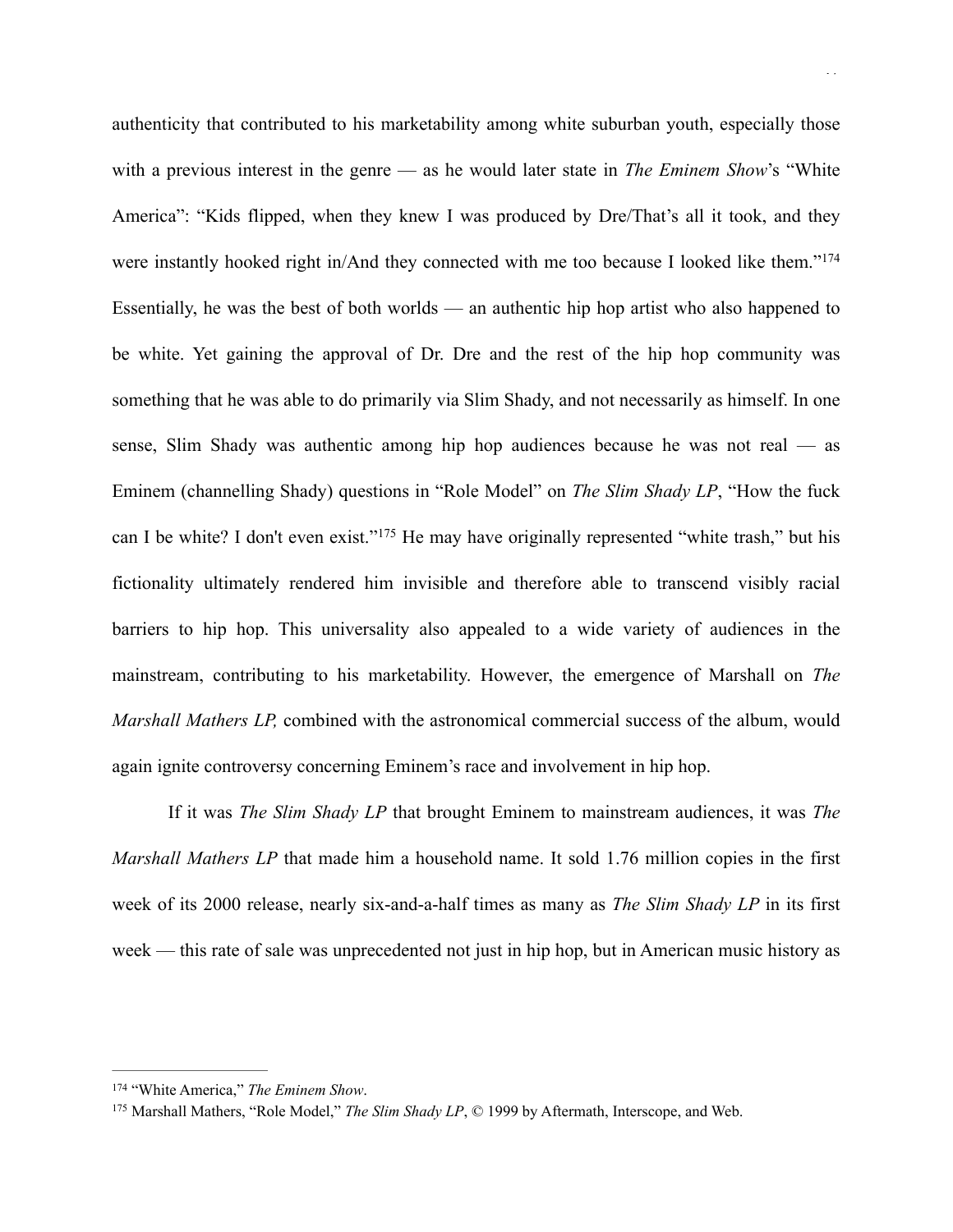well.<sup>176</sup> The album also won three Grammy Awards in  $2001$  — Best Rap Album, Best Rap Solo Performance for "The Real Slim Shady," and Best Rap Performance by a Duo or Group for "Forget About Dre" (with Dr. Dre).<sup>177</sup> Suddenly, this historically black genre seemed completely white-washed as its most prominent performer, a white man, collected accolades from the mainstream and ushered in millions of other whites fans and performers that bore little to no relation to original hip hop subculture.

 Although Slim Shady continues to dominate on *The Marshall Mathers LP*, Eminem acknowledges the real-life person behind the facade several times throughout the album. In discussion of his writing of the song "Marshall Mathers" in his 2000 autobiography, Eminem describes the tone he wished to set for the album:

I felt that what I needed to talk about in the verses was just me and my opinions. So I touched on everything from the newest trends in hip-hop (which I'm not really with), to ICP, to my mother, to my family members who don't know me and always wanna come around….I think it captures the whole "front porch" feel depicted on the album's cover. When I recorded this I decided to call the album *The Marshall Mathers LP*. 178

"Marshall Mathers" essentially sums up the whole album: "You see I'm, just Marshall Mathers/ I'm just a regular guy, I don't know why all the fuss about me/Nobody ever gave a fuck before, all they did was doubt me." $179$  Eminem weaves Marshall (a more serious, introspective persona) into several songs on the album. For example, in "Stan," Eminem releases Marshall to reply to letters from a fan obsessed with Slim Shady: "But what's this shit you said about you like to cut

 Eminem, *The Way I Am*, 49; and Richard Skanse, "Eminem Bounces Britney From Top Spot," *Rolling Stone* <sup>176</sup> (May 31, 2000): http://web.archive.org/web/20100328062955/http://www.rollingstone.com/news/story/5923810/ eminem bounces britney from top spot, accessed on April 9, 2015.

<sup>&</sup>lt;sup>177</sup> "Complete list of Grammy Award winners," *cbcnews* (February 22, 2001): www.cbc.ca/news/world/completelist-of-grammy-award-winners-1.283617, accessed on April 9, 2015.

<sup>&</sup>lt;sup>178</sup> Eminem, *Angry Blonde* (New York: ReganBooks, 2000), 63.

<sup>&</sup>lt;sup>179</sup> "Marshall Mathers," *The Marshall Mathers LP*.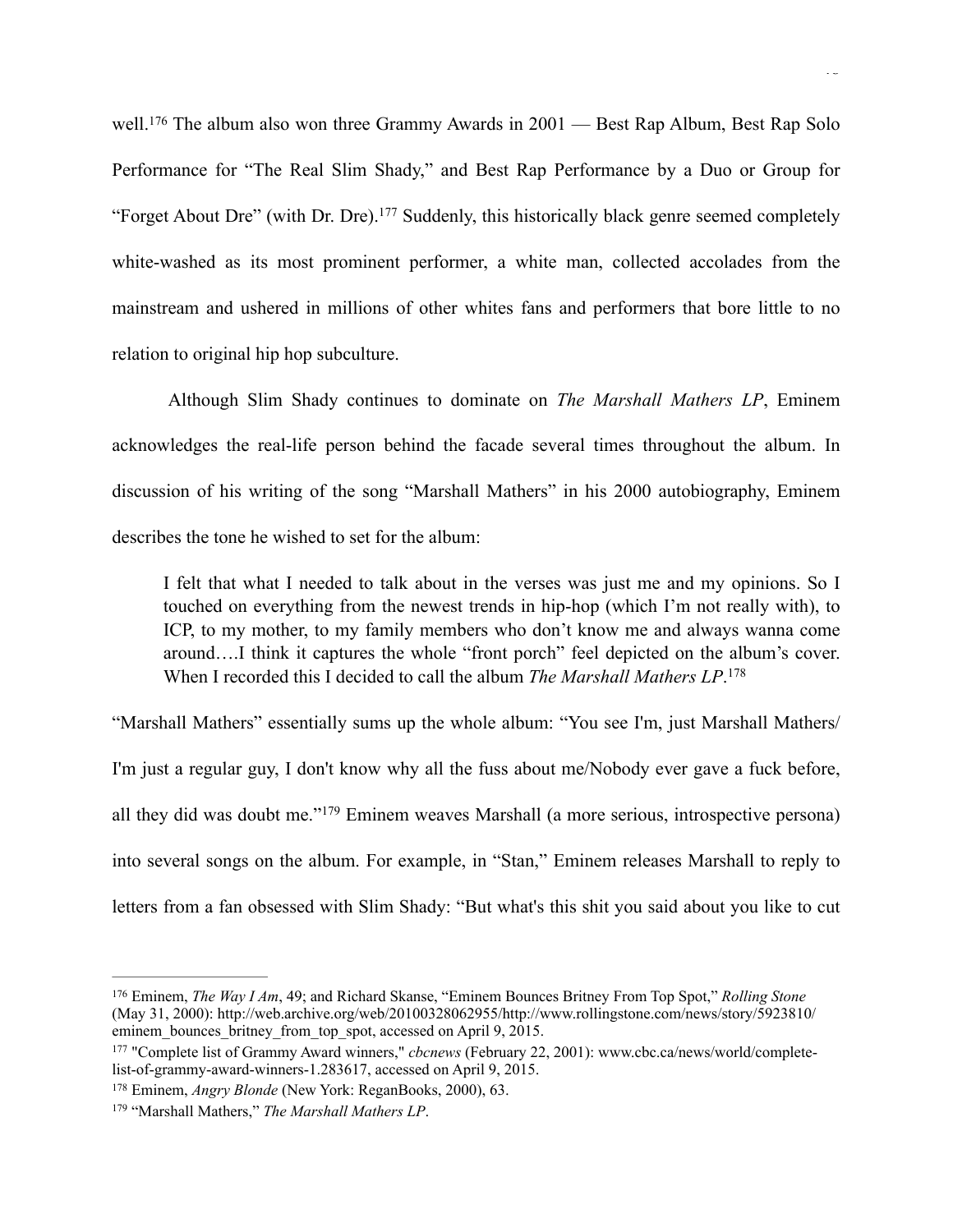your wrists too?/I say that shit just clowning dog, c'mon, how fucked up is you?"<sup>180</sup> Similarly, in the intro to "Criminal," Eminem scoffs at fans who take Shady seriously: "A lotta people think that what I say on record/Or what I talk about on a record/That I actually do in real life or that I believe in it….Well shit."<sup>181</sup> Basically, by confirming Shady's fictionality and introducing audiences to the man behind the mask, Eminem subtly reminds listeners of his own whiteness, an identification with which he affirms via release of his first autobiography, *Angry Blonde*, in the same year.

 Again, the problem among hip hop audiences was not necessarily that Eminem was white. Of course, this was quite obvious, and his association with Dr. Dre seemed to neutralize this fact. The issue was that his involvement in hip hop seemed to fundamentally change the organization of the subculture by allowing the involvement of completely dissimilar and dissociated youth (most notably, those that were white and suburban). His fan base better resembled that of a highly-commercialized pop singer than that of an authentic hip hop artist. Calhoun articulates long-term anxieties about appropriation in the following passage:

Record company executives and other ambitious rap artists will wish to capitalize on the successful marketing tools that worked for Eminem. However, because of the material and cultural consequences to Eminem's success, the unique cultural aspects that made rap and hip-hop a discourse of resistance may eventually be overly commodified, damaging the potential for unique cultural expression to continually emerge in hip hop music.<sup>182</sup>

Although he was not solely responsible for bringing hip hop to the mainstream, he was absolutely complicit, and highly symbolic of this process due to his immense profitability.

<sup>&</sup>lt;sup>180</sup> "Stan," *The Marshall Mathers LP*.

<sup>&</sup>lt;sup>181</sup> "Criminal," *The Marshall Mathers LP*.

<sup>&</sup>lt;sup>182</sup> Calhoun, "Masking Whiteness," 277.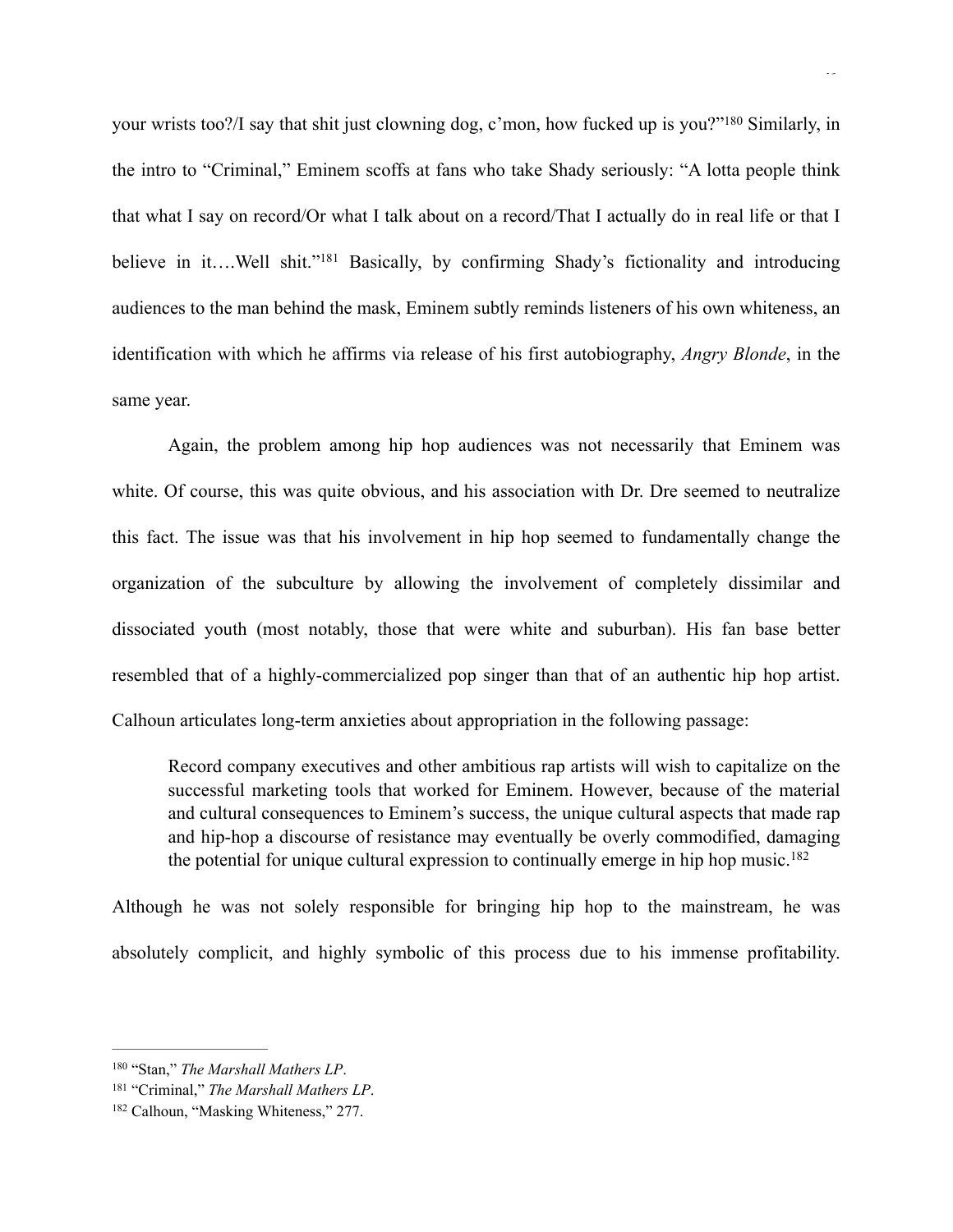Defenders of hip hop thus questioned Eminem's authenticity, wondering if he actually had the qualifications to serve as an ambassador of their subculture.

 Yet there seemed to be no clear answer to this question, for Eminem was undoubtedly authentic in other, non-racial ways. He was incredibly expressive, conveying everything from intimate details about his upbringing and personal life (as Marshall Mathers) to his most twisted fantasies (as Slim Shady). Additionally, as the former, he confirms his poor, urban background, while he indulges in displays of violent misogyny primarily as the latter, although this was not always the case. For example, in "Marshall Mathers," he demonstrates pride in his urban upbringing as well as his homophobia by calling out the suburban origins of the white hip hop group Insane Clown Posse: "Plus I was put here to put fear in faggots who spray Faygo Root Beer/and call themselves "Clowns" cause they look queer/Faggot2Dope and Silent Gay/Claimin' Detroit, when y'all live twenty miles away."<sup>183</sup> However, the hypermasculinity of Eminem and his alter egos (primarily Shady) does not necessarily reinforce this notoriously rough and sexist masculine hip hop ideal — instead, he goes beyond it with his extensive fantasies about assaulting and killing (predominantly white) women and satirizing gay men, perhaps compensating for his lack of blackness.

 Calhoun argues that Eminem's ability to simultaneously appeal to mainstream and hip hop audiences stemmed from his ability to ""universalize" himself."<sup>184</sup> Essentially, through a series of lyrical acrobats and elaborate costume changes, Eminem was able navigate issues of difference to market himself as the universal subject.<sup>185</sup> He could thus appeal to a wide variety of

<sup>&</sup>lt;sup>183</sup> "Marshall Mathers," *The Marshall Mathers LP*.

<sup>&</sup>lt;sup>184</sup> Calhoun, "Masking Whiteness," 267.

 $185$  Ibid.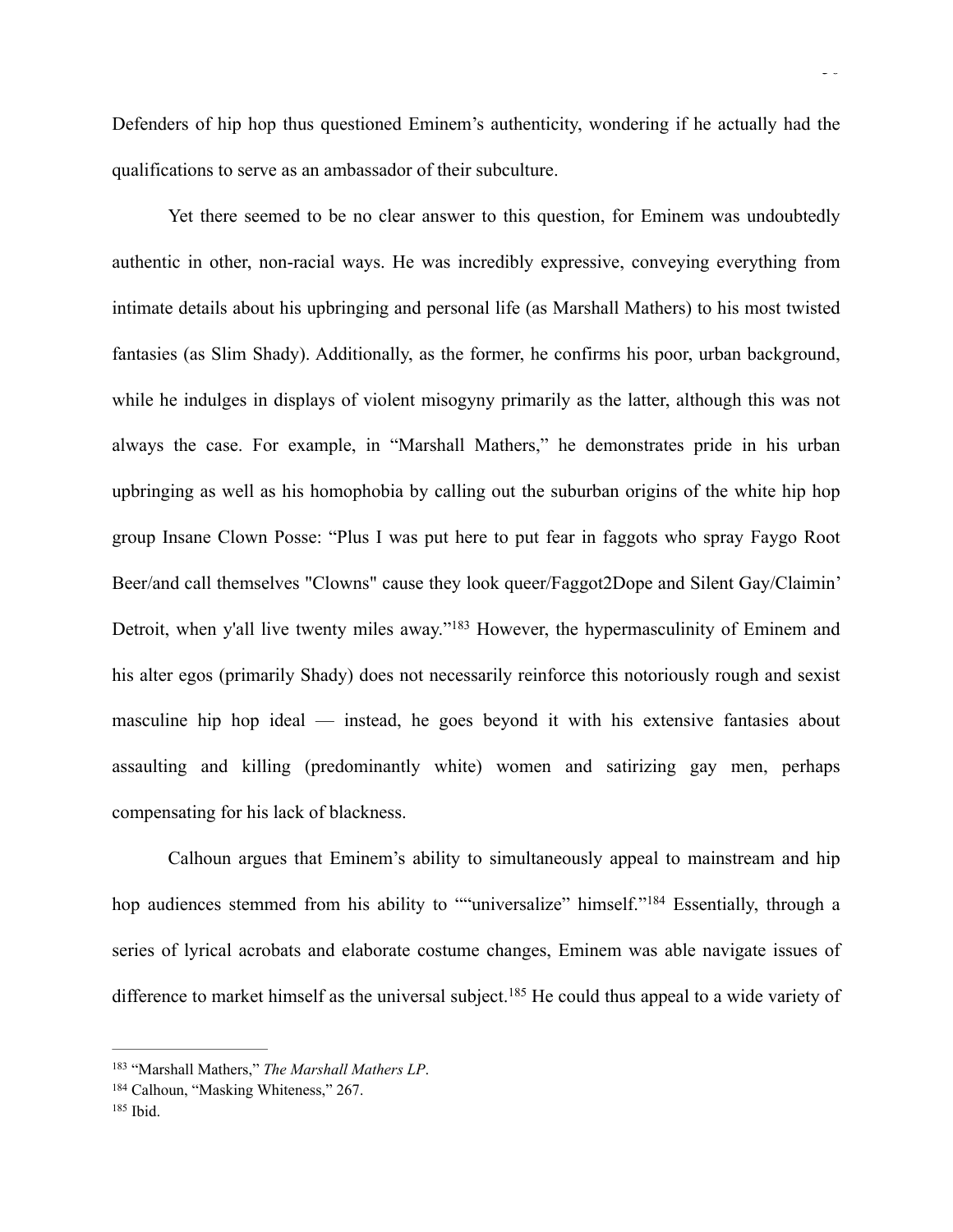mainstream or marginalized groups, as they identified with various singular aspects of his character. He addresses this phenomenon in "The Way I Am": "Ayo, this song is for anyone….fuck it….I am, whatever you say I am."<sup>186</sup> He also decolorizes himself in "Who Knew": "I don't do black music/I don't do white music/I make fight music."<sup>187</sup> Yet Calhoun proffers that Eminem's universality and malleability are perhaps actually due to his whiteness: "whites are often allowed to choose when they are ethnic and when they are not, as opposed to other marginalized groups...."<sup>188</sup> Ronald L. Jackson similarly argues that whiteness is usually conceptualized as ambiguous or incomplete, allowing whites to construct their identities in often contradictory ways.<sup>189</sup> This is precisely what Eminem was able to do as he achieved fame and fortune both inside and outside of hip hop. He crafted a cultural fiction of the authentic hip hop experience that was palatable to a vast range of consumers. It did not matter that he (as a highly successful commercial artist) was no longer living this experience, but rather that listeners were able to identify its narrative tropes.190

 Eminem achieved this synthetic sort of hip hop authenticity in numerous ways, as Calhoun describes below:

He simultaneously exaggerat[es] his accomplishments while passionately degrading his own experience as a white male. He both emasculates himself through homo-erotic word play and troubling self-effacement and remasculinizes himself through a misogynistic lyrical dance….This word play of both sides against the middle ensures both sympathy and fear from audiences….191

<sup>&</sup>lt;sup>186</sup> "The Way I Am," *The Marshall Mathers LP*.

<sup>&</sup>lt;sup>187</sup> "Who Knew," *The Marshall Mathers LP*.

<sup>&</sup>lt;sup>188</sup> Calhoun, "Masking Whiteness," 272.

Ronald L. Jackson, "White Space, White Privelege: Mapping discursive inquiry into the self," *Quarterly Journal* <sup>189</sup> *of Speech* 85, no. 1 (1999): 38-54.

<sup>&</sup>lt;sup>190</sup> Calhoun, "Masking Whiteness," 273.

<sup>&</sup>lt;sup>191</sup> Ibid., 274.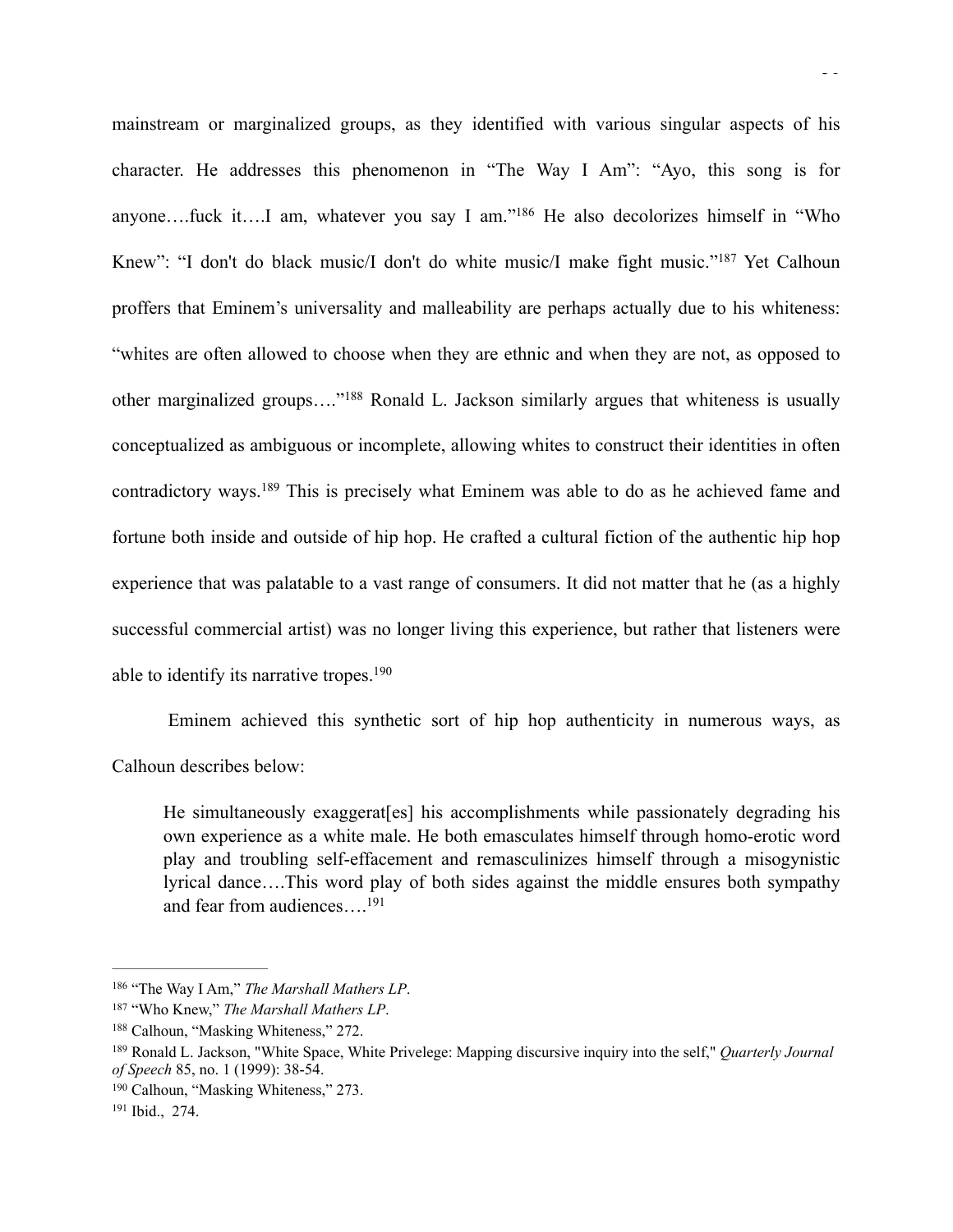For example, in "The Real Slim Shady," Eminem demonstrates his sense of self-importance: "And there's a million of us just like me/Who cuss like me; who just don't give a fuck like me/ Who dress like me; walk, talk and act like me/It just might be the next best thing but not quite me!" <sup>192</sup> Yet in "Role Model" he calls out doubters who refuse to give him a chance because he is white: "Some people only see that I'm white, ignoring skill/Cause I stand out like a green hat with a orange bill."<sup>193</sup> Meanwhile, in his skit "Ken Kaniff," he enacts a sexual encounter with other men, in which they repeatedly call out "Eminem."<sup>194</sup> However, he follows this skit with "Kim," in which he violently murders his estranged wife.<sup>195</sup> Essentially, audiences could respect his strength, sympathize for his emasculated self, appreciate his self-degrading humor, or fear his scorn. In this regard, Eminem both parodies and reifies imagined notions of white heterosexual masculinity.<sup>196</sup> Additionally, the traditions of boasting or degrading one's self were not only integral to hip hop, but to all black music throughout American history.<sup>197</sup> Therefore, Eminem complies with the cultural and expressive traditions of hip hop. Such discursive measures allowed him to both fabricate and acknowledge the fabricated nature of his own authenticity, ultimately transcending this construct in the process.

 Of course, Eminem's popularity equated to infamy for many. The dominant culture largely objected to the mainstream successes of hip hop and Eminem in particular for fear of widespread imitation and appropriation of their language and behaviors. Eminem acknowledges the reality of this process in "I'm Back" ("Became a commodity because I'm W-H-I-/T-E, cause

<sup>&</sup>lt;sup>192</sup> "The Real Slim Shady," *The Marshall Mathers LP*.

<sup>&</sup>lt;sup>193</sup> "Role Model," *The Slim Shady LP*.

<sup>&</sup>lt;sup>194</sup> "Ken Kaniff," *The Marshall Mathers LP*.

<sup>&</sup>lt;sup>195</sup> "Kim," *The Marshall Mathers LP*.

<sup>&</sup>lt;sup>196</sup> Calhoun, "Masking Whiteness," 274.

 $197$  Ibid.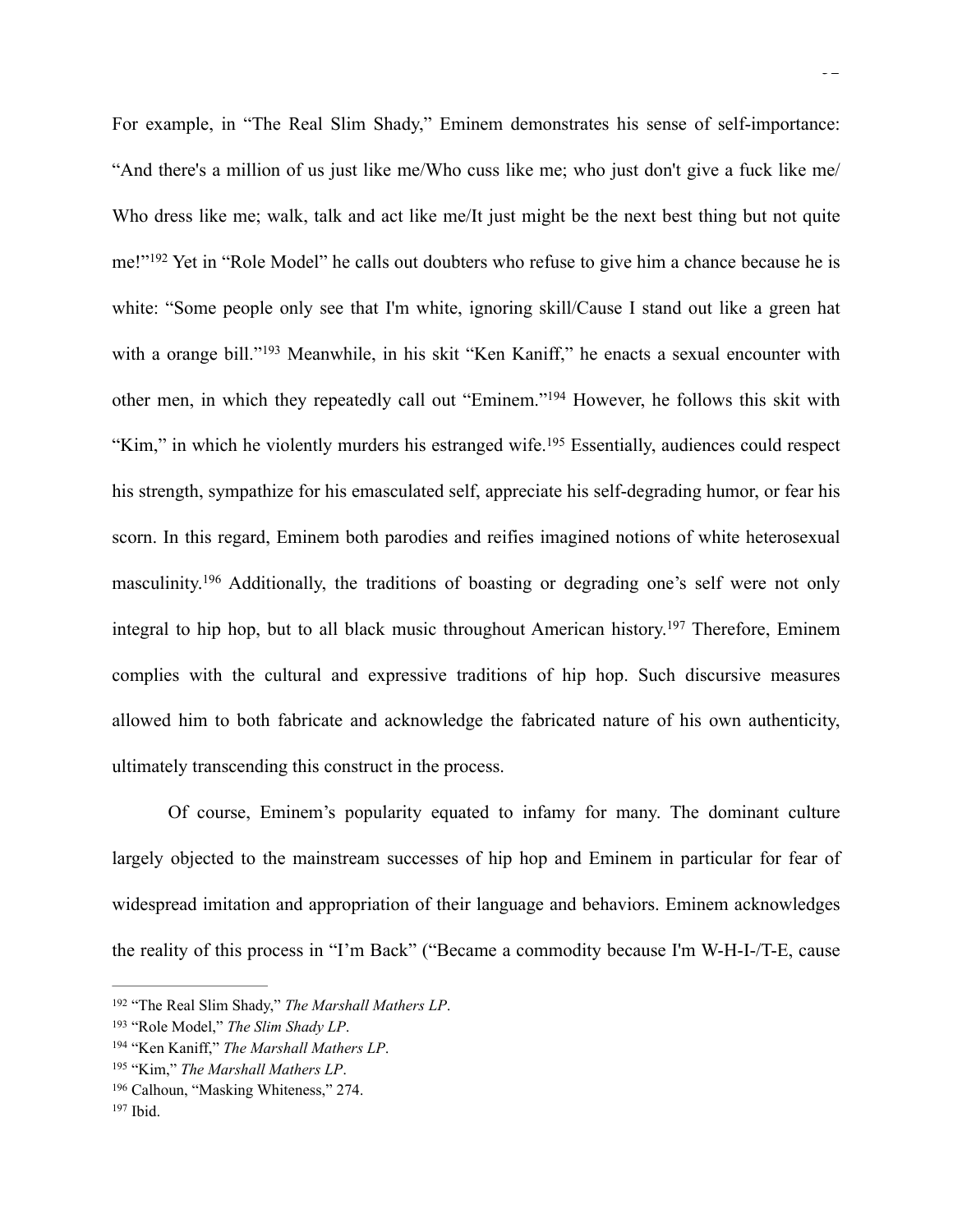MTV was so friendly to me"), but considers this topic extensively in his 2002 album, *The Eminem Show*.<sup>198</sup> However, prior to discussion of this album, one must first realize the significance of its title. As discussed, Eminem introduces audiences to the distinctive, contrasting personalities of the psychopathic Slim Shady and introspective Marshall Mathers in *The Slim Shady LP* and *The Marshall Mathers LP*, respectively. Although audiences at this point were familiar with Eminem as a performer and public personality, *The Eminem Show* essentially constitutes his lyrical debut. In prior albums, Eminem could not necessarily incorporate his public persona into his lyrics because he had not yet garnered the fame required to produce and perfect this character. However, by the release of *The Eminem Show*, Eminem was able to take a full step back from Shady and Marshall in order to reflect on his unprecedented mainstream success, as well as the implications of this success for his own authenticity and for hip hop subculture.

 The album opens with "White America," a tirade of a track that serves as a recap of all the controversies surrounding his career. Firstly, he recognizes his massive appeal among white suburban youth ("I never woulda dreamed in a million years I'd see/So many motherfuckin' people, who feel like me/Who share the same views and the same exact beliefs/It's like a fucking army marching in back of me"), and the privilege that his own whiteness affords him ("Lets do the math, if I was black, I would've sold half").<sup>199</sup> He finds this rather amusing considering that his skin color once prevented him from being taken seriously in hip hop: "When I was underground, no one gave a fuck I was white/No labels wanted to sign me, almost gave up I was

<sup>&</sup>lt;sup>198</sup> "I'm Back," *The Marshall Mathers LP*.

<sup>&</sup>lt;sup>199</sup> "White America," *The Eminem Show*.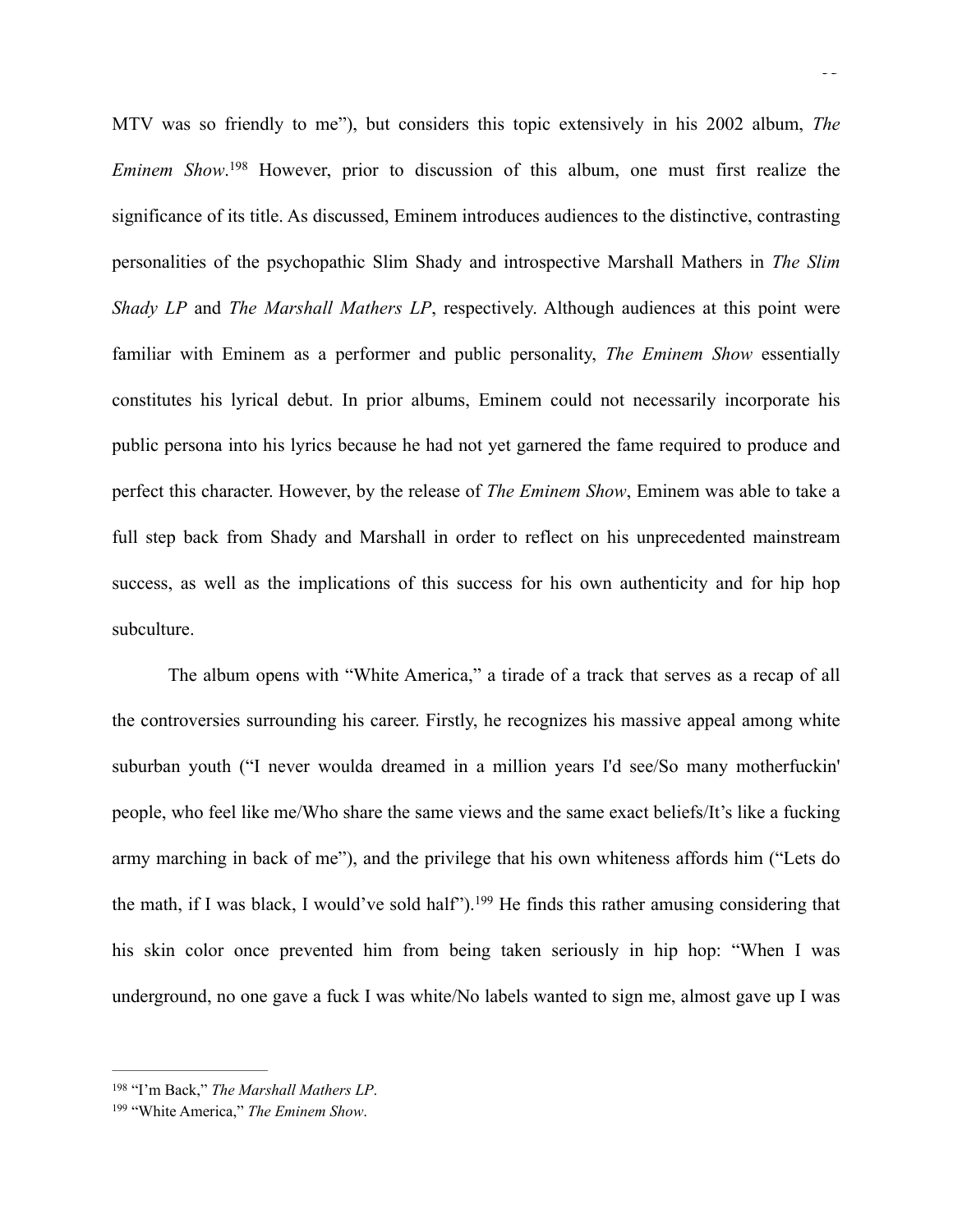like, fuck it" and "Shit, wow, I'm like my skin is just starting to work to my benefit now?"200 In this way, Eminem is able to frame his success as a fluke and displaces responsibility for his mainstream success onto "White America," thus avoiding charges of exploitation or opportunism by hip hop audiences who remain skeptical of his involvement as a white person in their genre.

 Secondly, Eminem never renounces his whiteness, but ironically owns up to it. For example, he admits to "bleaching [his] hair with some peroxide," a deliberate act to heighten his white rapper image.<sup>201</sup> As Kimberley Chabot Davis writes, "By drawing attention to the fakeness" of his platinum hair in a song about white America, Eminem also hints at the artificiality of whiteness itself, and the whole system of race classification." $202$  Crispin Sartwell argues that acts such as these are in fact indicative of his self-conscious dedication "to embodying the repressed strangeness of white-bread American life: its addictions, its obsessions, its violence."<sup>203</sup> Such intent, as it seems, would begin to blur the lines between black and white and expose the reality of Strauss' idea of a "Gray Nation" — thus decreasing the use of race as a signifier.<sup>204</sup> Eminem more or less confirms this intent in an interview with *Life Story Magazine*: "I look at myself as a white person who raps. Everyone else looks at me like I'm a white rapper....Why can't we just get past the color issue and just deal with the music?"205

<sup>202</sup> Kimberley Chabot Davis, *Beyond The White Negro* (Knoxville, TN: University of Tennessee Press, 2009), 34. <sup>203</sup> Crispin Sartwell, "Ebony and Ivory Come Together in Eminem," *Los Angeles Times* (June 7, 2002):

<sup>&</sup>lt;sup>200</sup> "White America," *The Eminem Show*.

<sup>201</sup> Ibid.

articles.latimes.com/2002/jun/07/opinion/oe-sartwell07, accessed on April 9, 2015.

<sup>&</sup>lt;sup>204</sup> According to Strauss, the Gray Nation "... is a country no map maker, cultural critic, radio programmer or marketing consultant will ever respect. A place where the language, culture and history are always changing. A place many of my countrymen don't even know they are living in. It is a world beyond racial boundaries and mythologies. It has no name, but for now we can call it Gray, because it is neither black nor white. Map makers and radio programmers are people who need borders, but this world eludes them because it has no clear borders, and we don't want it to; Strauss, "The Hip-Hop Nation."

<sup>&</sup>lt;sup>205</sup> "Life Story: Eminem — In His Own Words," Life Story Magazine (August 2003).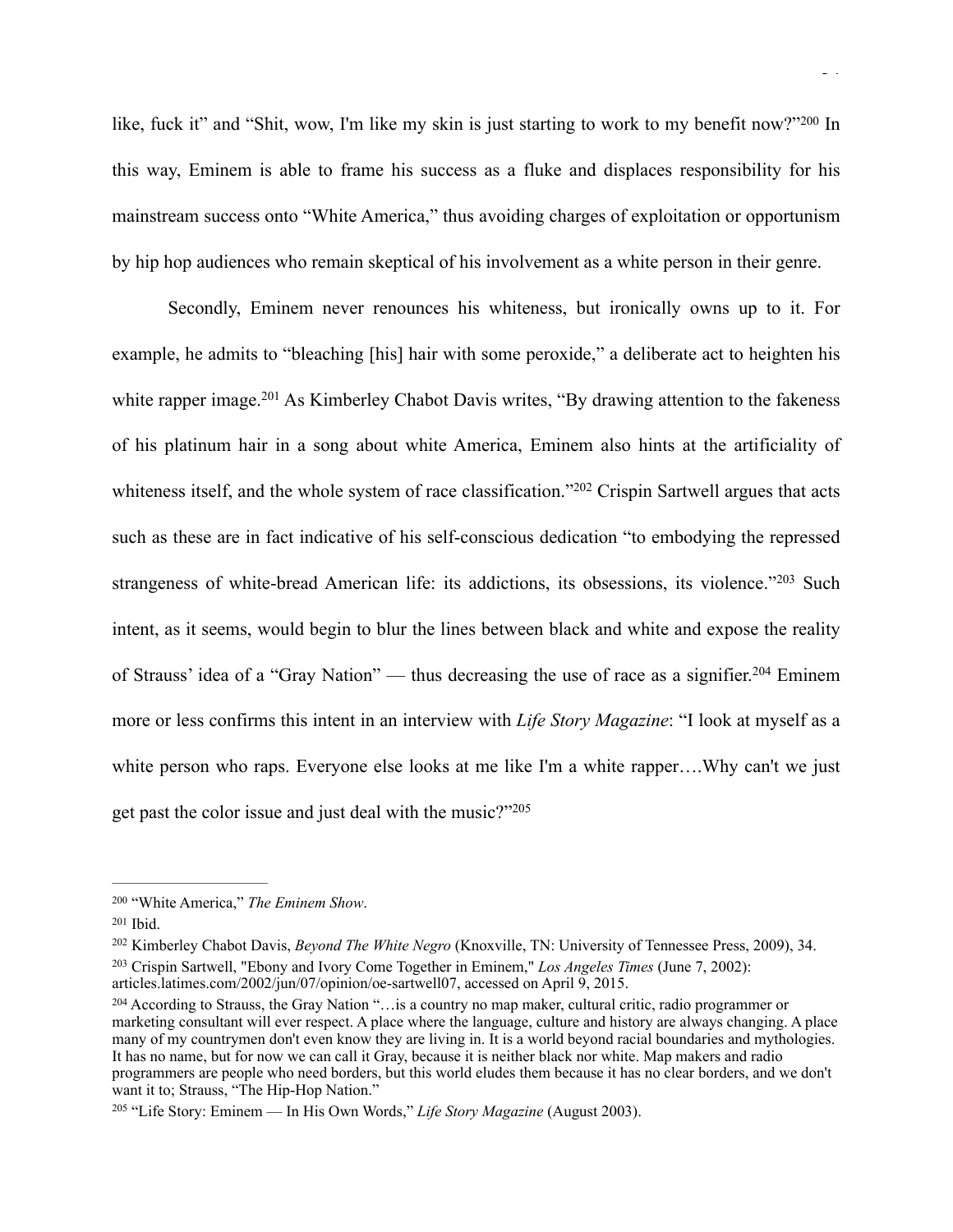Additionally in "White America," Eminem responds to the allegations of parents and politicians that he was corrupting white American youth. The following verse is particularly potent in this regard:

*Hip hop was never a problem in Harlem only in Boston After it bothered the fathers of daughters starting to blossom So now I'm catchin' the flak from these activists when they raggin' Actin' like I'm the first rapper to smack a bitch or say faggot, shit Just look at me like I'm your closest pal The posterchild, the motherfuckin' spokesman now, for {White America}206*

He also directly calls out Lynne Cheney and Tipper Gore, who respectively questioned Eminem's right to freedom of speech and introduced the Parental Advisory sticker in response to the appeal of highly explicit hip hop, punk, and heavy metal albums among white youth.<sup>207</sup> Essentially, by criticizing the vanity, hypocrisy, and racism of the dominant culture, Eminem disidentifies with "cocky Caucasians" who cannot understand his connections to black culture, and frames himself as a victim of governmental oppression.<sup>208</sup> In this sense, Eminem realigns himself with black audiences and by proxy, original hip hop subculture. He emphasizes this point by comparing censorship to a lynching: "It's like this rope/waitin' to choke, tightening around my throat/ watching me while I write this." 209 However, he ends the song with a laugh, as if his entire commentary were merely in jest: "Hahaha, I'm just playing, America/You know I love you."<sup>210</sup> In this regard, he is complying with the dominant culture's demands for censorship by passing off his diatribe as a joke, but simultaneously subverting their authority to determine what he says.

<sup>&</sup>lt;sup>206</sup> "White America," *The Marshall Mathers LP*.

<sup>&</sup>lt;sup>207</sup> Corky Siemaszko "Cheney's Wife Raps Eminem," *Daily News* (February 21, 2001): www.nydailynews.com/ archives/news/cheney-wife-raps-eminem-lyrics-hurt-women-gays-article-1.903919, accessed on April 9, 2015. <sup>208</sup> "The Way I Am," *The Marshall Mathers LP*.

<sup>&</sup>lt;sup>209</sup> "White America," *The Marshall Mathers LP*.

 $210$  Ibid.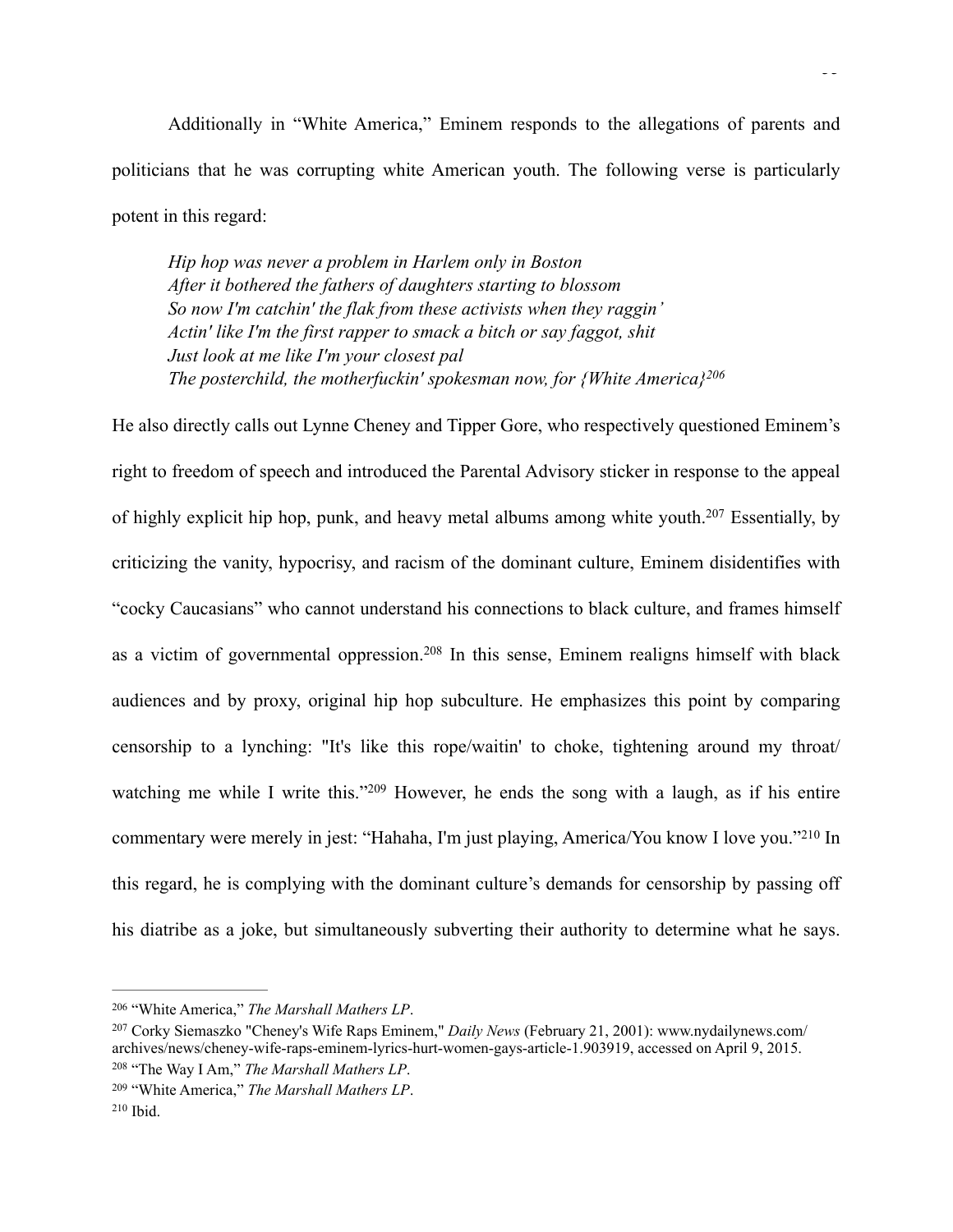He is therefore able to maintain his appeal among mainstream or marginalized audiences alike, as they could choose to take his word as either feigned or forthright.

 While "White America" sets the stage for *The Eminem Show,* the rest of his songs are more specific. With "Business," Eminem offers a bold segue to the rest of the album by declaring that "hip-hop is in a state of 911" and only he, its "most honest known artist," can save the day: "Let's get down to business/ I don't got no time to play around, what is this/ must be a circus in town, let's shut the shit down/ on these clowns, can I get a witness."<sup>211</sup> It is also notable that Eminem's three primary alter egos blend to a certain extent in this song. Although Dr. Dre and the background singers refer to Eminem as "Marshall," one can recognize Shady's twisted playfulness ("They make it all up, there's no such thing/Like a female with good looks who cooks and cleans") as well as Eminem's bombastic career commentary (You ain't even impressed no more, you're used to it/Flows too wet, nobody close to it").<sup>212</sup> "Cleanin' Out My Closet" similarly blends alter egos. The song begins with Eminem revisiting discussion of his own controversial fame as introduced in "White America": "Have you ever been hated or discriminated against?/I have; I've been protested and demonstrated against."<sup>213</sup> He vows to never take "nothing from no one give 'em hell long as I'm breathing/Keep kicking ass in the morning and taking names in the evening."<sup>214</sup> Yet in the next verse, Marshall airs some of "the skeletons in [his] closet" by chastising his father and ex-wife.<sup>215</sup> In the final verse, the two personalities come together in text that is somehow simultaneously vulnerable and vindictive:

<sup>&</sup>lt;sup>211</sup> "Business," *The Eminem Show*.

 $212$  Ibid.

<sup>&</sup>lt;sup>213</sup> "Cleanin' Out My Closet," *The Eminem Show*.

 $214$  Ibid.

 $215$  Ibid.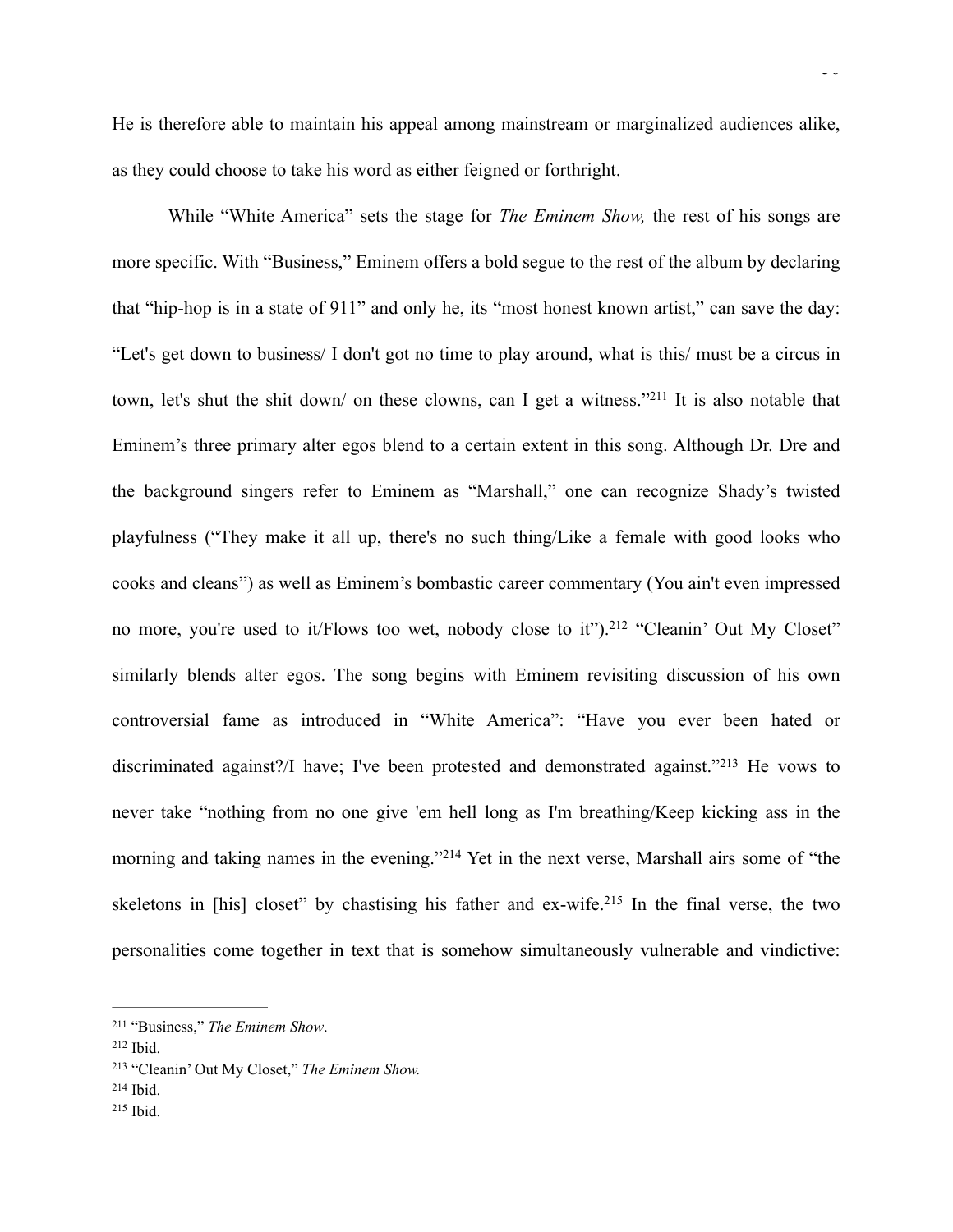"Now I would never diss my own Mama just to get recognition/Take a second to listen for you think this record is dissin'/But put yourself in my position, just try to envision."<sup>216</sup> Basically, by telling the story of his own unstable upbringing, Eminem garners sympathy from his listeners. He is therefore able to remind audiences in the dominant culture of hip hop's function as an expressive outlet for a marginalized group of people, and thus point out the self-centeredness and hypocrisy of their censorship.

 "Square Dance" largely continues this commentary, but at a more political angle: "The boogie monster of rap/Yeah the man's back/With a plan to ambush this Bush administration/ Mush the Senate's face in and push this generation/Of kids to stand and fight for the right to say something you might not like."<sup>217</sup> However, the song also hints at Eminem's insecurities about his place in hip hop subculture and his authenticity as an artist. Eminem proves his alliance with hip hop subculture by appropriating and satirizing a white cultural form — he never imitates or mocks hip hop or other black cultural idioms in this manner. Additionally, by claiming that Dr. Dre, Nas, and Busta Rhymes among others "[want] to square dance with [him]," Eminem places himself among the ranks of some of hip hop's most revered artists.<sup>218</sup> He further stresses his right to be hip hop in "Without Me," which Kris Ex describes in a *Rolling Stone* review of the album as "a fun-loving, barb-laden romp on which he flits from one topic to the next like a bumblebee with ADD."<sup>219</sup> He discusses everything from the popularity of his alter ego to his censorship battles, his feud with his mother, his appropriation of black music, and his own commodification

 $216$  Ibid.

<sup>&</sup>lt;sup>217</sup> "Square Dance," *The Eminem Show*.

 $218$  Ibid.

<sup>&</sup>lt;sup>219</sup> Kris Ex, "The Eminem Show," *Rolling Stone* (June 6, 2002): www.rollingstone.com/music/albumreviews/theeminem-show-20020606, accessed on April 9, 2015.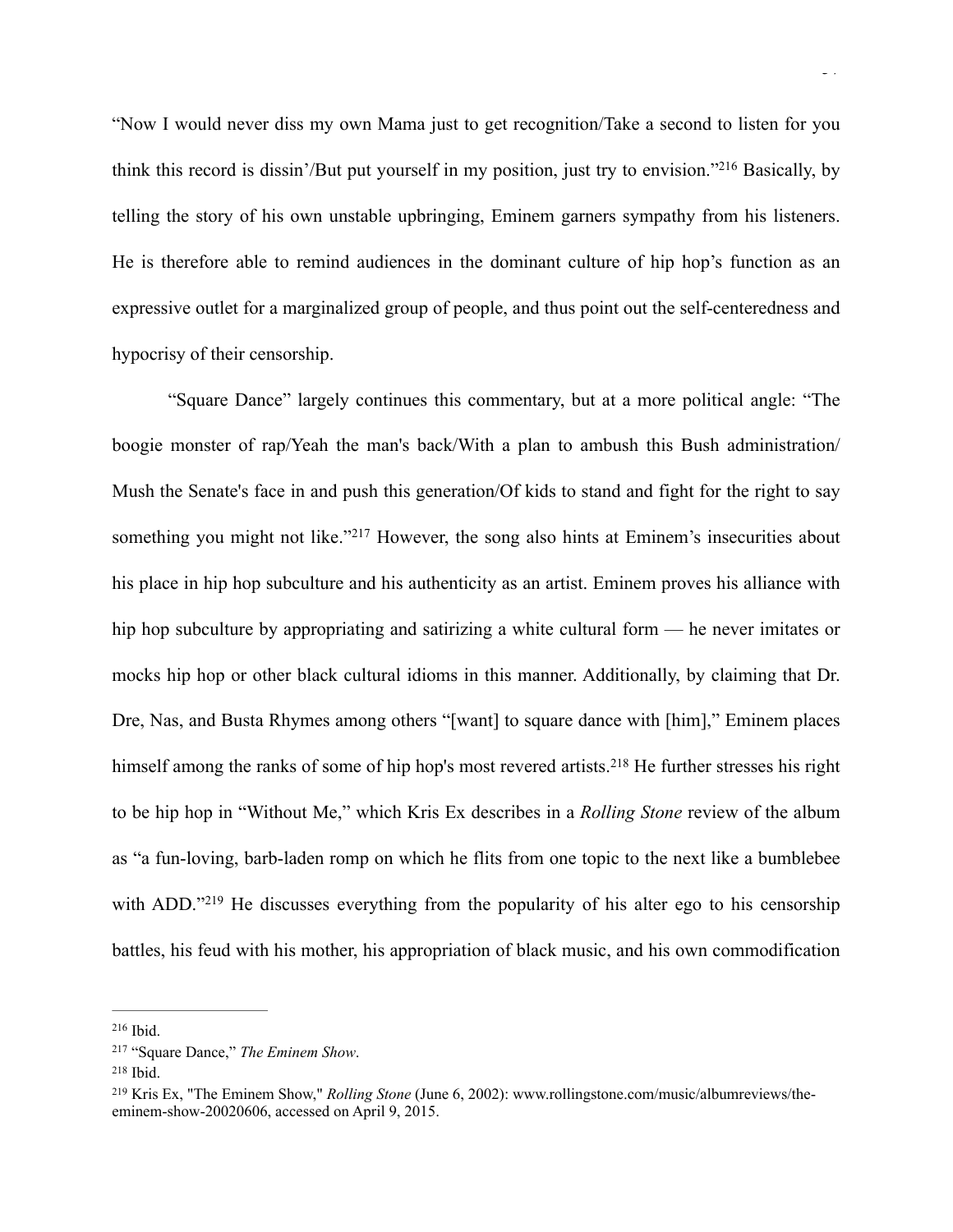for a white marketplace. In the accompanying music video, Eminem (or rather Shady, alias "Rap Boy") emphasizes each lyrical point with an elaborate spoof, whether it be of "reality" shows such as *Real World* and *Survivor*, his mother, Elvis, or CNN.<sup>220</sup> However, the fundamental message is very simple — as he claims, "it'd be so empty without me." $221$  His implications are twofold. Essentially, by portraying himself as a source of controversy, as someone who can say what he thinks, he preserves a sort of journalistic integrity that not only fits in with hip hop's expressive foundations, but also seems necessary in a white, middle-class-dominated society with a long history of hypocrisy and racism.

 In "Soldier," Eminem reflects on the personas that he has created throughout his careerlong pursuit for hip hop authenticity: "Never was a thug, just infatuated with guns/never was a gangsta, 'til I graduated to one/and got the rep of a villain, for weapon concealin'/Took the image of a thug, kept shit appealin'."<sup>222</sup> Eminem is referring to two incidents in June, 2000 for which he was arrested after respectively threatening and assaulting two individuals while in possession of an unloaded gun.<sup>223</sup> In this way, the song constitutes a meditation on his blending alter egos, and the blurring of his reality and the fiction he created for himself in his lyrics. He points to his fame as the reason for this blending and blurring: "When you're me, people just want to see/if it's true, if it's you, what you say in your raps, what you do/so they feel as part of your obligation to fulfill/when they see you on the streets, face to face, if you for real." $224$  In the final verse, he

Eminem, "Eminem - Without Me," YouTube video, 4:59, posted by EminemVEVO, June 16, 2009, https:// <sup>220</sup> www.youtube.com/watch?v=YVkUvmDQ3HY, accessed on April 9, 2015.

<sup>&</sup>lt;sup>221</sup> "Without Me," *The Eminem Show*.

<sup>&</sup>lt;sup>222</sup> "Soldier," *The Eminem Show*.

<sup>&</sup>lt;sup>223</sup> Kara Manning, "Eminem To Face Weapons, Assault Charges," *MTV news* (June 6, 2000): www.mtv.com/news/ 1428611/eminem-to-face-weapons-assault-charges/, accessed on April 9, 2015.

<sup>&</sup>lt;sup>224</sup> "Soldier," *The Eminem Show*.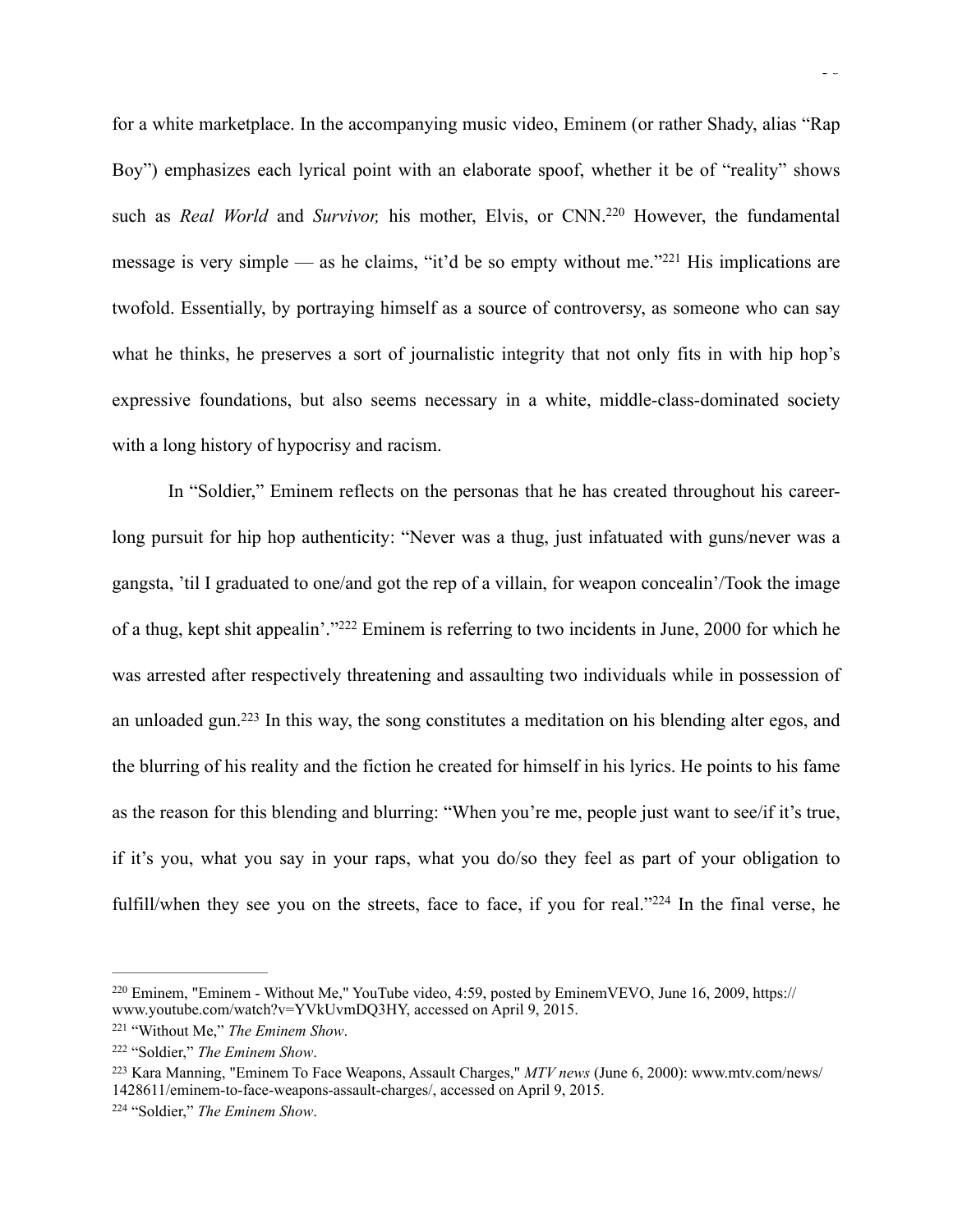confirms that "he'll never be Marshall again," not because Marshall no longer exists, but because Eminem, Slim Shady, and Marshall have merged into a singular character that is boastful, angry, playful, and sincere.<sup>225</sup> He reiterates this in his 2009 autobiography, in which he states that his characters are "not as extreme anymore, they're not as far from each other."<sup>226</sup> "Till I Collapse" also addresses how audiences perceive him as well as the state of hip hop's authenticity construct. The following verse is especially demonstrative in this regard:

*I'm at the end of my wits with half this shit that gets in. I got a list here's the order of my list that it's in. It goes Reggie, Jay-Z, Tupac and Biggie, Andre from OutKast, Jada, Kurupt, Nas and then me. But in this industry I'm the cause of a lot of envy, so when I'm not put on this list the shit does not offend me. That's why you see me walk around like nothing's bothering me, even though half you people got a fucking problem with me. You hate it but you know respect you've got to give me*

By expressing his annoyance with hip hop "posers," acknowledging his (perceived) inferior position in the genre, defying his doubters, and demanding their respect, Eminem is able to position himself as a hip hop insider, conform to the subculture's traditions of alternating humility and braggadocio, and affirm his intentions to remain true to the mores of hip hop. He therefore once again proves his authenticity.

 Eminem's semi-autobiographical film *8 Mile* offers another interesting point of analysis. As Eminem describes of its title, "Both sides of 8 Mile Road are poor, but there's a definite dividing line between the black and white sides. And that's where the name of the film came from. That barrier we face." $227$  The film would not only track Eminem's struggle as a white

 $225$  Ihid.

Eminem, *The Way I Am*, 36. <sup>226</sup>

Eminem, *The Way I Am*, 36. <sup>227</sup>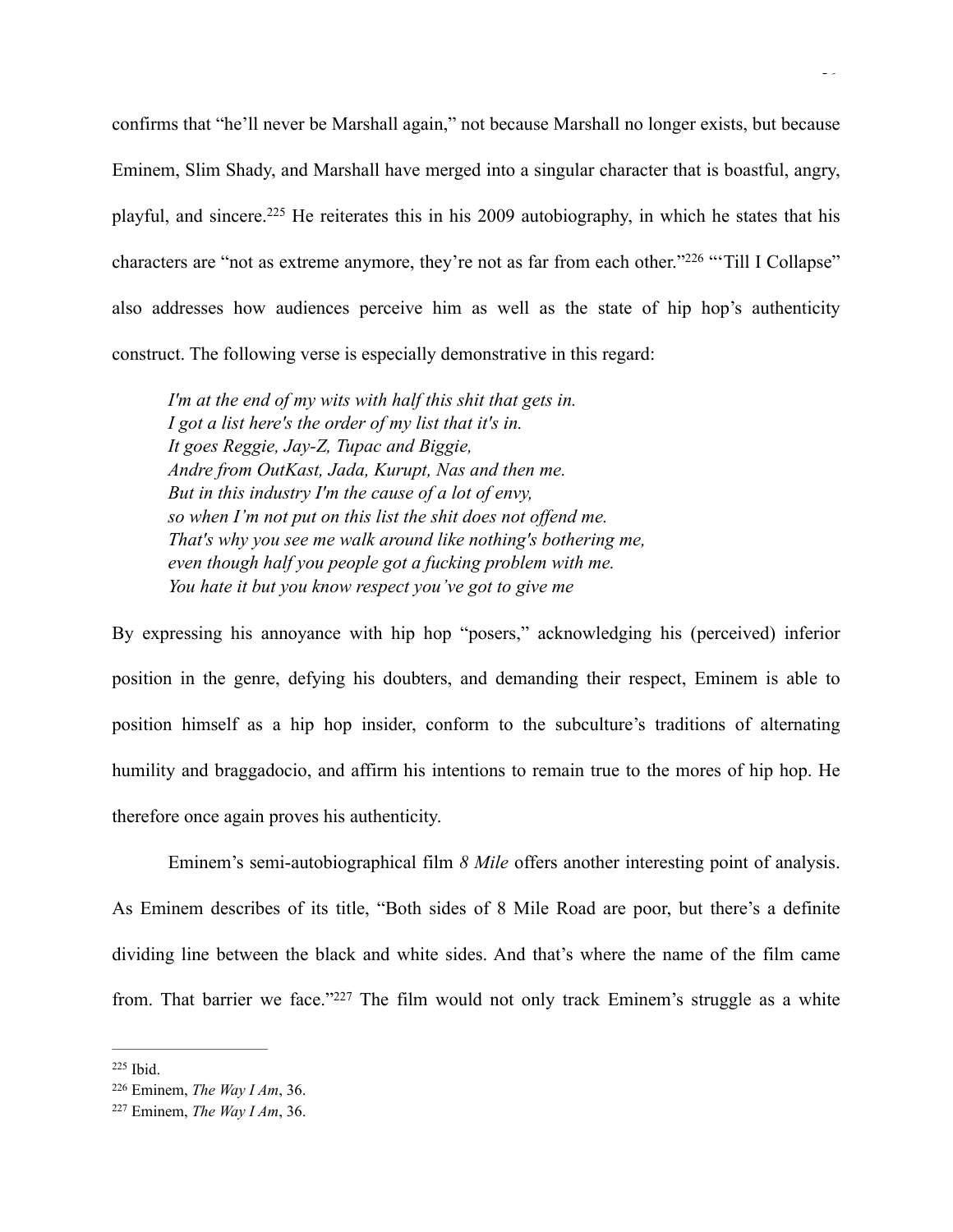person for authenticity in black-dominated hip hop, but would also, as reviewer Richard Schickel writes, "educate [the dominant culture] about a world of scabrous lyrics and occasional murderous violence."<sup>228</sup> The film's plot follows Rabbit, an aspiring hip hop artist, and closely echoes Marshall Mathers' own poverty-stricken upbringing and his immersion in a predominantly black community in Detroit. The film culminates with Rabbit's victory in a freestyle rap battle in an underground hip hop club, as he exposes his black opponent to be of middle-class origins and thus an inauthentic voice of hip hop subculture.<sup>229</sup> As reviewer T'Cha Dunlevy describes, up to this point "white rappers....have never been believable underdogs."<sup>230</sup> However, this film establishes Mathers as the ultimate underdog, a voice for the economically and socially marginalized. Even Stephen Hill of Black Entertainment Television (BET) applauds Eminem's "realness": "in terms of rapping about the pain that other disenfranchised people feel, there is no one better...."<sup>231</sup> Yet it is also notable that the film does not depict Eminem's life after he became famous, an absence that, as Chabot Davis suggests, speaks to his (and hip hop's) "ambivalent stance towards capitalism."<sup>232</sup> While he offers biting class critiques in many of his lyrics, he also clearly recognizes his own acquiescence to commercial forces as the marketplace increasingly commodified his music and the hip hop genre. "I wanted to do something authentic….I didn't just want to bank on my success," he would later claim, "[but] it was a weird transition — the success, the explosion after  $8$  Mile.<sup>7233</sup> With fans aged eight to eighty-eight

<sup>&</sup>lt;sup>228</sup> Richard Schinkel, "Eminem's 8 Mile High," *TIME* (November 7, 2002): http://content.time.com/time/magazine/ article/0,9171,386938,00.html, accessed on April 9, 2015.

<sup>&</sup>lt;sup>229</sup> Eminem, *8 Mile*, DVD, directed by Curtis Hanson (Universal City, CA: Imagine Entertainment and Universal Pictures, 2002).

<sup>&</sup>lt;sup>230</sup> T'Cha Dunlevy, "What A Mouth He Has," *Montreal Gazette* (May 28, 2002): F1.

<sup>&</sup>lt;sup>231</sup> Stephen Hill as quoted by Lynette Holloway, "The Angry Appeal of Eminem Is Cutting Across Racial Lines," *New York Times* (October 28, 2002): C1.

<sup>&</sup>lt;sup>232</sup> Chabot Davis, *Beyond*, 50.

<sup>&</sup>lt;sup>233</sup> Eminem, *The Way I Am*, 101, 119.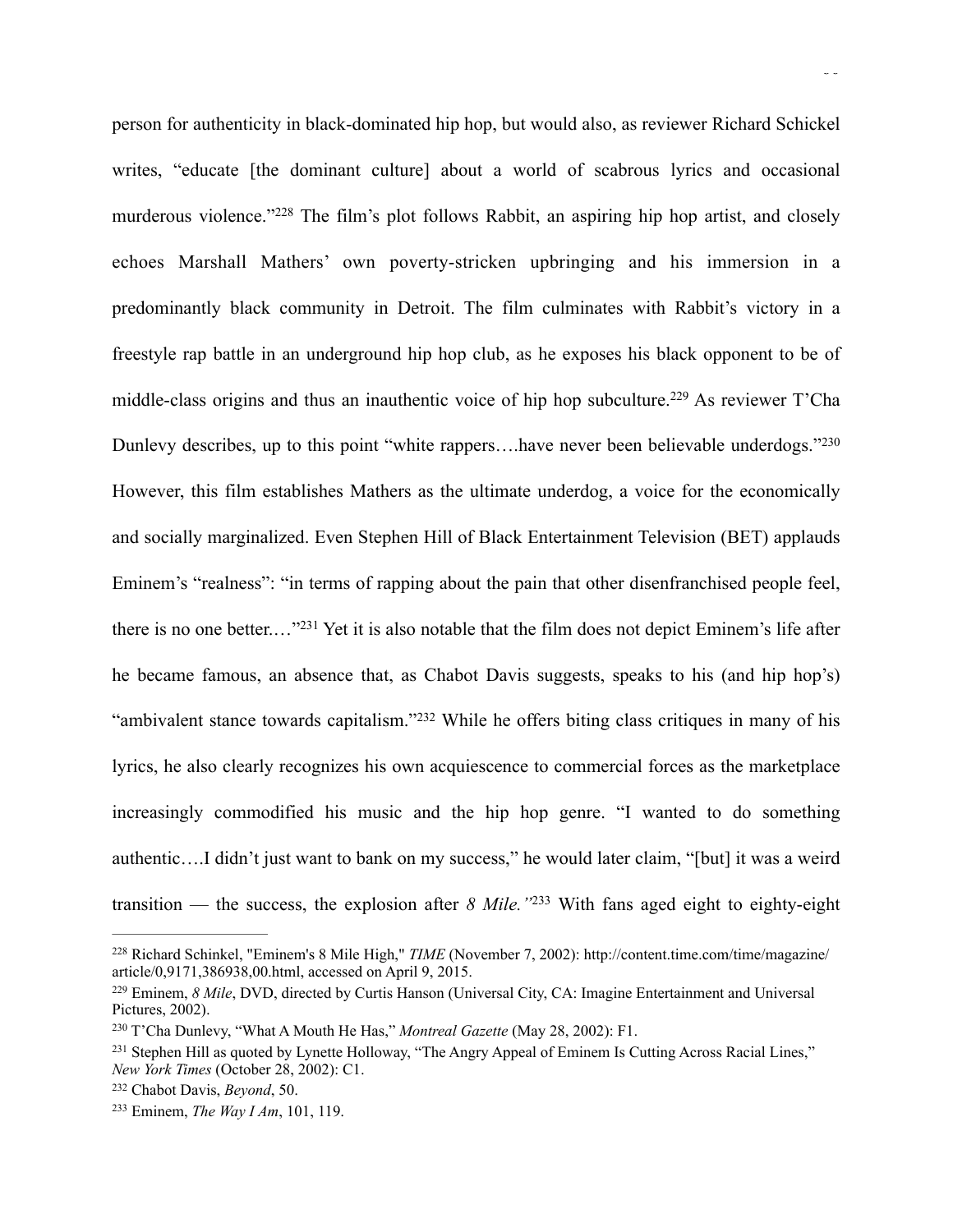across races and socio-economic distinctions as well as lines of clothes, toys, or other goods named after him, Eminem and the hip hop genre he endorsed had undoubtedly become commodities.234

 Reflecting on his outstanding commercial career in his 2009 autobiography, Eminem insists that he has maintained his authenticity, despite accusations that he "sold out":

I don't feel like I made music that sold me out. I made pop joints, yes, but my lyrics and flow and command of the beat were always pure hip-hop all the way….The only difference was that a whole lot more people were checking me out and supporting my art. I hope you all understand that I can't control who likes my music or who likes me.<sup>235</sup>

However, Eminem's authenticity as a hip hop artist would remain an issue of contention throughout his career and to this day. In *Encore* (2004), *Relapse* (2009), *Recovery* (2010), and *The Marshall Mathers LP 2* (2013), Eminem stresses his sincerity, critiques society and the politics of dominant culture, shares intimate details of his upbringing and personal life, revisits his personas, and boldly demands respect from his peers in order to preserve his authenticity. Yet more than anything, Eminem's need to continuously prove his authenticity speaks to its unattainability. Undoubtedly, despite his whiteness, Eminem was (and is) an authentic hip hop artist in both the nominal and expressive senses of the term. Still, this has never been enough.

 Ultimately, commodified and distributed beyond recognition, hip hop has ceased to exist as a dynamic subcultural form. It remains a fixed entity, something to be duplicated rather than developed. Eminem seems to agree — "Nas said hip-hop is dead. I don't think it's dead. It just feels stagnant."<sup>236</sup> He acknowledges this stagnancy both lyrically and musically in "Rap God"

Ibid., 64-65; and Teri Vanhorn, "Eminem Discussing Movie Role, Releasing Action Figures," *MTV news* (March 234 14, 2001): www.mtv.com/news/1441674/eminem-discussing-movie-role-releasing-action-figures/, accessed on March 30, 2015.

<sup>&</sup>lt;sup>235</sup> Ibid., 119.

Eminem, *The Way I Am*, 198. <sup>236</sup>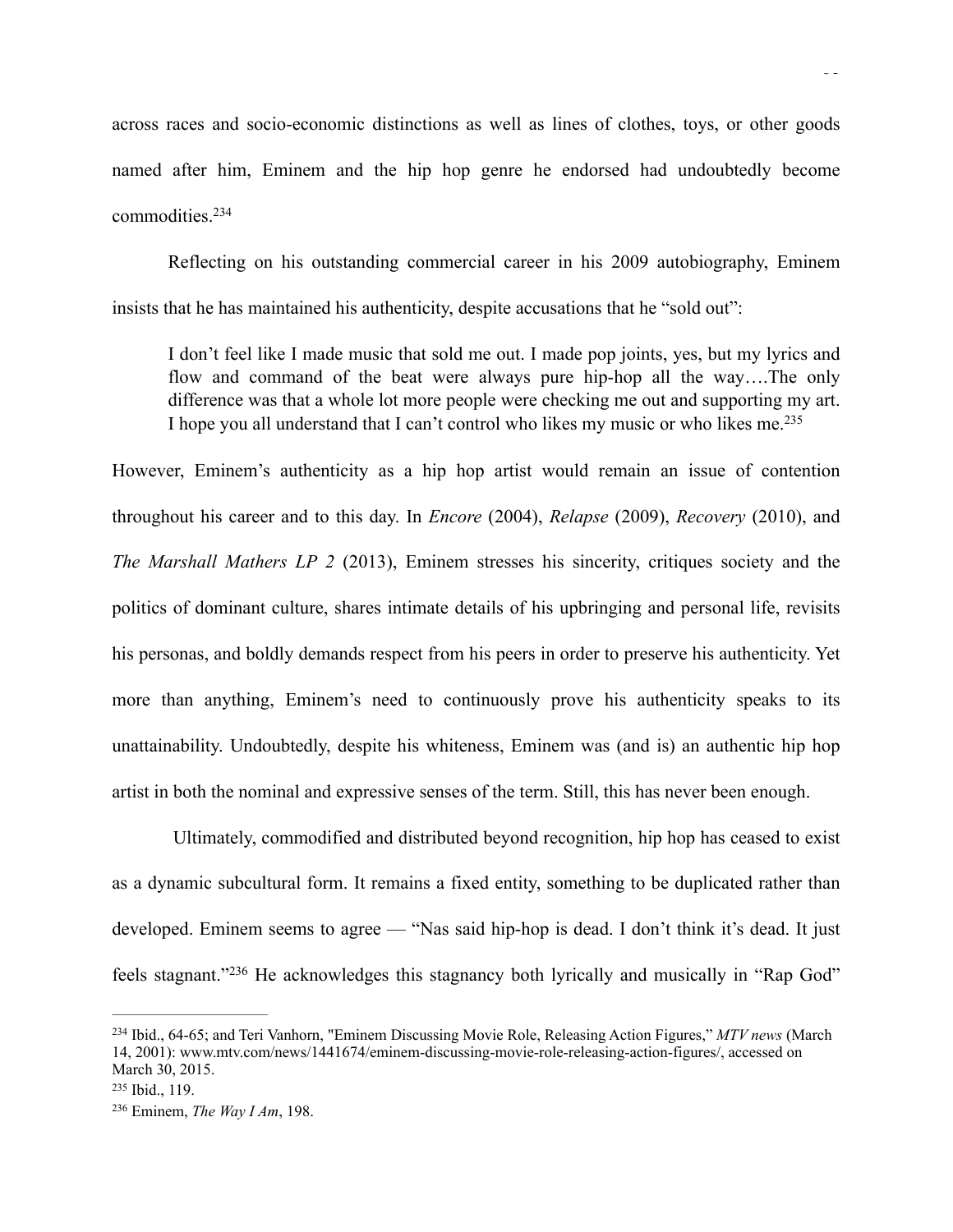from *The Marshall Mathers LP 2*: "Morphin' into an immortal coming through the portal/You're stuck in a time warp from two thousand four though."<sup>237</sup> EDM backing and rapid-fire delivery assist in his attempts to stay relevant. Indeed, he has succeeded in this regard — *The Marshall Mathers LP 2* has sold nearly 500 million albums to date and won the Grammy Award for Best Rap Album in 2015.<sup>238</sup> However, the genre is certainly becoming less distinctive as artists such as white Australian female pop crossover artist Iggy Azalea are achieving nominations in the same category.<sup>239</sup> Perhaps it is only a matter of time hip hop dissolves and disappears altogether.

<sup>&</sup>lt;sup>237</sup> Marshall Mathers, "Rap God," *The Marshall Mathers LP 2*, © 2013 by Aftermath, Shady, Interscope.

<sup>&</sup>lt;sup>238</sup> "Grammys 2015: The Marshall Mathers LP 2 by Eminem wins rap album of the year," *The Guardian* (February 8, 2015): www.theguardian.com/music/2015/feb/08/grammys-2015-the-marshall-mathers-lp2-by-eminem-wins-rapalbum-of-the-year, accessed on April 9, 2015.

Erika Ramirez, "Why Iggy Azalea Will Win the Best Rap Album Grammy: Op-Ed," *Billboard* (December 5, 239 2014): http://www.billboard.com/articles/events/grammys-2015/6363746/iggy-azalea-best-rap-album-grammys, accessed on April 9, 2015.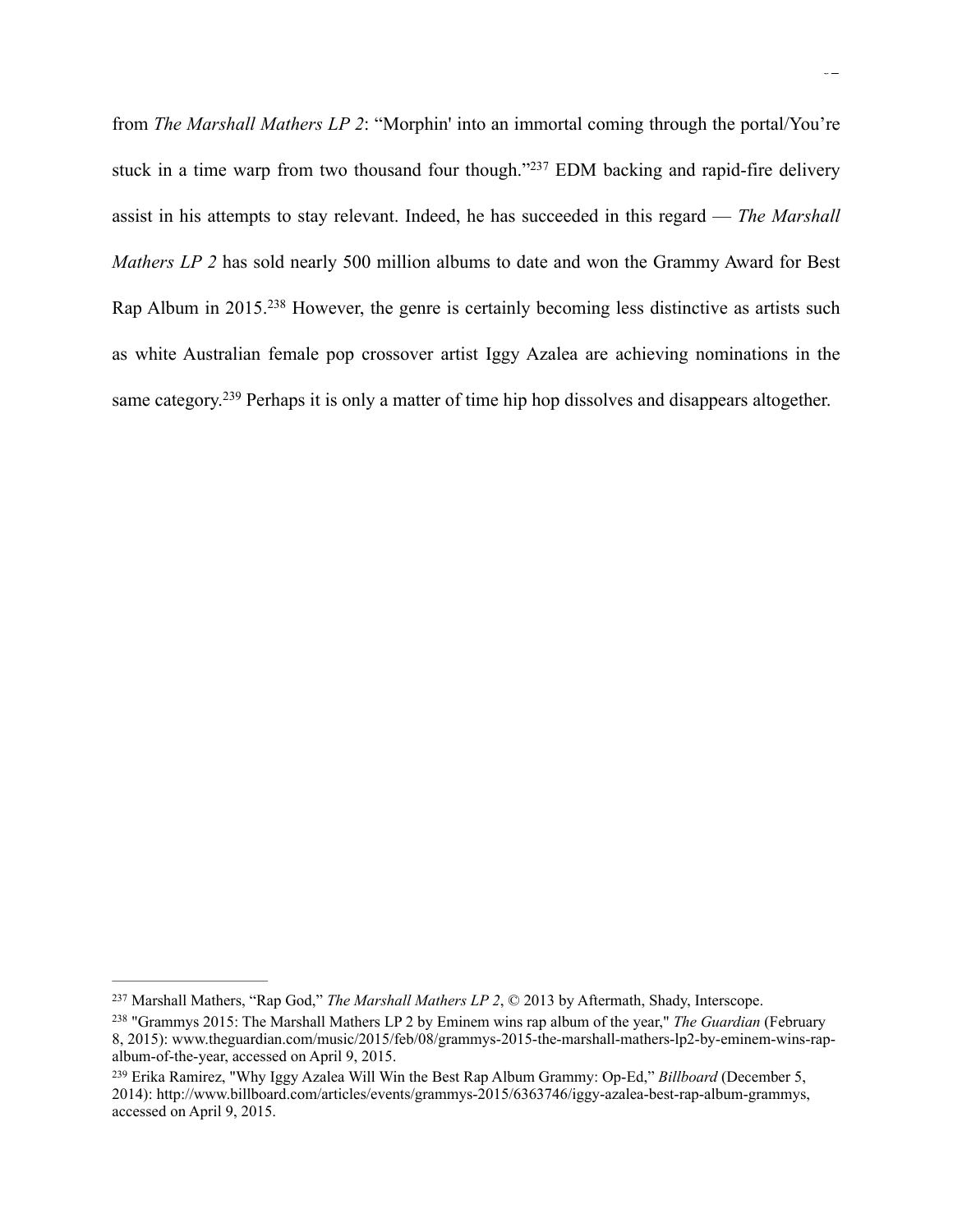## **3. "Bringing It All Back Home": Aesthetics, Politics, Minstrelsy, and Authenticity**

 In the introduction to this study, I identified three major phases through which cultural entities normally pass — subculture, counterculture, and dominant culture. This process is not always direct or completed, but it is almost always in this order. Thus was the case with Bob Dylan and folk music, as they became increasingly distant from the folk subculture in which in which they originated. This was also a major reason why Eminem could never truly gain acceptance in hip hop subculture — at his point of entry, the genre had already become a countercultural entity.

 Both folk and hip hop began as inextricably linked soundtracks of distinct subcultures. In both cases, small groups of New York City radicals banded together to create a sound that voiced the interests, desires, or concerns of their particular subculture. They challenged greater society largely because they stood apart from it. By breaking new musical and socio-political ground, these groups laid a foundation for the future development of their movements. Yet over time, continuous reference to these foundations by artists and audiences resulted in the build-up of walls of precedent and regulation. Suddenly, only performers who remained true to the mores of their movement could be considered "authentic" by their original audiences and peers, while those who ventured beyond these confines found themselves ostracized and unsupported. That being said, when original audiences and participants opened the doors of their genre to the counterculture, both groups briefly benefitted from heightened visibility of their movements. That was until market forces of the dominant culture bulldozed these walls and liquidated all aspects of these cultures to a wider consumer base. It would be a mistake to say that these genres completely dissolved during this process — in fact, they only gained in popularity due to their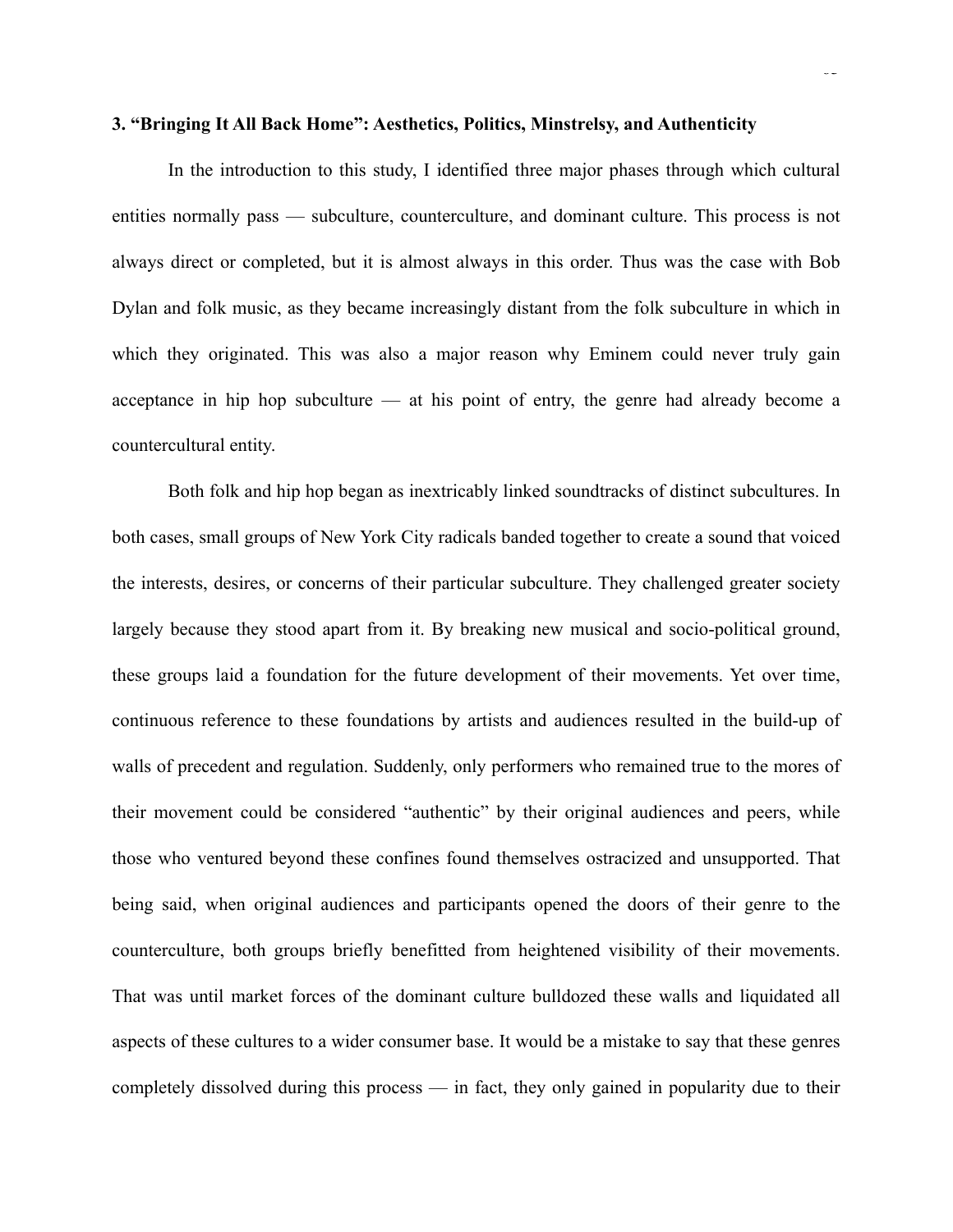mass dispersal. Rather, the foundations upon which they were built faltered, thus destroying the movements and leaving the genres adrift.

 The similar developmental trajectories of folk and hip hop are indeed remarkable, despite contextual, motivational, and stylistic differences. Firstly, it is key that both movements originated among marginalized groups of people. In folk, these people were predominantly Leftist, union, migrant, and/or working-class, while the early hip hop scene primarily involved poor, urban, black men. Secondly, artists and audiences within both genres gradually constructed strict aesthetic and political criteria for determining authenticity. In folk, this construct took the form of nominal authenticity — basically, the artist sacrificed his or herself in order to adhere to tradition, which in this context meant intimacy, historical accuracy, and use of acoustics. In hip hop, this meant that artists typically sought expressive authenticity, which meant 'keepin' it real' lyrically and stylistically via braggadocio and autobiography. Additionally, within both genres, authenticity was never inherent — rather, the audience conferred authenticity on the designated artist or work if he/she/it perpetuated or promoted ideals of that particular community. In folk, this meant integrating ideologically with the Old Left, while in hip hop artists placed more emphasis on socio-economic origins, gender, and race.

 The characters and careers of Dylan and Eminem are worthy of comparison, for they similarly showcase many of the specific controversies that led to the gradual demises of the folk and hip hop subcultures. Most obviously, they shared in their ability to create clever verses and demonstrate the potency of the English language. For Dylan, folk offered a means of escaping his bourgeois roots so that he could "say somethin' human."<sup>240</sup> For Eminem, hip hop offered a

<sup>&</sup>lt;sup>240</sup> Bob Dylan as quoted by Heylin, *Behind the Shades*, 74.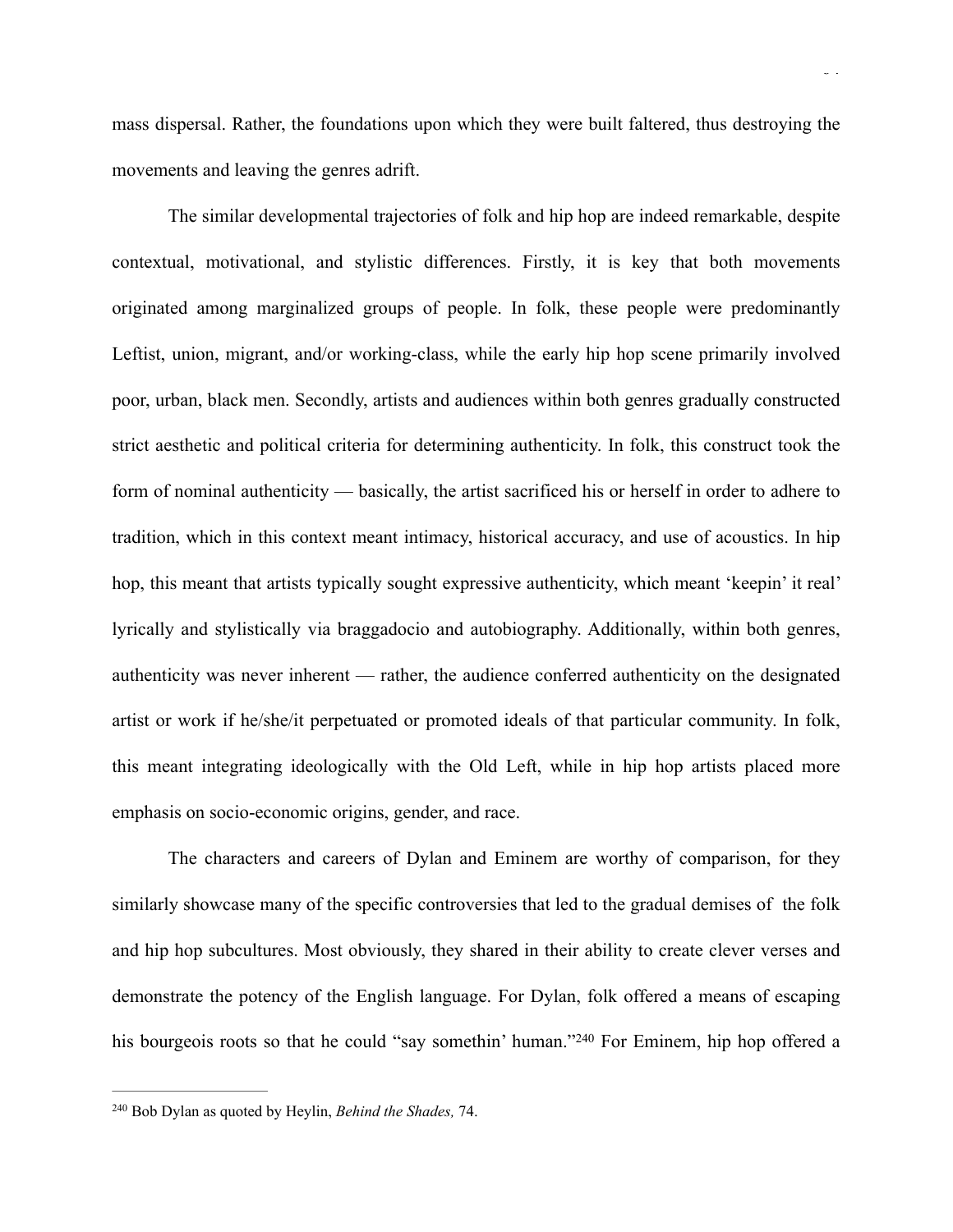viable and venerated method for "snapping on people."<sup>241</sup> Yet both were able to reach and impact entire generations of discontented youth, and thus saw unprecedented notoriety and commercial success. For both artists, however, widespread moral panic accompanied this success — while the dominant cultures feared the degeneration of youths due to their appropriation of lowly subcultural forms, the subcultures at hand feared a loss of control of their movements as their genres slipped into the hands of dissociated youths. In Dylan's case, folkies accused him of renouncing and therefore cheapening an entire tradition, community, movement, and way of life by transitioning to rock. In regards to Eminem, his participation as a white person in a black cultural idiom seemed to violate and thus nullify an entire code of hip hop ethics and aesthetics that were in fact part of an oral heritage dating back to the importation of West African slaves. Indeed, both Dylan and Eminem rode the coattails of countercultural and market forces in order to respectively exit folk or gain access to hip hop, but more importantly, both transcended authenticity constructs of their associated movements in the process. Certainly, neither artist intended to destroy these movements, and to say they single-handedly did so would greatly inflate their importance. Yet their (unwanted) designations as role models for youth bestowed upon them the authority to identify and activate inconsistencies within both subcultures that ultimately contributed to their dissolutions.

 Both folk and hip hop harbored a basic paradox — the contradictory desires to remain authentic, but also to be heard. In folk, authenticity was entirely retrospective. It was an ideal that lay in the past and could only be achieved through return to or replication of specific subcultural practices around which the genre had originally converged. These practices broadly included

<sup>&</sup>lt;sup>241</sup> Eminem, *The Way I Am*, 77.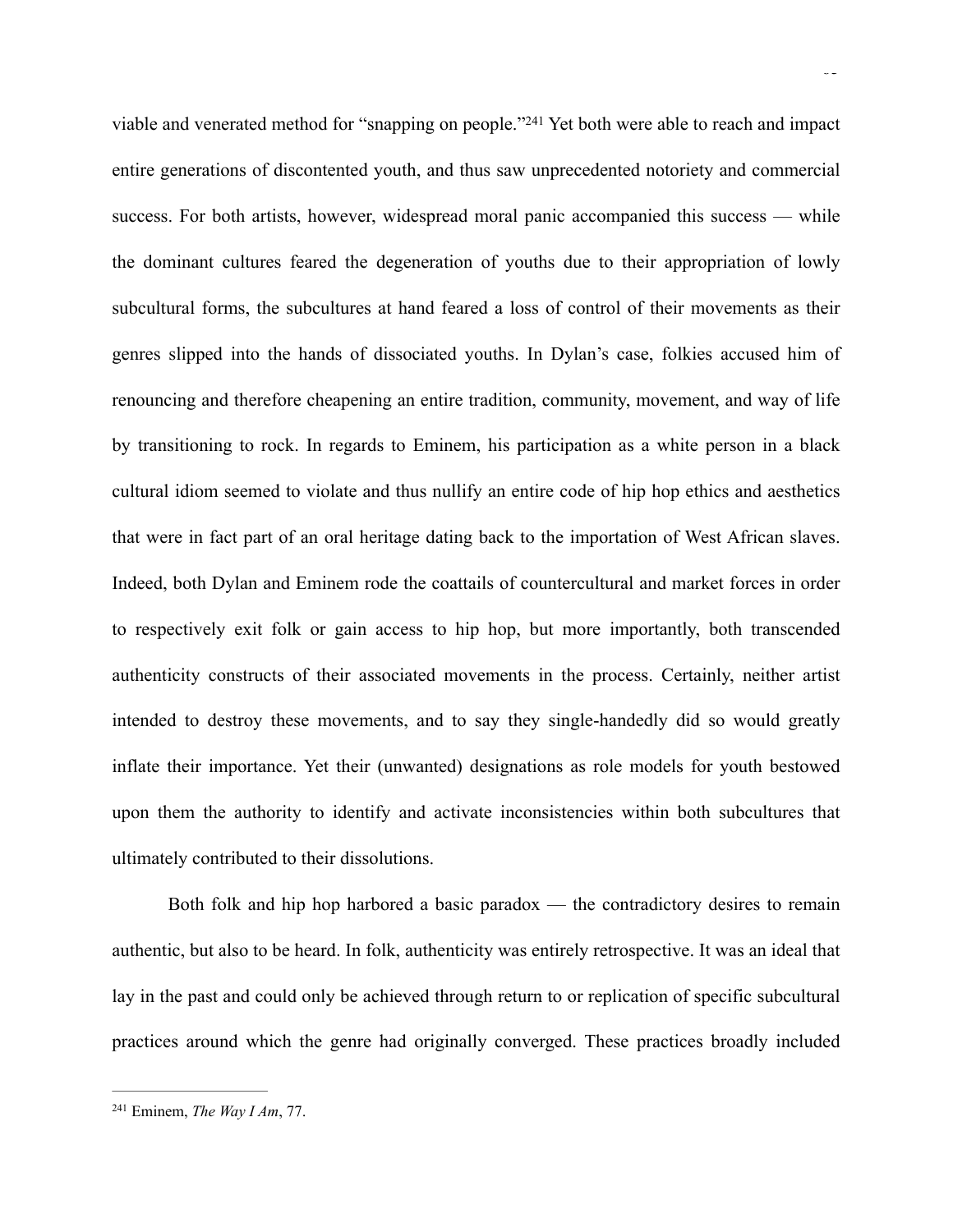simple song structures conducive to audience participation, sparse instrumentation, the donning of workers' attire, and most importantly, espousal of Old Leftist (or Communist) ideals. Yet for younger generations with no connection to these traditions, the mystique of folk primarily lay in its oppositional spirit. These youth did not care about labor rights, hootenannies, or traditional ballads, but rather enjoyed the opportunity to voice their general discontent with the dominant culture. Unable to detect this distinction, folkies celebrated youthful involvement, to whom they gladly (and damningly) opened the doors of their movement. However, the party would not last long, and one might consider Dylan to have been the final act. One could equate his eventual abandonment of "authentic" folk style, sound, and song substance as his and youth's exit from folk, looting it in the process. The folk genre did, in fact, live on in spirit — the emergence of folk-rock and the mixed acoustic-electric song sets of Dylan's 1966 World Tour are a testament to this. In this sense, folkies finally achieved their goal of being heard. However, this was ultimately at the expense of their version of authenticity — left as a shell of what it once was, the folk movement was condemned to demolition, eventually becoming a part of the past it had tried so hard to recover.

 In hip hop, authenticity was also retrospective, but not in the same way as folk. Indeed like folk, authenticity could only be achieved if artists met certain sets of criteria. Yet unlike folk, these criteria were mostly comprised of subcultural qualities, rather than practices, around which the genre originally coalesced. These qualities included bold expressivity, a low income, an urban upbringing, masculinity, and most notably, blackness. However, hip hop's authenticity construct has always been somewhat shaky due to its foundations in a highly changeable marketplace. From its very inception, hip hop not only served simultaneously as a party and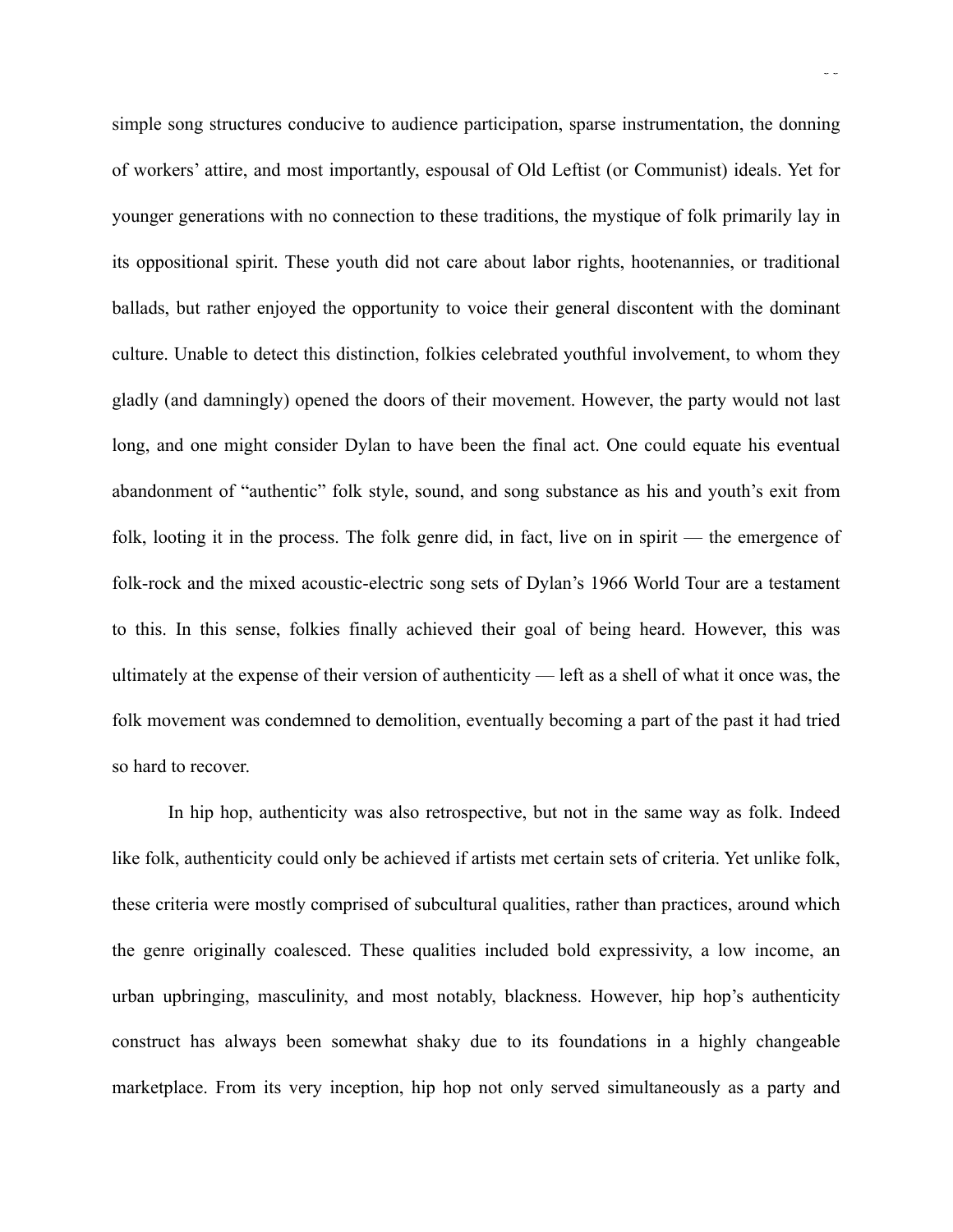protest music, but also as an avenue for escape from poverty. In this regard, doors to the genre have always been open, but guarded by gate-keepers enforcing regulations of authenticity as prescribed by the marketplace. Therefore, when Dr. Dre granted Eminem entry to hip hop, he seemed to bring the walls down with him, for he subsequently became an instant sell-out to youthful consumers across socio-economic, gender, and racial backgrounds (and particularly among middle-class, suburban white youth). Suddenly, hip hop seemed less potent as the marketplace that originally fostered their subcultural development increasingly commodified their genre. Like folk, hip hop finally became a widely recognized genre, incorporated into defiant pop songs or varying forms of electronica — yet removed from its original context, the subculture has arguably lost hold of its prefix.

 All of these uncanny similarities point to the possibility that the individual stories of folk, hip hop, Dylan, and Eminem are perhaps not so unique. Perhaps they are actually a product of something much greater, as Shank suggests below:

….the history of American popular music is, in large part, a history of illusions and masks, of whites pretending to be black, of women pretending to be men….of more or less successful attempts at self-recreation….It does not work as a trick that fools its audience but as an artfully constructed connection to a past and a tradition that can only be accessed through, because it is wholly made out of, commercially structured experiences….242

Although Shank's observations relate to the 1960s, folk music, and Bob Dylan in particular, they are universal and timelessly applicable. One can recognize the role of consumer-subcultural alliances in forging an artificial sort of authenticity across all previous and recent genres of popular music, and especially in folk and hip hop. This is not to discredit this type of authenticity — it is, in fact, responsible for perpetuating traditions, ascribing meaning to history, and forging

<sup>&</sup>lt;sup>242</sup> Shank, ""That Wild Mercury Sound,"" 98-99.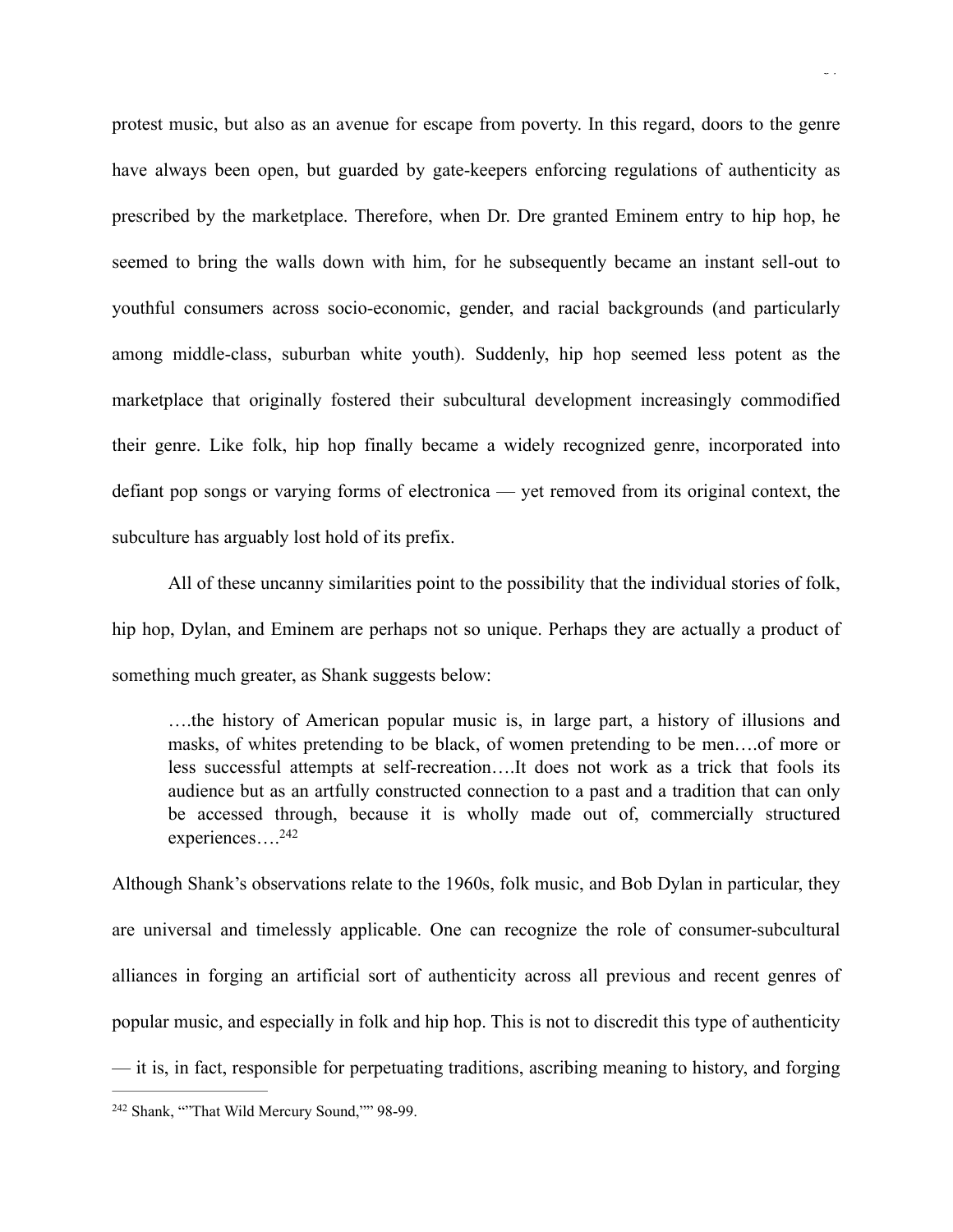collective identities. However, true authenticity remains unattainable because it is transient, intangible, and ultimately, an illusion — as Bendix states, it is "an essence whose loss has been realized only through modernity."<sup>243</sup> Shank elaborates on the artificiality and commerce at the root of American popular music through discussion of blackface minstrelsy.

 In regards to Dylan and the folk movement, it is easy to identify several occasions on which they appropriated black culture in a fashion resembling blackface minstrelsy. Most obviously, as Shank describes, Dylan's "personal transformation whereby a young white male attempts to remake himself through the performing black music, is the classic trope of the great American tradition of blackface minstrelsy."<sup>244</sup> Additionally, both clearly drew inspiration from traditions that grew out of an African-American past — while Dylan emulated the energy and vigor of black artists like Little Richard even before his entry into folk music, folk had a long history of objectifying black artists and imitating or modifying their music (case in point, Leadbelly).<sup>245</sup> However, these aesthetic or superficial connections hardly compare to their loftier political links to minstrelsy. As Shank writes, Dylan shared an orientation toward life with other contemporary youth that was "shaped by the currency of the struggle for racial equality" and "based on the structuring effects of minstrelsy."<sup>246</sup> Due to its Leftist orientation and close relationship with youth during this time, the same applies to the folk movement. By fostering an

<sup>&</sup>lt;sup>243</sup> Bendix, *In Search*, 8.

<sup>&</sup>lt;sup>244</sup> Shank, ""That Wild Mercury Sound,"" 104.

<sup>&</sup>lt;sup>245</sup> Leadbelly was a convict-turned-folksinger, discovered by John and Alan Lomax during one of their field recording trips in 1934. Although Leadbelly preferred to dress professionally, John Lomax forced him to wear workers' clothes in accordance to stereotypes held by white people. He also withheld two-thirds of the profits made by Leadbelly via recordings and performances, and continued to parade him around the country as an exhibition of the "authentic" folk singer. Eventually, Leadbelly contested their arrangement and severed all ties with the elder Lomax; Benjamin Filene, *Romancing the Folk: Public Memory and American Roots Music (Cultural Studies of the United States)* (Chapel Hill, NC: The University of North Carolina Press, 2000), 47-75.

<sup>&</sup>lt;sup>246</sup> Shank, ""That Wild Mercury Sound,"" 102.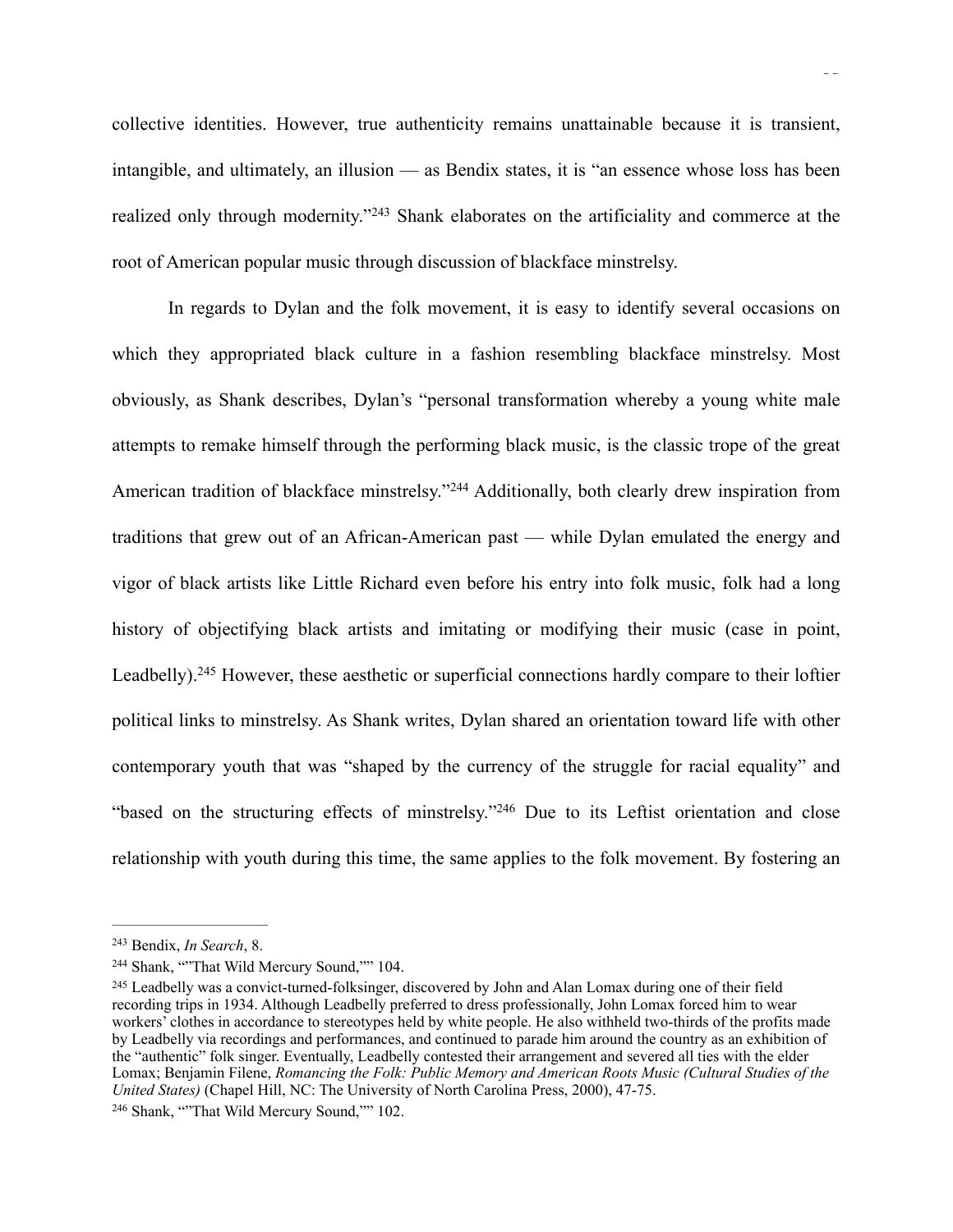imaginary identification with black culture, youth and the folk movement were able to achieve a temporary linkage of nominal and expressive authenticity that seemed to enable the individualist yet political voluntarism of the time.<sup>247</sup> Dylan was highly symbolic of this union, with his traditionalist homages to idiosyncratic black styles (e.g. blues, in which "the singer matters more than the song") and his use of harmonica, a "primitive country instrument," to create a distinctive new sound.<sup>248</sup> Yet this cross-racial and cross-cultural union was artificial and fleeting. In reality, blacks were in folk to serve its present occupants, just as youth were merely visiting for the party.

 Eminem's and hip hop's ties to blackface minstrelsy are even more apparent and academically examined, as Eminem is a white man performing in a distinctly black genre of music. As Russell White points out, Eminem is only the most recent of numerous "white actors who adopted blackface....to....parody mainstream values and ideology."<sup>249</sup> Eminem himself acknowledges this fact in "Without Me," from *The Eminem Show*: "Though I'm not the first king of controversy/I am the worst thing since Elvis Presley/To do black music so selfishly and use it to get myself wealthy."<sup>250</sup> Gary Taylor goes as far as to explicitly state that this entire album is a minstrel show.<sup>251</sup> However, as Edward Armstrong notes, because Eminem recognizes his whiteness and the privilege that it affords him in several songs throughout his discography, "he's simply affirming something that everyone already knows....It's pointless to impugn Eminem's

<sup>&</sup>lt;sup>247</sup> Shank, ""That Wild Mercury Sound,"" 102-3.

<sup>&</sup>lt;sup>248</sup> Wilfrid Mellers, *A Darker Shade of Pale: A Backdrop to Bob Dylan* (New York: Oxford University Press, 1985), 138.

Russell White "'Behind the Mask': Eminem and Postindustrial Minstrelsy," *European Journal of American* <sup>249</sup> *Culture* 25.1 (2006): 66.

<sup>&</sup>lt;sup>250</sup> Mathers, "Without Me," *The Eminem Show.* 

<sup>&</sup>lt;sup>251</sup> Gary Taylor, *Buying Whiteness* (New York: Palgrave Macmillan, 2005), 344.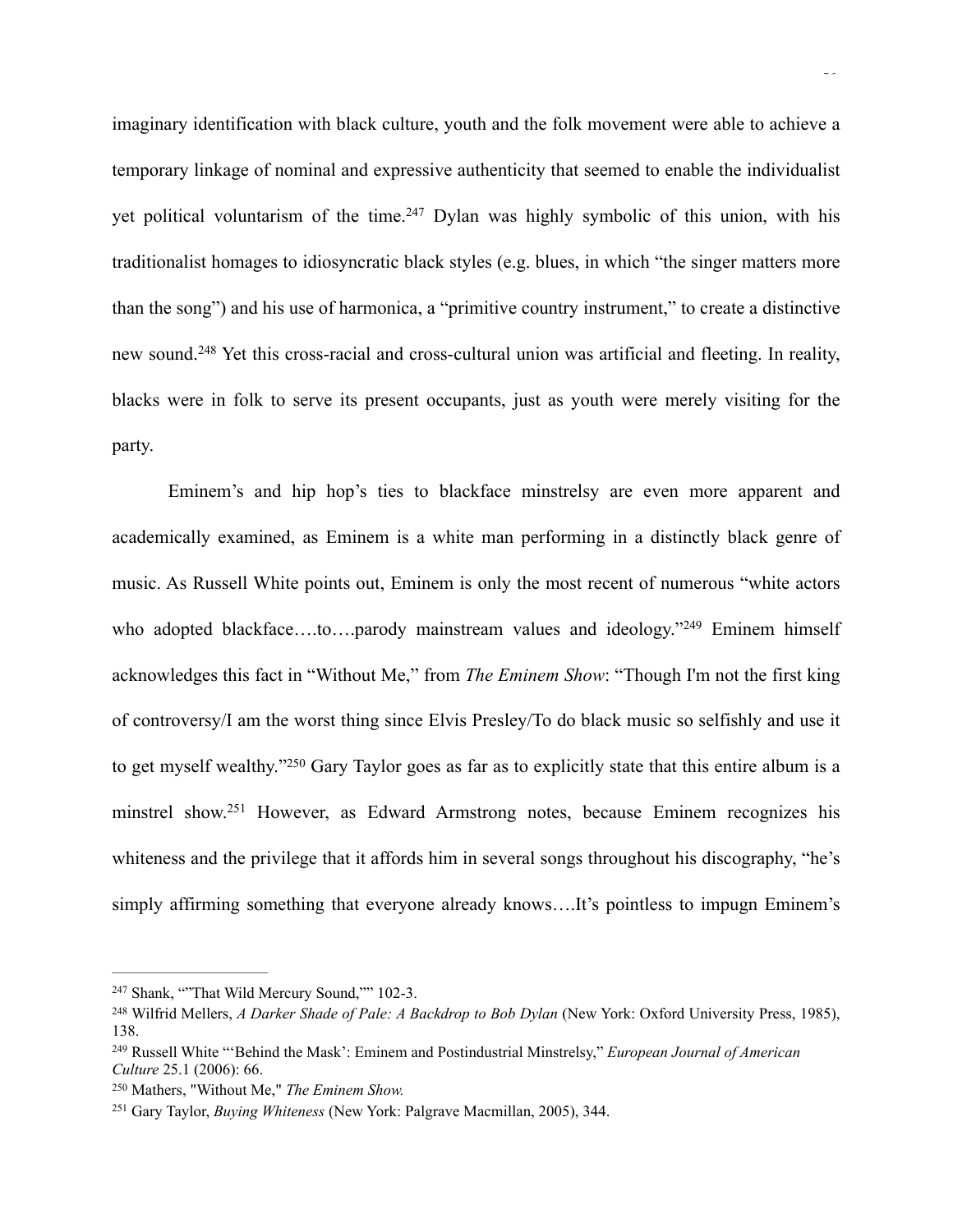motivations as a rapper because Eminem wittily exults in his own selfish and lucrative expropriation of black music."<sup>252</sup> Loren Kajikawa's analysis of the music video for "My Name" Is" from *The Slim Shady LP* furthers Armstrong's argument. In this video, Eminem lampoons white culture by dressing up as various white stereotypes, including the father from *Leave It To Beaver* and a nerdy professor, thus aligning himself with the black community.<sup>253</sup> Therefore, Eminem is "keepin' it real" personally and stylistically, thus maintaining hip hop authenticity. However, this authenticity is also artificial because it is subversive. Ryan Ford contends that Eminem's whiteness has "permitted legions of white fans to appropriate selected aspects of the culture of hip-hop" and that "an exploitative relationship occurs when the music itself becomes a commodity stripped of other characteristics that are culturally significant in the formation of the art form."<sup>254</sup> Essentially, because Eminem does not share in black history, he could never fully understand or represent black culture. His entry into hip hop thus obliterated much of its historical and cultural significance, leaving listeners without any concept of its origins or symbolism. While Eminem was not alone in this process, he has consistently been emblematic of it due to his astounding commercial success.

 $\frac{1}{2}$ 

 Also suggestive of minstrelsy is both artists' use of pseudonyms. The personalities of the happy-go-lucky Jim Crow, the unjustifiably arrogant Zip Coon, wise and earthy Mammy, and other stock minstrel characters are well known. Dylan also had a series of identities, although they were often cursory and therefore not well known. Before his entry into folk, he worked as a

<sup>&</sup>lt;sup>252</sup> Edward Armstrong, "Eminem's Construction of Authenticity," *Popular Music and Society* 27 (2004): 343.

Loren Kajikawa, "Eminem's "My Name Is": Signifying Whiteness, Rearticulating Race," *Journal of the Society* <sup>253</sup> *for American Music* 3.03 (2009): 350.

<sup>&</sup>lt;sup>254</sup> Ryan Ford, "Hip-hop White Wash: The impact of Eminem on rap music and music industry economics," *Socialism and Democracy* 18.2 (2004): 130.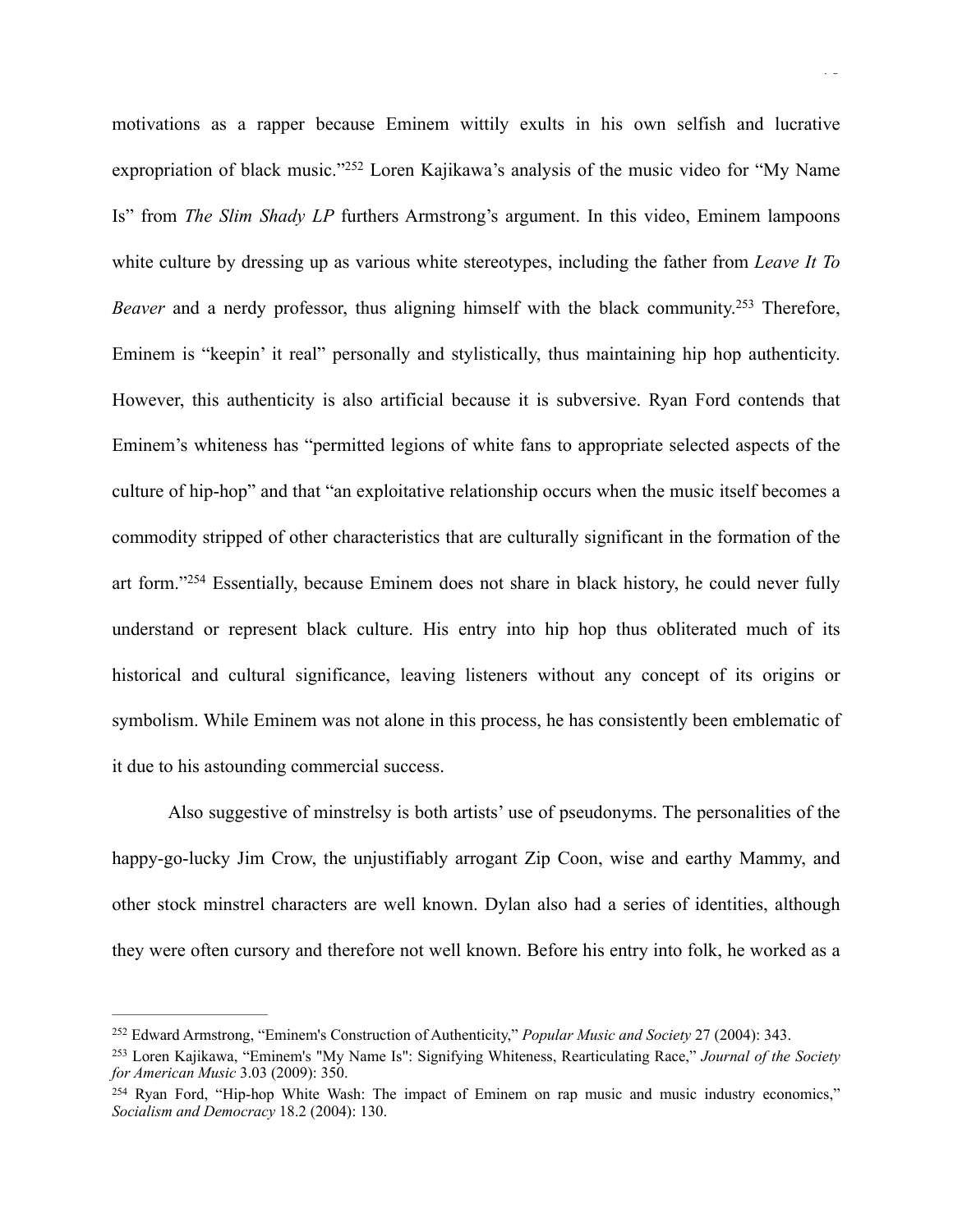pianist for pop singer Bobby Vee under the pseudonym Elston Gunnn.<sup>255</sup> In reverence to Blind Boy Fuller and countless other blind bluesmen, he recorded for Columbia as Blind Boy Grunt.<sup>256</sup> He also went by Bob Landy while recording as a pianist for Elektra Records in 1964 and as Tedham Porterhouse, the harmonica player, on Ramblin' Jack Elliott's self-titled album in 1964.<sup>257</sup> Even Bob Dylan, a name inspired by the Welsh poet Dylan Thomas, was an identity that he fabricated upon his entry into folk music — his name at birth was Robert Allen Zimmerman.<sup>258</sup> Yet what is most notable about these pseudonyms were not the specific identities they housed — rather, they pointed to Dylan's single, inclusive, yet splintered persona and his ability to compartmentalize his interests and talents. Nobody cared that young Bobby Zimmerman once idolized Little Richard or that Bob Landy played rambunctious blues piano they only cared that Bob Dylan played folk. Therefore, when Dylan began to incorporate rock sounds and styles into his music, audiences felt confused, upset, and betrayed, just as minstrel show spectators would have one hundred years earlier if suddenly Jim Crow were sad or Zip Coon became intelligent. However, as his 1964 album suggested, Dylan was merely showing audiences "Another Side of Bob Dylan" — a synthetic, quicksilver personality that somehow seemed to body forth Billy the Kid, Woody Guthrie, Arthur Rimbaud, James Dean, and something new all at once.<sup>259</sup>

<sub>71</sub>

 Eminem's pseudonyms (or more aptly, alter-egos) have much more in common with stock minstrel characters because they are unidimensional and reoccurring. However, because he

<sup>&</sup>lt;sup>255</sup> Sounes, *Down the Highway*, 41.

<sup>&</sup>lt;sup>256</sup> Shelton, *No Direction Home*, 118.

<sup>&</sup>lt;sup>257</sup> Ibid., 82.

 $258$  Ibid.,  $20.$ 

<sup>&</sup>lt;sup>259</sup> Billy the Kid was a notorious teenage outlaw during the 19th century; Arthur Rimbaud was a French symbolist poet; James Dean was an actor and cultural icon of teenage disillusionment and rebellion.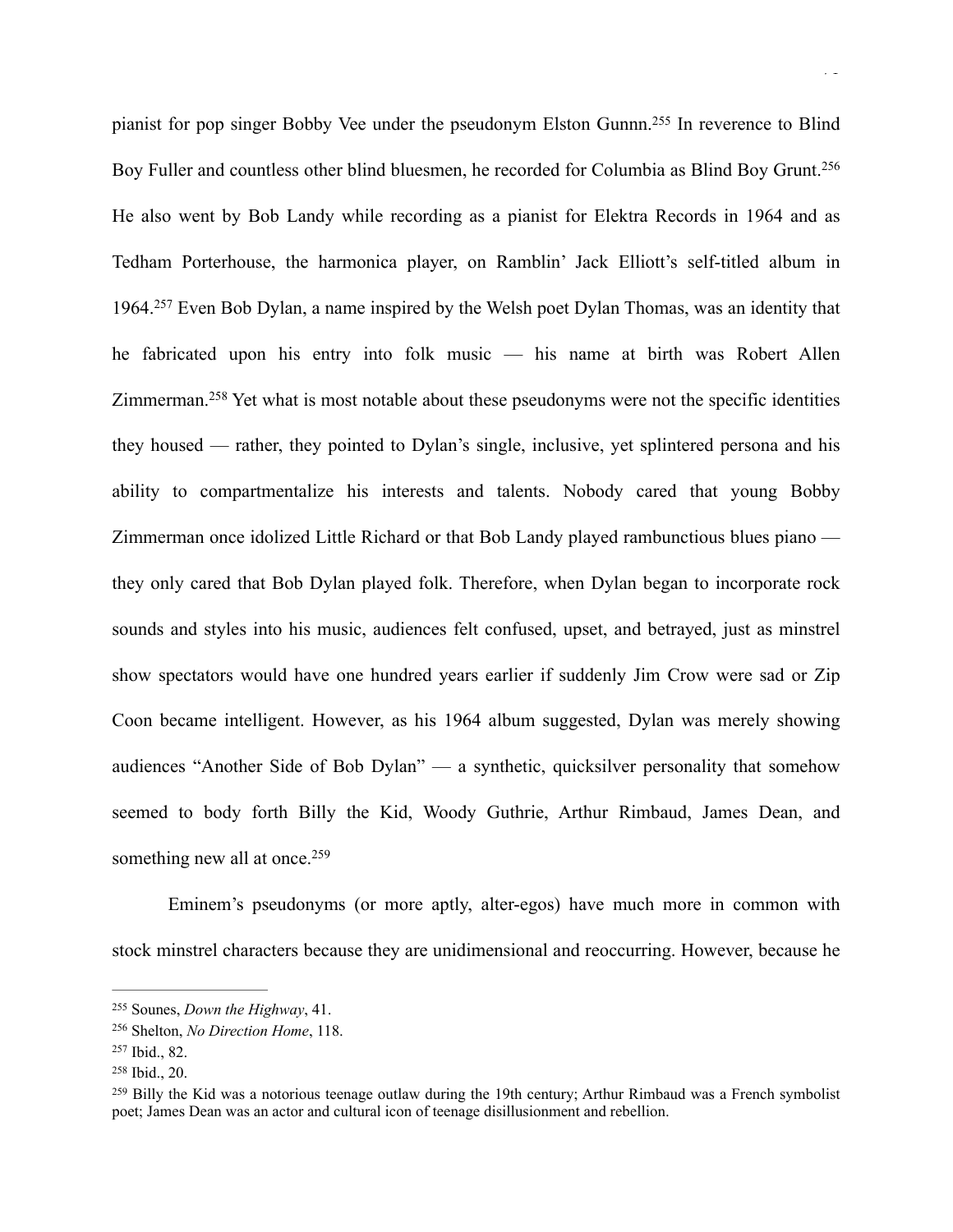adeptly switches back and forth between varying selves and characters on single albums or even songs, it is often difficult to tell what is truth and what is fiction. Eminem is essentially three people in one. He is Eminem, the hip hop mastermind and self-congratulatory cultural icon. He is also Marshall Mathers, which is, of course, his real name, but also an emotional and introspective persona with a tortured soul. Yet most notoriously, he is Slim Shady, an evil, sadistic psychopath with a twisted sense of humor, whom he uses to channel his rage, resentment, and darkest fantasies. As Eminem explains of his tri-fold identity, "'Just Don't Give a Fuck' is Slim Shady. Eminem is 'Lose Yourself,' and 'Mockingbird' is Marshall. I think those are the most blatant, extreme examples." $260$  He also plays extensively with a wide cast of supporting characters. For example, Ken Kaniff, a homosexual rapist with pedophilic inclinations who pokes fun at Eminem and his music, appears on almost every one of Eminem's studio albums. He also embodies Stanley Mitchell, a Slim-obsessed fan who kills himself, his wife, and his unborn child in *The Marshall Mathers LP*'s "Stan" because Eminem will not respond to his letters, and Stan's vengeful little brother Matthew, who eventually kills Eminem and himself in *The Marshall Mathers LP 2's* "Bad Guy."<sup>261</sup> Additionally, he repeatedly references or impersonates his daughter, wife, and mother, real people who take on caricaturelike qualities in his music — Hailie as a sweet and overprotected child who can do no wrong, Kim as a promiscuous and vindictive drug addict, and Debbie as paranoid and attention-seeking. Yet Eminem's serial, multilayered hoaxes are self-referential, thus beating critics to the punch. Once again, it would be useless to call him or his music inauthentic, just as it would be useless to

<sup>&</sup>lt;sup>260</sup> Eminem, *They Way I Am*, 36.

<sup>&</sup>lt;sup>261</sup> "Stan," *The Marshall Mathers LP*; and "Bad Guy," *The Marshall Mathers LP* 2.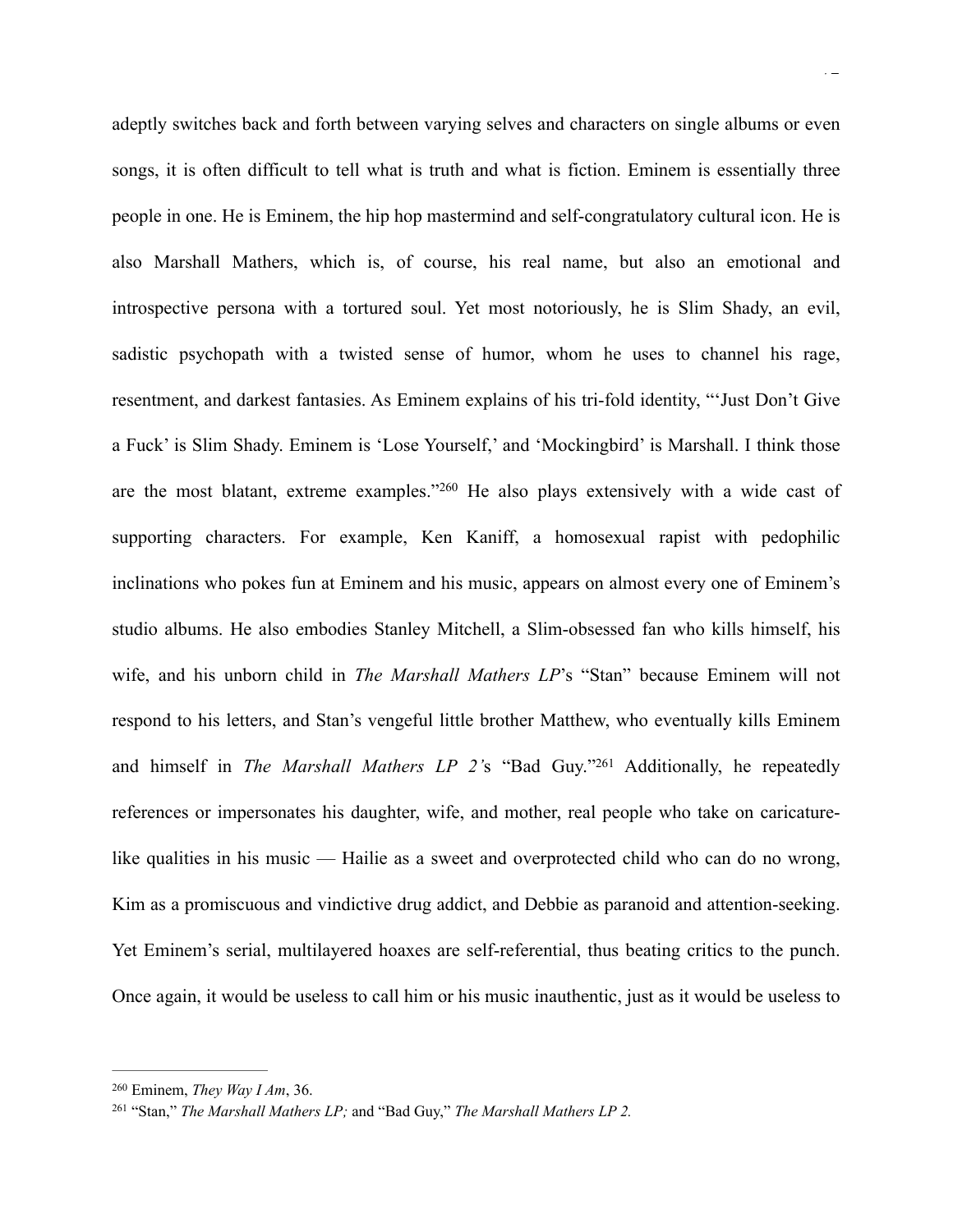refer to a minstrel show as an authentic display of blackness. Of course it was not authentic — he never intended it to be.

 By examining these subcultures/genres and artists through the lens of blackface minstrelsy, one can of course discern the legacy of American racism, but also of class consciousness and sexism. The former largely lives on as the enduringly potent American Dream. Artists in folk, hip hop, and indeed all American-grown music genres framed or continue to frame themselves within a narrative of social struggle and upward mobility, albeit differently. The folk movement ostracized Dylan because he did not represent or properly execute their particular vision of this dream. While folkies sought to achieve the promise of "liberty and justice for all" by appropriating diverse aspects of Americana and aligning themselves with progressive social movements, Dylan's nonconformist lyrics and humanitarian pleas appealed to a more influential yet somewhat invisible counterculture that craved recognition. Yet with a career that began in a tiny Minnesota town and led to international superstardom, perhaps Dylan's story better actualizes a hip hop interpretation of the American Dream, in which artists overcome social obstacles (namely, class and race) on the road to commercial success. To fulfill this narrative, Eminem not only emphasizes his impoverished "white trash" origins, but also frames his participation in hip hop as a constant struggle for acceptance due to his skin color. Furthermore, once commercially successful, both Dylan and Eminem continued to criticize or subvert the dominant culture outrightly or via character, thus maintaining some level of authenticity among original subcultural and countercultural audiences.

 Dylan and Eminem also highlighted or showcased standards of gender in their respective genres, as well as enduring sexism in greater society. Initially, Dylan complied with the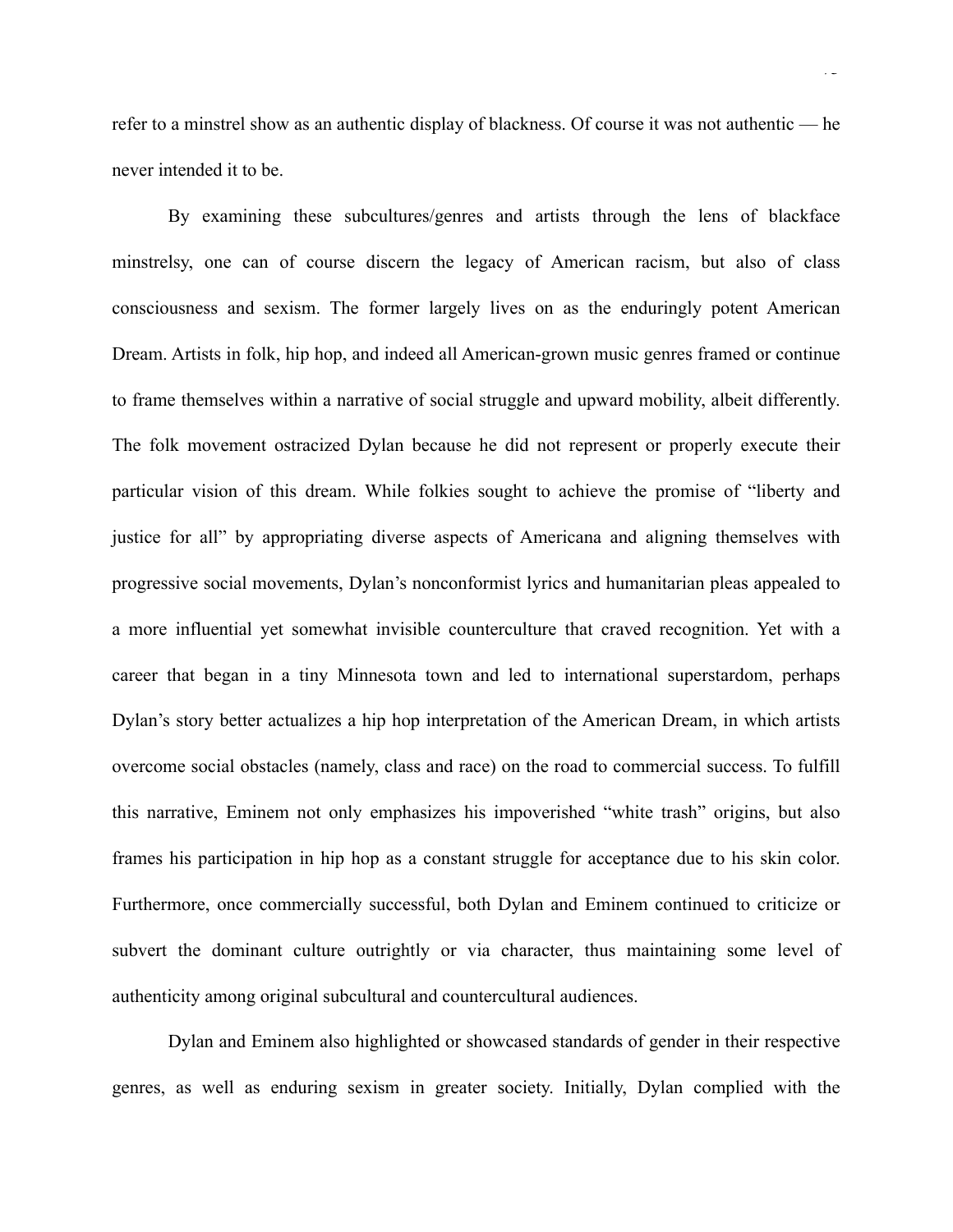masculine folk ideal by emulating hard working, hard travelin' men like Woody Guthrie. Even when the French symbolists took over as his primary lyrical inspirations, he maintained folk authenticity by detailing violence and systematic injustice against black men in songs such as "Hattie Carroll" and "Only A Pawn In Their Game." However, Dylan's numerous infidelities and flamboyant post-Newport 1965 attitude and style clearly did not fit in with folk's "honest" vision of masculine authenticity. The analytical lens of blackface minstrelsy not only enables one to see this particular vision, but also to recognize these other masks of masculinity that Dylan donned as he developed from boy to man.<sup>262</sup> Eminem similarly adopted or embodied differing interpretations of manhood as he sought to achieve the masculine hip hop ideal, which had evolved from poor, urban, black male to stereotyped violent black criminal.<sup>263</sup> Eminem achieves this ideal primarily as Slim Shady, the culprit of countless verbal or physical assaults and murders of women throughout Eminem's discography (though concentrated in *The Slim Shady LP* and *The Marshall Mathers LP*). Such "viloporn" (as Chris Norris labelled it) solicited numerous complaints and legal suits, from The Gay and Lesbian Alliance Against Defamation to Lynne Cheney to The National Congress of Black Women.<sup>264</sup> Essentially, as Armstrong writes, "Eminem….authenticates his self-presentations by outdoing other gangsta rappers in terms of his violent misogyny."<sup>265</sup> Additionally, he repeatedly ridicules other white men by portraying them

74

<sup>&</sup>lt;sup>262</sup> My understanding of Dylan's evolving masculinity owes much to Todd Haynes' *I'm Not There*, a biographical musical "Inspired by the music and the many lives of Bob Dylan," in six actors perform different aspects of his persona; *I'm Not There*, DVD, directed by Todd Haynes (New York: Celluloid Dreams and The Weinstein Company, 2007).

<sup>&</sup>lt;sup>263</sup> David Samuels, "The Rap on Rap," The New Republic (November 11, 1991): 24-29.

<sup>&</sup>lt;sup>264</sup> Chris Norris, "Artist of the Year," *SPIN* (January 2001): http://www.spin.com/new/magazine/jan2001eminem2/ html, accessed on March 10, 2015.

<sup>&</sup>lt;sup>265</sup> Armstong, "Eminem's Construction of Authenticity," 344.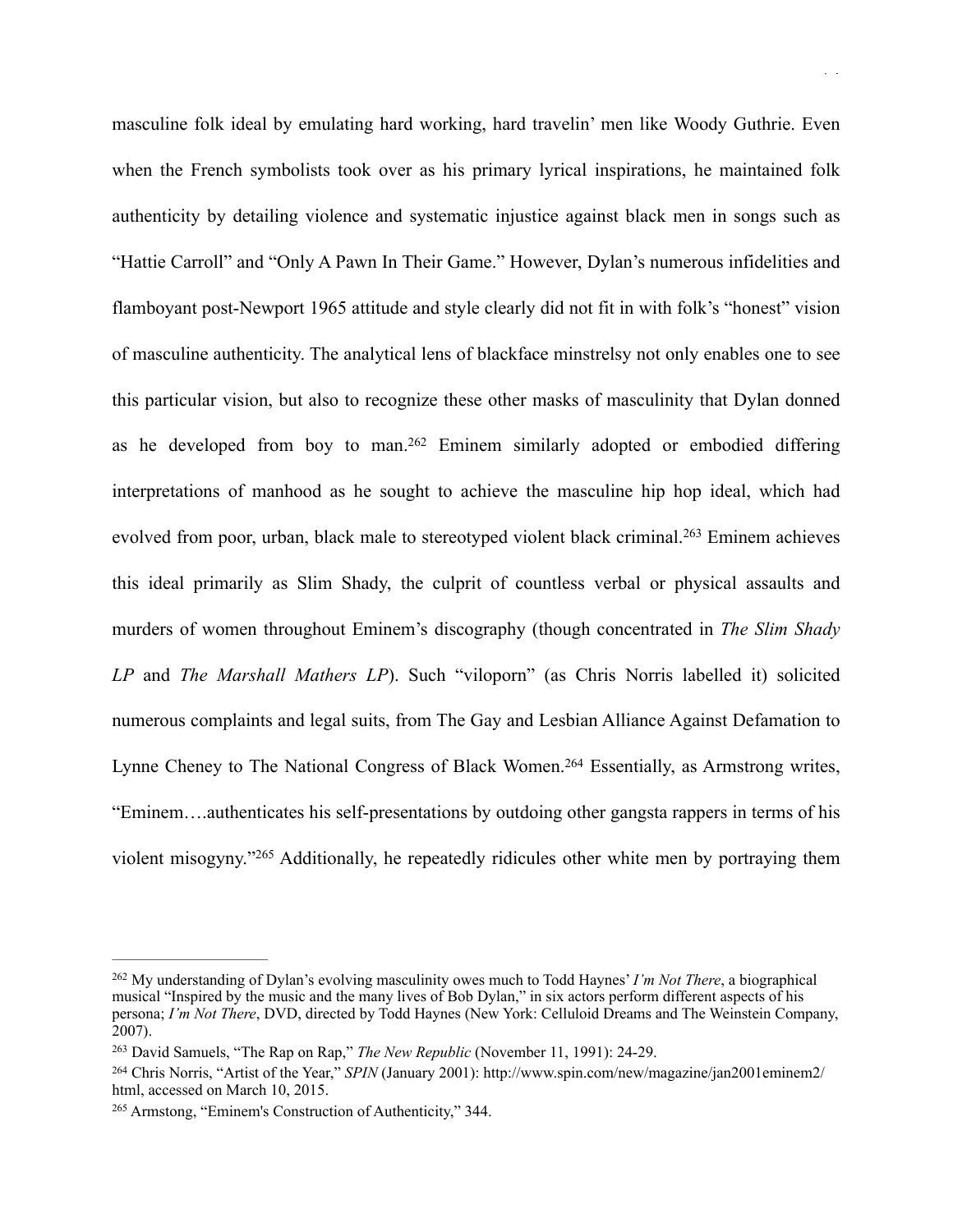as feeble, stupid, or perverted caricatures (as discussed) in his lyrics and videos, once again aligning and authenticating himself with hip hop audiences.

 Clearly, blackface minstrelsy has also done much to influence the way by which modern artists perform and how audiences perceive these performances. Though in less overt forms, the tradition of promoting stereotypes or caricatures largely continues, and these representations ultimately become fixed in the public imagination. Thus is the formation of strict authenticities. In folk, this meant that particular images, sounds, and messages (namely, those of downtrodden workers, immigrants, or populists) over time became symbolic and therefore static representations of the folk, despite changing constituencies and socio-political contexts. The authentic folk singer thus became a unidimensional caricature, like a minstrel character, an interpretation rather than representation of something existing in reality. In hip hop, something similar occurred. As a white marketplace continuously commodified this black genre, they recognized particular qualities or characteristics that sold (most notably, materialism, violence, and misogyny), therefore packaging a wide variety of black urban experiences into narrow, easily replicated caricatures of pimps, hoes, or thugs.<sup>266</sup> Indeed, while many folk singers and hip hop artists embraced these stereotypes as empowering tokens of their causes, they remained undeniably restrictive and denied the diversity of participants in both subcultures. In both cases, this is because the marketplace was not trying to appeal to a particular subculture, but to a broader base of white, middle-class consumers. It did not care about the politics or origins of the genre, it only cared about an image and sound that could sell.

Rose, *Hip Hop Wars*, 139. <sup>266</sup>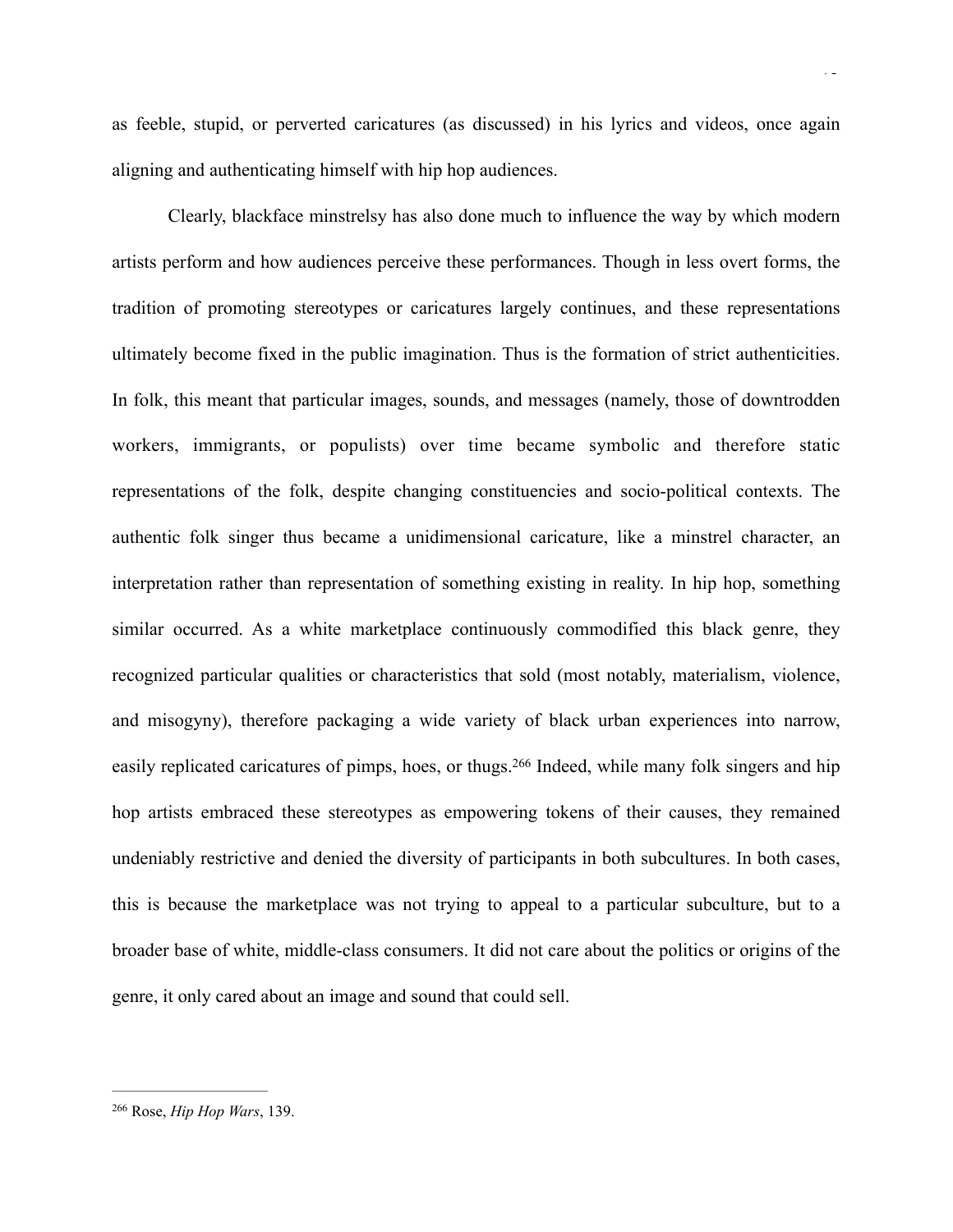This is precisely what led to the demises of both folk and hip hop — a separation of their aesthetic and political sensibilities. At first, the genres and the subcultures were inextricable from one another. In folk, traditional ballads and simple instrumentation greatly complemented a Leftist political program that aimed to celebrate working-class descendants of the very people who would have sang these songs. In hip hop, despite a less-developed political platform, autobiographical anthems of escape, defiance, perseverance, or provocation informed and motivated a movement of marginalized, black urban youth whose primary goal was to be heard. Additionally, in both cases, it was only natural that a sidelined subculture would produce and promote a similarly peripheral style of music. However, it was inevitable that time and market forces would carry these aesthetic forms further and further from their political roots. For the most part, countercultural youth in the 1960s who embraced the aesthetics of folk had no historical, geographical, or personal connection to Old Leftist ideology, just as discontented, white middle-class youth who bought hip hop albums in the late 1990s and early 2000s had no concept of what it meant to grow up in the ghetto. Rather, they enjoyed the rebellion, and used the music to suit their own (albeit occasionally echoing) political needs.

 Essentially, authenticity ceases to exist as soon as one recognizes it. The brief union of aesthetics and politics within both folk and hip hop dissolved as soon as audiences were able to distinguish the two. While reactionary groups tried to preserve these unions, it was far too late. Dissociated youths grabbed hold of their respective genres long beforehand, leaving them open to marketplace seizure — Dylan and Eminem evidenced and possibly even enabled this process. In this regard, everything deemed authentic either lies in the past or is actually simulacra. The latter is not to discredit contemporary music forms, but instead to emphasize the synthetic nature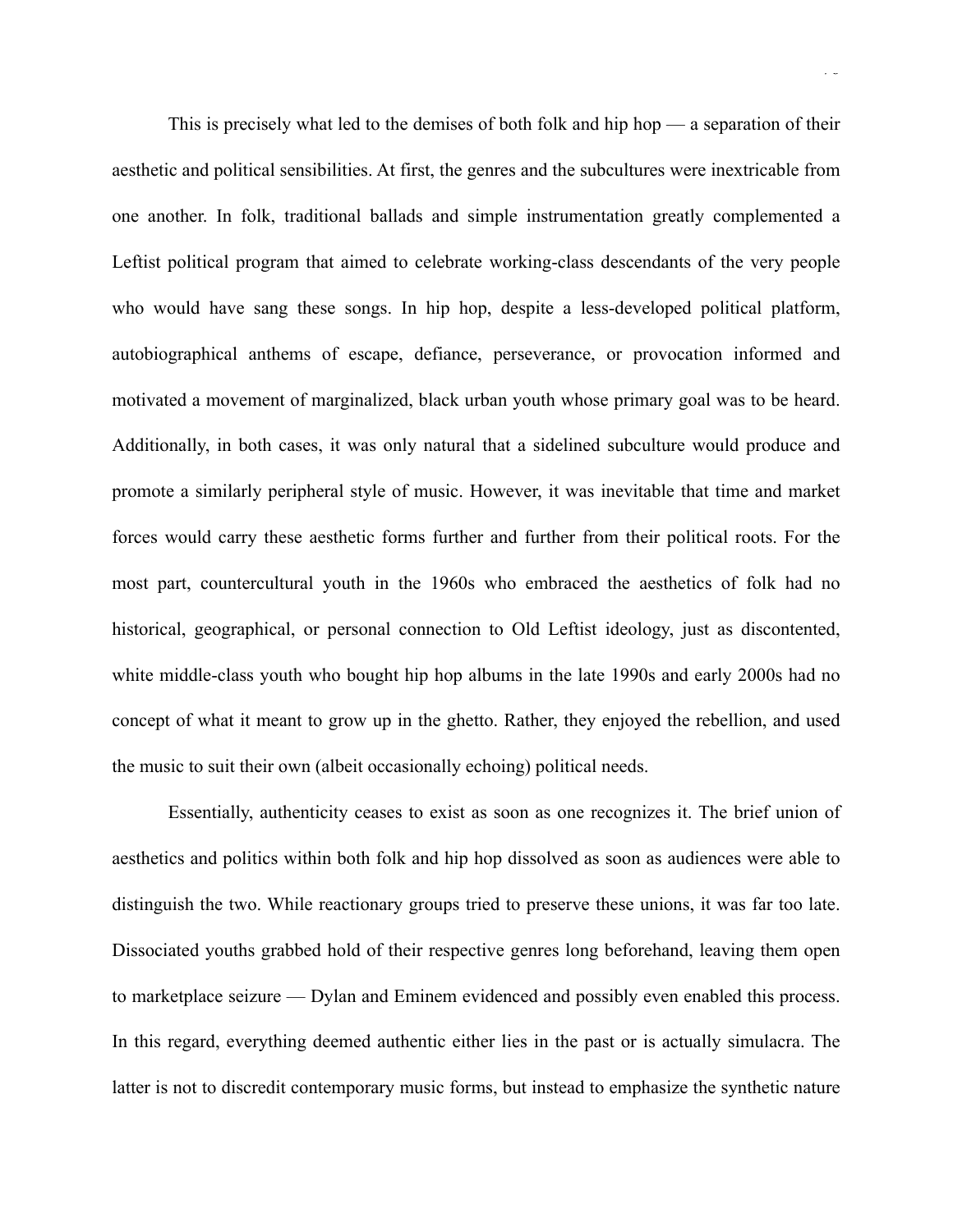of authenticity. It is unchanging, inflexible, and ultimately, fallible. In both folk and hip hop, time and marketplace elements were enough to bring these makeshift constructs down.

 $\bar{r}$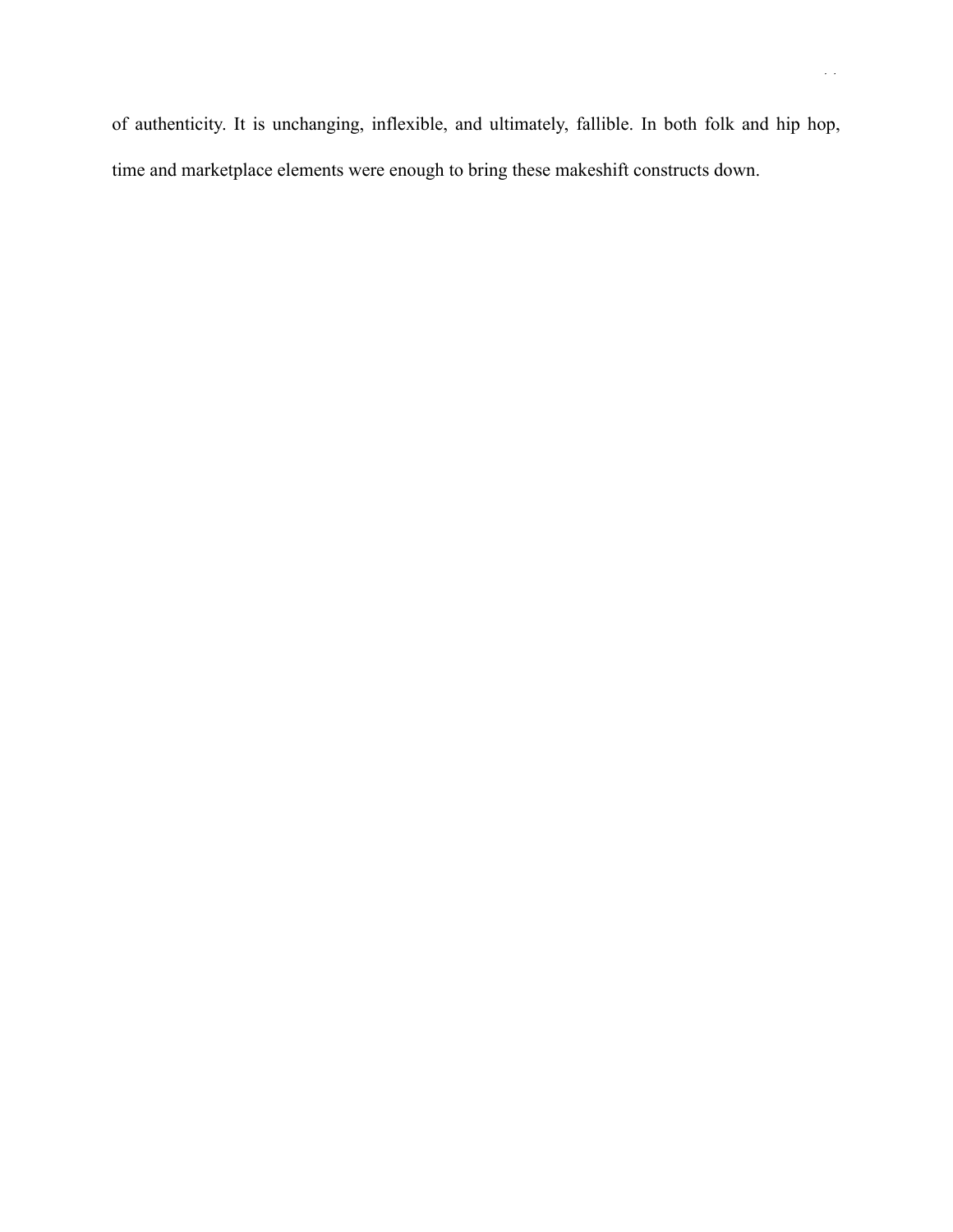## **"Curtains Down": Conclusion**

 Bob Dylan and Eminem are quite an unlikely pairing. One wore flannels while the other wore 'wife-beater' tanks. One strummed a guitar and blew his harmonica while the other shouted profanities into a microphone. One outgrew his subculture while the other has never been fully accepted into his. Additionally, their movements began decades apart among incredibly disparate groups of people. These dissimilarities abound, yet both artists somehow found themselves in similar predicaments regarding authenticity.

 The objective of this study has been to take a step back from visual, sonic, and political specificities so that comparisons can be drawn between these artists and between their subcultures. Of course, microcosmic examination of Dylan, Eminem, and their careers has aided macroexplanation of a greater cultural process that came to characterize folk, hip hop, and indeed all movements that interact with the marketplace. Both of these subcultures created organic aesthetic forms that promoted their political values and captivated audiences. Yet their belief that these forms could remain unmodified amid mounting commodification by the marketplace was simply naïve.

 Especially in music subcultures, it is almost inevitable that commercial success comes at the cost of authenticity. As the music industry modifies particular styles and markets them to a mass consumer culture, the artist becomes less a voice for a particular subculture and more of a malleable entity ready for mainstream consumption. In subcultural communities that take pride in their variance with the dominant culture, the watering-down of their previously oppositional musical forms by commercial forces would certainly be problematic. In folk and hip hop, despite their desires and dogged attempts to preserve their aesthetic and political ideals and perhaps pass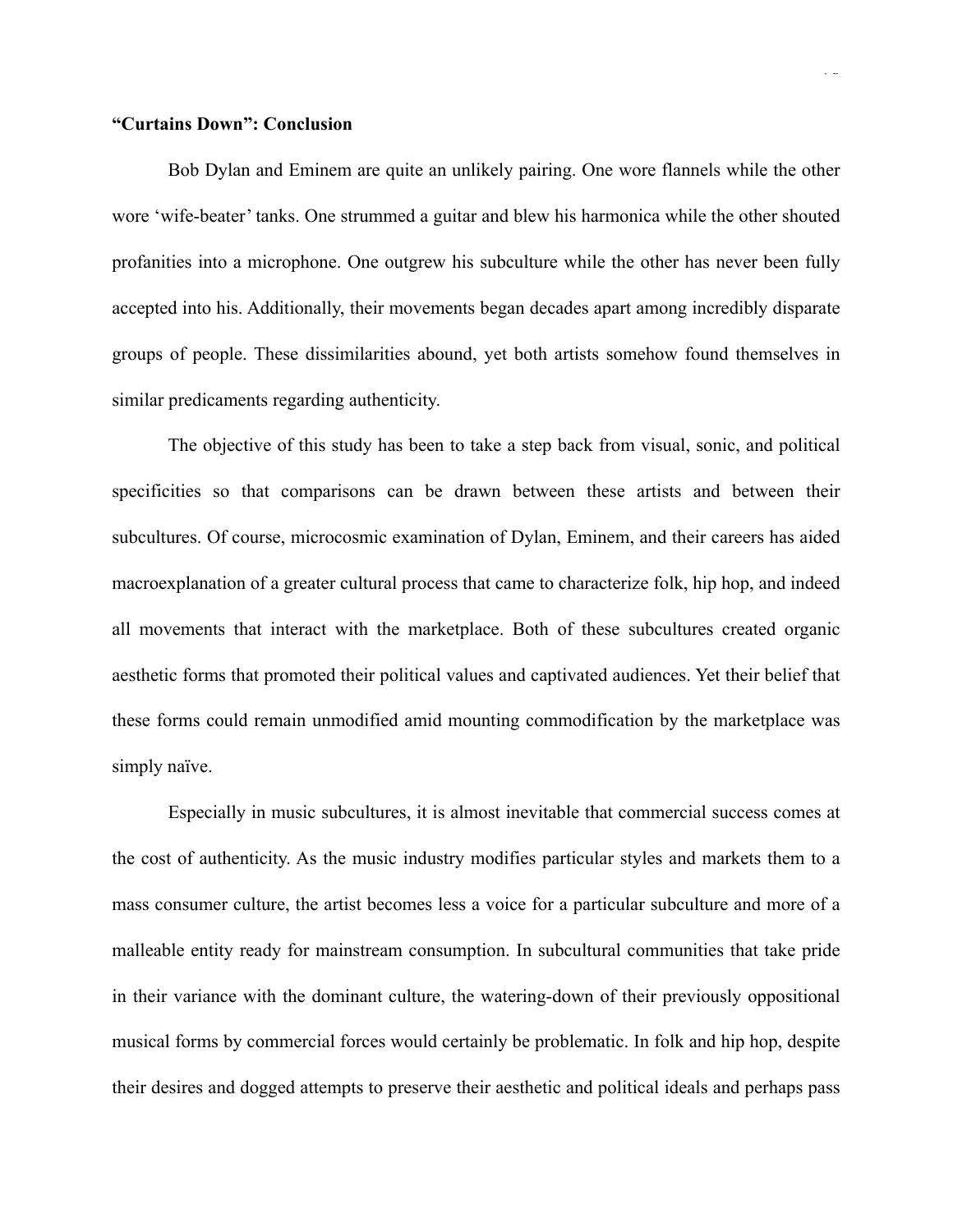them on to wider society, all that was passed on was control of their genre. Subsequent breakdown of the subcultures was inescapable, as the movements' foundations were forever compromised.

 Authenticators within folk and hip hop failed to realize, or simply ignored, the futile and regressive nature of their sanctimony. Their specific versions of authenticity served as viable aesthetic and political alternatives to the conformity and complacency of contemporary music forms and social actors. However, as sociopolitical and commercial climates changed, authenticity less reflected actual experiences or expectations of these subcultures and more prescribed or restricted particular behaviors. Therefore, when artists would not or could not conform to these rules, there was controversy and confusion, as devotees were reminded of the contrived nature of everything they believed to be right and true. Perhaps cultural flexibility could have saved these subcultures, although this is unlikely. Elasticity only goes so far before something must give.

 Folk is arguably the first music subculture to have gone through this modern culturalcommercial process, while hip hop is the most recent. There will be more, just as there have been many in between. Yet this ephemerality is not something to bemoan. Cultural forms come and go with the times, perpetuating or producing traditions, forming individual and collective identities, shaping our understanding of history, and perhaps even changing the course of it. Folk and hip hop are particularly notable for the immense influence they wielded over their supporters and greater society throughout this process, and for their legacies of rebellious integrity. Their conscientious, unyielding commitment to their aesthetic and political ideals is not only memorable, it is admirable. In this regard, their condemnation of and cautiousness toward Bob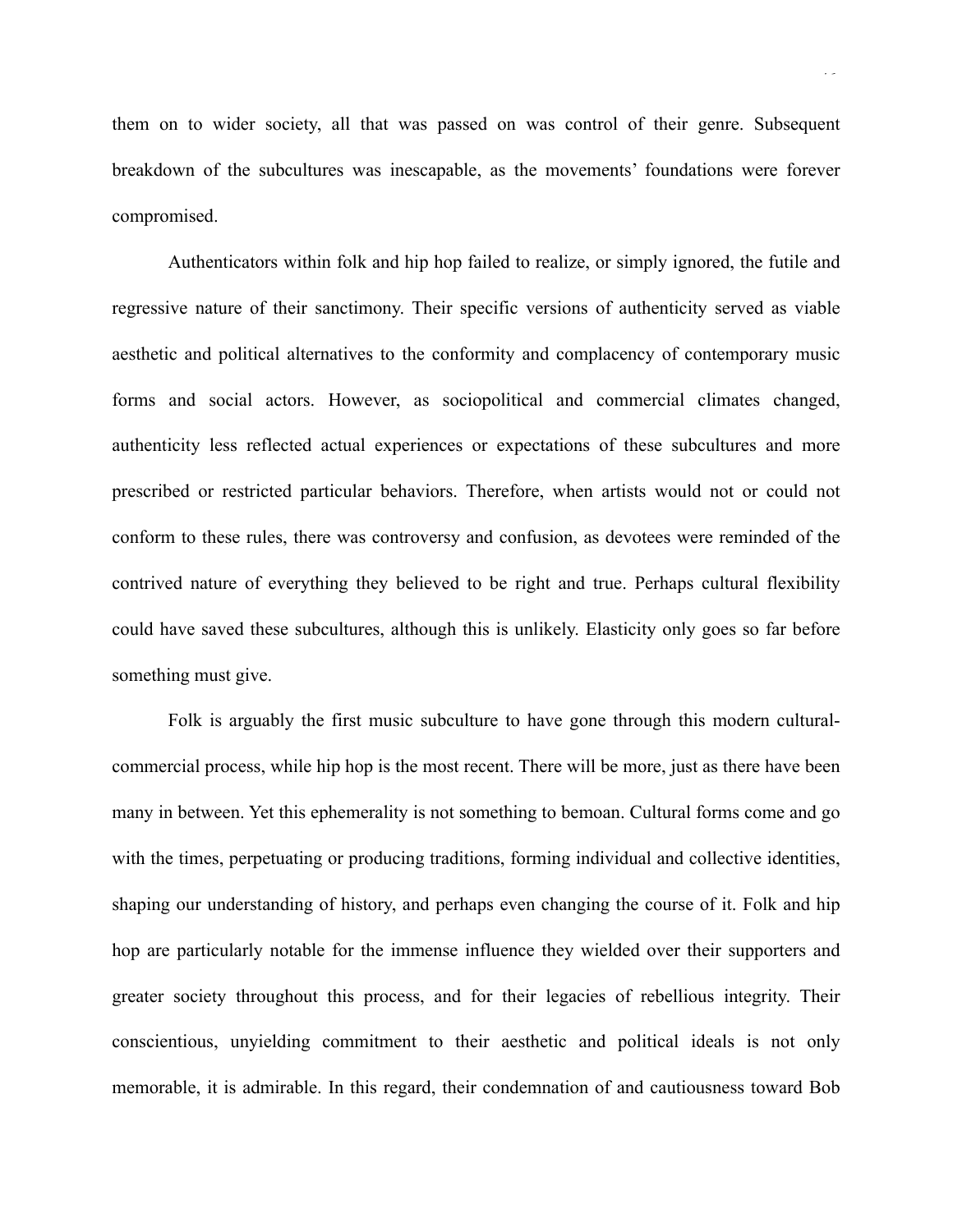Dylan and Eminem was certainly justified. Folk and hip hop authorities had, after all, made the genres from which these artists emerged. Yet it was the marketplace that made them immortal in the public imagination. The original subcultures may be gone, but no one will soon forget their stories. They endure as gems in the veritable treasure chest of Americana, ready for perusal by younger generations of artists and audiences, and for that, folk and hip hop will live on.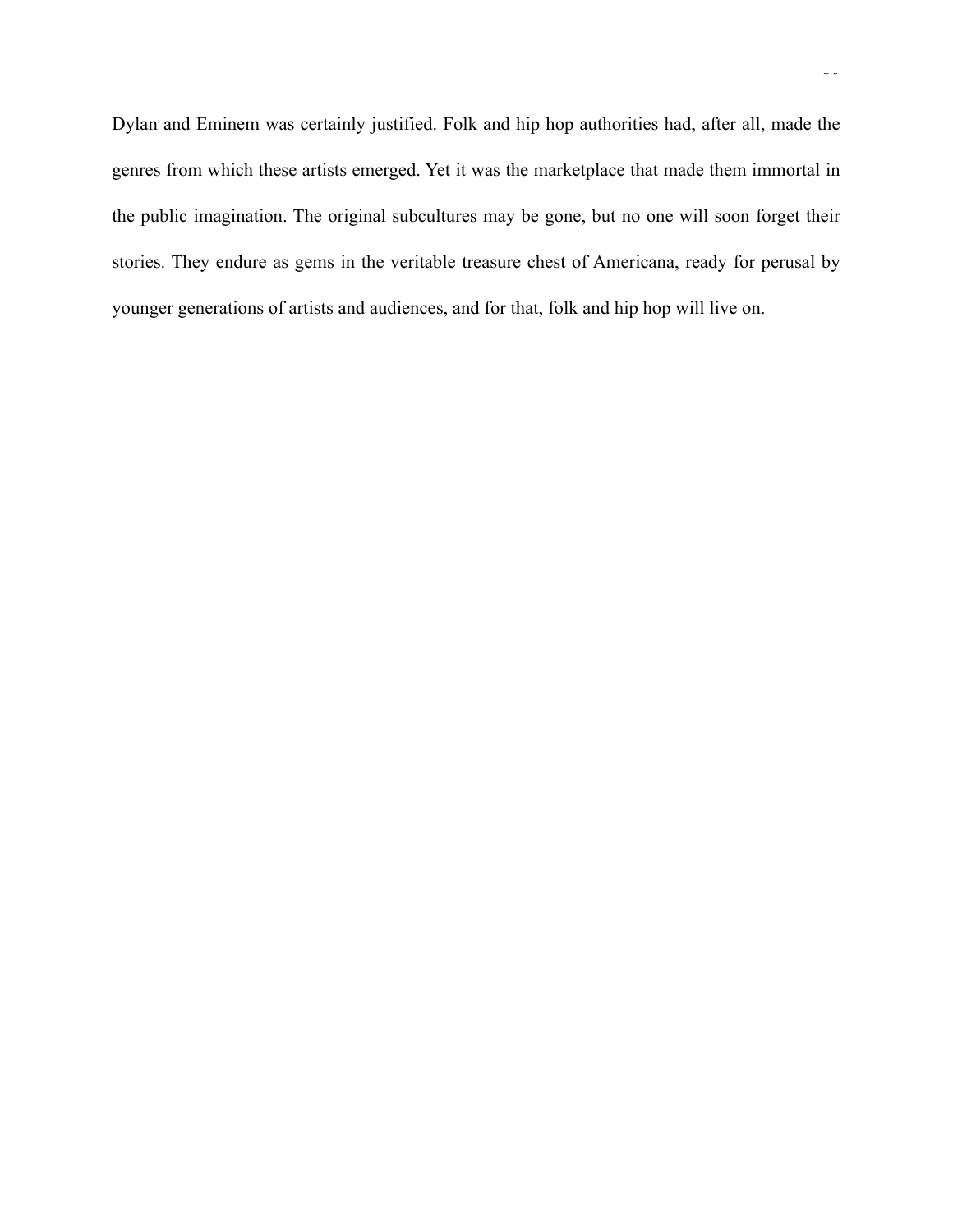## **Bibliography**

- Armstrong, Edward. "Eminem's Construction of Authenticity." *Popular Music and Society* 27 (2004): 335-355.
- Augustine. "Interiority." *Augustine Through the Ages: An Encyclopedia.* Ed. Allan D. Fitzgerald. Grand Rapids, MI: Wm. B. Eerdmans Publishing Co., 1999.
- Austin, J.L. *Sense and Sensibilia.* Oxford: Oxford University Press, 1962.
- Bailey, Julius and David J. Leonard. "Eminem 2.0: The Redemptive Subjectivity of Whiteness." *Eminem and Rap, Poetry, Race: Essays.* Ed. Scott F. Parker. Jefferson, NC: McFarland & Company, Inc., Publishers, 2014.
- Barker, Hugh and Yuval Taylor. *Faking It: The Quest for Authenticity in Popular Music.* New York: W. W. Norton & Company, Inc., 2007.
- Bendix, Regina. *In Search of Authenticity: The Formation of Folklore Studies.* Madison, WI: The University of Wisconsin Press, 1997.
- Berger, Dan. *Outlaws of America: The Weather Underground and the Politics of Solidarity.*  Oakland, CA: AK Press, 2006.
- Blake, Mark, ed. *Dylan: Visions, Portraits, and Back Pages.* London: DK Publishing Inc., 2005.
- Blanchard, Becky. "The Social Significance of Rap and Hip-Hop Culture." *EDGE,* July 26, 1999. Accessed on January 7, 2015. https://web.stanford.edu/class/e297c/ poverty\_prejudice/mediarace/socialsignificance.htm.
- "Bob Dylan Setlist at Newport Folk Festival, Newport, RI, USA." *setlist.fm.* November 20 2014. Accessed on February 8, 2015. http://www.setlist.fm/setlist/bob-dylan/1963/newport folk-festival-newport- ri-73d62a01.html.
- Boyes, Georgina. *The Imagined Village: Culture, Ideology and the English Folk Revival.*  Manchester: No Masters Co-Operative Limited, 1993.
- Bozza, Anthony. "Eminem Blows Up." *Rolling Stone.* November 5, 2009. Accessed on April 5, 2015. www.rollingstone.com/music/news/eminem-blows-up-20091105.
- Brayton, Rebecca. "Ed Sheeran Compares Bob Dylan vs. Eminem." YouTube video, 5:12. Posted by WatchMojo.com. May 18, 2012. Accessed on October 18, 2014. https:// www.youtube.com/watch?v=ote7G4qEjfI.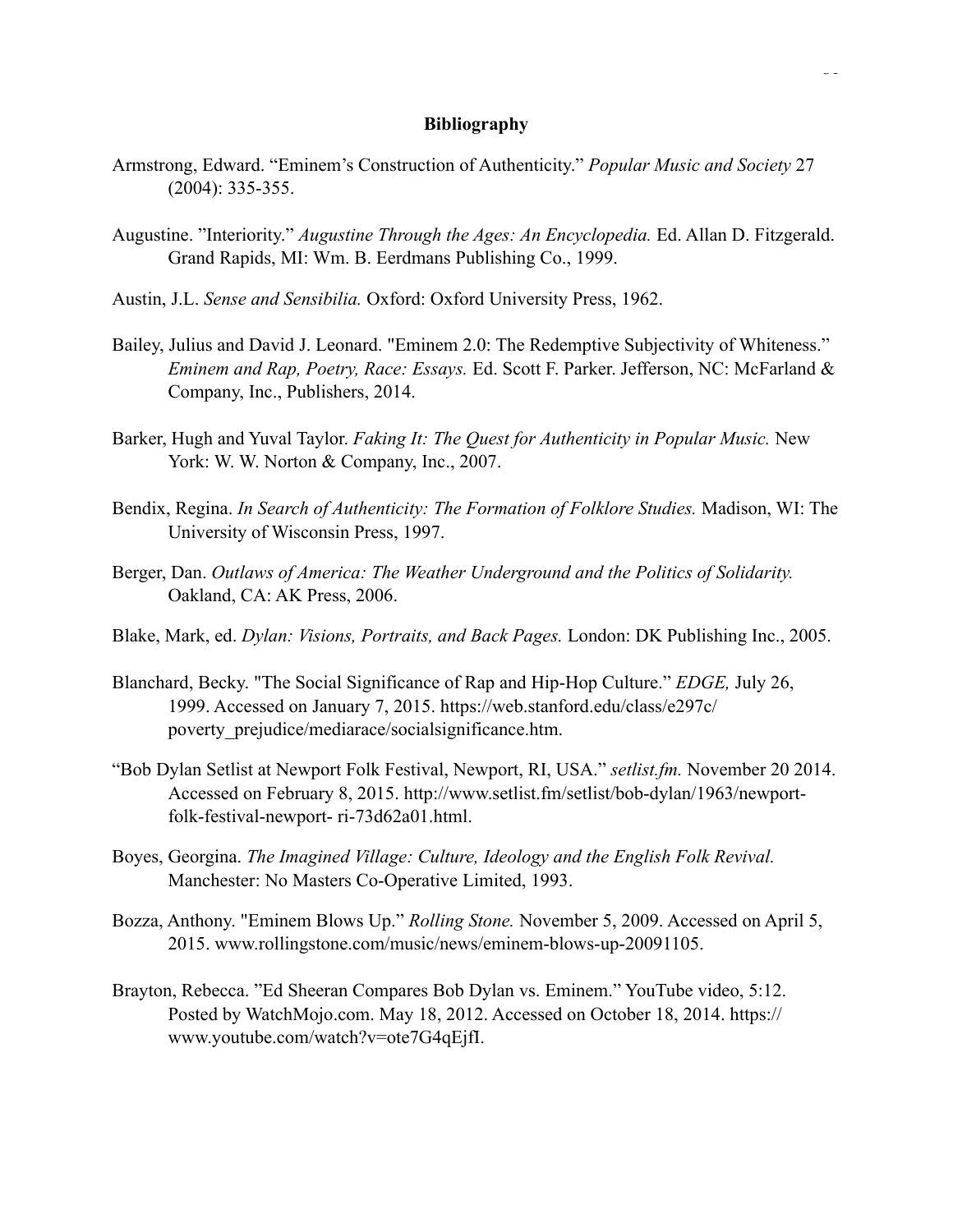Brown, Jeremy K. *Stevie Wonder: Musician.* New York: Infobase Publishing, 2010.

- Calhoun, Lindsay. ""Will the Real Slim Shady Please Stand Up?": Masking Whiteness, Encoding Hegemonic Masculinity in Eminem's Marshall Mathers LP." *Howard Journal of Communications* 16, no. 4 (2005): 267-294.
- Cantwell, Robert. *When We Were Good: The Folk Music Revival.* Cambridge: Harvard University Press, 1996.
- Chabot Davis, Kimberley. *Beyond The White Negro.* Knoxville, TN: University of Tennessee Press, 2009.
- Chang, Jeff. *Can't Stop, Won't Stop.* New York: Picador Reading Group, 2006.

Charnas, Dan. *The Big Payback.* New York: Penguin Group, 2010.

- Christian, Margena A. "Is Hip Hop Dead?." *Jet.* April 9, 2007.
- Christman, John. "Autonomy in Moral and Political Philosophy." *Stanford Encyclopedia of Philosophy* (2009). Accessed on January 24, 2015. http://plato.stanford.edu/entries/ autonomy-moral/.
- Cohen, Allen. *Notes on the San Francisco Oracle.* 1999. Accessed on February 4, 2015. http:// www.rockument.com/Haight/Webora.html.
- Cohen, Ronald D. *Rainbow Quest: The Folk Music Revival and American Society, 1940-1970.* Amherst: University of Massachusetts Press, 2002.
- Cohen, Ronald D.*"Wasn't That a Time!": Firsthand Accounts of the Folk Music Revival.*  Metuchen: Scarecrow Press, 2005.
- "Complete list of Grammy Award winners." *cbcnews.* February 22, 2001. Accessed on April 9, 2015. www.cbc.ca/news/world/complete-list-of-grammy-award-winners-1.283617.
- Corbett, Ben. "Who Is Mr. Jones in Bob Dylan's "Ballad Of A Thin Man."" *About*. Accessed on February 10, 2015. http://folkmusic.about.com/od/bobdylan/a/Bob- Dylan-Thin-Man- Song.htm.
- Cott, Jonathan, ed., *Bob Dylan: The Essential Interviews.* New York: Wenner, 2006.
- Davison, Annette. "Critical Musicology Study Day on 'Authenticity.'" *Popular Music* 20 (2001): 263-274.
- Dalton, David. *Who Is That Man?: In Search Of The Real Bob Dylan*. New York: Hyperion, 2012.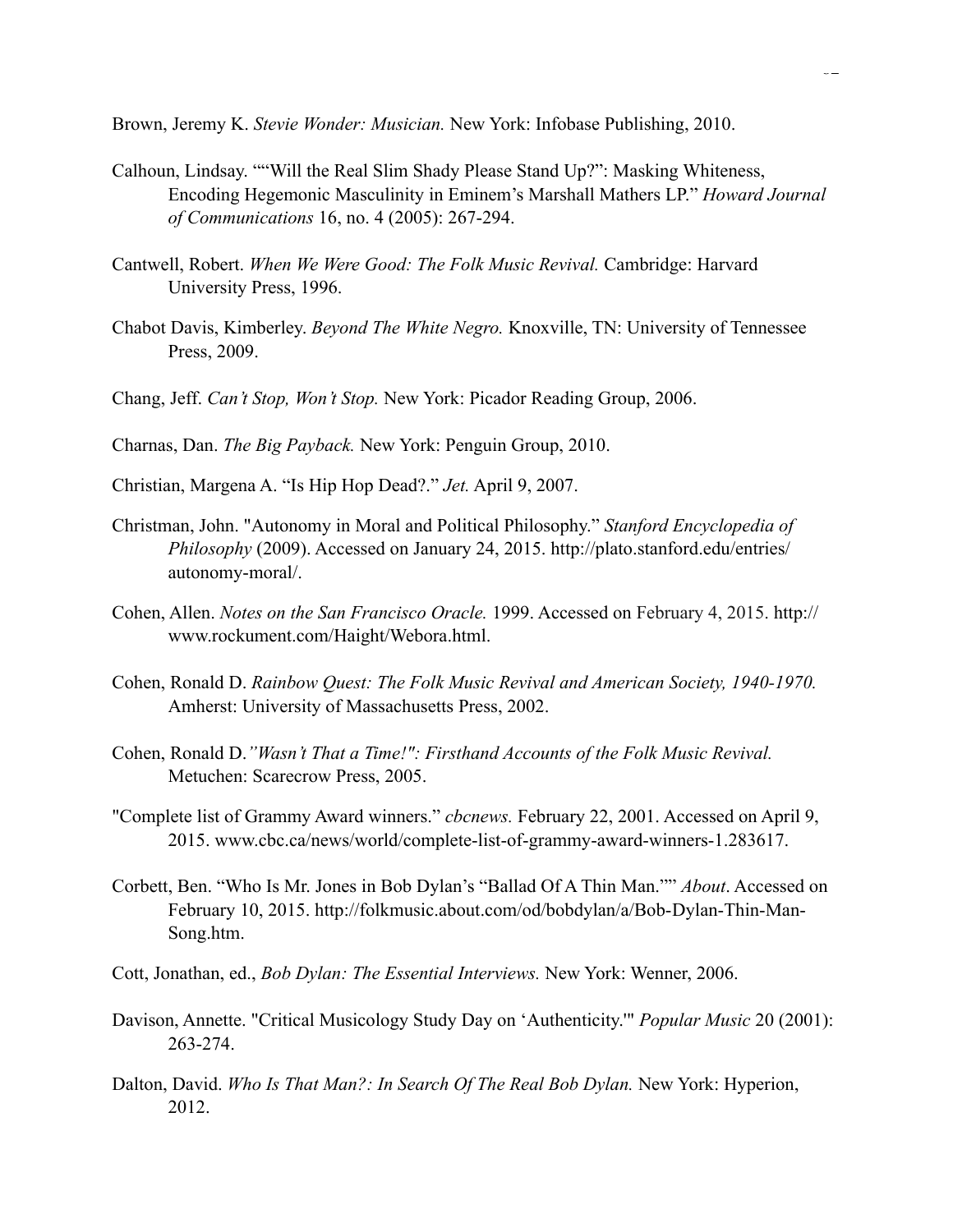- Decker, Jeffrey Louis. "The State of Rap: Time and Place in Hip Hop Nationalism." *Social Text* 34 (1993): 53-84.
- Delgado, F.P. "Chicano Ideology Revisited: Rap Music and the (Re)articulation of Chicanismo." *Western Journal of Communication* 62, no. 2 (1998): 95-114
- Denning, Michael. *The Cultural Front: The Laboring of American Culture in the Twentieth Century.* New York: Verso, 2011.
- Dettmar, Kevin J.H. *The Cambridge Companion to Bob Dylan*. New York: Cambridge University Press, 2009.
- Dunlevy, T'Cha. "What A Mouth He Has." *Montreal Gazette* (May 28, 2002): F1.
- Dutton, Denis. "Authenticity in Art." *The Oxford Handbook of Aesthetics.* Ed. Jerrold Levinson. New York: Oxford University Press, 2005.
- Dylan, Bob. *Another Side of Bob Dylan.* © 1964 by Columbia.
- Dylan, Bob. *Biograph.* By Cameron Crow. August-September 1985. Accessed on February 15, 2015. http://content.yudu.com/Library/A1plqd/BobDylanEveryMindPol/resources/ 851.htm.
- Dylan, Bob. *Bringing It All Back Home.* © 1965 by Columbia.
- Dylan, Bob. *Chronicles: Volume One.* New York: Simon & Schuster, 2004.
- Dylan, Bob. *Highway 61 Revisited.* © 1965 by Columbia.
- Dylan, Bob. *Swedish Radio 3: Stockholm: Radiohuset*. By Klas Burling. April 29, 1966. Accessed on February 13, 2015. http://www.bjorner.com/Interviews\_60s.pdf.
- Dylan, Bob. *The Freewheelin' Bob Dylan.* © 1963 by Columbia.
- Dylan, Bob. *The Times They Are A-Changin'.* © 1964 by Columbia.
- Eminem. "Eminem Without Me." YouTube video, 4:59. Posted by EminemVEVO. June 16, 2009. Accessed on April 9, 2015. https://www.youtube.com/watch? v=YVkUvmDQ3HY.
- "Eminem's mom gives her side of the story." *Today.* November 6, 2008. Accessed on April 5, 2015. www.today.com/id/27578186/#.VSbWqxPF8Yc.
- Eminem. *The Way I Am.* New York: Plume, 2009.
- Eminem. *8 Mile.* DVD. Directed by Curtis Hanson; Universal City, CA: Imagine Entertainment and Universal Pictures, 2002.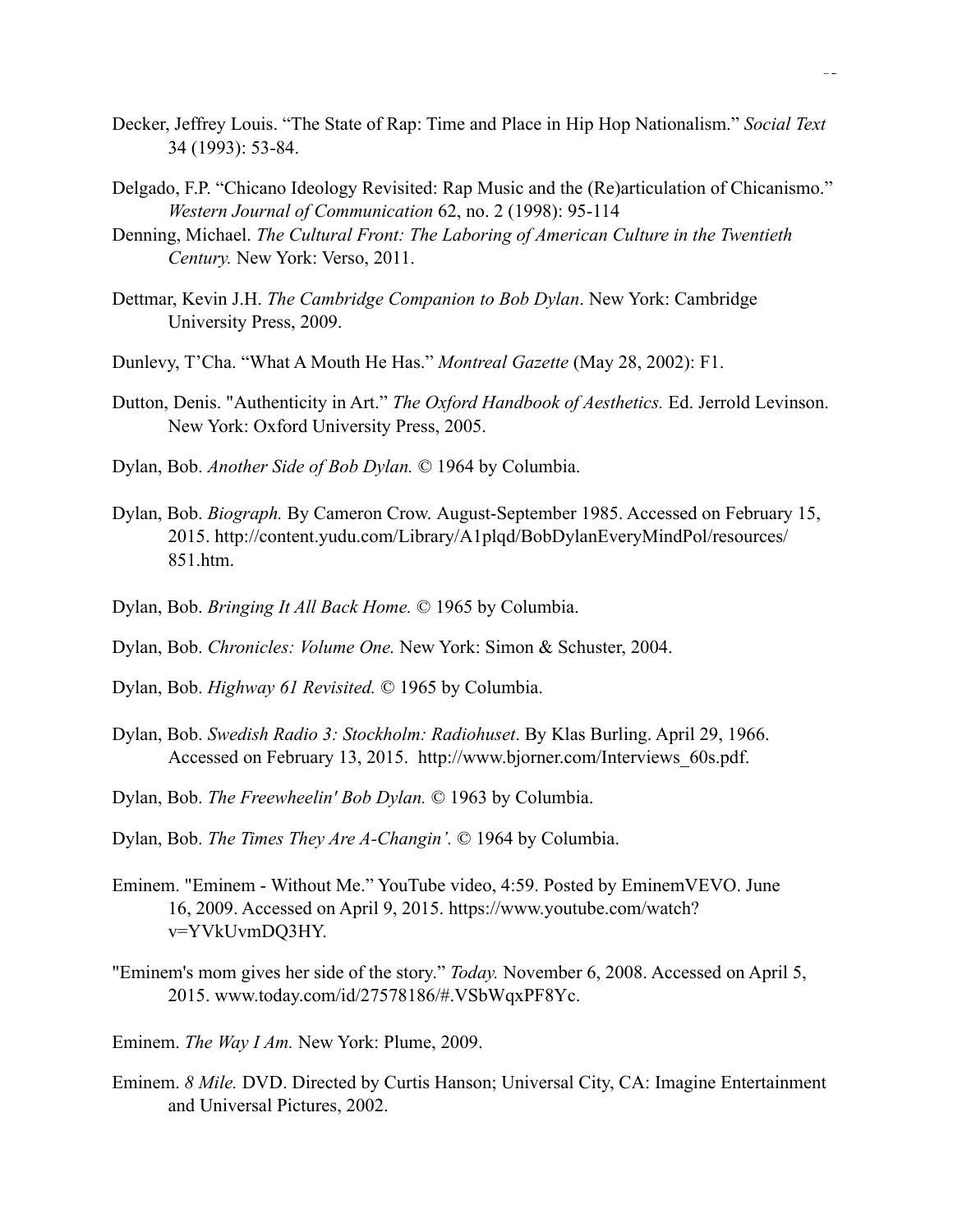- Eminem. *60 Minutes.* By Anderson Cooper. October 7, 2010. Accessed on April 5, 2015. http:// sanfrancisco.cbslocal.com/2010/10/11/eminem-breaks-it-down-with-anderson-cooper on-60-minutes/.
- Epstein, Lawrence J. *Political Folk Music in America from Its Origins to Bob Dylan.* Jefferson, NC: McFarland, 2010.
- Ex, Kris. "The Eminem Show." *Rolling Stone.* June 6, 2002. Accessed April 9, 2015. www.rollingstone.com/music/albumreviews/the-eminem-show-20020606.
- Eyerman, Ron and Andrew Jamison. *Music and Social Movements: Mobilizing Traditions in the Twentieth Century.* New York: Cambridge University Press, 1998.
- Farley, Maggie. "Hip-Hop Artists Seek to Beat a Bum Rap." *Los Angeles Times.* June 15, 2001. F1.
- Filene, Benjamin. *Romancing the Folk: Public Memory and American Roots Music (Cultural Studies of the United States).* Chapel Hill, NC: The University of North Carolina Press, 2000.
- Ford, Ryan. "Hip-hop White Wash: The impact of Eminem on rap music and music industry economics." *Socialism and Democracy* 18.2 (2004): 127-134.
- Forman, Murray. *The Hood Comes First: Race, Space and Place in Rap Music and Hip Hop, 1978-1996.* Middletown, CT: Wesleyan University Press, 2002.
- Goodman, Amy. "Pete Seeger & his (re-)actions during Bob Dylan's electrified performance at Newport 1965." Youtube video. Posted by folkarchivist. May 4, 2011. Accessed on February 7, 2015. https://www.youtube.com/watch?v=UXbf7o8HGv0.
- "Grammys 2015: The Marshall Mathers LP 2 by Eminem wins rap album of the year." *The Guardian.* February 8, 2015. Accessed on April 9, 2015. www.theguardian.com/music/ 2015/feb/08/grammys-2015-the-marshall-mathers-lp2-by-eminem- wins-rap-album-of the-year.
- Gray, Michael. *The Bob Dylan Encyclopedia*. New York: The Continuum International Publishing Group Inc., 2006.
- Greene, Andy. "50 years ago today: Bob Dylan released his debut album." *CNN.* March 19, 2012. Accessed on April 8, 2015. http://www.cnn.com/2012/03/19/showbiz/music/bob dylan-album-50-rs/.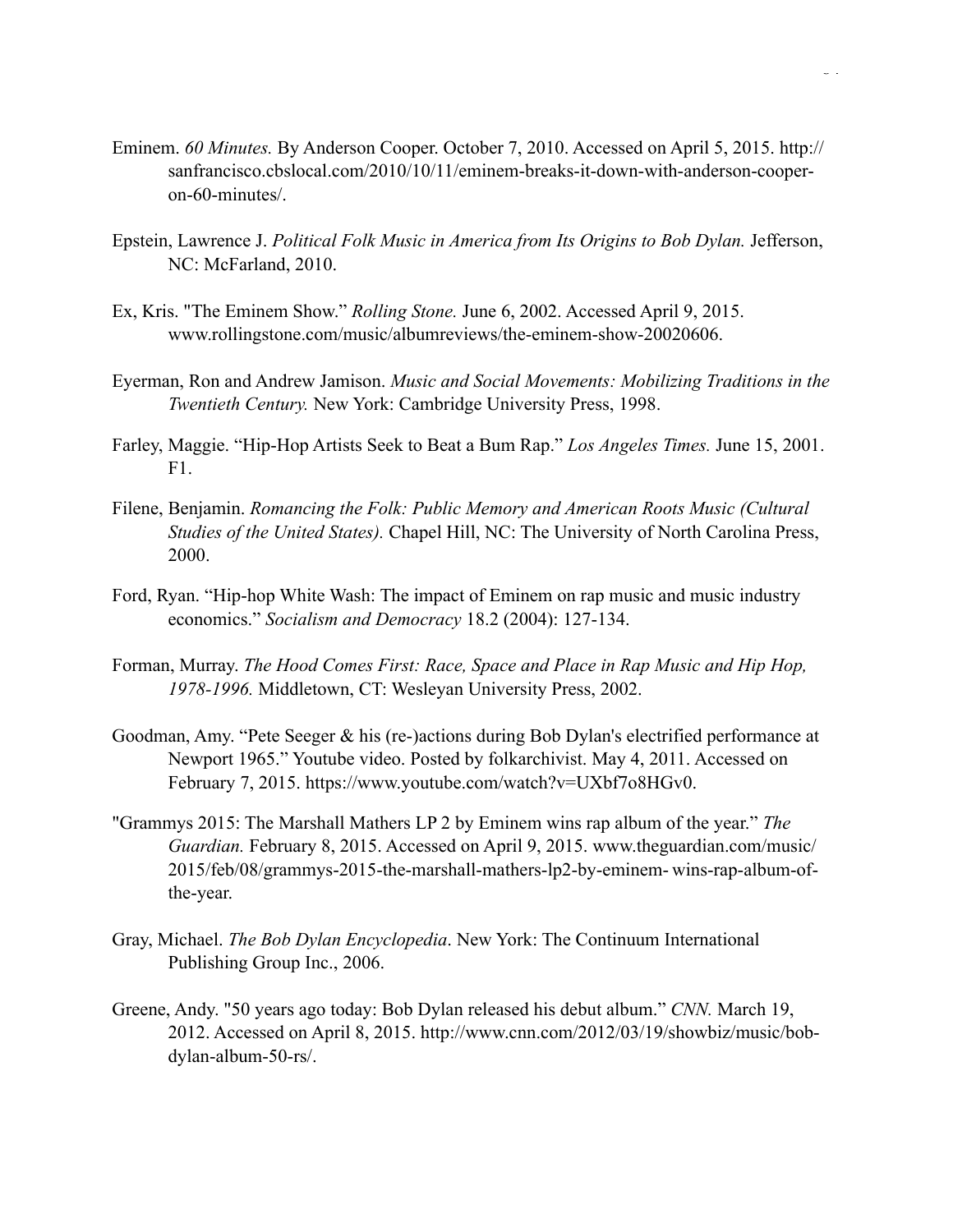- Hadju, David. *Positively 4th Street: The Lives and Times of Joan Baez, Bob Dylan, Mimi Baez Fariña, and Richard Fariña*. New York: Picador, 2001.
- Hall, Anthony Livingston. "Eminem: No Profanity Allowed In My House!." *The IPINIONS Journal: Commentaries on the Major Events of Our Times. Bloomington, IN: iUniverse,* 2011. 405-408.
- Hayden, Tom. "Port Huron Statement," *Students for a Democratic Society.* 1962. Accessed on January 6, 2015. http://coursesa.matrix.msu.edu/~hst306/documents/huron.html.
- Hays, Lee. "Sing out, Warning! Sing Out, Love!": The Writings of Lee Hays. Ed. Robert S. Koppelman. Amherst and Boston: University of Massachusetts Press, 2003.
- Henderson, Errol A. "Black Nationalism and Rap Music." *Journal of Black Studies* 26 (1996): 308-338.
- Hess, Mickey. *Is Hip Hop Dead? The Past, Present, and Future of America's Most Wanted Music.* Santa Barbara, CA: Praeger Publishers, 2007.
- Heylin, Clinton. *Bob Dylan: Behind The Shades Revisited.* New York: HarperCollins Publishers, 2003.
- Heylin, Clinton. *Bootleg: The Secret History of the Other Recording Industry*. New York: St. Martin's Griffin, 1996.
- Heylin, Clinton. *Revolution in the Air: The Songs of Bob Dylan.* Chicago: Chicago Review Press, 2009.
- Hinds, Selwyn Seyfu. "AZ, Doe or Die, EMI." *SPIN* 11, no. 9 (December 1995): 123.
- Holloway, Lynette. "The Angry Appeal of Eminem Is Cutting Across Racial Lines." *New York Times.* October 28, 2002. C1.
- ""I'm A-Goin' Away, I'm A-Goin' to Stay...." Tenderfoot Tenor for the Kingston Trio." *Show Business Illustrated.* September 5, 1961. Accessed on January 6, 2015. http:// www.kingstontrioplace.com/glsbi961.htm.
- *I'm Not There.* DVD. Directed by Todd Haynes. New York: Celluloid Dreams and The Weinstein Company, 2007.
- Jackson, Ronald L. "White Space, White Privelege: Mapping discursive inquiry into the self." *Quarterly Journal of Speech* 85, no. 1 (1999): 38-54.
- Janovsky, Peter and Oscar Brand. "The Same Merry Go-Round." *Smithsonian Folkways.* 1948. Accessed on February 10, 2015. http://www.folkways.si.edu/peter-janovsky/the-same merry-go-round-wallace/historical-song/music/track/smithsonian.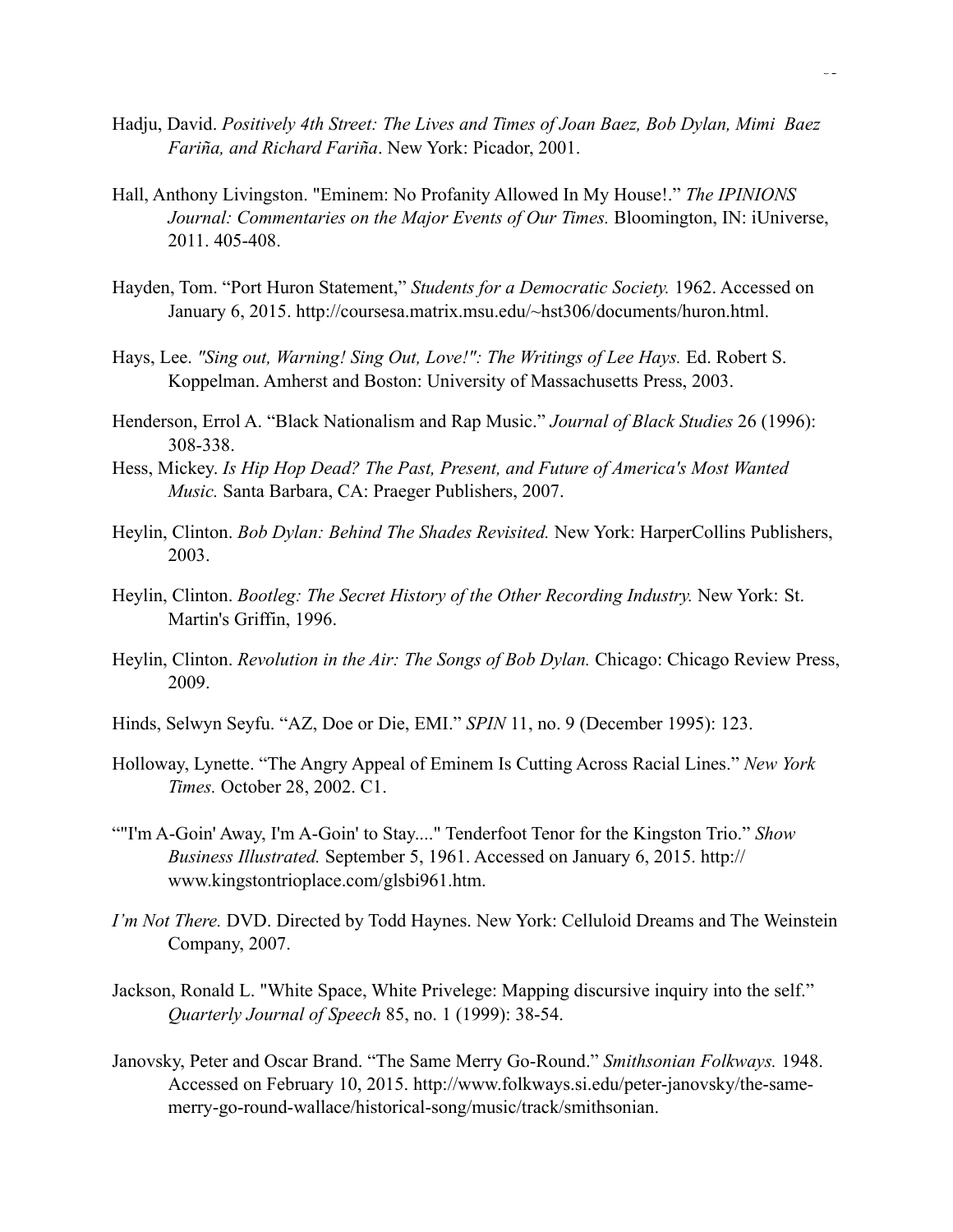- Kajikawa, Loren. "Eminem's "My Name Is": Signifying Whiteness, Rearticulating Race." *Journal of the Society for American Music* 3.03 (2009): 341-363.
- Kearney, Jeremy. "The People's Music." Review of JP Bean's *Singing from the Floor: A History of British Folk Clubs*, *Dublin Review of Books.* March 6, 2014. Accessed on January 4, 2015. http://www.drb.ie/contributors-articles/the-people-s-music.

 $\ddot{\phantom{0}}$ 

- "Keys To The Rain: The Definitive Bob Dylan Encyclopedia." *Billboard.* December 14, 2013. Accessed on February 8, 2015. http:// www.billboard.com/articles/news/60958/keys-to the-rain-the-definitive-bob-dylan-encyclopedia-continued.
- Kitwana, Bakari. *Why White Kids Love Hip-Hop.* New York: Basic Civitas Books, 2005.
- Klein, Joe. *Woody Guthrie: A Life.* New York: Dell Publishing, 1980.
- Leary, Timothy. *Flashbacks: A Personal and Cultural History of an Era.* Los Angeles: Putnam, 1983.
- "Life Story: Eminem In His Own Words." *Life Story Magazine.* August 2003.
- "Lord Randall." Accessed on February 10, 2015. www.poets.org/poetsorg/poem/lord-randall.
- Lott, Eric. *Love & Theft: Blackface Minstrelsy and the American Working Class (Race and American Culture).* New York: Oxford University Press, 2013.

Lynskey, Dorian. *33 Revolutions Per Minute.* New York: HarperCollins Publishers, 2011.

- Manning, Kara. "Eminem To Face Weapons, Assault Charges." *MTV news.* June 6, 2000. Accessed on April 9, 2015. www.mtv.com/news/1428611/eminem-to-face- weapons assault-charges/.
- Marcus, Greil. *The Old, Weird America: The World of Bob Dylan's Basement Tapes.* New York: Picador, 2011.
- Marqusee, Mike. *Chimes of Freedom: The Politics of Bob Dylan's Art.* New York: The New Press, 2003.
- Maslin, Janet. "Renaldo Clara (1978): Review of Bob Dylan's *Rolling Thunder." The New York Times.* January 26, 1978. Accessed April 8, 2015. http://www.nytimes.com/movie/ review?res=9A03EFD71330E631A25755C2A9679C946990D6CF.

Marshall Mathers. *Shady XV.* © 2014 by Interscope and Shady.

Mathers, Marshall. *The Eminem Show.* © 2002 by Aftermath, Interscope, and Shady.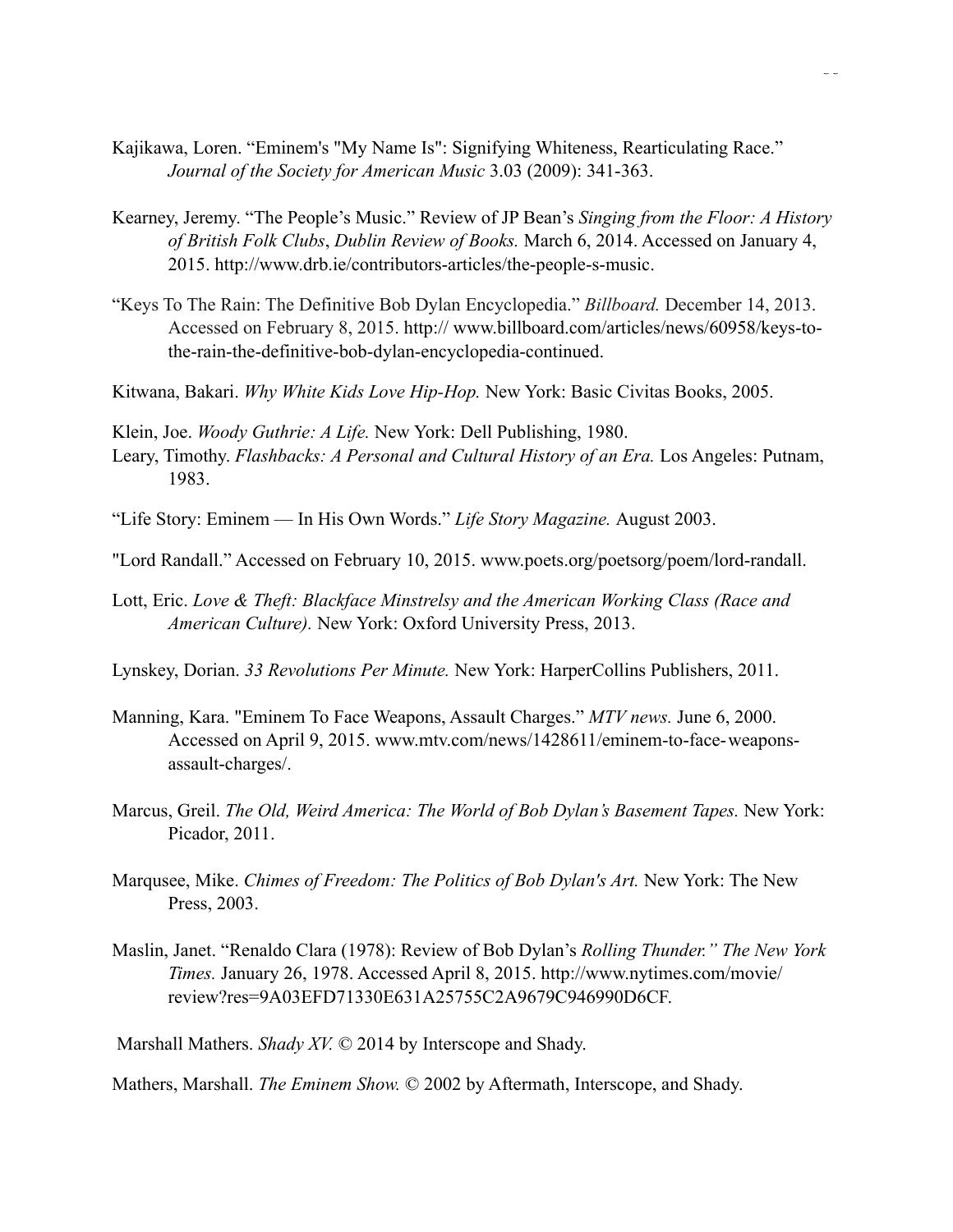Mathers, Marshall. *The Marshall Mathers LP.* © 2000 by Aftermath, Interscope, and Shady.

Mathers, Marshall. *The Marshall Mathers LP 2.* © 2013 by Aftermath, Interscope, and Shady.

Mathers, Marshall. *The Slim Shady LP.* © 1999 by Aftermath, Interscope, and Web.

- Mellers, Wilfrid. *A Darker Shade of Pale: A Backdrop to Bob Dylan.* New York: Oxford University Press, 1985.
- Menand, Louis. "Bob On Bob." *The New Yorker.* September 4, 2006. Accessed on February 11, 2015. http://www.newyorker.com/magazine/2006/09/04/bob-on-bob.
- Mitchell, Gillian. *The North American Folk Music Revival: Nation and Identity in the United States and Canada, 1945-1980.* Burlington: Ashgate Publishing Company, 2007.

Morales, Riggs. "Eminem Psycho 2000." *Source.* July, 2000. 180-187.

- Morgan, Gareth. *Images of Organization.* Thousand Oaks, CA: Sage Publications, Inc., 2006.
- Muwakkil, Salim. "Hip-Hop Racism, or Another Bum Rap?." *In These Times.* February 5, 1992. 18-22.
- Nelson, Scott Reynolds. *Steel Drivin' Man: John Henry, The Untold Story of an American Legend.* New York: Oxford University Press, 2006.
- Norris, Chris. "Artist of the Year." *SPIN.* January 2001. Accessed on March 10, 2015. http://www.spin.com/new/magazine/jan2001eminem2/html.
- Ogbar, Jeffrey O.G. *Hip-Hop Revolution: The Culture and Politics of Rap.* Lawrence, KS: University Press of Kansas, 2007.
- *Oxford Dictionaries.* S.V. "subculture." Accessed March 12, 2015, http:// www.oxforddictionaries.com/us/definition/american\_english/subculture.
- Partridge, Christopher. *The Lyre of Orpheus: Popular Music, the Sacred, and the Profane.*  Oxford: Oxford University Press, 2013.
- Patterson, James T. *The Eve of Destruction: How 1965 Transformed America.* New York: Basic Books, 2012.
- Pressley, Arthur. "Rap Music by Black Male Artists: A Psychotheological Interpretation." *Western Journal of Black Studies* 16, no. 2 (1992): 92-97.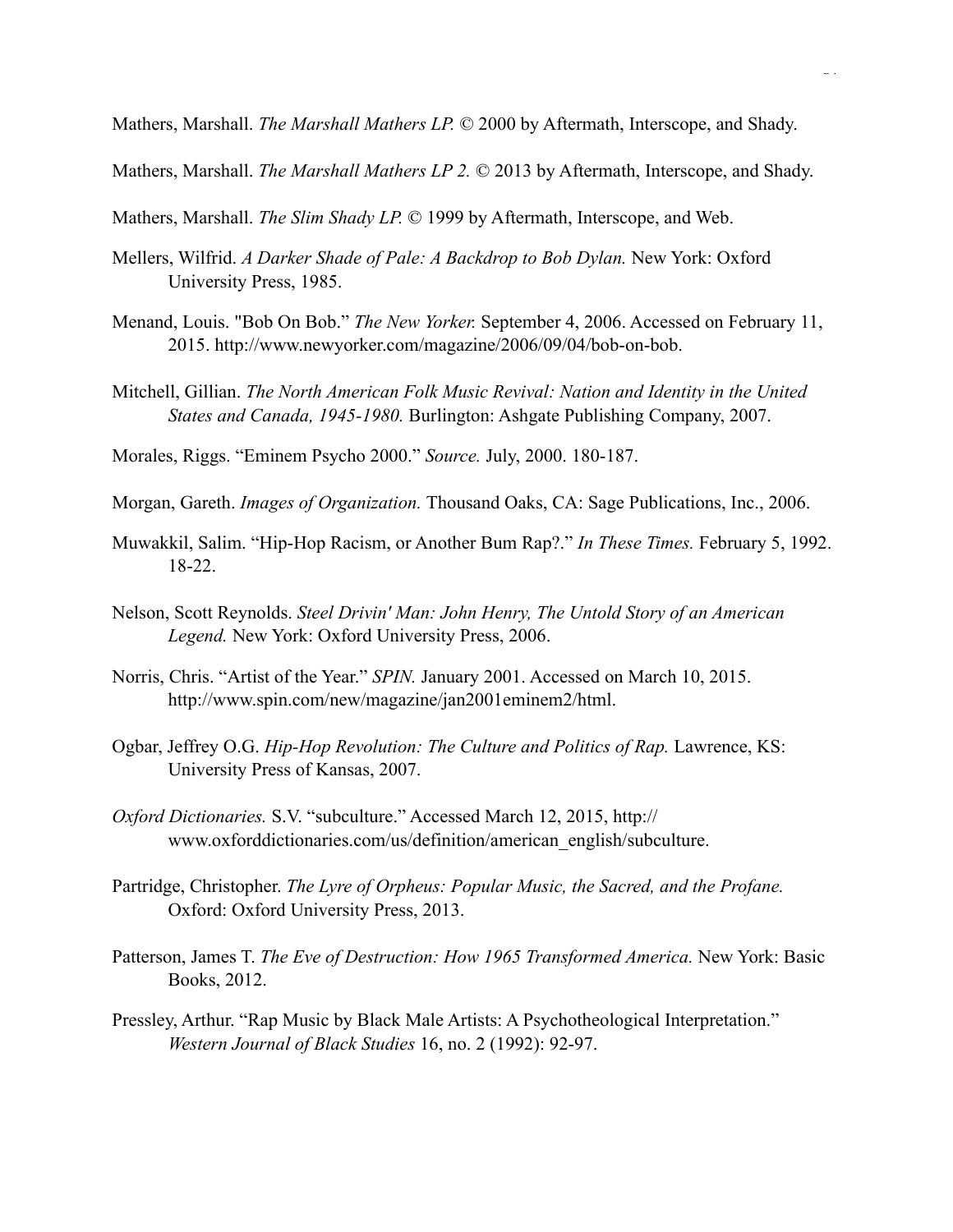- Ramirez, Erika. "Why Iggy Azalea Will Win the Best Rap Album Grammy: Op-Ed." *Billboard.*  December 5, 2014. Accessed on April 9, 2015. http://www.billboard.com/articles/events/ grammys-2015/6363746/iggy-azalea-best-rap-album-grammys.
- Reeves, Marcus. *Somebody Scream!.* New York: Faber and Faber, Inc., 2009.
- Robertson, Robbie. "Bob Dylan: 100 Greatest Artists." *Rolling Stone.* Accessed on February 10, 2015. http://www.rollingstone.com/music/ lists/100-greatest-artists-of-all time-19691231/bob-dylan-20110420?print=true.
- Robison, Jennifer. *Decades of Drug Use: Data From the '60s and '70s.* July 2, 2002. Accessed on February 7, 2015. http://www.gallup.com/ poll/6331/decades-drug-use-data from-60s-70s.aspx.
- Rose, Tricia. *Black Noise: Rap Music and Black Culture in Contemporary America.* Middletown, CT: Wesleyan University Press, 1994.
- Rose, Tricia. *Hip Hop Wars: What We Talk About When We Talk About Hip Hop and Why It Matters.* New York: Basic Books, 2008.
- Roszak, Theodore. *The Making of a Counterculture: Reflections on the Technocratic Society and Its Youthful Opposition.* New York: University of California Press, 1995.
- Rotolo, Suze. *A Freewheelin' Time: A Memoir of Greenwich Village in the Sixties.* New York: Broadway Books, 2008.
- Saak, Eric L. "Augustine in the Western Middle Ages to the Reformation." *A Companion to Augustine.* Ed. Mark Vessey. Chichester, UK: John Wiley & Sons, 2012.
- Samuels, David. "The Rap on Rap." *The New Republic.* November 11, 1991. 24-29.
- Sanders, Linda. "Toughing it Out." *Entertainment Weekly.* June 5, 2008. Accessed on January 5, 2015. http://www.ew.com/ew/article/0,,313618,00.html.
- Sartwell, Crispin. "Ebony and Ivory Come Together in Eminem." *Los Angeles Times.* June 7, 2002. Accessed on April 9, 2015. articles.latimes.com/2002/jun/07/ opinion/oe sartwell07.
- Scaduto, Anthony. *Bob Dylan*. New York: Helter Skelter Publishing, 1971.
- Schinkel, Richard. "Eminem's 8 Mile High." *TIME.* November 7, 2002. Accessed on April 9, 2015. http://content.time.com/time/magazine/article/0,9171,386938,00.html.
- Serpick, Evan. "Eminem: Biography." *Rolling Stone.* Accessed on April 9, 2015*.* www.rollingstone.com/music/artists/eminem/biography.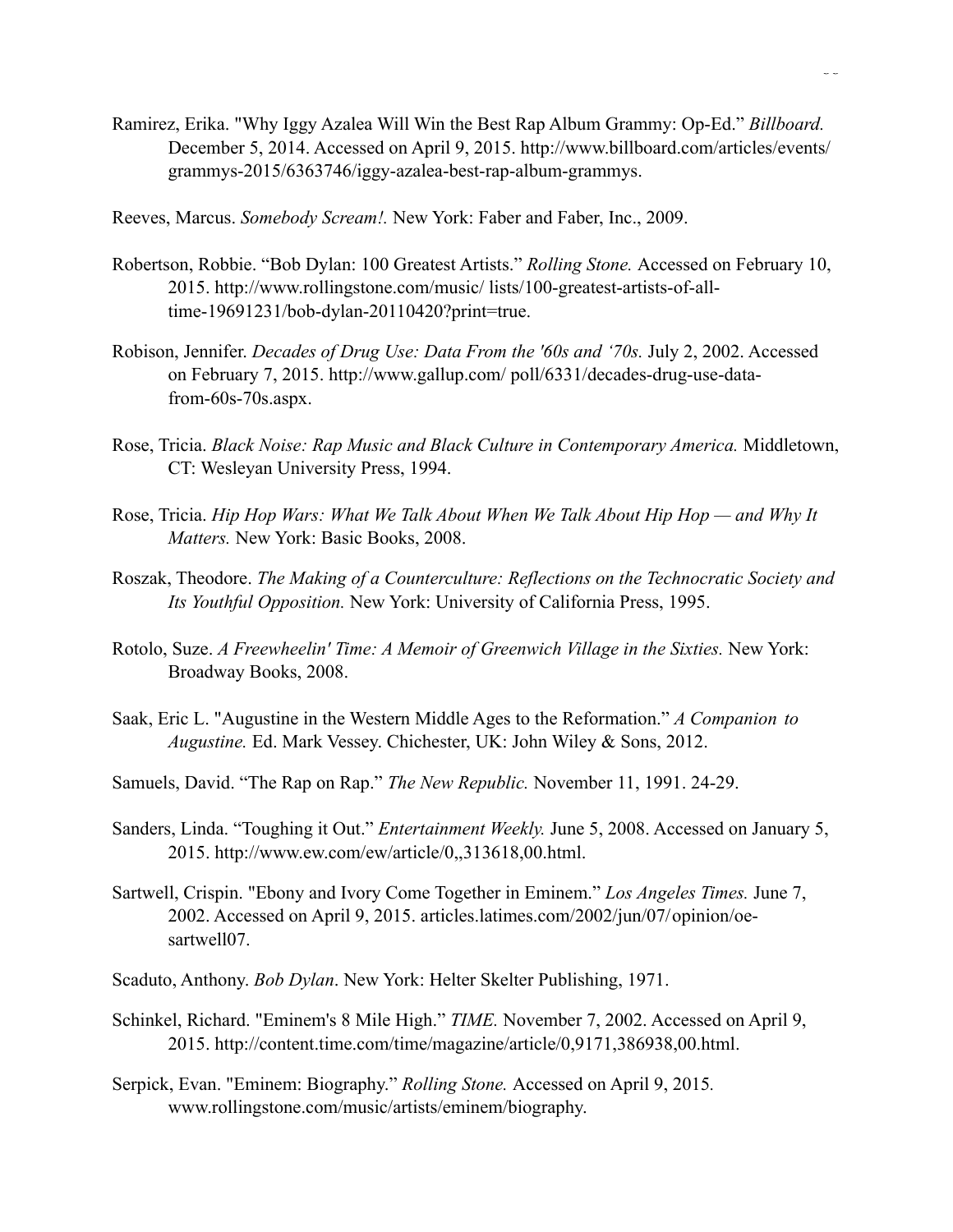- Set List for July 26, 1964. Freebody Park Newport Folk Festival. Accessed on February 8, 2015. http://www.bobdylan.com/us/tour/1964-07-26-freebody-park-newport-folk-festival*.*
- Shank, Barry. ""That Wild Mercury Sound": Bob Dylan and the Illusion of American Culture." *Boundary 2* 29, No.1 (Spring 2002): 97-123.
- Siemaszko, Corky. "Cheney's Wife Raps Eminem." *Daily News.* February 21, 2001. Accessed on April 9, 2015. www.nydailynews.com/archives/news/cheney-wife- raps-eminem-lyrics hurt-women-gays-article-1.903919.
- Silber, Irwin. "An Open Letter to Bob Dylan." *Sing Out!.* November 1964. Accessed on February 12, 2015. http://www.edlis.org/twice/ threads/open\_letter\_to\_bob\_dylan.html.
- Skanse, Richard. "Eminem Bounces Britney From Top Spot." *Rolling Stone.* May 31, 2000. Accessed on April 9, 2015. http://web.archive.org/web/20100328062955/http:// www.rollingstone.com/news/story/5923810/eminem\_bounces\_britney\_from\_top\_spot.
- Smith, Harry Everett. *Anthology of American Folk Music.* Washington, D.C.: Smithsonian Folkways/Sony Music Special Products, 1997.
- Shelton, Robert. "Bob Dylan: A Distinctive Stylist." *The New York Times.* September 21, 1961. Accessed on April 8, 2015. http://www.bobdylanroots.com/shelton.html.
- Shelton, Robert. *No Direction Home: The Life and Music of Bob Dylan.* New York: Beech Tree Books, 1986.
- Sounes, Howard. *Down The Highway: The Life of Bob Dylan.* New York: Grove Press, 2001.
- Strauss, Neil. "MUSIC The Hip-Hop Nation: Whose Is It?; A Land With Rhythm and Beats for All." *The New York Times.* August 22, 1999. Accessed on April 9, 2015. www.nytimes.com/1999/08/22/arts/music-the-hip-hop-nation-whose-is-it-a-land-with rhythm-and-beats-for-all.html.
- Stubbs, David. *Eminem: The Stories Behind Every Song.* New York: Thunder's Mouth Press, 2006.
- Taylor, Gary. *Buying Whiteness.* New York: Palgrave Macmillan, 2005.
- *The Other Side of the Mirror.* DVD. Directed by Murray Lerner. Los Angeles: Columbia, 2007.
- Touré. "32 Questions." *The Village Voice.* March 23, 1999. Accessed on April 9, 2015. www.villagevoice.com/1999-03-23/music/32-questions/full/.